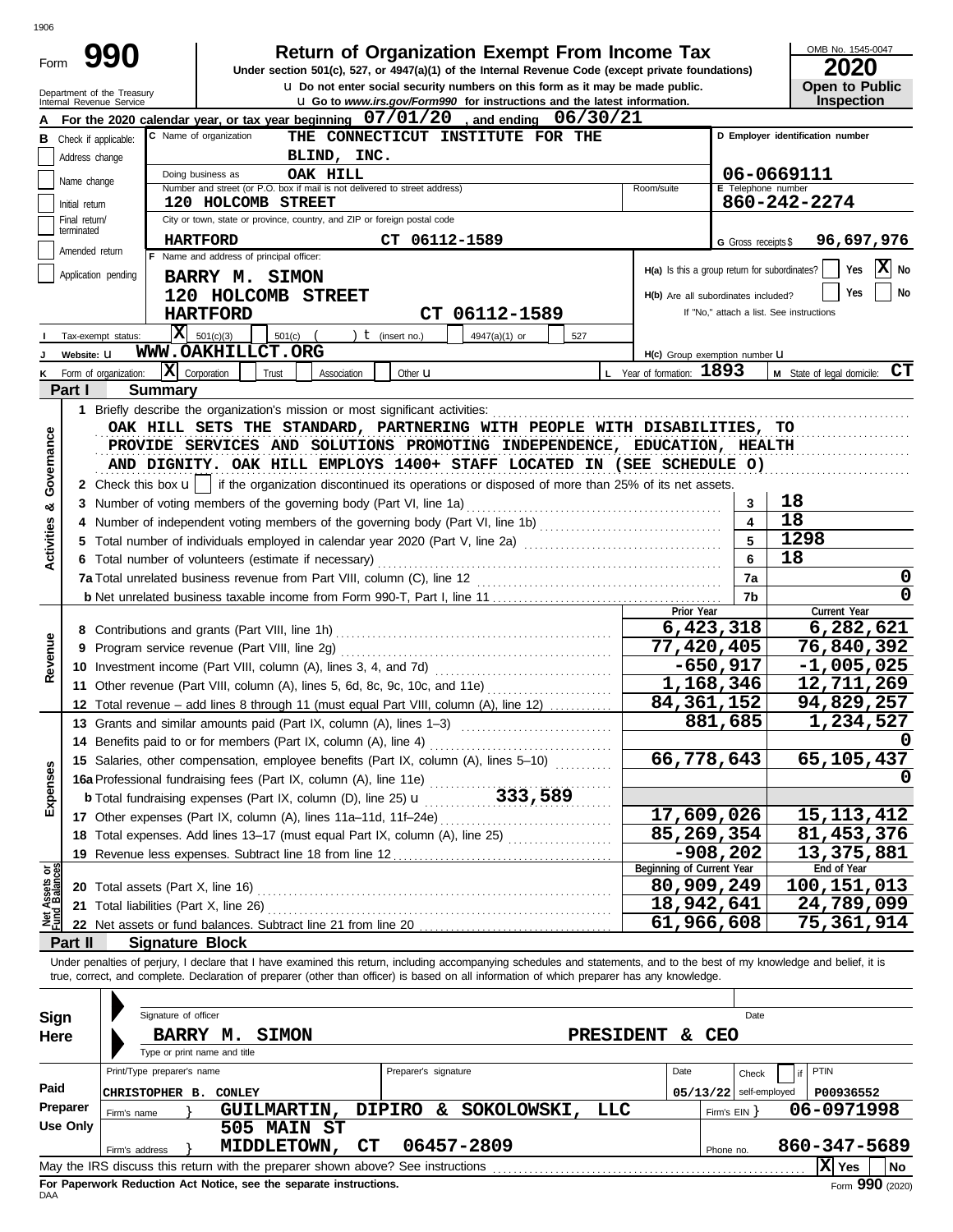|                                                                               | Form 990 (2020) THE CONNECTICUT INSTITUTE FOR THE                                                                                                                                                             | 06-0669111            | Page 2                                                                                           |
|-------------------------------------------------------------------------------|---------------------------------------------------------------------------------------------------------------------------------------------------------------------------------------------------------------|-----------------------|--------------------------------------------------------------------------------------------------|
| Part III                                                                      | <b>Statement of Program Service Accomplishments</b>                                                                                                                                                           |                       | $\overline{\mathbf{x}}$                                                                          |
| 1 Briefly describe the organization's mission:                                | Check if Schedule O contains a response or note to any line in this Part III                                                                                                                                  |                       |                                                                                                  |
|                                                                               |                                                                                                                                                                                                               |                       | OAK HILL'S VISION IS THAT PEOPLE WITH DISABILITIES WILL BE ABLE TO ACHIEVE                       |
|                                                                               | THEIR FULL POTENTIAL, ENGAGE IN THEIR COMMUNITY AND IN MEANINGFUL                                                                                                                                             |                       |                                                                                                  |
|                                                                               | RELATIONSHIPS, AND SATISFY AND FULFILL THEIR PHYSICAL (SEE SCHEDULE O)                                                                                                                                        |                       |                                                                                                  |
|                                                                               | 2 Did the organization undertake any significant program services during the year which were not listed on the                                                                                                |                       |                                                                                                  |
| prior Form 990 or 990-EZ?                                                     |                                                                                                                                                                                                               |                       | Yes $ X $ No                                                                                     |
| If "Yes," describe these new services on Schedule O.                          |                                                                                                                                                                                                               |                       |                                                                                                  |
| 3                                                                             | Did the organization cease conducting, or make significant changes in how it conducts, any program                                                                                                            |                       |                                                                                                  |
| services?                                                                     |                                                                                                                                                                                                               |                       | Yes $ \overline{X} $ No                                                                          |
| If "Yes," describe these changes on Schedule O.                               |                                                                                                                                                                                                               |                       |                                                                                                  |
|                                                                               | Describe the organization's program service accomplishments for each of its three largest program services, as measured by                                                                                    |                       |                                                                                                  |
|                                                                               | expenses. Section 501(c)(3) and 501(c)(4) organizations are required to report the amount of grants and allocations to others,<br>the total expenses, and revenue, if any, for each program service reported. |                       |                                                                                                  |
|                                                                               |                                                                                                                                                                                                               |                       |                                                                                                  |
| ) (Expenses \$<br>4a (Code:                                                   | 53,892,195 including grants of $$1,149,549$ (Revenue \$                                                                                                                                                       |                       | 54,703,096)                                                                                      |
|                                                                               | RESIDENTIAL GROUP HOME PROGRAM: 64 GROUP HOMES IN CONNECTICUT PROVIDING<br>ADULTS WITH DEVELOPMENTAL AND PHYSICAL DISABILITIES.                                                                               |                       | LIVING OPTIONS IN THE LEAST RESTRICTIVE ENVIRONMENT FOR APPROXIMATELY 347                        |
|                                                                               |                                                                                                                                                                                                               |                       |                                                                                                  |
|                                                                               |                                                                                                                                                                                                               |                       |                                                                                                  |
|                                                                               |                                                                                                                                                                                                               |                       |                                                                                                  |
|                                                                               |                                                                                                                                                                                                               |                       |                                                                                                  |
|                                                                               |                                                                                                                                                                                                               |                       |                                                                                                  |
|                                                                               |                                                                                                                                                                                                               |                       |                                                                                                  |
|                                                                               |                                                                                                                                                                                                               |                       |                                                                                                  |
|                                                                               |                                                                                                                                                                                                               |                       |                                                                                                  |
| PHYSICAL DISABILITIES.                                                        | DAY PROGRAMS: PROVIDING DAY SERVICES INCLUDING SUPPORTED EMPLOYMENT AND                                                                                                                                       |                       | VOLUNTEER OPPORTUNITIES FOR APPROXIMATELY 219 ADULTS WITH DEVELOPMENTAL AND                      |
|                                                                               |                                                                                                                                                                                                               |                       |                                                                                                  |
|                                                                               |                                                                                                                                                                                                               |                       |                                                                                                  |
|                                                                               |                                                                                                                                                                                                               |                       |                                                                                                  |
|                                                                               |                                                                                                                                                                                                               |                       |                                                                                                  |
|                                                                               |                                                                                                                                                                                                               |                       |                                                                                                  |
| 4c (Code:<br>) (Expenses \$<br>OAK HILL SCHOOL:<br>APPROXIMATELY 120 CHILDREN | 10,604,151 including grants of \$<br>PROVIDING EDUCATIONAL AND RESIDENTIAL<br>WITH                                                                                                                            |                       | 15,090,511<br>) (Revenue \$<br><b>SERVICES</b><br>TО<br>DEVELOPMENTAL AND PHYSICAL DISABILITIES. |
|                                                                               |                                                                                                                                                                                                               |                       |                                                                                                  |
|                                                                               |                                                                                                                                                                                                               |                       |                                                                                                  |
|                                                                               |                                                                                                                                                                                                               |                       |                                                                                                  |
|                                                                               |                                                                                                                                                                                                               |                       |                                                                                                  |
|                                                                               |                                                                                                                                                                                                               |                       |                                                                                                  |
|                                                                               |                                                                                                                                                                                                               |                       |                                                                                                  |
|                                                                               |                                                                                                                                                                                                               |                       |                                                                                                  |
|                                                                               |                                                                                                                                                                                                               |                       |                                                                                                  |
|                                                                               |                                                                                                                                                                                                               |                       |                                                                                                  |
| 4d Other program services (Describe on Schedule O.)                           |                                                                                                                                                                                                               |                       |                                                                                                  |
| (Expenses \$                                                                  | 3,101,838 including grants of \$                                                                                                                                                                              | 84,978<br>(Revenue \$ | 1,402,022                                                                                        |
| 4e Total program service expenses u                                           | 71,857,819                                                                                                                                                                                                    |                       | Form 990 (2020)                                                                                  |
| DAA                                                                           |                                                                                                                                                                                                               |                       |                                                                                                  |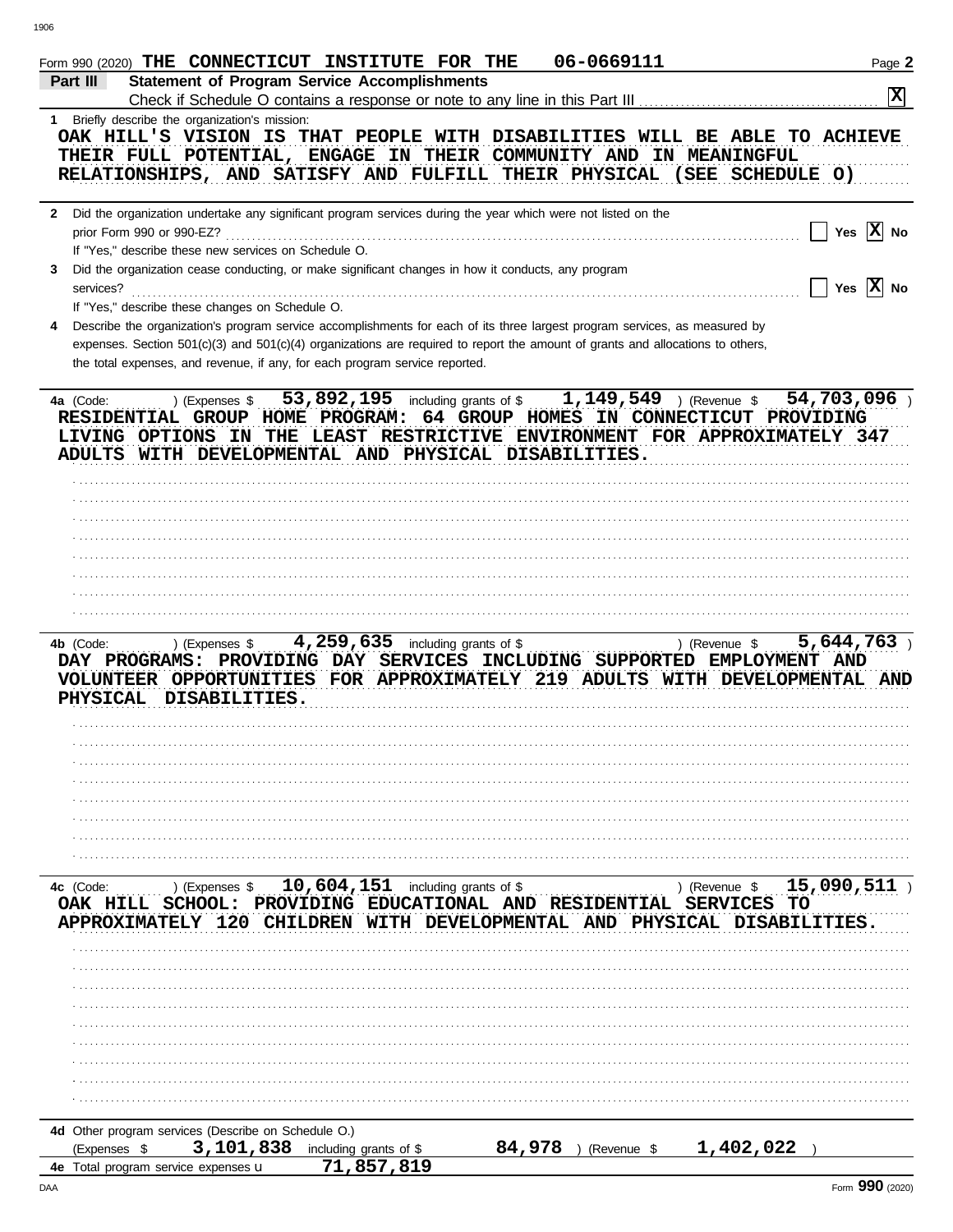|     |                                                                                                                                                                                                                                    |                 | Yes         | No                      |
|-----|------------------------------------------------------------------------------------------------------------------------------------------------------------------------------------------------------------------------------------|-----------------|-------------|-------------------------|
| 1   | Is the organization described in section $501(c)(3)$ or $4947(a)(1)$ (other than a private foundation)? If "Yes,"                                                                                                                  |                 |             |                         |
|     | complete Schedule A                                                                                                                                                                                                                | 1               | X           |                         |
| 2   |                                                                                                                                                                                                                                    | $\mathbf{2}$    | x           |                         |
| 3   | Did the organization engage in direct or indirect political campaign activities on behalf of or in opposition to                                                                                                                   |                 |             |                         |
|     |                                                                                                                                                                                                                                    | 3               |             | X.                      |
| 4   | Section 501(c)(3) organizations. Did the organization engage in lobbying activities, or have a section 501(h)                                                                                                                      |                 |             |                         |
|     |                                                                                                                                                                                                                                    | 4               | X           |                         |
| 5   | Is the organization a section $501(c)(4)$ , $501(c)(5)$ , or $501(c)(6)$ organization that receives membership dues,                                                                                                               |                 |             |                         |
|     | assessments, or similar amounts as defined in Revenue Procedure 98-19? If "Yes," complete Schedule C, Part III                                                                                                                     | 5               |             | x                       |
| 6   | Did the organization maintain any donor advised funds or any similar funds or accounts for which donors                                                                                                                            |                 |             |                         |
|     | have the right to provide advice on the distribution or investment of amounts in such funds or accounts? If                                                                                                                        |                 |             | x                       |
|     | "Yes," complete Schedule D, Part I<br>Did the organization receive or hold a conservation easement, including easements to preserve open space,                                                                                    | 6               |             |                         |
| 7   | the environment, historic land areas, or historic structures? If "Yes," complete Schedule D, Part II                                                                                                                               | 7               |             | x                       |
| 8   | Did the organization maintain collections of works of art, historical treasures, or other similar assets? If "Yes,"                                                                                                                |                 |             |                         |
|     | complete Schedule D, Part III                                                                                                                                                                                                      | 8               |             | x                       |
| 9   | Did the organization report an amount in Part X, line 21, for escrow or custodial account liability, serve as a                                                                                                                    |                 |             |                         |
|     | custodian for amounts not listed in Part X; or provide credit counseling, debt management, credit repair, or                                                                                                                       |                 |             |                         |
|     |                                                                                                                                                                                                                                    | 9               |             | X.                      |
| 10  | Did the organization, directly or through a related organization, hold assets in donor-restricted endowments                                                                                                                       |                 |             |                         |
|     | or in quasi endowments? If "Yes," complete Schedule D, Part V                                                                                                                                                                      | 10              |             | x                       |
| 11  | If the organization's answer to any of the following questions is "Yes," then complete Schedule D, Parts VI,                                                                                                                       |                 |             |                         |
|     | VII, VIII, IX, or X as applicable.                                                                                                                                                                                                 |                 |             |                         |
| a   | Did the organization report an amount for land, buildings, and equipment in Part X, line 10? If "Yes,"                                                                                                                             |                 |             |                         |
|     | complete Schedule D, Part VI                                                                                                                                                                                                       | 11a             | х           |                         |
| b   | Did the organization report an amount for investments—other securities in Part X, line 12, that is 5% or more                                                                                                                      |                 |             |                         |
|     |                                                                                                                                                                                                                                    | 11 <sub>b</sub> | X           |                         |
| c   | Did the organization report an amount for investments—program related in Part X, line 13, that is 5% or more                                                                                                                       |                 |             |                         |
|     |                                                                                                                                                                                                                                    | 11c             |             | X.                      |
| d   | Did the organization report an amount for other assets in Part X, line 15, that is 5% or more of its total assets                                                                                                                  |                 |             |                         |
|     | reported in Part X, line 16? If "Yes," complete Schedule D, Part IX                                                                                                                                                                | 11d             |             | X                       |
| е   | Did the organization report an amount for other liabilities in Part X, line 25? If "Yes," complete Schedule D, Part X                                                                                                              | 11e             |             | $\overline{\mathbf{x}}$ |
| f   | Did the organization's separate or consolidated financial statements for the tax year include a footnote that addresses                                                                                                            |                 |             |                         |
|     | the organization's liability for uncertain tax positions under FIN 48 (ASC 740)? If "Yes," complete Schedule D, Part X                                                                                                             | 11f             | x           |                         |
| 12a | Did the organization obtain separate, independent audited financial statements for the tax year? If "Yes," complete                                                                                                                |                 |             | x                       |
|     |                                                                                                                                                                                                                                    | 12a             |             |                         |
| b   | Was the organization included in consolidated, independent audited financial statements for the tax year? If<br>"Yes," and if the organization answered "No" to line 12a, then completing Schedule D, Parts XI and XII is optional | 12 <sub>b</sub> | X           |                         |
| 13  |                                                                                                                                                                                                                                    | 13              | $\mathbf x$ |                         |
| 14a | Did the organization maintain an office, employees, or agents outside of the United States?                                                                                                                                        | 14a             |             | X                       |
| b   | Did the organization have aggregate revenues or expenses of more than \$10,000 from grantmaking,                                                                                                                                   |                 |             |                         |
|     | fundraising, business, investment, and program service activities outside the United States, or aggregate                                                                                                                          |                 |             |                         |
|     |                                                                                                                                                                                                                                    | 14 <sub>b</sub> |             | X                       |
| 15  | Did the organization report on Part IX, column (A), line 3, more than \$5,000 of grants or other assistance to or                                                                                                                  |                 |             |                         |
|     | for any foreign organization? If "Yes," complete Schedule F, Parts II and IV                                                                                                                                                       | 15              |             | X                       |
| 16  | Did the organization report on Part IX, column (A), line 3, more than \$5,000 of aggregate grants or other                                                                                                                         |                 |             |                         |
|     | assistance to or for foreign individuals? If "Yes," complete Schedule F, Parts III and IV                                                                                                                                          | 16              |             | x                       |
| 17  | Did the organization report a total of more than \$15,000 of expenses for professional fundraising services on                                                                                                                     |                 |             |                         |
|     |                                                                                                                                                                                                                                    | 17              |             | x                       |
| 18  | Did the organization report more than \$15,000 total of fundraising event gross income and contributions on                                                                                                                        |                 |             |                         |
|     | Part VIII, lines 1c and 8a? If "Yes," complete Schedule G, Part II                                                                                                                                                                 | 18              | X           |                         |
| 19  | Did the organization report more than \$15,000 of gross income from gaming activities on Part VIII, line 9a?                                                                                                                       |                 |             |                         |
|     |                                                                                                                                                                                                                                    | 19              |             | X                       |
| 20a |                                                                                                                                                                                                                                    | 20a             |             | X                       |
| b   |                                                                                                                                                                                                                                    | 20 <sub>b</sub> |             |                         |
| 21  | Did the organization report more than \$5,000 of grants or other assistance to any domestic organization or                                                                                                                        |                 |             |                         |
|     |                                                                                                                                                                                                                                    | 21              | X           |                         |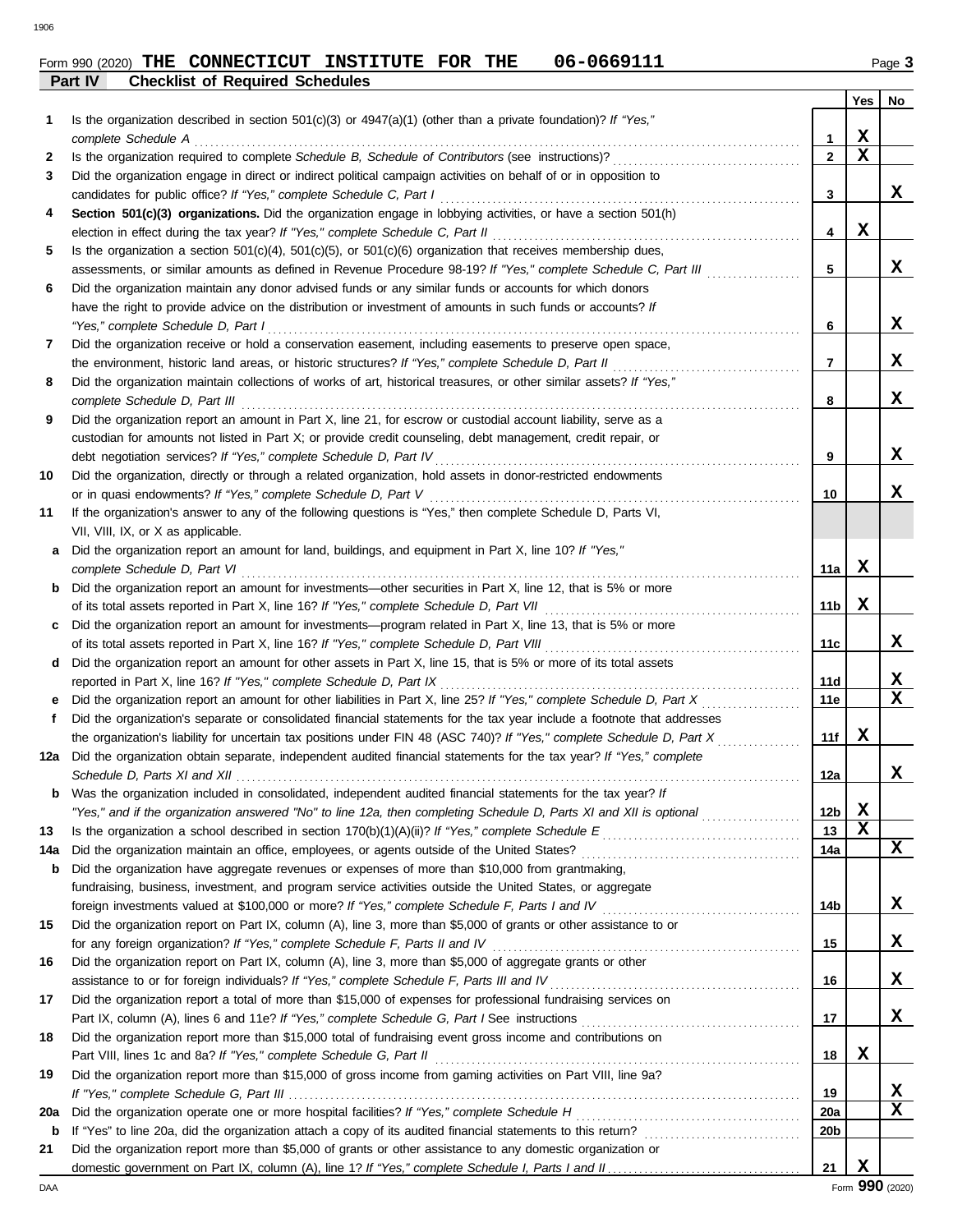## Form 990 (2020) THE CONNECTICUT INSTITUTE FOR THE 06-0669111 Page 4 **Part IV Checklist of Required Schedules** *(continued)*

|     |                                                                                                                    |                 | Yes | No                      |
|-----|--------------------------------------------------------------------------------------------------------------------|-----------------|-----|-------------------------|
| 22  | Did the organization report more than \$5,000 of grants or other assistance to or for domestic individuals on      |                 |     |                         |
|     | Part IX, column (A), line 2? If "Yes," complete Schedule I, Parts I and III                                        | 22              | X   |                         |
| 23  | Did the organization answer "Yes" to Part VII, Section A, line 3, 4, or 5 about compensation of the                |                 |     |                         |
|     | organization's current and former officers, directors, trustees, key employees, and highest compensated            |                 |     |                         |
|     | employees? If "Yes," complete Schedule J                                                                           | 23              | x   |                         |
| 24a | Did the organization have a tax-exempt bond issue with an outstanding principal amount of more than                |                 |     |                         |
|     | \$100,000 as of the last day of the year, that was issued after December 31, 2002? If "Yes," answer lines 24b      |                 |     |                         |
|     | through 24d and complete Schedule K. If "No," go to line 25a                                                       | 24a             |     | x                       |
| b   | Did the organization invest any proceeds of tax-exempt bonds beyond a temporary period exception?                  | 24b             |     |                         |
| c   | Did the organization maintain an escrow account other than a refunding escrow at any time during the year          |                 |     |                         |
|     | to defease any tax-exempt bonds?                                                                                   | 24c             |     |                         |
| d   | Did the organization act as an "on behalf of" issuer for bonds outstanding at any time during the year?            | 24d             |     |                         |
| 25а | Section 501(c)(3), 501(c)(4), and 501(c)(29) organizations. Did the organization engage in an excess benefit       |                 |     |                         |
|     | transaction with a disqualified person during the year? If "Yes," complete Schedule L, Part I                      | 25a             |     | x                       |
| b   | Is the organization aware that it engaged in an excess benefit transaction with a disqualified person in a prior   |                 |     |                         |
|     | year, and that the transaction has not been reported on any of the organization's prior Forms 990 or 990-EZ?       |                 |     |                         |
|     | If "Yes," complete Schedule L, Part I                                                                              | 25 <sub>b</sub> |     | x                       |
| 26  | Did the organization report any amount on Part X, line 5 or 22, for receivables from or payables to any current    |                 |     |                         |
|     | or former officer, director, trustee, key employee, creator or founder, substantial contributor, or 35%            |                 |     |                         |
|     | controlled entity or family member of any of these persons? If "Yes," complete Schedule L, Part II                 | 26              |     | x                       |
| 27  | Did the organization provide a grant or other assistance to any current or former officer, director, trustee, key  |                 |     |                         |
|     | employee, creator or founder, substantial contributor or employee thereof, a grant selection committee             |                 |     |                         |
|     | member, or to a 35% controlled entity (including an employee thereof) or family member of any of these             |                 |     |                         |
|     | persons? If "Yes," complete Schedule L, Part III                                                                   | 27              |     | x                       |
| 28  | Was the organization a party to a business transaction with one of the following parties (see Schedule L, Part     |                 |     |                         |
|     | IV instructions, for applicable filing thresholds, conditions, and exceptions):                                    |                 |     |                         |
| а   | A current or former officer, director, trustee, key employee, creator or founder, or substantial contributor? If   |                 |     |                         |
|     | "Yes," complete Schedule L, Part IV                                                                                | 28a             |     | X                       |
| b   |                                                                                                                    | 28 <sub>b</sub> |     | X                       |
| c   | A 35% controlled entity of one or more individuals and/or organizations described in lines 28a or 28b? If          |                 |     |                         |
|     | "Yes," complete Schedule L, Part IV                                                                                | 28c             |     | x                       |
| 29  |                                                                                                                    | 29              | X   |                         |
| 30  | Did the organization receive contributions of art, historical treasures, or other similar assets, or qualified     |                 |     |                         |
|     | conservation contributions? If "Yes," complete Schedule M                                                          | 30              |     | X                       |
| 31  | Did the organization liquidate, terminate, or dissolve and cease operations? If "Yes," complete Schedule N, Part I | 31              |     | $\overline{\mathbf{x}}$ |
| 32  | Did the organization sell, exchange, dispose of, or transfer more than 25% of its net assets? If "Yes,"            |                 |     |                         |
|     | complete Schedule N, Part II                                                                                       | 32              |     | х                       |
| 33  | Did the organization own 100% of an entity disregarded as separate from the organization under Regulations         |                 |     |                         |
|     | sections 301.7701-2 and 301.7701-3? If "Yes," complete Schedule R, Part I                                          | 33              |     | x                       |
| 34  | Was the organization related to any tax-exempt or taxable entity? If "Yes," complete Schedule R, Part II, III,     |                 |     |                         |
|     | or IV, and Part V, line 1                                                                                          | 34              | X   |                         |
| 35a | Did the organization have a controlled entity within the meaning of section 512(b)(13)?                            | 35a             | X   |                         |
| b   | If "Yes" to line 35a, did the organization receive any payment from or engage in any transaction with a            |                 |     |                         |
|     | controlled entity within the meaning of section 512(b)(13)? If "Yes," complete Schedule R, Part V, line 2          | 35b             | X   |                         |
| 36  | Section 501(c)(3) organizations. Did the organization make any transfers to an exempt non-charitable               |                 |     |                         |
|     | related organization? If "Yes," complete Schedule R, Part V, line 2                                                | 36              |     | X,                      |
| 37  | Did the organization conduct more than 5% of its activities through an entity that is not a related organization   |                 |     |                         |
|     | and that is treated as a partnership for federal income tax purposes? If "Yes," complete Schedule R, Part VI       | 37              |     | x                       |
| 38  | Did the organization complete Schedule O and provide explanations in Schedule O for Part VI, lines 11b and         |                 |     |                         |
|     | 19? Note: All Form 990 filers are required to complete Schedule O.                                                 | 38              | X   |                         |
|     | Part V<br>Statements Regarding Other IRS Filings and Tax Compliance                                                |                 |     |                         |
|     | Check if Schedule O contains a response or note to any line in this Part V                                         |                 |     |                         |
|     |                                                                                                                    |                 | Yes | No                      |
| 1а  | 116<br>Enter the number reported in Box 3 of Form 1096. Enter -0- if not applicable<br>1a                          |                 |     |                         |
| b   | $\mathbf 0$<br>1 <sub>b</sub><br>Enter the number of Forms W-2G included in line 1a. Enter -0- if not applicable   |                 |     |                         |
| c   | Did the organization comply with backup withholding rules for reportable payments to vendors and                   |                 |     |                         |
|     |                                                                                                                    | 1c              | X   |                         |
| DAA |                                                                                                                    |                 |     | Form 990 (2020)         |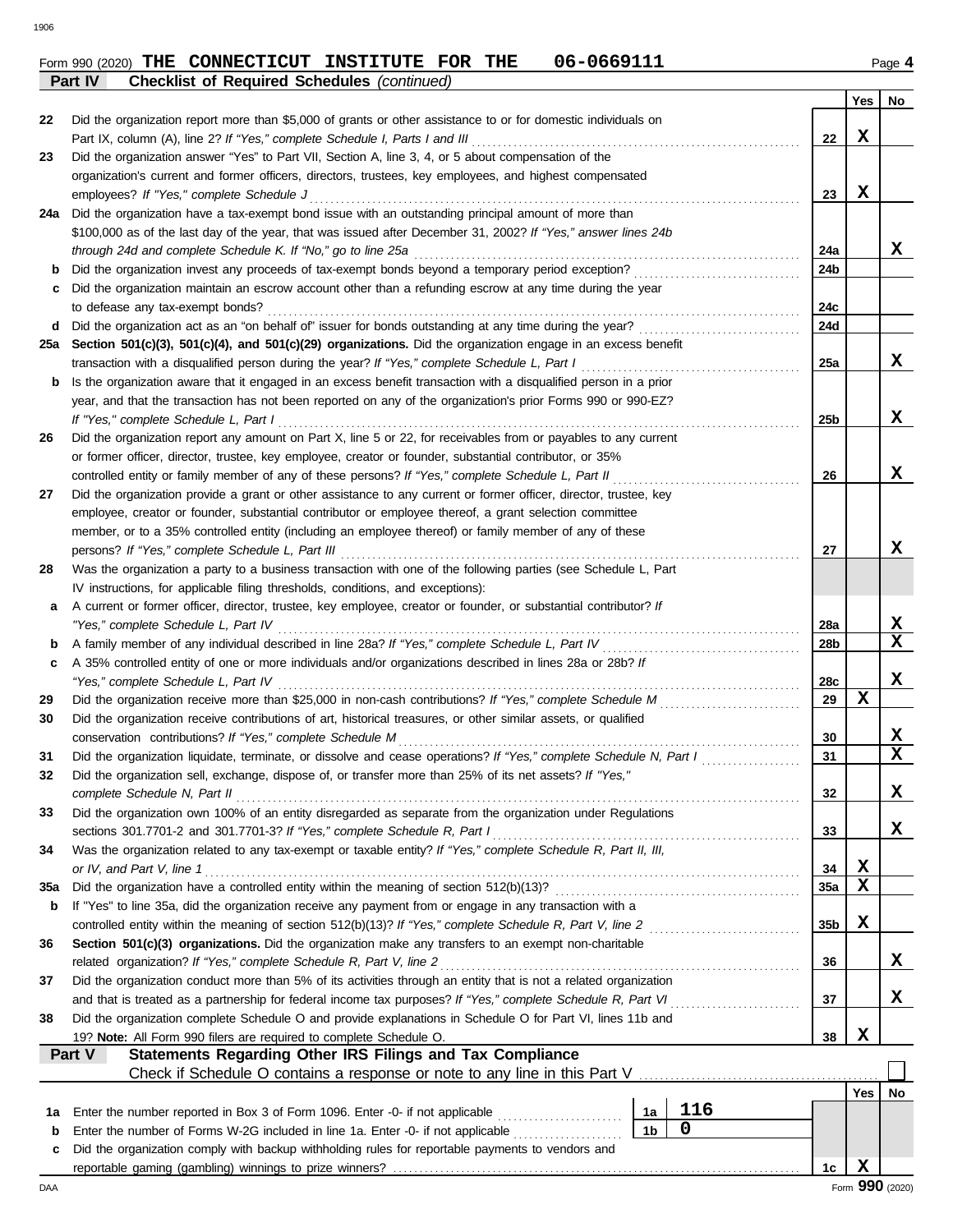|               | Form 990 (2020) THE CONNECTICUT INSTITUTE FOR THE |  | 06-0669111                                                            | Page 5 |
|---------------|---------------------------------------------------|--|-----------------------------------------------------------------------|--------|
| <b>Part V</b> |                                                   |  | Statements Regarding Other IRS Filings and Tax Compliance (continued) |        |

|        |                                                                                                                                                 |                | Yes | No          |  |  |  |  |  |
|--------|-------------------------------------------------------------------------------------------------------------------------------------------------|----------------|-----|-------------|--|--|--|--|--|
| 2a l   | Enter the number of employees reported on Form W-3, Transmittal of Wage and Tax                                                                 |                |     |             |  |  |  |  |  |
|        | 1298<br>2a<br>Statements, filed for the calendar year ending with or within the year covered by this return                                     | 2b             | x   |             |  |  |  |  |  |
| b      | If at least one is reported on line 2a, did the organization file all required federal employment tax returns?                                  |                |     |             |  |  |  |  |  |
|        | Note: If the sum of lines 1a and 2a is greater than 250, you may be required to e-file (see instructions)                                       |                |     |             |  |  |  |  |  |
| За     | Did the organization have unrelated business gross income of \$1,000 or more during the year?                                                   |                |     |             |  |  |  |  |  |
| b      | If "Yes," has it filed a Form 990-T for this year? If "No" to line 3b, provide an explanation on Schedule O consequences                        |                |     |             |  |  |  |  |  |
| 4a     | At any time during the calendar year, did the organization have an interest in, or a signature or other authority over,                         |                |     |             |  |  |  |  |  |
|        | a financial account in a foreign country (such as a bank account, securities account, or other financial account)?                              | 4a             |     | x           |  |  |  |  |  |
| b      | If "Yes," enter the name of the foreign country <b>u</b>                                                                                        |                |     |             |  |  |  |  |  |
|        | See instructions for filing requirements for FinCEN Form 114, Report of Foreign Bank and Financial Accounts (FBAR).                             |                |     |             |  |  |  |  |  |
| 5a     | Was the organization a party to a prohibited tax shelter transaction at any time during the tax year?                                           | 5a             |     | X           |  |  |  |  |  |
| b      |                                                                                                                                                 | 5 <sub>b</sub> |     | $\mathbf x$ |  |  |  |  |  |
| с      | If "Yes" to line 5a or 5b, did the organization file Form 8886-T?                                                                               | 5c             |     |             |  |  |  |  |  |
| 6а     | Does the organization have annual gross receipts that are normally greater than \$100,000, and did the                                          |                |     |             |  |  |  |  |  |
|        | organization solicit any contributions that were not tax deductible as charitable contributions?                                                | 6a             |     | x           |  |  |  |  |  |
| b      | If "Yes," did the organization include with every solicitation an express statement that such contributions or                                  |                |     |             |  |  |  |  |  |
|        | gifts were not tax deductible?                                                                                                                  | 6b             |     |             |  |  |  |  |  |
| 7      | Organizations that may receive deductible contributions under section 170(c).                                                                   |                |     |             |  |  |  |  |  |
| а      | Did the organization receive a payment in excess of \$75 made partly as a contribution and partly for goods                                     |                |     |             |  |  |  |  |  |
|        | and services provided to the payor?                                                                                                             | 7а             | x   |             |  |  |  |  |  |
| b      |                                                                                                                                                 | 7b             | х   |             |  |  |  |  |  |
| c      | Did the organization sell, exchange, or otherwise dispose of tangible personal property for which it was                                        |                |     |             |  |  |  |  |  |
|        | required to file Form 8282?                                                                                                                     | 7с             |     | x           |  |  |  |  |  |
| d      | 7d                                                                                                                                              | 7е             |     | X           |  |  |  |  |  |
|        | е                                                                                                                                               |                |     |             |  |  |  |  |  |
| f      | Did the organization, during the year, pay premiums, directly or indirectly, on a personal benefit contract?                                    | 7f             |     | x           |  |  |  |  |  |
| g      | If the organization received a contribution of qualified intellectual property, did the organization file Form 8899 as required?                | 7g             |     |             |  |  |  |  |  |
| h      | If the organization received a contribution of cars, boats, airplanes, or other vehicles, did the organization file a Form 1098-C?              | 7h             |     |             |  |  |  |  |  |
| 8      | Sponsoring organizations maintaining donor advised funds. Did a donor advised fund maintained by the                                            |                |     |             |  |  |  |  |  |
| 9      |                                                                                                                                                 | 8              |     |             |  |  |  |  |  |
|        | Sponsoring organizations maintaining donor advised funds.<br>Did the sponsoring organization make any taxable distributions under section 4966? | 9a             |     |             |  |  |  |  |  |
| а<br>b |                                                                                                                                                 | 9b             |     |             |  |  |  |  |  |
| 10     | Section 501(c)(7) organizations. Enter:                                                                                                         |                |     |             |  |  |  |  |  |
|        | Initiation fees and capital contributions included on Part VIII, line 12<br>10a                                                                 |                |     |             |  |  |  |  |  |
| а<br>b | 10 <sub>b</sub><br>Gross receipts, included on Form 990, Part VIII, line 12, for public use of club facilities                                  |                |     |             |  |  |  |  |  |
| 11     | Section 501(c)(12) organizations. Enter:                                                                                                        |                |     |             |  |  |  |  |  |
| а      | 11a<br>Gross income from members or shareholders                                                                                                |                |     |             |  |  |  |  |  |
| b      | Gross income from other sources (Do not net amounts due or paid to other sources                                                                |                |     |             |  |  |  |  |  |
|        | 11 <sub>b</sub>                                                                                                                                 |                |     |             |  |  |  |  |  |
| 12a    | Section 4947(a)(1) non-exempt charitable trusts. Is the organization filing Form 990 in lieu of Form 1041?                                      | 12a            |     |             |  |  |  |  |  |
| b      | 12b<br>If "Yes," enter the amount of tax-exempt interest received or accrued during the year                                                    |                |     |             |  |  |  |  |  |
| 13     | Section 501(c)(29) qualified nonprofit health insurance issuers.                                                                                |                |     |             |  |  |  |  |  |
| а      | Is the organization licensed to issue qualified health plans in more than one state?                                                            | 13a            |     |             |  |  |  |  |  |
|        | Note: See the instructions for additional information the organization must report on Schedule O.                                               |                |     |             |  |  |  |  |  |
| b      | Enter the amount of reserves the organization is required to maintain by the states in which                                                    |                |     |             |  |  |  |  |  |
|        | 13 <sub>b</sub>                                                                                                                                 |                |     |             |  |  |  |  |  |
| c      | 13 <sub>c</sub><br>Enter the amount of reserves on hand                                                                                         |                |     |             |  |  |  |  |  |
| 14a    | Did the organization receive any payments for indoor tanning services during the tax year?                                                      | 14a            |     | x           |  |  |  |  |  |
| b      | If "Yes," has it filed a Form 720 to report these payments? If "No," provide an explanation on Schedule O                                       | 14b            |     |             |  |  |  |  |  |
| 15     | Is the organization subject to the section 4960 tax on payment(s) of more than \$1,000,000 in remuneration or                                   |                |     |             |  |  |  |  |  |
|        | excess parachute payment(s) during the year?                                                                                                    | 15             |     | x           |  |  |  |  |  |
|        | If "Yes," see instructions and file Form 4720, Schedule N.                                                                                      |                |     |             |  |  |  |  |  |
| 16     | Is the organization an educational institution subject to the section 4968 excise tax on net investment income?                                 | 16             |     | х           |  |  |  |  |  |
|        | If "Yes," complete Form 4720, Schedule O.                                                                                                       |                |     |             |  |  |  |  |  |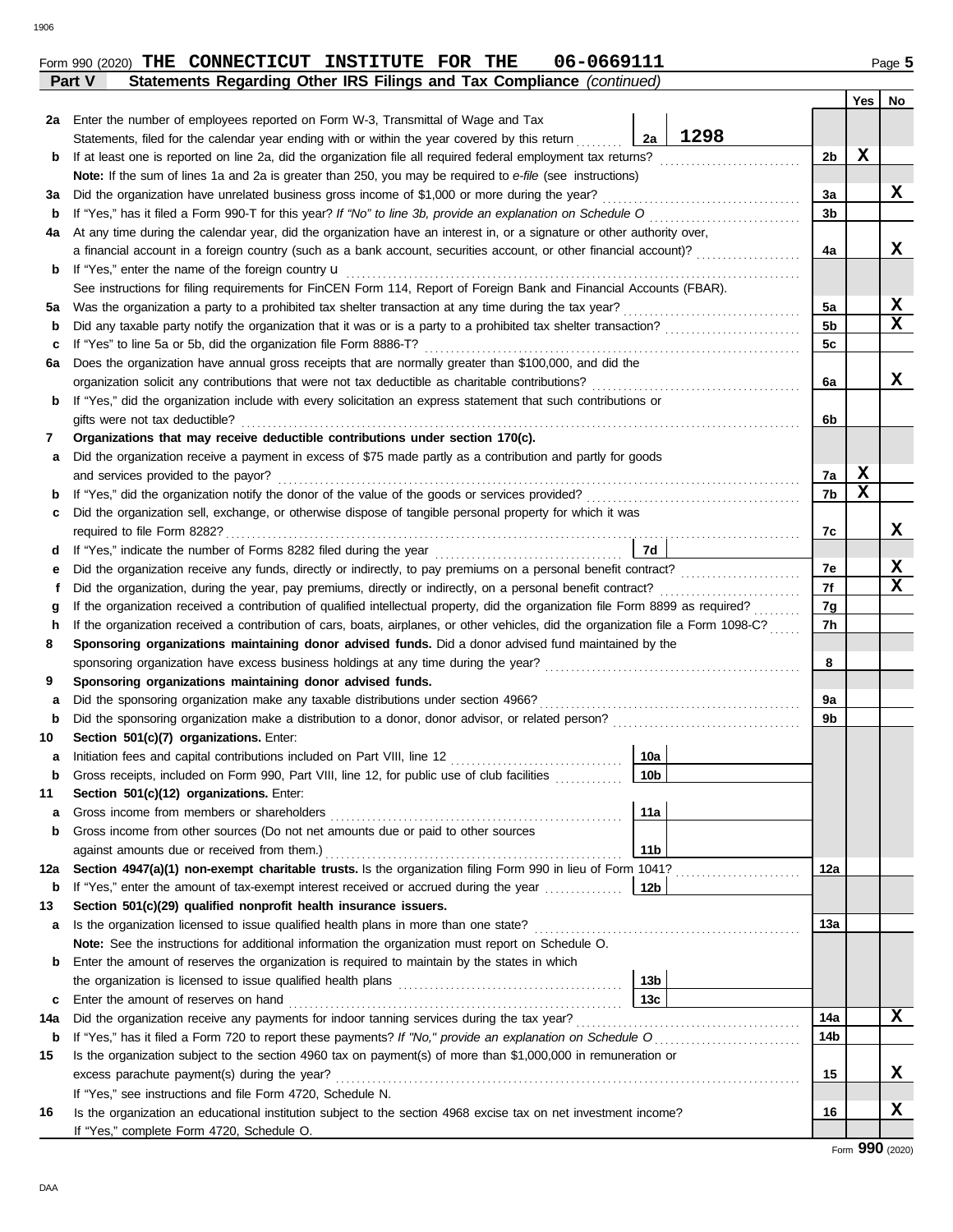|  | $\mu$ 76 holow and for a "Ma" |  |
|--|-------------------------------|--|
|  |                               |  |
|  |                               |  |

|          | 06-0669111<br>Form 990 (2020) THE CONNECTICUT INSTITUTE FOR THE                                                                                                                                                              |                         |             | Page 6      |
|----------|------------------------------------------------------------------------------------------------------------------------------------------------------------------------------------------------------------------------------|-------------------------|-------------|-------------|
|          | Part VI<br>Governance, Management, and Disclosure For each "Yes" response to lines 2 through 7b below, and for a "No"                                                                                                        |                         |             |             |
|          | response to line 8a, 8b, or 10b below, describe the circumstances, processes, or changes on Schedule O. See instructions.                                                                                                    |                         |             |             |
|          |                                                                                                                                                                                                                              |                         |             |             |
|          | Section A. Governing Body and Management                                                                                                                                                                                     |                         |             |             |
|          |                                                                                                                                                                                                                              |                         | Yes         | No          |
| 1а       | 18<br>1a<br>Enter the number of voting members of the governing body at the end of the tax year                                                                                                                              |                         |             |             |
|          | If there are material differences in voting rights among members of the governing body, or                                                                                                                                   |                         |             |             |
|          | if the governing body delegated broad authority to an executive committee or similar                                                                                                                                         |                         |             |             |
|          | committee, explain on Schedule O.                                                                                                                                                                                            |                         |             |             |
| b        | 18<br>1b<br>Enter the number of voting members included on line 1a, above, who are independent                                                                                                                               |                         |             |             |
| 2        | Did any officer, director, trustee, or key employee have a family relationship or a business relationship with                                                                                                               |                         |             |             |
|          | any other officer, director, trustee, or key employee?                                                                                                                                                                       | $\mathbf{2}$            |             | х           |
| 3        | Did the organization delegate control over management duties customarily performed by or under the direct                                                                                                                    |                         |             |             |
|          | supervision of officers, directors, trustees, or key employees to a management company or other person?                                                                                                                      | 3                       |             | х           |
| 4        | Did the organization make any significant changes to its governing documents since the prior Form 990 was filed?                                                                                                             | $\overline{\mathbf{4}}$ |             | $\mathbf x$ |
| 5        | Did the organization become aware during the year of a significant diversion of the organization's assets?                                                                                                                   | 5                       |             | X           |
| 6        | Did the organization have members or stockholders?                                                                                                                                                                           | 6                       |             | X           |
| 7a       | Did the organization have members, stockholders, or other persons who had the power to elect or appoint                                                                                                                      |                         |             |             |
|          | one or more members of the governing body?                                                                                                                                                                                   | 7a                      |             | x           |
| b        | Are any governance decisions of the organization reserved to (or subject to approval by) members,                                                                                                                            |                         |             |             |
|          | stockholders, or persons other than the governing body?                                                                                                                                                                      | 7b                      |             | x           |
| 8        | Did the organization contemporaneously document the meetings held or written actions undertaken during the year by the following:                                                                                            |                         |             |             |
| а        | The governing body?                                                                                                                                                                                                          | 8а                      | X           |             |
| b        | Each committee with authority to act on behalf of the governing body?                                                                                                                                                        | 8b                      | X           |             |
| 9        | Is there any officer, director, trustee, or key employee listed in Part VII, Section A, who cannot be reached at                                                                                                             |                         |             |             |
|          |                                                                                                                                                                                                                              | 9                       |             | x           |
|          | <b>Section B. Policies</b> (This Section B requests information about policies not required by the Internal Revenue Code.)                                                                                                   |                         |             |             |
|          |                                                                                                                                                                                                                              |                         | Yes         | No<br>x     |
| 10a      | Did the organization have local chapters, branches, or affiliates?                                                                                                                                                           | 10a                     |             |             |
| b        | If "Yes," did the organization have written policies and procedures governing the activities of such chapters,                                                                                                               |                         |             |             |
|          | affiliates, and branches to ensure their operations are consistent with the organization's exempt purposes?                                                                                                                  | 10b<br>11a              | x           |             |
| 11a<br>b | Has the organization provided a complete copy of this Form 990 to all members of its governing body before filing the form?<br>Describe in Schedule O the process, if any, used by the organization to review this Form 990. |                         |             |             |
|          | Did the organization have a written conflict of interest policy? If "No," go to line 13                                                                                                                                      | 12a                     | х           |             |
| 12a<br>b | Were officers, directors, or trustees, and key employees required to disclose annually interests that could give rise to conflicts?                                                                                          | 12 <sub>b</sub>         | X           |             |
|          | Did the organization regularly and consistently monitor and enforce compliance with the policy? If "Yes,"                                                                                                                    |                         |             |             |
| c        | describe in Schedule O how this was done                                                                                                                                                                                     |                         | $\mathbf x$ |             |
| 13       | Did the organization have a written whistleblower policy?                                                                                                                                                                    | 12c<br>13               | X           |             |
| 14       | Did the organization have a written document retention and destruction policy?                                                                                                                                               | 14                      | х           |             |
| 15       | Did the process for determining compensation of the following persons include a review and approval by                                                                                                                       |                         |             |             |
|          | independent persons, comparability data, and contemporaneous substantiation of the deliberation and decision?                                                                                                                |                         |             |             |
| a        |                                                                                                                                                                                                                              | 15a                     | X           |             |
| b        | Other officers or key employees of the organization                                                                                                                                                                          | 15 <sub>b</sub>         |             | x           |
|          | If "Yes" to line 15a or 15b, describe the process in Schedule O (see instructions).                                                                                                                                          |                         |             |             |
| 16a      | Did the organization invest in, contribute assets to, or participate in a joint venture or similar arrangement                                                                                                               |                         |             |             |
|          | with a taxable entity during the year?                                                                                                                                                                                       | 16a                     |             | x           |
| b        | If "Yes," did the organization follow a written policy or procedure requiring the organization to evaluate its                                                                                                               |                         |             |             |
|          | participation in joint venture arrangements under applicable federal tax law, and take steps to safeguard the                                                                                                                |                         |             |             |
|          |                                                                                                                                                                                                                              | 16b                     |             |             |
|          | <b>Section C. Disclosure</b>                                                                                                                                                                                                 |                         |             |             |
| 17       | List the states with which a copy of this Form 990 is required to be filed $\mathbf{u}$ $\mathbf{CT}$                                                                                                                        |                         |             |             |
| 18       | Section 6104 requires an organization to make its Forms 1023 (1024 or 1024-A, if applicable), 990, and 990-T (Section 501(c)                                                                                                 |                         |             |             |
|          | (3) sonly) available for public inspection. Indicate how you made these available. Check all that apply.                                                                                                                     |                         |             |             |
|          | $\mathbf{V}$ $\alpha$ $\alpha$ ushots $\mathbf{V}$ Another's ushots $\mathbf{V}$ User request $\Box$ Other (overlove on School is $\alpha$ )                                                                                 |                         |             |             |

| $ \mathbf{X} $ Own website |  |  | $\vert$ Another's website $\vert X \vert$ Upon request |  | $\vert$ Other (explain on Schedule O) |
|----------------------------|--|--|--------------------------------------------------------|--|---------------------------------------|
|----------------------------|--|--|--------------------------------------------------------|--|---------------------------------------|

| 19 Describe on Schedule O whether (and if so, how) the organization made its governing documents, conflict of interest policy, and |
|------------------------------------------------------------------------------------------------------------------------------------|
| financial statements available to the public during the tax year.                                                                  |

|                    |  |  |  |  | 20 State the name, address, and telephone number of the person who possesses the organization's books and records <b>u</b> |  |            |  |
|--------------------|--|--|--|--|----------------------------------------------------------------------------------------------------------------------------|--|------------|--|
| CHRISTINE D. LEIBY |  |  |  |  | 120 HOLCOMB STREET                                                                                                         |  |            |  |
| HARTFORD           |  |  |  |  |                                                                                                                            |  | CT 06112-1 |  |

**HARTFORD CT 06112-1589 860-242-2274**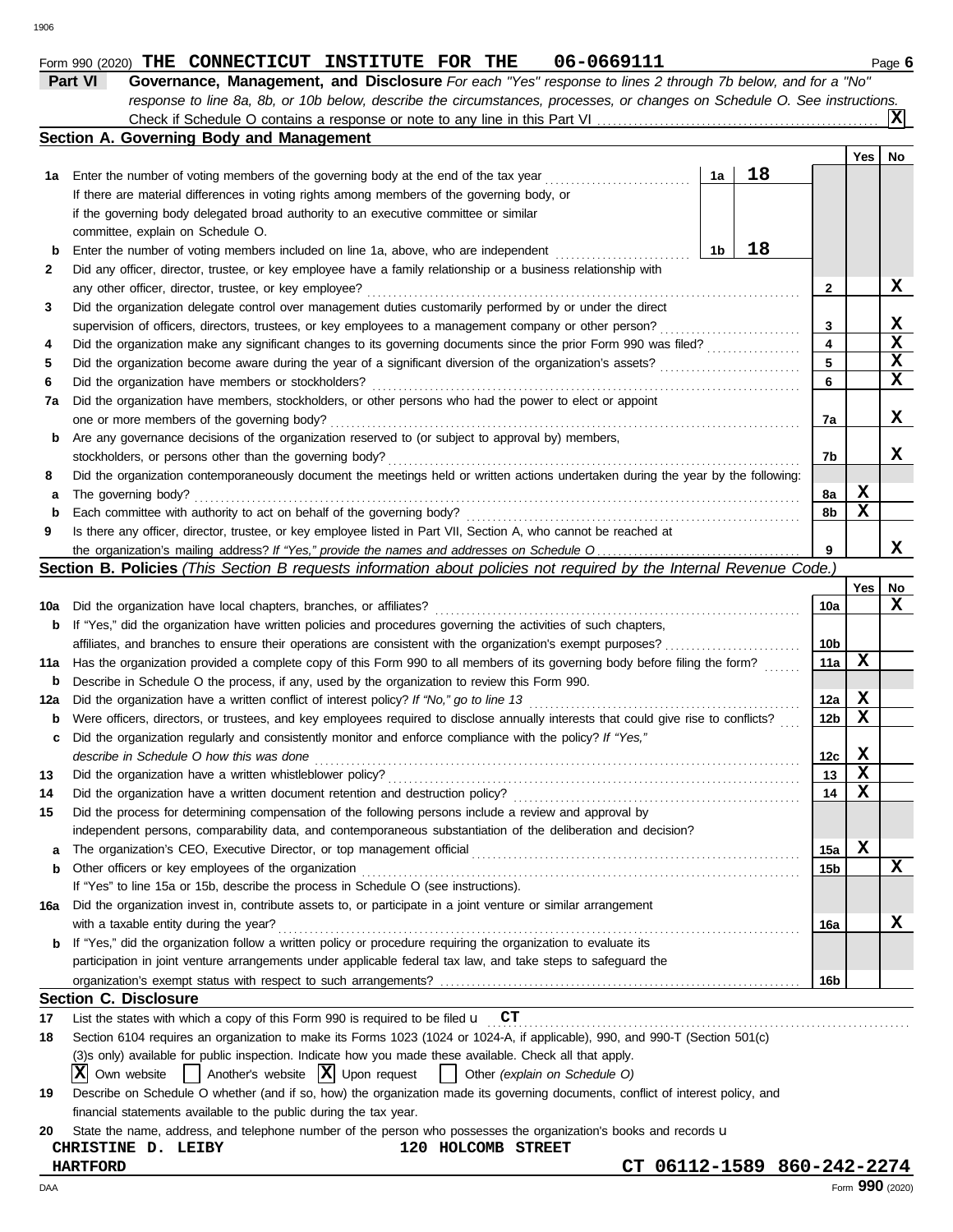1906

### **Section A. Independent Contractors Part VII Compensation of Officers, Directors, Trustees, Key Employees, Highest Compensated Employees, and Officers, Directors, Trustees, Key Employees, and Highest Compensated Employees 1a** Complete this table for all persons required to be listed. Report compensation for the calendar year ending with or within the Check if Schedule O contains a response or note to any line in this Part VII

organization's tax year.

■ List all of the organization's **current** officers, directors, trustees (whether individuals or organizations), regardless of amount of compensation. Enter -0- in columns (D), (E), and (F) if no compensation was paid.

● List all of the organization's **current** key employees, if any. See instructions for definition of "key employee."

who received reportable compensation (Box 5 of Form W-2 and/or Box 7 of Form 1099-MISC) of more than \$100,000 from the organization and any related organizations. ■ List the organization's five **current** highest compensated employees (other than an officer, director, trustee, or key employee)<br> **•** Received reportable compensation (Box 5 of Form M/-2 and/or Box 7 of Form 1099-MISC)

● List all of the organization's **former** officers, key employees, and highest compensated employees who received more than<br>00.000 of reportable compensation from the erganization and any related erganizations \$100,000 of reportable compensation from the organization and any related organizations.

■ List all of the organization's **former directors or trustees** that received, in the capacity as a former director or trustee of the<br>enization, more than \$10,000 of reportable compensation from the organization and any r organization, more than \$10,000 of reportable compensation from the organization and any related organizations. See instructions for the order in which to list the persons above.

Check this box if neither the organization nor any related organization compensated any current officer, director, or trustee.

| (A)<br>Name and title              | (B)<br>Average         |                           |                      |             | (C)<br>Position |                                                              |        | (D)<br>Reportable        | (E)<br>Reportable            | (F)<br>Estimated amount                   |
|------------------------------------|------------------------|---------------------------|----------------------|-------------|-----------------|--------------------------------------------------------------|--------|--------------------------|------------------------------|-------------------------------------------|
|                                    | hours<br>per week      |                           |                      |             |                 | (do not check more than one<br>box, unless person is both an |        | compensation<br>from the | compensation<br>from related | of other<br>compensation                  |
|                                    | (list any              |                           |                      |             |                 | officer and a director/trustee)                              |        | organization             | organizations                | from the                                  |
|                                    | hours for<br>related   |                           |                      | Officer     |                 |                                                              | Former | (W-2/1099-MISC)          | (W-2/1099-MISC)              | organization and<br>related organizations |
|                                    | organizations<br>below | Individual<br>or director |                      |             |                 |                                                              |        |                          |                              |                                           |
|                                    | dotted line)           | trustee                   |                      |             | Key employee    |                                                              |        |                          |                              |                                           |
|                                    |                        |                           | nstitutional trustee |             |                 | Highest compensated<br>employee                              |        |                          |                              |                                           |
| (1) BARRY M. SIMON                 |                        |                           |                      |             |                 |                                                              |        |                          |                              |                                           |
|                                    | 40.00                  |                           |                      |             |                 |                                                              |        |                          |                              |                                           |
| PRESIDENT & CEO                    | 3.00                   |                           |                      | $\mathbf x$ |                 |                                                              |        | 241,425                  | 0                            | 47,813                                    |
| (2) GAYLE WINTJEN                  |                        |                           |                      |             |                 |                                                              |        |                          |                              |                                           |
|                                    | 40.00                  |                           |                      |             |                 |                                                              |        |                          |                              |                                           |
| GEN. COUNSEL & SECY                | 3.00                   |                           |                      | $\mathbf x$ |                 |                                                              |        | 140,981                  | $\mathbf 0$                  | 43,344                                    |
| (3) BRUCE STOVALL                  |                        |                           |                      |             |                 |                                                              |        |                          |                              |                                           |
|                                    | 40.00                  |                           |                      |             |                 |                                                              |        |                          |                              |                                           |
| COO                                | 3.00                   |                           |                      |             |                 | $\mathbf x$                                                  |        | 173,943                  | 0                            | 3,743                                     |
| (4) CHRISTINE D.<br><b>LEIBY</b>   |                        |                           |                      |             |                 |                                                              |        |                          |                              |                                           |
|                                    | 40.00                  |                           |                      |             |                 |                                                              |        |                          |                              |                                           |
| TREASURER & CFO                    | 3.00                   |                           |                      | $\mathbf x$ |                 |                                                              |        | 143,943                  | 0                            | 33,273                                    |
| (5) ANA WITTIG                     | 40.00                  |                           |                      |             |                 |                                                              |        |                          |                              |                                           |
|                                    | 0.00                   |                           |                      |             |                 | $\mathbf x$                                                  |        |                          | 0                            |                                           |
| VP, EDUCATION<br>(6) CHERESE CHERY |                        |                           |                      |             |                 |                                                              |        | 143,328                  |                              | 18,301                                    |
|                                    | 40.00                  |                           |                      |             |                 |                                                              |        |                          |                              |                                           |
| CHIEF HR OFFICER                   | 0.00                   |                           |                      |             |                 | X                                                            |        | 131,734                  | 0                            | 28,172                                    |
| (7) MARK HEDRICK                   |                        |                           |                      |             |                 |                                                              |        |                          |                              |                                           |
|                                    | 40.00                  |                           |                      |             |                 |                                                              |        |                          |                              |                                           |
| SCHOOL ADMINISTRATOR               | 0.00                   |                           |                      |             |                 | $\mathbf x$                                                  |        | 125,289                  | 0                            | 30,130                                    |
| (8) DOUGLAS DUFORD                 |                        |                           |                      |             |                 |                                                              |        |                          |                              |                                           |
|                                    | 40.00                  |                           |                      |             |                 |                                                              |        |                          |                              |                                           |
| SEN. DIR. COMM. PROG               | 0.00                   |                           |                      |             |                 | $\mathbf x$                                                  |        | 126,268                  | 0                            | 15,720                                    |
| (9) DAVID HADDEN                   |                        |                           |                      |             |                 |                                                              |        |                          |                              |                                           |
|                                    | 0.50                   |                           |                      |             |                 |                                                              |        |                          |                              |                                           |
| <b>CHAIRPERSON</b>                 | 1.00                   | $\mathbf x$               |                      | $\mathbf x$ |                 |                                                              |        | 0                        | 0                            | $\pmb{0}$                                 |
| (10) SPENCER CAIN                  |                        |                           |                      |             |                 |                                                              |        |                          |                              |                                           |
|                                    | 0.50                   |                           |                      |             |                 |                                                              |        |                          |                              |                                           |
| VICE CHAIRPERSON                   | 1.00                   | $\mathbf x$               |                      | $\mathbf x$ |                 |                                                              |        | 0                        | $\mathbf 0$                  | $\mathbf 0$                               |
| (11) CHRISTINE<br><b>REPASY</b>    |                        |                           |                      |             |                 |                                                              |        |                          |                              |                                           |
|                                    | 0.50                   |                           |                      |             |                 |                                                              |        |                          |                              |                                           |
| <b>DIRECTOR</b>                    | 1.00                   | $\mathbf x$               |                      |             |                 |                                                              |        | 0                        | 0                            | $\mathbf 0$                               |

Form **990** (2020)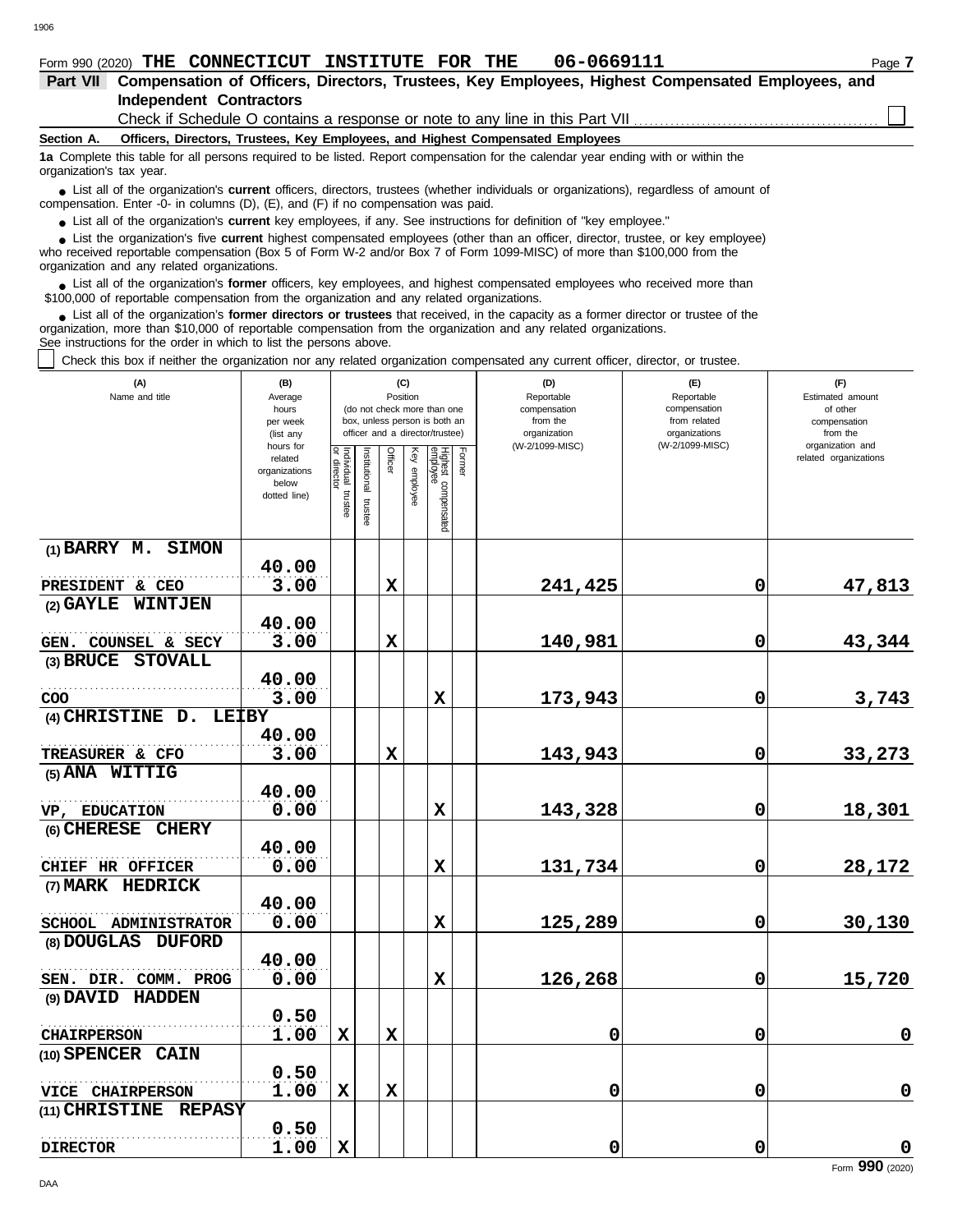| Form 990 (2020) THE CONNECTICUT INSTITUTE FOR THE<br>Part VII                                                                                                                                                                                               |                                                                                                                                                                                     |                                      |                          |         |              |                                 |        | 06-0669111<br>Section A. Officers, Directors, Trustees, Key Employees, and Highest Compensated Employees (continued) |                                                                                       | Page 8                                                                              |
|-------------------------------------------------------------------------------------------------------------------------------------------------------------------------------------------------------------------------------------------------------------|-------------------------------------------------------------------------------------------------------------------------------------------------------------------------------------|--------------------------------------|--------------------------|---------|--------------|---------------------------------|--------|----------------------------------------------------------------------------------------------------------------------|---------------------------------------------------------------------------------------|-------------------------------------------------------------------------------------|
| (A)<br>Name and title                                                                                                                                                                                                                                       | (C)<br>(B)<br>Position<br>Average<br>(do not check more than one<br>hours<br>box, unless person is both an<br>per week<br>officer and a director/trustee)<br>(list any<br>hours for |                                      |                          |         |              |                                 |        | (D)<br>Reportable<br>compensation<br>from the<br>organization<br>(W-2/1099-MISC)                                     | (F)<br>Reportable<br>compensation<br>from related<br>organizations<br>(W-2/1099-MISC) | (F)<br>Estimated amount<br>of other<br>compensation<br>from the<br>organization and |
|                                                                                                                                                                                                                                                             | related<br>organizations<br>below<br>dotted line)                                                                                                                                   | Individual<br>or director<br>trustee | Institutional<br>trustee | Officer | Key employee | Highest compensated<br>employee | Former |                                                                                                                      |                                                                                       | related organizations                                                               |
| <b>GARY WALLACE</b><br>(12)                                                                                                                                                                                                                                 |                                                                                                                                                                                     |                                      |                          |         |              |                                 |        |                                                                                                                      |                                                                                       |                                                                                     |
| <b>DIRECTOR</b>                                                                                                                                                                                                                                             | 0.50<br>1.50                                                                                                                                                                        | X                                    |                          |         |              |                                 |        | 0                                                                                                                    | 0                                                                                     | 0                                                                                   |
| <b>GREG HYLAND</b><br>(13)                                                                                                                                                                                                                                  | 0.50                                                                                                                                                                                |                                      |                          |         |              |                                 |        |                                                                                                                      |                                                                                       |                                                                                     |
| <b>DIRECTOR</b>                                                                                                                                                                                                                                             | 1.00                                                                                                                                                                                | X                                    |                          |         |              |                                 |        | 0                                                                                                                    | 0                                                                                     | $\mathbf 0$                                                                         |
| HENRY ZACHS<br>(14)                                                                                                                                                                                                                                         | 0.50                                                                                                                                                                                |                                      |                          |         |              |                                 |        |                                                                                                                      |                                                                                       |                                                                                     |
| <b>DIRECTOR</b>                                                                                                                                                                                                                                             | 1.00                                                                                                                                                                                | X                                    |                          |         |              |                                 |        | 0                                                                                                                    | 0                                                                                     | 0                                                                                   |
| RALPH WENTWORTH<br>(15)                                                                                                                                                                                                                                     |                                                                                                                                                                                     |                                      |                          |         |              |                                 |        |                                                                                                                      |                                                                                       |                                                                                     |
| <b>DIRECTOR</b>                                                                                                                                                                                                                                             | 0.50<br>1.00                                                                                                                                                                        | X                                    |                          |         |              |                                 |        | 0                                                                                                                    | 0                                                                                     | 0                                                                                   |
| WILEY MULLINS<br>(16)                                                                                                                                                                                                                                       |                                                                                                                                                                                     |                                      |                          |         |              |                                 |        |                                                                                                                      |                                                                                       |                                                                                     |
| <b>DIRECTOR</b>                                                                                                                                                                                                                                             | 0.50<br>1.00                                                                                                                                                                        | X                                    |                          |         |              |                                 |        | 0                                                                                                                    | 0                                                                                     | 0                                                                                   |
| ROBERT EARLEY<br>(17)                                                                                                                                                                                                                                       |                                                                                                                                                                                     |                                      |                          |         |              |                                 |        |                                                                                                                      |                                                                                       |                                                                                     |
| <b>DIRECTOR</b>                                                                                                                                                                                                                                             | 0.50<br>1.00                                                                                                                                                                        | X                                    |                          |         |              |                                 |        | 0                                                                                                                    | 0                                                                                     | 0                                                                                   |
| <b>AMBER TUCKER</b><br>(18)                                                                                                                                                                                                                                 |                                                                                                                                                                                     |                                      |                          |         |              |                                 |        |                                                                                                                      |                                                                                       |                                                                                     |
|                                                                                                                                                                                                                                                             | 0.50                                                                                                                                                                                |                                      |                          |         |              |                                 |        |                                                                                                                      |                                                                                       |                                                                                     |
| <b>DIRECTOR</b><br>MATTHEW ZEWINSKI<br>(19)                                                                                                                                                                                                                 | 1.00                                                                                                                                                                                | X                                    |                          |         |              |                                 |        | 0                                                                                                                    | 0                                                                                     | 0                                                                                   |
|                                                                                                                                                                                                                                                             | 0.50<br>1.50                                                                                                                                                                        | $\mathbf x$                          |                          |         |              |                                 |        | 0                                                                                                                    | 0                                                                                     |                                                                                     |
| <b>DIRECTOR</b>                                                                                                                                                                                                                                             |                                                                                                                                                                                     |                                      |                          |         |              |                                 | u      | 1,226,911                                                                                                            |                                                                                       | 220,496                                                                             |
| c Total from continuation sheets to Part VII. Section A                                                                                                                                                                                                     |                                                                                                                                                                                     |                                      |                          |         |              |                                 |        |                                                                                                                      |                                                                                       |                                                                                     |
| d<br>Total number of individuals (including but not limited to those listed above) who received more than \$100,000 of<br>$\mathbf{2}$                                                                                                                      |                                                                                                                                                                                     |                                      |                          |         |              |                                 |        | 1,226,911                                                                                                            |                                                                                       | $\overline{2}20,496$                                                                |
| reportable compensation from the organization $\bf{u}$ 8                                                                                                                                                                                                    |                                                                                                                                                                                     |                                      |                          |         |              |                                 |        |                                                                                                                      |                                                                                       | Yes<br>$\overline{N}$                                                               |
| Did the organization list any former officer, director, trustee, key employee, or highest compensated<br>3                                                                                                                                                  |                                                                                                                                                                                     |                                      |                          |         |              |                                 |        |                                                                                                                      |                                                                                       |                                                                                     |
| employee on line 1a? If "Yes," complete Schedule J for such individual<br>For any individual listed on line 1a, is the sum of reportable compensation and other compensation from the<br>4                                                                  |                                                                                                                                                                                     |                                      |                          |         |              |                                 |        |                                                                                                                      |                                                                                       | x<br>3                                                                              |
| organization and related organizations greater than \$150,000? If "Yes," complete Schedule J for such                                                                                                                                                       |                                                                                                                                                                                     |                                      |                          |         |              |                                 |        |                                                                                                                      |                                                                                       | X<br>4                                                                              |
| Did any person listed on line 1a receive or accrue compensation from any unrelated organization or individual<br>5                                                                                                                                          |                                                                                                                                                                                     |                                      |                          |         |              |                                 |        |                                                                                                                      |                                                                                       |                                                                                     |
| Section B. Independent Contractors                                                                                                                                                                                                                          |                                                                                                                                                                                     |                                      |                          |         |              |                                 |        |                                                                                                                      |                                                                                       | X<br>5                                                                              |
| Complete this table for your five highest compensated independent contractors that received more than \$100,000 of<br>1<br>compensation from the organization. Report compensation for the calendar year ending with or within the organization's tax year. |                                                                                                                                                                                     |                                      |                          |         |              |                                 |        |                                                                                                                      |                                                                                       |                                                                                     |
|                                                                                                                                                                                                                                                             | (A)<br>Name and business address                                                                                                                                                    |                                      |                          |         |              |                                 |        |                                                                                                                      | (B)<br>Description of services                                                        | (C)<br>Compensation                                                                 |
| NOVUS INSIGHT, INC<br><b>HARTFORD</b><br><b>EAST</b>                                                                                                                                                                                                        | CT.                                                                                                                                                                                 |                                      | 06108                    |         |              |                                 |        | 222 PITKIN STREET<br>IT<br>CONSULTING                                                                                |                                                                                       | 609,180                                                                             |
| <b>NURSE SPAN</b>                                                                                                                                                                                                                                           |                                                                                                                                                                                     |                                      |                          |         |              |                                 |        | P.O. BOX 15                                                                                                          |                                                                                       |                                                                                     |
| <b>AVON</b><br>DELTA T GROUP HARTFORD INC                                                                                                                                                                                                                   | СT                                                                                                                                                                                  |                                      | 06001                    |         |              |                                 |        | TEMPORARY HELP<br>P.O. BOX 884                                                                                       |                                                                                       | 397,742                                                                             |
| BRYN MAWR                                                                                                                                                                                                                                                   |                                                                                                                                                                                     |                                      | PA 19010                 |         |              |                                 |        | TEMPORARY HELP                                                                                                       |                                                                                       | 350,249                                                                             |
|                                                                                                                                                                                                                                                             |                                                                                                                                                                                     |                                      |                          |         |              |                                 |        |                                                                                                                      |                                                                                       |                                                                                     |
|                                                                                                                                                                                                                                                             |                                                                                                                                                                                     |                                      |                          |         |              |                                 |        |                                                                                                                      |                                                                                       |                                                                                     |
| Total number of independent contractors (including but not limited to those listed above) who<br>$\mathbf{2}$                                                                                                                                               |                                                                                                                                                                                     |                                      |                          |         |              |                                 |        |                                                                                                                      |                                                                                       |                                                                                     |

received more than \$100,000 of compensation from the organization **u** 3 Form 990 (2020) received more than \$100,000 of compensation from the organization u

**3**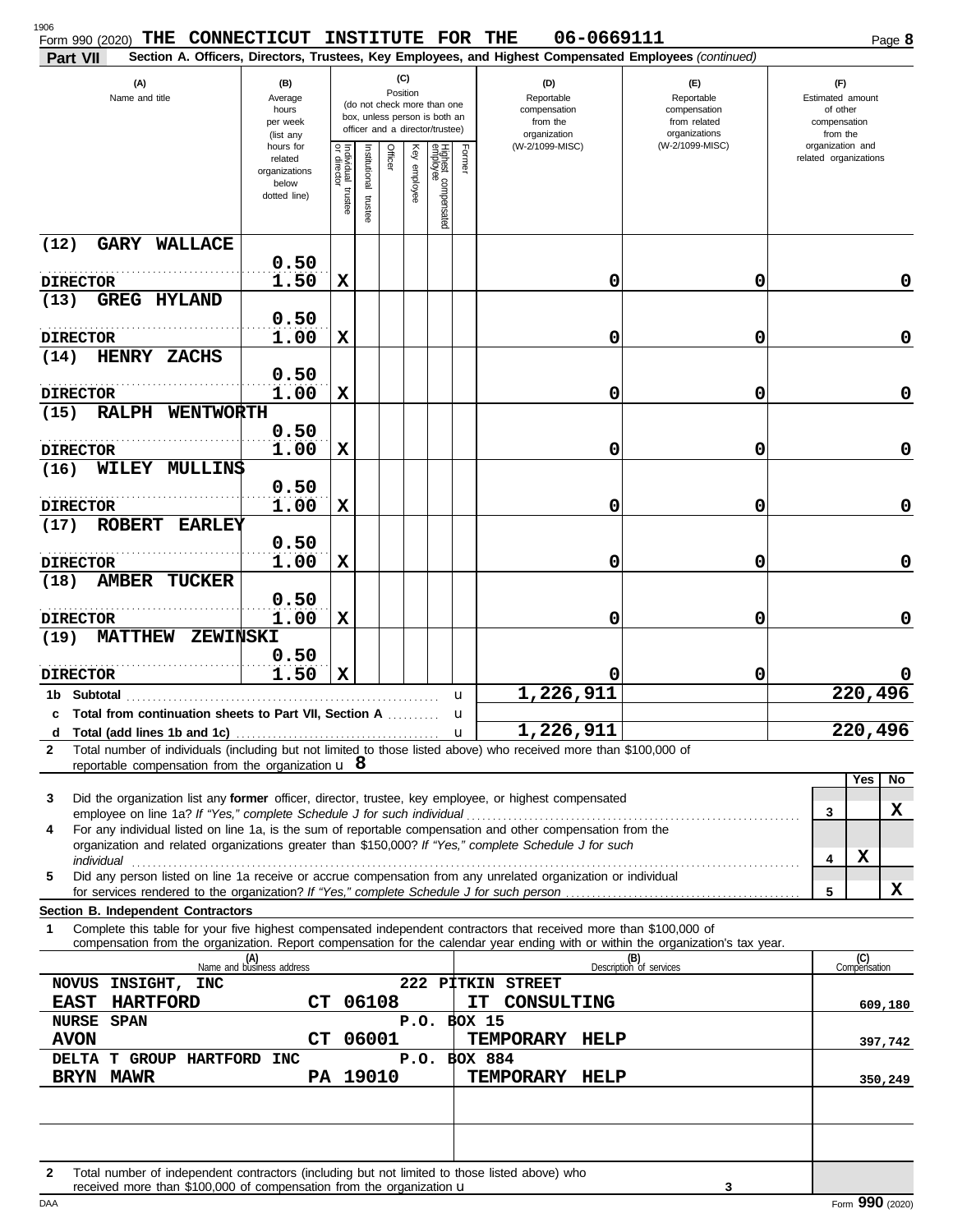# **Part VIII Statement of Revenue**

Check if Schedule O contains a response or note to any line in this Part VIII . . . . . . . . . . . . . . . . . . . . . . . . . . . . . . . . . . . . . . . . . . . .

|                                                                  |                                                    |                                                        |                                              |                             |                 |         |                      | (A)<br>Total revenue | (B)<br>Related or exempt<br>function revenue | (C)<br>Unrelated<br>business revenue | (D)<br>Revenue excluded<br>from tax under<br>sections 512-514 |
|------------------------------------------------------------------|----------------------------------------------------|--------------------------------------------------------|----------------------------------------------|-----------------------------|-----------------|---------|----------------------|----------------------|----------------------------------------------|--------------------------------------|---------------------------------------------------------------|
|                                                                  |                                                    |                                                        |                                              |                             |                 |         |                      |                      |                                              |                                      |                                                               |
|                                                                  |                                                    | 1a Federated campaigns                                 |                                              |                             | 1a<br>1b        |         |                      |                      |                                              |                                      |                                                               |
|                                                                  |                                                    | <b>b</b> Membership dues                               |                                              |                             | 1 <sub>c</sub>  |         | 77,854               |                      |                                              |                                      |                                                               |
|                                                                  |                                                    | c Fundraising events                                   |                                              |                             | 1 <sub>d</sub>  |         | 5,436,170            |                      |                                              |                                      |                                                               |
|                                                                  |                                                    | d Related organizations                                |                                              |                             | 1e              |         |                      |                      |                                              |                                      |                                                               |
|                                                                  |                                                    | e Government grants (contributions)                    |                                              |                             |                 |         |                      |                      |                                              |                                      |                                                               |
| <b>Contributions, Gifts, Grants</b><br>and Other Similar Amounts |                                                    | f All other contributions, gifts, grants,              | and similar amounts not included above<br>1f |                             |                 | 768,597 |                      |                      |                                              |                                      |                                                               |
|                                                                  |                                                    | g Noncash contributions included in lines 1a-1f  1g \$ |                                              |                             |                 |         | 61,418               |                      |                                              |                                      |                                                               |
|                                                                  |                                                    |                                                        |                                              |                             |                 |         | $\mathbf{u}$         | 6,282,621            |                                              |                                      |                                                               |
|                                                                  |                                                    |                                                        |                                              |                             |                 |         | <b>Business Code</b> |                      |                                              |                                      |                                                               |
|                                                                  | 2a                                                 | GROUP HOME SERVICE                                     |                                              |                             |                 |         | 623990               | 54,703,096           | 54,703,096                                   |                                      |                                                               |
| Program Service<br>Revenue                                       | b                                                  | OAK HILL SCHOOL                                        |                                              |                             |                 |         | 611710               | 15,090,511           | 15,090,511                                   |                                      |                                                               |
|                                                                  | c                                                  | ADULT DAY PROGRAM                                      |                                              |                             |                 |         | 624310               | 5,644,763            | 5,644,763                                    |                                      |                                                               |
|                                                                  | d                                                  | BLIND SUPPORT SERVICES                                 |                                              |                             |                 |         | 900099               | 811,518              | 811,518                                      |                                      |                                                               |
|                                                                  |                                                    | OTHER PROGRAMS                                         |                                              |                             |                 |         | 900099               | 590,504              | 590,504                                      |                                      |                                                               |
|                                                                  |                                                    | f All other program service revenue                    |                                              |                             |                 |         |                      |                      |                                              |                                      |                                                               |
|                                                                  |                                                    |                                                        |                                              |                             |                 |         | $\mathbf{u}$         | 76,840,392           |                                              |                                      |                                                               |
|                                                                  | 3                                                  | Investment income (including dividends, interest, and  |                                              |                             |                 |         |                      |                      |                                              |                                      |                                                               |
|                                                                  |                                                    |                                                        |                                              |                             |                 |         | u                    | 20,606               |                                              |                                      | 20,606                                                        |
|                                                                  | Income from investment of tax-exempt bond proceeds |                                                        |                                              |                             |                 |         | u                    |                      |                                              |                                      |                                                               |
|                                                                  | 5                                                  |                                                        |                                              |                             |                 |         | u                    |                      |                                              |                                      |                                                               |
|                                                                  |                                                    |                                                        |                                              | (i) Real                    |                 |         | (ii) Personal        |                      |                                              |                                      |                                                               |
|                                                                  |                                                    | <b>6a</b> Gross rents                                  | 6a                                           |                             |                 |         |                      |                      |                                              |                                      |                                                               |
|                                                                  |                                                    | <b>b</b> Less: rental expenses                         | 6b                                           |                             |                 |         |                      |                      |                                              |                                      |                                                               |
|                                                                  |                                                    | <b>c</b> Rental inc. or (loss)                         | 6c                                           |                             |                 |         |                      |                      |                                              |                                      |                                                               |
|                                                                  |                                                    | <b>d</b> Net rental income or (loss)                   |                                              |                             |                 |         | u                    |                      |                                              |                                      |                                                               |
|                                                                  |                                                    | <b>7a</b> Gross amount from<br>sales of assets         |                                              | (i) Securities              |                 |         | (ii) Other           |                      |                                              |                                      |                                                               |
|                                                                  |                                                    | other than inventory                                   | 7а                                           |                             |                 |         | 730,000              |                      |                                              |                                      |                                                               |
|                                                                  |                                                    | <b>b</b> Less: cost or other                           |                                              |                             |                 |         |                      |                      |                                              |                                      |                                                               |
|                                                                  |                                                    | basis and sales exps.                                  | 7b                                           |                             |                 |         | 1,755,631            |                      |                                              |                                      |                                                               |
| Revenue                                                          |                                                    | c Gain or (loss)                                       | 7c                                           |                             |                 |         | $-1,025,631$         |                      |                                              |                                      |                                                               |
| <b>Other</b>                                                     |                                                    |                                                        |                                              |                             |                 |         | u                    | $-1,025,631$         |                                              |                                      | $-1,025,631$                                                  |
|                                                                  |                                                    | 8a Gross income from fundraising events                |                                              |                             |                 |         |                      |                      |                                              |                                      |                                                               |
|                                                                  |                                                    | (not including \$ 77,854)                              |                                              |                             |                 |         |                      |                      |                                              |                                      |                                                               |
|                                                                  |                                                    | of contributions reported on line 1c).                 |                                              |                             |                 |         |                      |                      |                                              |                                      |                                                               |
|                                                                  |                                                    | See Part IV, line 18 $\ldots$                          |                                              |                             | 8а              |         | 62,647               |                      |                                              |                                      |                                                               |
|                                                                  |                                                    | <b>b</b> Less: direct expenses                         |                                              |                             | 8b              |         | 62,647               |                      |                                              |                                      |                                                               |
|                                                                  |                                                    | c Net income or (loss) from fundraising events         |                                              |                             |                 |         | u                    |                      |                                              |                                      |                                                               |
|                                                                  |                                                    | 9a Gross income from gaming activities.                |                                              |                             |                 |         |                      |                      |                                              |                                      |                                                               |
|                                                                  |                                                    | See Part IV, line 19 $\ldots$                          |                                              |                             | 9а              |         |                      |                      |                                              |                                      |                                                               |
|                                                                  |                                                    | <b>b</b> Less: direct expenses <i>minimum</i>          |                                              |                             | 9b              |         |                      |                      |                                              |                                      |                                                               |
|                                                                  |                                                    | c Net income or (loss) from gaming activities          |                                              |                             |                 |         | u                    |                      |                                              |                                      |                                                               |
|                                                                  |                                                    | 10a Gross sales of inventory, less                     |                                              |                             |                 |         |                      |                      |                                              |                                      |                                                               |
|                                                                  |                                                    | returns and allowances                                 |                                              |                             | 10a             |         | 50,441               |                      |                                              |                                      |                                                               |
|                                                                  |                                                    | <b>b</b> Less: cost of goods sold                      |                                              |                             | 10 <sub>b</sub> |         | 50,441               |                      |                                              |                                      |                                                               |
|                                                                  |                                                    | <b>c</b> Net income or (loss) from sales of inventory  |                                              |                             |                 |         | u                    |                      |                                              |                                      |                                                               |
|                                                                  |                                                    |                                                        |                                              |                             |                 |         | <b>Business Code</b> |                      |                                              |                                      |                                                               |
| Miscellaneous<br>Revenue                                         | 11a                                                |                                                        |                                              | THIRD PARTY TR GAINS/LOSSES |                 |         | 900099               | 10,507,434           |                                              |                                      | 10,507,434                                                    |
|                                                                  | b                                                  | INCOME FROM OUTSIDE TR                                 |                                              |                             |                 |         | 900099               | 2,203,835            |                                              |                                      | 2,203,835                                                     |
|                                                                  | c                                                  |                                                        |                                              |                             |                 |         |                      |                      |                                              |                                      |                                                               |
|                                                                  |                                                    |                                                        |                                              |                             |                 |         |                      |                      |                                              |                                      |                                                               |
|                                                                  |                                                    |                                                        |                                              |                             |                 |         | $\mathbf{u}$         | 12,711,269           |                                              |                                      |                                                               |
|                                                                  |                                                    |                                                        |                                              |                             |                 |         | $\mathbf{u}$         | 94,829,257           | 76,840,392                                   | ΟI                                   | 11,706,244                                                    |
|                                                                  |                                                    |                                                        |                                              |                             |                 |         |                      |                      |                                              |                                      | Form 990 (2020)                                               |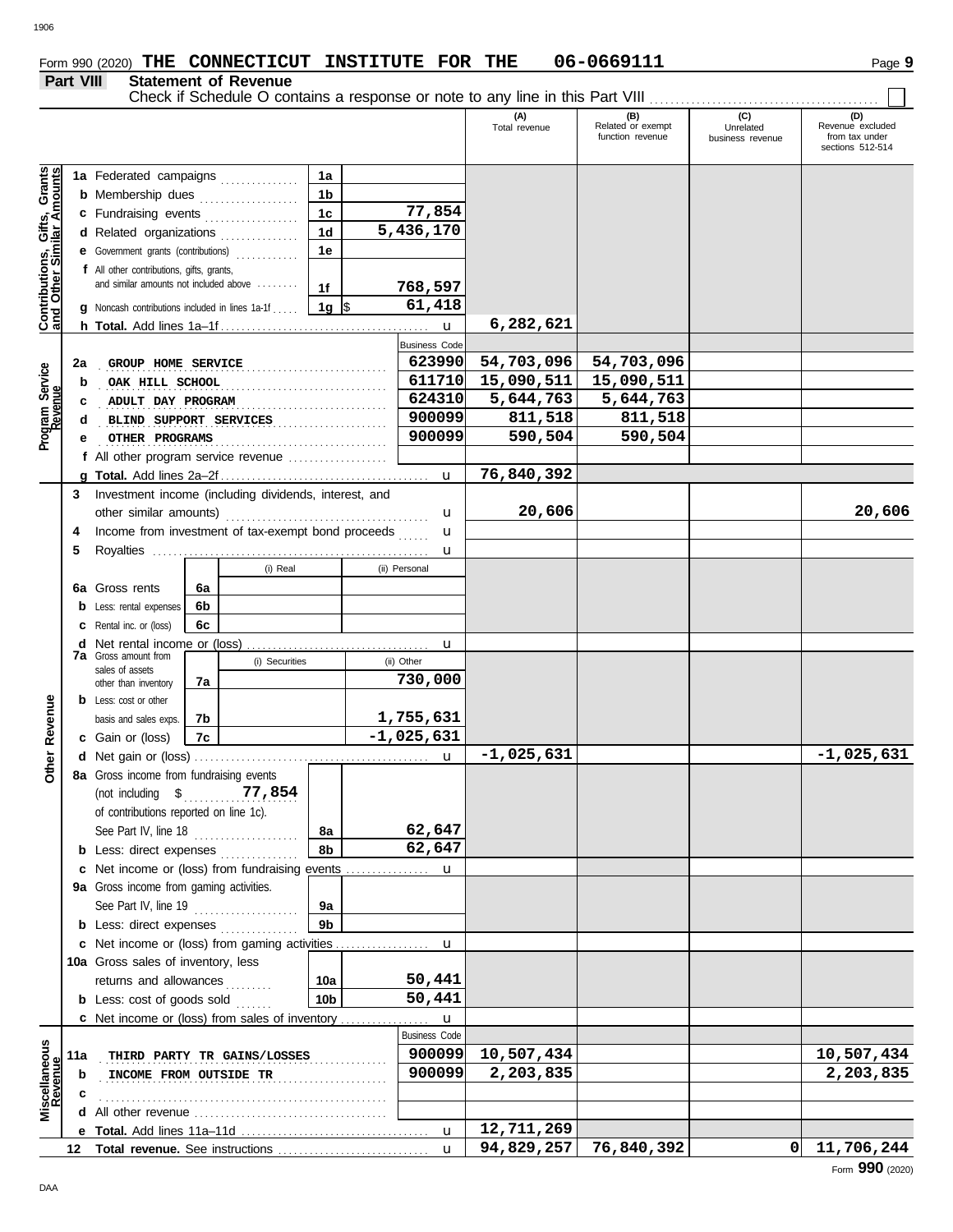## Form 990 (2020) THE CONNECTICUT INSTITUTE FOR THE 06-0669111 Page 10

### **Part IX Statement of Functional Expenses**

*Section 501(c)(3) and 501(c)(4) organizations must complete all columns. All other organizations must complete column (A).*

|              | Check if Schedule O contains a response or note to any line in this Part IX                                                                                                                                                         |                       |                                    |                                           |                                |
|--------------|-------------------------------------------------------------------------------------------------------------------------------------------------------------------------------------------------------------------------------------|-----------------------|------------------------------------|-------------------------------------------|--------------------------------|
|              | Do not include amounts reported on lines 6b,<br>7b, 8b, 9b, and 10b of Part VIII.                                                                                                                                                   | (A)<br>Total expenses | (B)<br>Program service<br>expenses | (C)<br>Management and<br>general expenses | (D)<br>Fundraising<br>expenses |
|              | 1 Grants and other assistance to domestic organizations                                                                                                                                                                             |                       |                                    |                                           |                                |
|              | and domestic governments. See Part IV, line 21                                                                                                                                                                                      | 1,149,549             | 1,149,549                          |                                           |                                |
| $\mathbf{2}$ | Grants and other assistance to domestic                                                                                                                                                                                             |                       |                                    |                                           |                                |
|              | individuals. See Part IV, line 22                                                                                                                                                                                                   | 84,978                | 84,978                             |                                           |                                |
| 3            | Grants and other assistance to foreign                                                                                                                                                                                              |                       |                                    |                                           |                                |
|              | organizations, foreign governments, and foreign                                                                                                                                                                                     |                       |                                    |                                           |                                |
|              | individuals. See Part IV, lines 15 and 16<br>Benefits paid to or for members                                                                                                                                                        |                       |                                    |                                           |                                |
| 4<br>5       | Compensation of current officers, directors,                                                                                                                                                                                        |                       |                                    |                                           |                                |
|              | trustees, and key employees                                                                                                                                                                                                         | 516,510               | 83,700                             | 432,810                                   |                                |
| 6            | Compensation not included above to disqualified                                                                                                                                                                                     |                       |                                    |                                           |                                |
|              | persons (as defined under section 4958(f)(1)) and                                                                                                                                                                                   |                       |                                    |                                           |                                |
|              | persons described in section 4958(c)(3)(B)                                                                                                                                                                                          |                       |                                    |                                           |                                |
| 7            | Other salaries and wages                                                                                                                                                                                                            | 46,671,455            | 43,156,486                         | 3,315,279                                 | 199,690                        |
| 8            | Pension plan accruals and contributions (include                                                                                                                                                                                    |                       |                                    |                                           |                                |
|              | section 401(k) and 403(b) employer contributions)                                                                                                                                                                                   | 1,812,314             | 1,648,910                          | 155,771                                   | $\frac{7,633}{53,077}$         |
| 9            | Other employee benefits                                                                                                                                                                                                             | 12,553,367            | 11,504,617                         | 995,673                                   |                                |
| 10           | Payroll taxes                                                                                                                                                                                                                       | 3,551,791             | 3,253,905                          | 282,824                                   | 15,062                         |
| 11           | Fees for services (nonemployees):                                                                                                                                                                                                   |                       |                                    |                                           |                                |
| a            |                                                                                                                                                                                                                                     | 47,508                |                                    | 40,008                                    | 7,500                          |
| b            |                                                                                                                                                                                                                                     | 62,324                |                                    | 62,324                                    |                                |
|              |                                                                                                                                                                                                                                     | 81,759                |                                    | 81,759                                    |                                |
| d            | Lobbying                                                                                                                                                                                                                            | 69,300                |                                    | $\sqrt{69,300}$                           |                                |
|              | Professional fundraising services. See Part IV, line 17                                                                                                                                                                             |                       |                                    |                                           |                                |
| f            | Investment management fees                                                                                                                                                                                                          |                       |                                    |                                           |                                |
| q            | Other. (If line 11g amount exceeds 10% of line 25, column<br>(A) amount, list line 11g expenses on Schedule O.)                                                                                                                     |                       |                                    |                                           |                                |
| 12           | Advertising and promotion                                                                                                                                                                                                           | 274,372               | 571                                | 256,688                                   | 17,113                         |
| 13           |                                                                                                                                                                                                                                     | 384,349               | 237,410                            | 145,925                                   | 1,014                          |
| 14           | Information technology                                                                                                                                                                                                              | 304,782               | 121,579                            | 172,258                                   | 10,945                         |
| 15           |                                                                                                                                                                                                                                     |                       |                                    |                                           |                                |
| 16           |                                                                                                                                                                                                                                     | 5,054,267             | 4,440,484                          | 607,116                                   | 6,667                          |
| 17           | Travel                                                                                                                                                                                                                              | 1,693,702             | 1,442,717                          | 250,931                                   | $\overline{54}$                |
| 18           | Payments of travel or entertainment expenses                                                                                                                                                                                        |                       |                                    |                                           |                                |
|              | for any federal, state, or local public officials                                                                                                                                                                                   |                       |                                    |                                           |                                |
| 19           | Conferences, conventions, and meetings                                                                                                                                                                                              | 64,710                | 52,297                             | 12,373                                    | 40                             |
| 20           | Interest                                                                                                                                                                                                                            | 125,435               | 125,435                            |                                           |                                |
| 21           | Payments to affiliates [11] [11] Payments to affiliates                                                                                                                                                                             |                       |                                    |                                           |                                |
| 22           | Depreciation, depletion, and amortization                                                                                                                                                                                           | 1,927,713             | 1,511,211                          | 416,502                                   |                                |
| 23           | Insurance <b>continuous</b> contains a series of the series of the series of the series of the series of the series of the series of the series of the series of the series of the series of the series of the series of the series | 376,027               | 193,766                            | 182,261                                   |                                |
| 24           | Other expenses. Itemize expenses not covered<br>above (List miscellaneous expenses on line 24e. If                                                                                                                                  |                       |                                    |                                           |                                |
|              | line 24e amount exceeds 10% of line 25, column                                                                                                                                                                                      |                       |                                    |                                           |                                |
|              | (A) amount, list line 24e expenses on Schedule O.)                                                                                                                                                                                  |                       |                                    |                                           |                                |
| а            | PURCHASED SERVICE                                                                                                                                                                                                                   | 2,722,063             | 1,429,978                          | 1,281,176                                 | 10,909                         |
| b            | RATES AND OTHER ADJUSTMEN                                                                                                                                                                                                           | 1,325,920             | 997,731                            | 328, 189                                  |                                |
| c            | MEDICAL SUPPLIES                                                                                                                                                                                                                    | 233,327               | $\overline{231}$ , 811             | 1,516                                     |                                |
| d            | <b>BANK FEES</b>                                                                                                                                                                                                                    | 179,712               | 18,194                             | 159,981                                   | 1,537                          |
| е            | All other expenses                                                                                                                                                                                                                  | 186, 142              | 172,490                            | 11,304                                    | 2,348                          |
| 25           | Total functional expenses. Add lines 1 through 24e                                                                                                                                                                                  | 81, 453, 376          | 71,857,819                         | $\overline{9,}261,968$                    | 333,589                        |
| 26           | Joint costs. Complete this line only if the                                                                                                                                                                                         |                       |                                    |                                           |                                |
|              | organization reported in column (B) joint costs<br>from a combined educational campaign and                                                                                                                                         |                       |                                    |                                           |                                |
|              | fundraising solicitation. Check here u<br>if                                                                                                                                                                                        |                       |                                    |                                           |                                |
|              | following SOP 98-2 (ASC 958-720)                                                                                                                                                                                                    |                       |                                    |                                           |                                |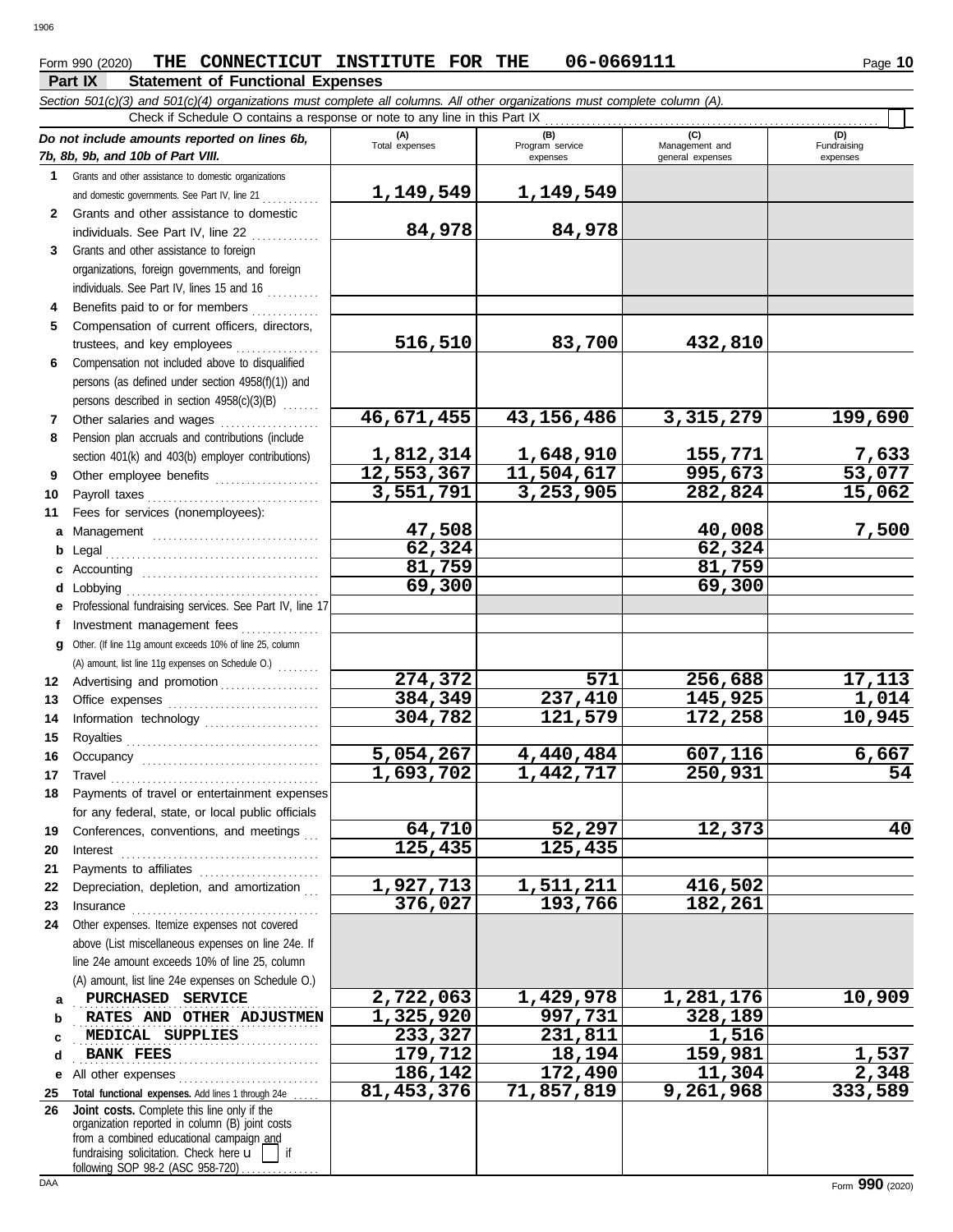| и |  |
|---|--|
|   |  |

|               |        | THE CONNECTICUT INSTITUTE FOR THE<br>Form 990 (2020)                               |                                                                               |            | 06-0669111               |                 | Page 11                 |  |  |  |  |  |
|---------------|--------|------------------------------------------------------------------------------------|-------------------------------------------------------------------------------|------------|--------------------------|-----------------|-------------------------|--|--|--|--|--|
|               | Part X | <b>Balance Sheet</b>                                                               |                                                                               |            |                          |                 |                         |  |  |  |  |  |
|               |        | Check if Schedule O contains a response or note to any line in this Part X         |                                                                               |            |                          |                 |                         |  |  |  |  |  |
|               |        |                                                                                    |                                                                               |            | (A)<br>Beginning of year |                 | (B)<br>End of year      |  |  |  |  |  |
|               | 1.     | Cash-non-interest-bearing                                                          |                                                                               |            | 9,856,813                | $\mathbf{1}$    | $\overline{20,914,182}$ |  |  |  |  |  |
|               | 2      |                                                                                    |                                                                               |            |                          | $\mathbf{2}$    |                         |  |  |  |  |  |
|               | 3      |                                                                                    |                                                                               |            | 5,000                    | $\mathbf{3}$    |                         |  |  |  |  |  |
|               | 4      | Accounts receivable, net                                                           |                                                                               |            | 7,284,032                | $\overline{4}$  | 6,618,408               |  |  |  |  |  |
|               | 5      | Loans and other receivables from any current or former officer, director,          |                                                                               |            |                          |                 |                         |  |  |  |  |  |
|               |        | trustee, key employee, creator or founder, substantial contributor, or 35%         |                                                                               |            |                          |                 |                         |  |  |  |  |  |
|               |        | controlled entity or family member of any of these persons                         |                                                                               |            |                          | 5               |                         |  |  |  |  |  |
|               | 6      | Loans and other receivables from other disqualified persons (as defined            |                                                                               |            |                          |                 |                         |  |  |  |  |  |
|               |        |                                                                                    | under section $4958(f)(1)$ , and persons described in section $4958(c)(3)(B)$ |            |                          |                 |                         |  |  |  |  |  |
| Assets        | 7      | Notes and loans receivable, net                                                    |                                                                               |            | 6<br>7                   |                 |                         |  |  |  |  |  |
|               | 8      | Inventories for sale or use                                                        |                                                                               | 5,735      | 8                        | 16,712          |                         |  |  |  |  |  |
|               | 9      | Prepaid expenses and deferred charges                                              |                                                                               |            | 1, 243, 279              | 9               | 988,050                 |  |  |  |  |  |
|               |        | 10a Land, buildings, and equipment: cost or other                                  |                                                                               |            |                          |                 |                         |  |  |  |  |  |
|               |        |                                                                                    |                                                                               | 50,494,631 |                          |                 |                         |  |  |  |  |  |
|               | b      | Less: accumulated depreciation<br>.                                                | 10 <sub>b</sub>                                                               | 30,068,746 | 21,834,048               | 10 <sub>c</sub> | 20,425,885              |  |  |  |  |  |
|               | 11     |                                                                                    |                                                                               |            |                          | 11              |                         |  |  |  |  |  |
|               | 12     |                                                                                    |                                                                               | 40,680,342 | 12                       | 51, 187, 776    |                         |  |  |  |  |  |
|               | 13     |                                                                                    |                                                                               |            | 13                       |                 |                         |  |  |  |  |  |
|               | 14     | Intangible assets                                                                  |                                                                               |            |                          |                 |                         |  |  |  |  |  |
|               | 15     | Other assets. See Part IV, line 11                                                 |                                                                               |            | 15                       |                 |                         |  |  |  |  |  |
|               | 16     |                                                                                    |                                                                               |            | 80,909,249               | 16              | 100, 151, 013           |  |  |  |  |  |
|               | 17     |                                                                                    |                                                                               |            | 13,002,639               | 17              | 13,200,837              |  |  |  |  |  |
|               | 18     | Grants payable                                                                     |                                                                               |            |                          | 18              |                         |  |  |  |  |  |
|               | 19     | Deferred revenue                                                                   |                                                                               |            | 1,104,447                | 19              | 177,193                 |  |  |  |  |  |
|               | 20     | Tax-exempt bond liabilities                                                        |                                                                               |            |                          | 20              |                         |  |  |  |  |  |
|               | 21     | Escrow or custodial account liability. Complete Part IV of Schedule D              |                                                                               |            |                          | 21              |                         |  |  |  |  |  |
|               | 22     | Loans and other payables to any current or former officer, director,               |                                                                               |            |                          |                 |                         |  |  |  |  |  |
|               |        | trustee, key employee, creator or founder, substantial contributor, or 35%         |                                                                               |            |                          |                 |                         |  |  |  |  |  |
| Liabilities   |        | controlled entity or family member of any of these persons                         |                                                                               |            |                          | 22              |                         |  |  |  |  |  |
|               | 23     |                                                                                    |                                                                               |            | 4,835,555                | 23              | 11,411,069              |  |  |  |  |  |
|               | 24     | Unsecured notes and loans payable to unrelated third parties                       |                                                                               | .          |                          | 24              |                         |  |  |  |  |  |
|               | 25     | Other liabilities (including federal income tax, payables to related third         |                                                                               |            |                          |                 |                         |  |  |  |  |  |
|               |        | parties, and other liabilities not included on lines 17-24). Complete Part X       |                                                                               |            |                          |                 |                         |  |  |  |  |  |
|               |        | of Schedule D                                                                      |                                                                               |            |                          | 25              |                         |  |  |  |  |  |
|               | 26     |                                                                                    |                                                                               |            | 18,942,641               | 26              | 24,789,099              |  |  |  |  |  |
|               |        | Organizations that follow FASB ASC 958, check here $\mathbf{u} \boxed{\mathbf{X}}$ |                                                                               |            |                          |                 |                         |  |  |  |  |  |
| Fund Balances |        | and complete lines 27, 28, 32, and 33.                                             |                                                                               |            |                          |                 |                         |  |  |  |  |  |
|               | 27     | Net assets without donor restrictions                                              |                                                                               |            | 17,630,932               | 27              | 20,287,940              |  |  |  |  |  |
|               | 28     | Net assets with donor restrictions                                                 |                                                                               |            | 44,335,676               | 28              | 55,073,974              |  |  |  |  |  |
|               |        | Organizations that do not follow FASB ASC 958, check here u                        |                                                                               |            |                          |                 |                         |  |  |  |  |  |
|               |        | and complete lines 29 through 33.                                                  |                                                                               |            |                          |                 |                         |  |  |  |  |  |
| Assets or     | 29     | Capital stock or trust principal, or current funds                                 |                                                                               |            |                          | 29              |                         |  |  |  |  |  |
|               | 30     | Paid-in or capital surplus, or land, building, or equipment fund                   |                                                                               |            |                          | 30              |                         |  |  |  |  |  |
|               | 31     | Retained earnings, endowment, accumulated income, or other funds                   |                                                                               |            |                          | 31              |                         |  |  |  |  |  |
| ğ             | 32     | Total net assets or fund balances                                                  |                                                                               |            | $\overline{61,966,608}$  | 32              | 75,361,914              |  |  |  |  |  |
|               | 33     |                                                                                    |                                                                               |            | 80,909,249               | 33              | 100, 151, 013           |  |  |  |  |  |

Form **990** (2020)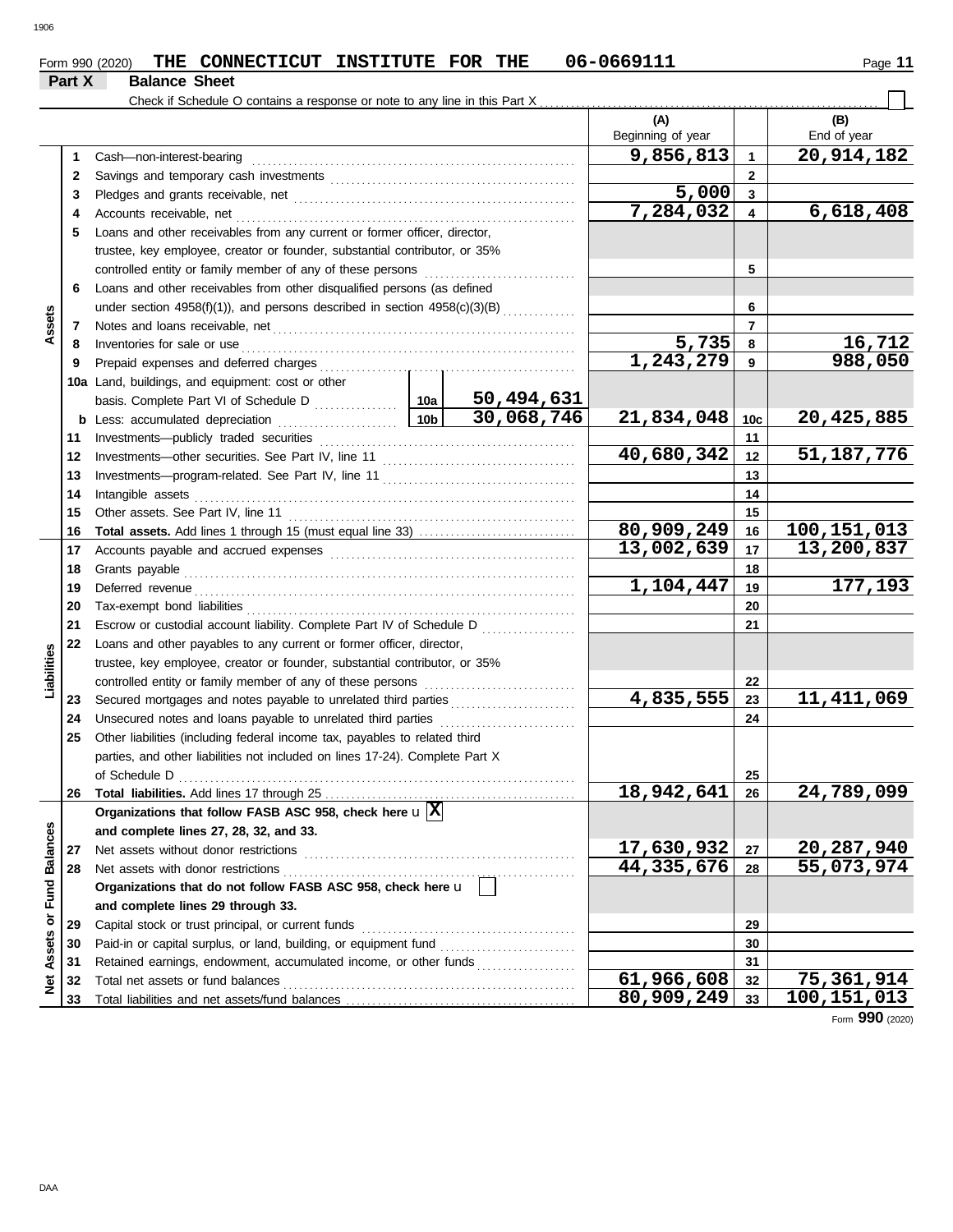|    | 06-0669111<br>Form 990 (2020) THE CONNECTICUT INSTITUTE FOR THE                                                    |                         |                |        | Page 12   |
|----|--------------------------------------------------------------------------------------------------------------------|-------------------------|----------------|--------|-----------|
|    | Part XI<br><b>Reconciliation of Net Assets</b>                                                                     |                         |                |        |           |
|    | Check if Schedule O contains a response or note to any line in this Part XI                                        |                         |                |        |           |
| 1  |                                                                                                                    | $\mathbf{1}$            | 94,829,257     |        |           |
| 2  |                                                                                                                    | $\mathbf{2}$            | 81, 453, 376   |        |           |
| 3  | Revenue less expenses. Subtract line 2 from line 1                                                                 | $\overline{\mathbf{3}}$ | 13,375,881     |        |           |
| 4  |                                                                                                                    | $\overline{\mathbf{4}}$ | 61,966,608     |        |           |
| 5  |                                                                                                                    | 5                       |                | 19,425 |           |
| 6  |                                                                                                                    | 6                       |                |        |           |
| 7  | Investment expenses                                                                                                | $\overline{7}$          |                |        |           |
| 8  | Prior period adjustments                                                                                           | 8                       |                |        |           |
| 9  | Other changes in net assets or fund balances (explain on Schedule O)                                               | $\mathbf{9}$            |                |        |           |
| 10 | Net assets or fund balances at end of year. Combine lines 3 through 9 (must equal Part X, line                     |                         |                |        |           |
|    | 32, column (B))                                                                                                    | 10                      | 75,361,914     |        |           |
|    | <b>Financial Statements and Reporting</b><br>Part XII                                                              |                         |                |        |           |
|    |                                                                                                                    |                         |                |        |           |
|    |                                                                                                                    |                         |                | Yes    | <b>No</b> |
| 1. | X <br>Accounting method used to prepare the Form 990:<br>Cash<br>Accrual<br>Other                                  |                         |                |        |           |
|    | If the organization changed its method of accounting from a prior year or checked "Other," explain in              |                         |                |        |           |
|    | Schedule O.                                                                                                        |                         |                |        |           |
|    | 2a Were the organization's financial statements compiled or reviewed by an independent accountant?                 |                         | 2a             |        | x         |
|    | If "Yes," check a box below to indicate whether the financial statements for the year were compiled or             |                         |                |        |           |
|    | reviewed on a separate basis, consolidated basis, or both:                                                         |                         |                |        |           |
|    | Separate basis<br>Consolidated basis<br>Both consolidated and separate basis                                       |                         |                |        |           |
|    | b Were the organization's financial statements audited by an independent accountant?                               |                         | 2b             | х      |           |
|    | If "Yes," check a box below to indicate whether the financial statements for the year were audited on a            |                         |                |        |           |
|    | separate basis, consolidated basis, or both:                                                                       |                         |                |        |           |
|    | $ \mathbf{X} $ Consolidated basis<br>  Both consolidated and separate basis<br>Separate basis                      |                         |                |        |           |
|    | c If "Yes" to line 2a or 2b, does the organization have a committee that assumes responsibility for oversight of   |                         |                |        |           |
|    | the audit, review, or compilation of its financial statements and selection of an independent accountant?          |                         | 2c             | X      |           |
|    | If the organization changed either its oversight process or selection process during the tax year, explain on      |                         |                |        |           |
|    | Schedule O.                                                                                                        |                         |                |        |           |
|    | 3a As a result of a federal award, was the organization required to undergo an audit or audits as set forth in the |                         |                |        |           |
|    | Single Audit Act and OMB Circular A-133?                                                                           |                         | За             | x      |           |
|    | b If "Yes," did the organization undergo the required audit or audits? If the organization did not undergo the     |                         |                |        |           |
|    | required audit or audits, explain why on Schedule O and describe any steps taken to undergo such audits            |                         | 3 <sub>b</sub> | X      |           |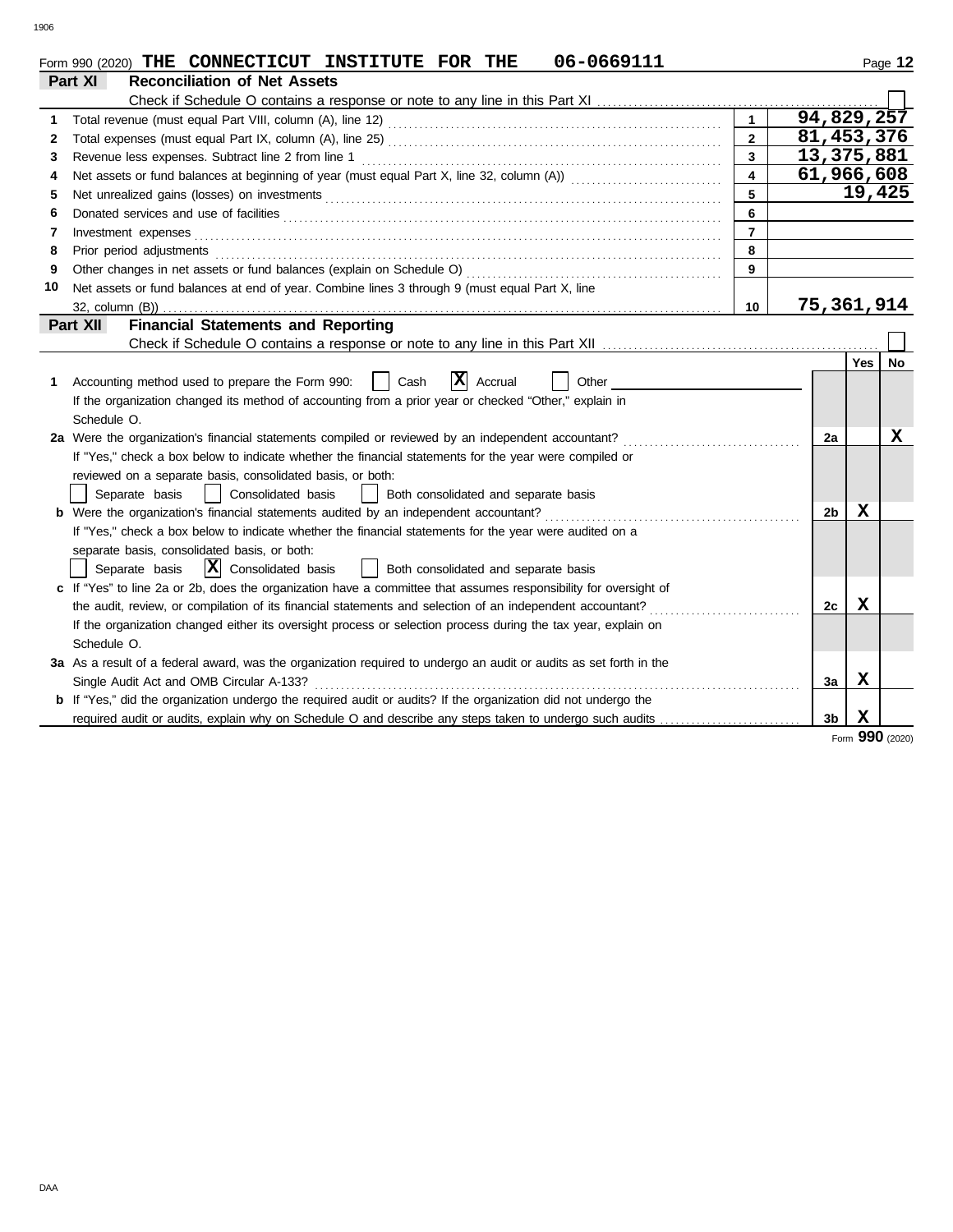| 1906<br>THE<br>Form 990 (2020)<br>Part VII                                                                                                                                                                                                                                                                                                                | CONNECTICUT INSTITUTE FOR THE                                  |                                                                                                                    |                         |         |              |                                 |              | 06-0669111<br>Section A. Officers, Directors, Trustees, Key Employees, and Highest Compensated Employees (continued) |                                                                    | Page 8                                                          |
|-----------------------------------------------------------------------------------------------------------------------------------------------------------------------------------------------------------------------------------------------------------------------------------------------------------------------------------------------------------|----------------------------------------------------------------|--------------------------------------------------------------------------------------------------------------------|-------------------------|---------|--------------|---------------------------------|--------------|----------------------------------------------------------------------------------------------------------------------|--------------------------------------------------------------------|-----------------------------------------------------------------|
| (A)<br>Name and title                                                                                                                                                                                                                                                                                                                                     | (B)<br>Average<br>hours<br>per week<br>(list any               | (C)<br>Position<br>(do not check more than one<br>box, unless person is both an<br>officer and a director/trustee) |                         |         |              |                                 |              | (D)<br>Reportable<br>compensation<br>from the<br>organization                                                        | (E)<br>Reportable<br>compensation<br>from related<br>organizations | (F)<br>Estimated amount<br>of other<br>compensation<br>from the |
|                                                                                                                                                                                                                                                                                                                                                           | hours for<br>related<br>organizations<br>below<br>dotted line) | Individual trustee<br>or director                                                                                  | nstitutional<br>trustee | Officer | Key employee | Highest compensated<br>employee | Former       | (W-2/1099-MISC)                                                                                                      | (W-2/1099-MISC)                                                    | organization and<br>related organizations                       |
| MICHAEL HANNAH<br>(20)                                                                                                                                                                                                                                                                                                                                    |                                                                |                                                                                                                    |                         |         |              |                                 |              |                                                                                                                      |                                                                    |                                                                 |
| <b>DIRECTOR</b>                                                                                                                                                                                                                                                                                                                                           | 0.50<br>2.00                                                   | X                                                                                                                  |                         |         |              |                                 |              | 0                                                                                                                    | 0                                                                  | 0                                                               |
| (21)<br><b>SALVATORE</b>                                                                                                                                                                                                                                                                                                                                  | <b>CARRABBA</b>                                                |                                                                                                                    |                         |         |              |                                 |              |                                                                                                                      |                                                                    |                                                                 |
| <b>DIRECTOR</b>                                                                                                                                                                                                                                                                                                                                           | 0.50<br>1.00                                                   | X                                                                                                                  |                         |         |              |                                 |              | 0                                                                                                                    | 0                                                                  | 0                                                               |
| (22)<br><b>BRITT-MARIE</b>                                                                                                                                                                                                                                                                                                                                | COLE-JOHNSON<br>0.50                                           |                                                                                                                    |                         |         |              |                                 |              |                                                                                                                      |                                                                    |                                                                 |
| <b>DIRECTOR</b>                                                                                                                                                                                                                                                                                                                                           | 1.00                                                           | X                                                                                                                  |                         |         |              |                                 |              | 0                                                                                                                    | 0                                                                  | 0                                                               |
| DAVE PORTEUS<br>(23)                                                                                                                                                                                                                                                                                                                                      | 0.50                                                           |                                                                                                                    |                         |         |              |                                 |              |                                                                                                                      |                                                                    |                                                                 |
| <b>DIRECTOR</b>                                                                                                                                                                                                                                                                                                                                           | 1.00                                                           | X                                                                                                                  |                         |         |              |                                 |              | 0                                                                                                                    | 0                                                                  | 0                                                               |
| <b>GREGORY</b><br><b>THOMAS</b><br>(24)                                                                                                                                                                                                                                                                                                                   |                                                                |                                                                                                                    |                         |         |              |                                 |              |                                                                                                                      |                                                                    |                                                                 |
| <b>DIRECTOR</b>                                                                                                                                                                                                                                                                                                                                           | 0.50<br>1.00                                                   | X                                                                                                                  |                         |         |              |                                 |              | 0                                                                                                                    | 0                                                                  | $\mathbf 0$                                                     |
| (25)<br>KAREN NEAG                                                                                                                                                                                                                                                                                                                                        |                                                                |                                                                                                                    |                         |         |              |                                 |              |                                                                                                                      |                                                                    |                                                                 |
|                                                                                                                                                                                                                                                                                                                                                           | 0.50                                                           |                                                                                                                    |                         |         |              |                                 |              |                                                                                                                      |                                                                    |                                                                 |
| <b>DIRECTOR</b><br><b>MANAFORT</b><br><b>JAMES</b><br>(26)                                                                                                                                                                                                                                                                                                | 1.00                                                           | X                                                                                                                  |                         |         |              |                                 |              | 0                                                                                                                    | 0                                                                  | $\mathbf 0$                                                     |
| <b>DIRECTOR</b>                                                                                                                                                                                                                                                                                                                                           | 0.50<br>1.00                                                   | X                                                                                                                  |                         |         |              |                                 |              | 0                                                                                                                    | 0                                                                  | 0                                                               |
|                                                                                                                                                                                                                                                                                                                                                           |                                                                |                                                                                                                    |                         |         |              |                                 |              |                                                                                                                      |                                                                    |                                                                 |
| Subtotal<br>1b                                                                                                                                                                                                                                                                                                                                            |                                                                |                                                                                                                    |                         |         |              |                                 | u            |                                                                                                                      |                                                                    |                                                                 |
| <b>c</b> Total from continuation sheets to Part VII, Section A                                                                                                                                                                                                                                                                                            |                                                                |                                                                                                                    |                         |         |              |                                 | u            |                                                                                                                      |                                                                    |                                                                 |
| d<br>Total number of individuals (including but not limited to those listed above) who received more than \$100,000 of<br>$\mathbf{2}$                                                                                                                                                                                                                    |                                                                |                                                                                                                    |                         |         |              |                                 | $\mathbf{u}$ |                                                                                                                      |                                                                    |                                                                 |
| reportable compensation from the organization u                                                                                                                                                                                                                                                                                                           |                                                                |                                                                                                                    |                         |         |              |                                 |              |                                                                                                                      |                                                                    |                                                                 |
| Did the organization list any former officer, director, trustee, key employee, or highest compensated<br>3                                                                                                                                                                                                                                                |                                                                |                                                                                                                    |                         |         |              |                                 |              |                                                                                                                      |                                                                    | Yes<br>No.                                                      |
| For any individual listed on line 1a, is the sum of reportable compensation and other compensation from the<br>4                                                                                                                                                                                                                                          |                                                                |                                                                                                                    |                         |         |              |                                 |              |                                                                                                                      |                                                                    | 3                                                               |
| organization and related organizations greater than \$150,000? If "Yes," complete Schedule J for such                                                                                                                                                                                                                                                     |                                                                |                                                                                                                    |                         |         |              |                                 |              |                                                                                                                      |                                                                    | 4                                                               |
| individual <b>construction in the construction of the construction</b> in the construction of the construction of the construction of the construction of the construction of the construction of the construction of the construct<br>Did any person listed on line 1a receive or accrue compensation from any unrelated organization or individual<br>5 |                                                                |                                                                                                                    |                         |         |              |                                 |              |                                                                                                                      |                                                                    |                                                                 |
| Section B. Independent Contractors                                                                                                                                                                                                                                                                                                                        |                                                                |                                                                                                                    |                         |         |              |                                 |              |                                                                                                                      |                                                                    | 5                                                               |
| Complete this table for your five highest compensated independent contractors that received more than \$100,000 of<br>1                                                                                                                                                                                                                                   |                                                                |                                                                                                                    |                         |         |              |                                 |              |                                                                                                                      |                                                                    |                                                                 |
| compensation from the organization. Report compensation for the calendar year ending with or within the organization's tax year.                                                                                                                                                                                                                          | (A)<br>Name and business address                               |                                                                                                                    |                         |         |              |                                 |              |                                                                                                                      | (B)<br>Description of services                                     | (C)<br>Compensation                                             |
|                                                                                                                                                                                                                                                                                                                                                           |                                                                |                                                                                                                    |                         |         |              |                                 |              |                                                                                                                      |                                                                    |                                                                 |
|                                                                                                                                                                                                                                                                                                                                                           |                                                                |                                                                                                                    |                         |         |              |                                 |              |                                                                                                                      |                                                                    |                                                                 |
|                                                                                                                                                                                                                                                                                                                                                           |                                                                |                                                                                                                    |                         |         |              |                                 |              |                                                                                                                      |                                                                    |                                                                 |
|                                                                                                                                                                                                                                                                                                                                                           |                                                                |                                                                                                                    |                         |         |              |                                 |              |                                                                                                                      |                                                                    |                                                                 |
|                                                                                                                                                                                                                                                                                                                                                           |                                                                |                                                                                                                    |                         |         |              |                                 |              |                                                                                                                      |                                                                    |                                                                 |
|                                                                                                                                                                                                                                                                                                                                                           |                                                                |                                                                                                                    |                         |         |              |                                 |              |                                                                                                                      |                                                                    |                                                                 |
|                                                                                                                                                                                                                                                                                                                                                           |                                                                |                                                                                                                    |                         |         |              |                                 |              |                                                                                                                      |                                                                    |                                                                 |
| Total number of independent contractors (including but not limited to those listed above) who<br>2                                                                                                                                                                                                                                                        |                                                                |                                                                                                                    |                         |         |              |                                 |              |                                                                                                                      |                                                                    |                                                                 |

| received more than \$100,000 of compensation from the organization $\mathbf u$ |  |
|--------------------------------------------------------------------------------|--|
|--------------------------------------------------------------------------------|--|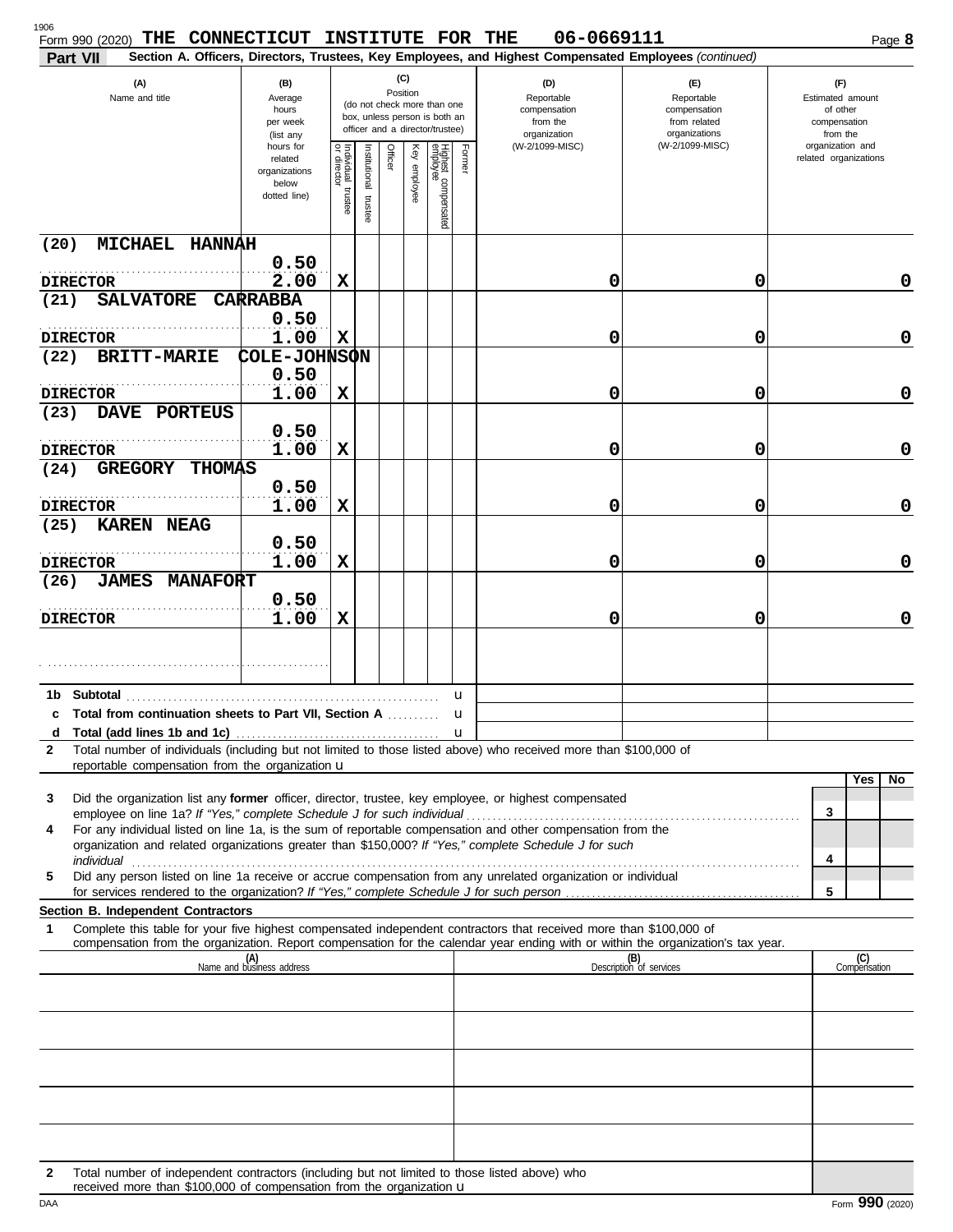| <b>SCHEDULE A</b>          |                                                            | <b>Public Charity Status and Public Support</b>                                                                                                                                                                                                                 |                                       |    |                                              | OMB No. 1545-0047                   |
|----------------------------|------------------------------------------------------------|-----------------------------------------------------------------------------------------------------------------------------------------------------------------------------------------------------------------------------------------------------------------|---------------------------------------|----|----------------------------------------------|-------------------------------------|
| (Form 990 or 990-EZ)       |                                                            | Complete if the organization is a section $501(c)(3)$ organization or a section $4947(a)(1)$ nonexempt charitable trust.                                                                                                                                        |                                       |    |                                              | 2020                                |
| Department of the Treasury |                                                            | Lu Attach to Form 990 or Form 990-EZ.                                                                                                                                                                                                                           |                                       |    |                                              | Open to Public                      |
| Internal Revenue Service   |                                                            | <b>u</b> Go to www.irs.gov/Form990 for instructions and the latest information.                                                                                                                                                                                 |                                       |    |                                              | <b>Inspection</b>                   |
| Name of the organization   | THE<br>BLIND, INC.                                         | CONNECTICUT INSTITUTE FOR THE                                                                                                                                                                                                                                   |                                       |    | Employer identification number<br>06-0669111 |                                     |
| Part I                     |                                                            | Reason for Public Charity Status. (All organizations must complete this part.) See instructions.                                                                                                                                                                |                                       |    |                                              |                                     |
|                            |                                                            | The organization is not a private foundation because it is: (For lines 1 through 12, check only one box.)                                                                                                                                                       |                                       |    |                                              |                                     |
| 1                          |                                                            | A church, convention of churches, or association of churches described in section 170(b)(1)(A)(i).                                                                                                                                                              |                                       |    |                                              |                                     |
| X<br>2<br>3                |                                                            | A school described in section 170(b)(1)(A)(ii). (Attach Schedule E (Form 990 or 990-EZ).)                                                                                                                                                                       |                                       |    |                                              |                                     |
| 4                          |                                                            | A hospital or a cooperative hospital service organization described in section 170(b)(1)(A)(iii).<br>A medical research organization operated in conjunction with a hospital described in section 170(b)(1)(A)(iii). Enter the hospital's name,                 |                                       |    |                                              |                                     |
| city, and state:           |                                                            |                                                                                                                                                                                                                                                                 |                                       |    |                                              |                                     |
| 5                          |                                                            | An organization operated for the benefit of a college or university owned or operated by a governmental unit described in                                                                                                                                       |                                       |    |                                              |                                     |
|                            | section 170(b)(1)(A)(iv). (Complete Part II.)              |                                                                                                                                                                                                                                                                 |                                       |    |                                              |                                     |
| 6<br>7                     |                                                            | A federal, state, or local government or governmental unit described in section 170(b)(1)(A)(v).<br>An organization that normally receives a substantial part of its support from a governmental unit or from the general public                                |                                       |    |                                              |                                     |
|                            | described in section 170(b)(1)(A)(vi). (Complete Part II.) |                                                                                                                                                                                                                                                                 |                                       |    |                                              |                                     |
| 8                          |                                                            | A community trust described in section 170(b)(1)(A)(vi). (Complete Part II.)                                                                                                                                                                                    |                                       |    |                                              |                                     |
| 9<br>university:           |                                                            | An agricultural research organization described in section 170(b)(1)(A)(ix) operated in conjunction with a land-grant college<br>or university or a non-land-grant college of agriculture (see instructions). Enter the name, city, and state of the college or |                                       |    |                                              |                                     |
| 10                         |                                                            | An organization that normally receives: (1) more than 33 1/3% of its support from contributions, membership fees, and gross                                                                                                                                     |                                       |    |                                              |                                     |
|                            |                                                            | receipts from activities related to its exempt functions, subject to certain exceptions; and (2) no more than 331/3% of its                                                                                                                                     |                                       |    |                                              |                                     |
|                            |                                                            | support from gross investment income and unrelated business taxable income (less section 511 tax) from businesses<br>acquired by the organization after June 30, 1975. See section 509(a)(2). (Complete Part III.)                                              |                                       |    |                                              |                                     |
| 11                         |                                                            | An organization organized and operated exclusively to test for public safety. See section 509(a)(4).                                                                                                                                                            |                                       |    |                                              |                                     |
| 12                         |                                                            | An organization organized and operated exclusively for the benefit of, to perform the functions of, or to carry out the purposes                                                                                                                                |                                       |    |                                              |                                     |
|                            |                                                            | of one or more publicly supported organizations described in section 509(a)(1) or section 509(a)(2). See section 509(a)(3).<br>Check the box in lines 12a through 12d that describes the type of supporting organization and complete lines 12e, 12f, and 12g.  |                                       |    |                                              |                                     |
| a                          |                                                            | Type I. A supporting organization operated, supervised, or controlled by its supported organization(s), typically by giving                                                                                                                                     |                                       |    |                                              |                                     |
|                            |                                                            | the supported organization(s) the power to regularly appoint or elect a majority of the directors or trustees of the                                                                                                                                            |                                       |    |                                              |                                     |
| b                          |                                                            | supporting organization. You must complete Part IV, Sections A and B.<br>Type II. A supporting organization supervised or controlled in connection with its supported organization(s), by having                                                                |                                       |    |                                              |                                     |
|                            |                                                            | control or management of the supporting organization vested in the same persons that control or manage the supported                                                                                                                                            |                                       |    |                                              |                                     |
|                            |                                                            | organization(s). You must complete Part IV, Sections A and C.                                                                                                                                                                                                   |                                       |    |                                              |                                     |
| c                          |                                                            | Type III functionally integrated. A supporting organization operated in connection with, and functionally integrated with,<br>its supported organization(s) (see instructions). You must complete Part IV, Sections A, D, and E.                                |                                       |    |                                              |                                     |
| d                          |                                                            | Type III non-functionally integrated. A supporting organization operated in connection with its supported organization(s)                                                                                                                                       |                                       |    |                                              |                                     |
|                            |                                                            | that is not functionally integrated. The organization generally must satisfy a distribution requirement and an attentiveness<br>requirement (see instructions). You must complete Part IV, Sections A and D, and Part V.                                        |                                       |    |                                              |                                     |
| е                          |                                                            | Check this box if the organization received a written determination from the IRS that it is a Type I, Type II, Type III                                                                                                                                         |                                       |    |                                              |                                     |
|                            |                                                            | functionally integrated, or Type III non-functionally integrated supporting organization.                                                                                                                                                                       |                                       |    |                                              |                                     |
| f<br>g                     | Enter the number of supported organizations                | Provide the following information about the supported organization(s).                                                                                                                                                                                          |                                       |    |                                              |                                     |
| (i) Name of supported      | (ii) EIN                                                   | (iii) Type of organization                                                                                                                                                                                                                                      | (iv) Is the organization              |    | (v) Amount of monetary                       | (vi) Amount of                      |
| organization               |                                                            | (described on lines 1-10<br>above (see instructions))                                                                                                                                                                                                           | listed in your governing<br>document? |    | support (see<br>instructions)                | other support (see<br>instructions) |
|                            |                                                            |                                                                                                                                                                                                                                                                 | Yes                                   | No |                                              |                                     |
| (A)                        |                                                            |                                                                                                                                                                                                                                                                 |                                       |    |                                              |                                     |
| (B)                        |                                                            |                                                                                                                                                                                                                                                                 |                                       |    |                                              |                                     |
| (C)                        |                                                            |                                                                                                                                                                                                                                                                 |                                       |    |                                              |                                     |
| (D)                        |                                                            |                                                                                                                                                                                                                                                                 |                                       |    |                                              |                                     |
|                            |                                                            |                                                                                                                                                                                                                                                                 |                                       |    |                                              |                                     |
| (E)                        |                                                            |                                                                                                                                                                                                                                                                 |                                       |    |                                              |                                     |
| Total                      |                                                            |                                                                                                                                                                                                                                                                 |                                       |    |                                              |                                     |

**For Paperwork Reduction Act Notice, see the Instructions for Form 990 or 990-EZ.**

**Schedule A (Form 990 or 990-EZ) 2020**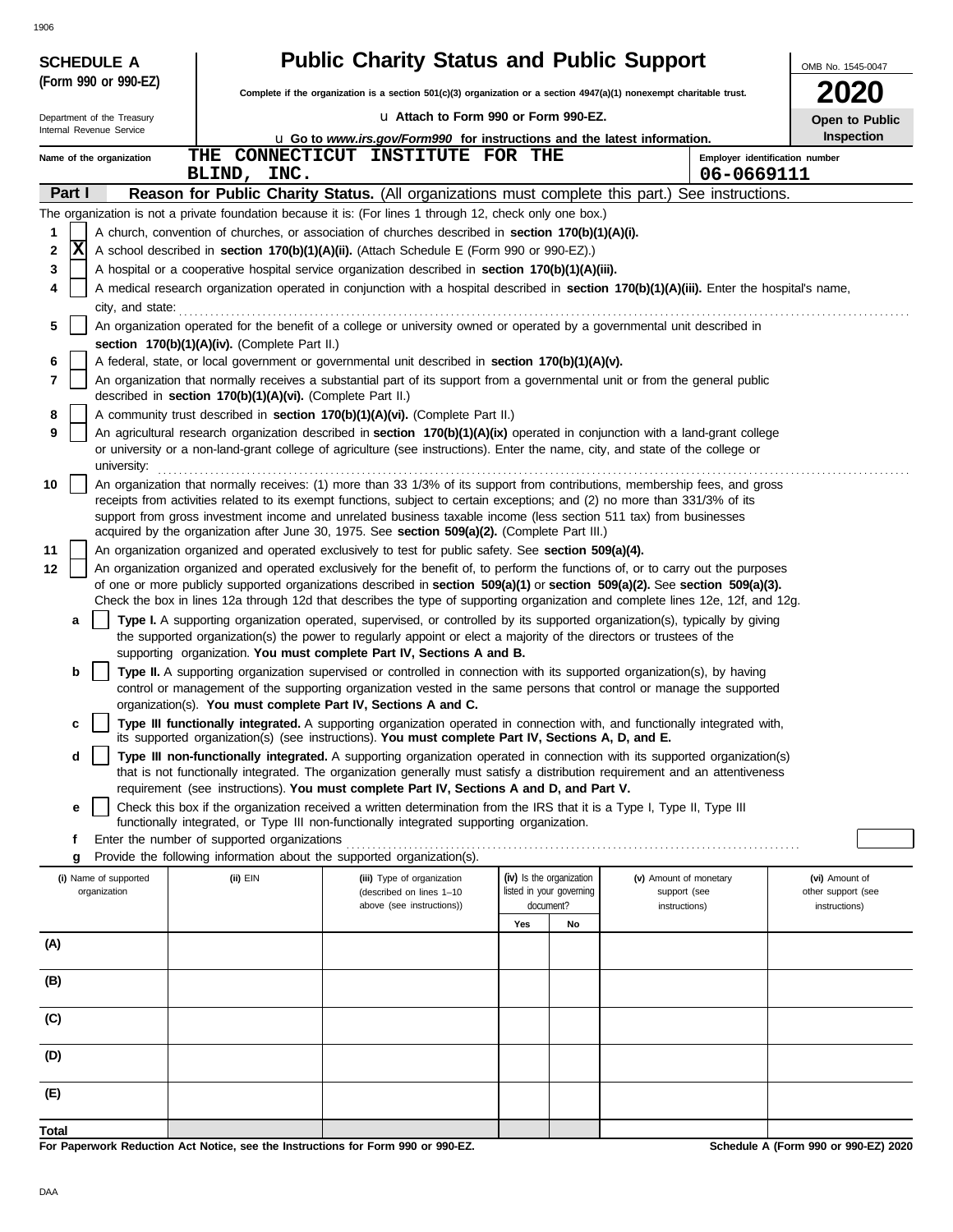$\blacktriangleright \Box$ 

| 1906         |                                                                                                                                                                                                                                                            |          |            |                                   |            |            |           |
|--------------|------------------------------------------------------------------------------------------------------------------------------------------------------------------------------------------------------------------------------------------------------------|----------|------------|-----------------------------------|------------|------------|-----------|
|              |                                                                                                                                                                                                                                                            |          |            |                                   |            |            |           |
|              | Schedule A (Form 990 or 990-EZ) 2020                                                                                                                                                                                                                       |          |            | THE CONNECTICUT INSTITUTE FOR THE |            | 06-0669111 | Page 2    |
|              | Support Schedule for Organizations Described in Sections 170(b)(1)(A)(iv) and 170(b)(1)(A)(vi)<br>Part II                                                                                                                                                  |          |            |                                   |            |            |           |
|              | (Complete only if you checked the box on line 5, 7, or 8 of Part I or if the organization failed to qualify under<br>Part III. If the organization fails to qualify under the tests listed below, please complete Part III.)                               |          |            |                                   |            |            |           |
|              | Section A. Public Support                                                                                                                                                                                                                                  |          |            |                                   |            |            |           |
|              | Calendar year (or fiscal year beginning in)<br>$\mathbf{u}$                                                                                                                                                                                                | (a) 2016 | (b) 2017   | $(c)$ 2018                        | $(d)$ 2019 | (e) $2020$ | (f) Total |
|              |                                                                                                                                                                                                                                                            |          |            |                                   |            |            |           |
| 1            | Gifts, grants, contributions, and<br>membership fees received. (Do not<br>include any "unusual grants.")                                                                                                                                                   |          |            |                                   |            |            |           |
| $\mathbf{2}$ | Tax revenues levied for the<br>organization's benefit and either paid<br>to or expended on its behalf                                                                                                                                                      |          |            |                                   |            |            |           |
| 3            | The value of services or facilities<br>furnished by a governmental unit to the<br>organization without charge                                                                                                                                              |          |            |                                   |            |            |           |
| 4            | Total. Add lines 1 through 3<br>.                                                                                                                                                                                                                          |          |            |                                   |            |            |           |
| 5            | The portion of total contributions by<br>each person (other than a<br>governmental unit or publicly<br>supported organization) included on<br>line 1 that exceeds 2% of the amount                                                                         |          |            |                                   |            |            |           |
|              | shown on line 11, column (f) $\ldots$                                                                                                                                                                                                                      |          |            |                                   |            |            |           |
| 6            | Public support. Subtract line 5 from line 4                                                                                                                                                                                                                |          |            |                                   |            |            |           |
|              | <b>Section B. Total Support</b>                                                                                                                                                                                                                            |          |            |                                   |            |            |           |
|              | Calendar year (or fiscal year beginning in)<br>$\mathbf{u}$                                                                                                                                                                                                | (a) 2016 | (b) $2017$ | $(c)$ 2018                        | $(d)$ 2019 | (e) 2020   | (f) Total |
| 7<br>8       | Amounts from line 4<br>Gross income from interest, dividends,<br>payments received on securities loans,<br>rents, royalties, and income from<br>similar sources                                                                                            |          |            |                                   |            |            |           |
| 9            | Net income from unrelated business<br>activities, whether or not the business<br>is regularly carried on                                                                                                                                                   |          |            |                                   |            |            |           |
| 10           | Other income. Do not include gain or<br>loss from the sale of capital assets<br>(Explain in Part VI.)                                                                                                                                                      |          |            |                                   |            |            |           |
| 11           | Total support. Add lines 7 through 10                                                                                                                                                                                                                      |          |            |                                   |            |            |           |
| 12           | Gross receipts from related activities, etc. (see instructions)                                                                                                                                                                                            |          |            |                                   |            | 12         |           |
| 13           | First 5 years. If the Form 990 is for the organization's first, second, third, fourth, or fifth tax year as a section 501(c)(3)                                                                                                                            |          |            |                                   |            |            |           |
|              | organization, check this box and stop here<br>Section C. Computation of Public Support Percentage                                                                                                                                                          |          |            |                                   |            |            |           |
| 14           |                                                                                                                                                                                                                                                            |          |            |                                   |            | 14         |           |
| 15           | Public support percentage for 2020 (line 6, column (f) divided by line 11, column (f) [[[[[[[[[[[[[[[[[[[[[[[<br>Public support percentage from 2019 Schedule A, Part II, line 14                                                                          |          |            |                                   |            | 15         | %<br>%    |
| 16a          | 33 1/3% support test-2020. If the organization did not check the box on line 13, and line 14 is 33 1/3% or more, check this                                                                                                                                |          |            |                                   |            |            |           |
|              | box and stop here. The organization qualifies as a publicly supported organization [11] content content content content of the content of the state of the state of the state of the state of the state of the state of the st                             |          |            |                                   |            |            |           |
| b            | 33 1/3% support test-2019. If the organization did not check a box on line 13 or 16a, and line 15 is 33 1/3% or more, check                                                                                                                                |          |            |                                   |            |            |           |
|              | this box and stop here. The organization qualifies as a publicly supported organization                                                                                                                                                                    |          |            |                                   |            |            |           |
| 17а          | 10%-facts-and-circumstances test-2020. If the organization did not check a box on line 13, 16a, or 16b, and line 14 is                                                                                                                                     |          |            |                                   |            |            |           |
|              | 10% or more, and if the organization meets the "facts-and-circumstances" test, check this box and stop here. Explain in                                                                                                                                    |          |            |                                   |            |            |           |
|              | Part VI how the organization meets the "facts-and-circumstances" test. The organization qualifies as a publicly supported                                                                                                                                  |          |            |                                   |            |            |           |
|              | organization                                                                                                                                                                                                                                               |          |            |                                   |            |            |           |
| b            | 10%-facts-and-circumstances test-2019. If the organization did not check a box on line 13, 16a, 16b, or 17a, and line                                                                                                                                      |          |            |                                   |            |            |           |
|              | 15 is 10% or more, and if the organization meets the "facts-and-circumstances" test, check this box and stop here. Explain<br>in Part VI how the organization meets the "facts-and-circumstances" test. The organization qualifies as a publicly supported |          |            |                                   |            |            |           |
|              | organization                                                                                                                                                                                                                                               |          |            |                                   |            |            |           |
| 18           | Private foundation. If the organization did not check a box on line 13, 16a, 16b, 17a, or 17b, check this box and see                                                                                                                                      |          |            |                                   |            |            |           |

**Schedule A (Form 990 or 990-EZ) 2020** instructions . . . . . . . . . . . . . . . . . . . . . . . . . . . . . . . . . . . . . . . . . . . . . . . . . . . . . . . . . . . . . . . . . . . . . . . . . . . . . . . . . . . . . . . . . . . . . . . . . . . . . . . . . . . . . . . . . . . . . . . . . . . . . . . . . . . . . . . . . . . .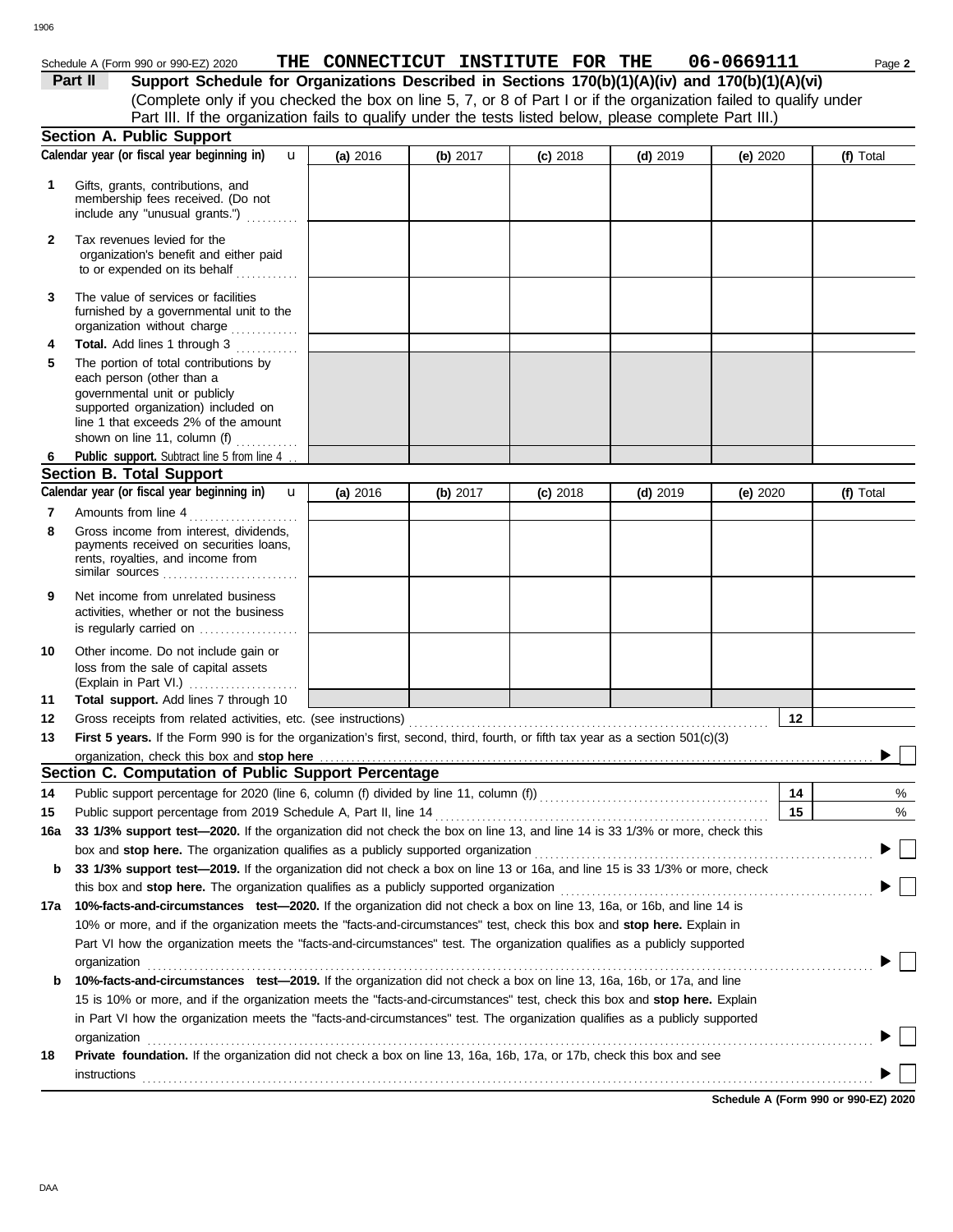### 1906

#### Schedule A (Form 990 or 990-EZ) 2020 **THE CONNECTICUT INSTITUTE FOR THE U6-U669IIII** Page **3 THE CONNECTICUT INSTITUTE FOR THE 06-0669111**

| OCUE ONE H (LOLIU AAN OL AAN-ET) SASA                                                                                                                          | TUR COMMRCITCOT TMDITIOIR LOV TUR |            |            |            | UU-UUUJ <del>III</del> |           |
|----------------------------------------------------------------------------------------------------------------------------------------------------------------|-----------------------------------|------------|------------|------------|------------------------|-----------|
| Part III<br>Support Schedule for Organizations Described in Section 509(a)(2)                                                                                  |                                   |            |            |            |                        |           |
| (Complete only if you checked the box on line 10 of Part I or if the organization failed to qualify under Part II.                                             |                                   |            |            |            |                        |           |
| If the organization fails to qualify under the tests listed below, please complete Part II.)                                                                   |                                   |            |            |            |                        |           |
| <b>Section A. Public Support</b>                                                                                                                               |                                   |            |            |            |                        |           |
| Calendar year (or fiscal year beginning in)<br>$\mathbf{u}$                                                                                                    | (a) 2016                          | $(b)$ 2017 | $(c)$ 2018 | $(d)$ 2019 | (e) $2020$             | (f) Total |
| Gifts, grants, contributions, and membership fees<br>received. (Do not include any "unusual grants.")                                                          |                                   |            |            |            |                        |           |
| Gross receipts from admissions, merchandise<br>$\overline{2}$<br>sold or services performed, or facilities<br>furnished in any activity that is related to the |                                   |            |            |            |                        |           |

|           | sold or services performed, or facilities<br>furnished in any activity that is related to the<br>organization's tax-exempt purpose                                                                      |          |            |            |            |            |    |           |  |
|-----------|---------------------------------------------------------------------------------------------------------------------------------------------------------------------------------------------------------|----------|------------|------------|------------|------------|----|-----------|--|
| 3         | Gross receipts from activities that are not an<br>unrelated trade or business under section 513                                                                                                         |          |            |            |            |            |    |           |  |
| 4         | Tax revenues levied for the<br>organization's benefit and either paid<br>to or expended on its behalf                                                                                                   |          |            |            |            |            |    |           |  |
| 5         | The value of services or facilities<br>furnished by a governmental unit to the<br>organization without charge                                                                                           |          |            |            |            |            |    |           |  |
| 6         | Total. Add lines 1 through 5                                                                                                                                                                            |          |            |            |            |            |    |           |  |
|           | 7a Amounts included on lines 1, 2, and 3<br>received from disqualified persons                                                                                                                          |          |            |            |            |            |    |           |  |
| b<br>c    | Amounts included on lines 2 and 3<br>received from other than disqualified<br>persons that exceed the greater of \$5,000<br>or 1% of the amount on line 13 for the year $\ldots$<br>Add lines 7a and 7b |          |            |            |            |            |    |           |  |
| 8         | Public support. (Subtract line 7c from                                                                                                                                                                  |          |            |            |            |            |    |           |  |
|           | line $6.$ )                                                                                                                                                                                             |          |            |            |            |            |    |           |  |
|           | <b>Section B. Total Support</b>                                                                                                                                                                         |          |            |            |            |            |    |           |  |
|           | Calendar year (or fiscal year beginning in)<br>$\mathbf{u}$                                                                                                                                             | (a) 2016 | (b) $2017$ | $(c)$ 2018 | $(d)$ 2019 | (e) $2020$ |    | (f) Total |  |
| 9         | Amounts from line 6                                                                                                                                                                                     |          |            |            |            |            |    |           |  |
| 10a       | Gross income from interest, dividends,<br>payments received on securities loans, rents,<br>royalties, and income from similar sources                                                                   |          |            |            |            |            |    |           |  |
| b         | Unrelated business taxable income (less<br>section 511 taxes) from businesses<br>acquired after June 30, 1975                                                                                           |          |            |            |            |            |    |           |  |
| c         | Add lines 10a and 10b $\ldots$                                                                                                                                                                          |          |            |            |            |            |    |           |  |
| 11        | Net income from unrelated business<br>activities not included in line 10b, whether<br>or not the business is regularly carried on                                                                       |          |            |            |            |            |    |           |  |
| 12        | Other income. Do not include gain or<br>loss from the sale of capital assets<br>(Explain in Part VI.)                                                                                                   |          |            |            |            |            |    |           |  |
| 13        | Total support. (Add lines 9, 10c, 11,                                                                                                                                                                   |          |            |            |            |            |    |           |  |
|           | and 12.) $\ldots$ . $\ldots$ . $\ldots$ . $\ldots$                                                                                                                                                      |          |            |            |            |            |    |           |  |
| 14        | <b>First 5 years.</b> If the Form 990 is for the organization's first, second, third, fourth, or fifth tax year as a section 501(c)(3)                                                                  |          |            |            |            |            |    |           |  |
|           |                                                                                                                                                                                                         |          |            |            |            |            |    |           |  |
|           | Section C. Computation of Public Support Percentage                                                                                                                                                     |          |            |            |            |            |    |           |  |
| 15        | Public support percentage for 2020 (line 8, column (f), divided by line 13, column (f)) [[[[[[[[[[[[[[[[[[[[[                                                                                           |          |            |            |            |            | 15 | %         |  |
| 16        |                                                                                                                                                                                                         |          |            |            |            |            | 16 | %         |  |
|           | Section D. Computation of Investment Income Percentage                                                                                                                                                  |          |            |            |            |            | 17 |           |  |
| 17        |                                                                                                                                                                                                         |          |            |            |            |            | 18 | %<br>%    |  |
| 18<br>19a | Investment income percentage from 2019 Schedule A, Part III, line 17<br>33 1/3% support tests-2020. If the organization did not check the box on line 14, and line 15 is more than 33 1/3%, and line    |          |            |            |            |            |    |           |  |
|           |                                                                                                                                                                                                         |          |            |            |            |            |    |           |  |
| b         | 33 1/3% support tests-2019. If the organization did not check a box on line 14 or line 19a, and line 16 is more than 33 1/3%, and                                                                       |          |            |            |            |            |    |           |  |
|           | line 18 is not more than 33 1/3%, check this box and stop here. The organization qualifies as a publicly supported organization                                                                         |          |            |            |            |            |    |           |  |

▶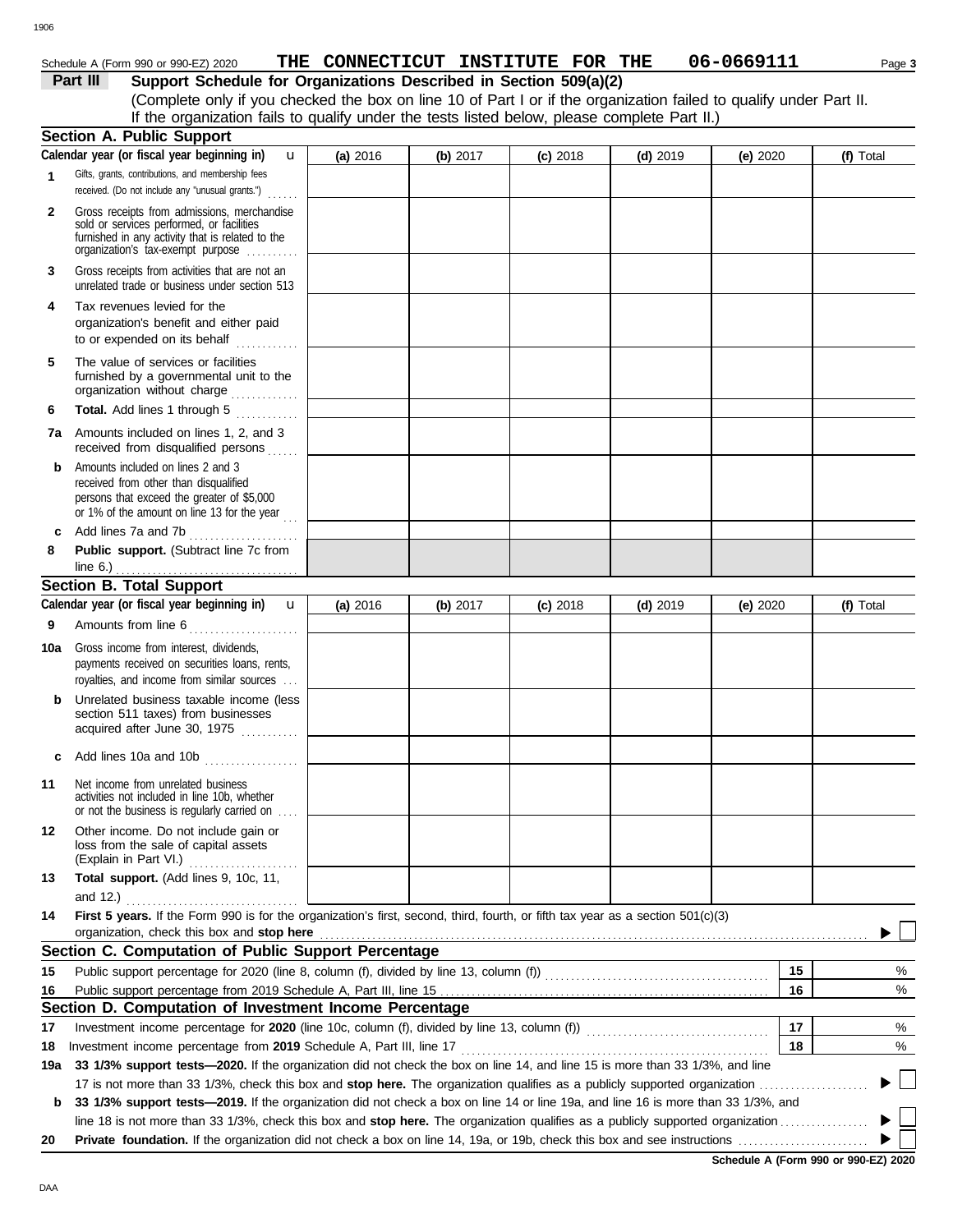|              | Part IV<br><b>Supporting Organizations</b>                                                                               |                 |     |    |
|--------------|--------------------------------------------------------------------------------------------------------------------------|-----------------|-----|----|
|              | (Complete only if you checked a box in line 12 on Part I. If you checked box 12a, Part I, complete Sections A            |                 |     |    |
|              | and B. If you checked box 12b, Part I, complete Sections A and C. If you checked box 12c, Part I, complete               |                 |     |    |
|              | Sections A, D, and E. If you checked box 12d, Part I, complete Sections A and D, and complete Part V.)                   |                 |     |    |
|              | Section A. All Supporting Organizations                                                                                  |                 |     |    |
|              |                                                                                                                          |                 | Yes | No |
| 1            | Are all of the organization's supported organizations listed by name in the organization's governing                     |                 |     |    |
|              | documents? If "No," describe in Part VI how the supported organizations are designated. If designated by                 |                 |     |    |
|              | class or purpose, describe the designation. If historic and continuing relationship, explain.                            | $\mathbf{1}$    |     |    |
| $\mathbf{2}$ | Did the organization have any supported organization that does not have an IRS determination of status                   |                 |     |    |
|              | under section 509(a)(1) or (2)? If "Yes," explain in Part VI how the organization determined that the supported          |                 |     |    |
|              | organization was described in section 509(a)(1) or (2).                                                                  | 2               |     |    |
| За           | Did the organization have a supported organization described in section $501(c)(4)$ , (5), or (6)? If "Yes," answer      |                 |     |    |
|              | lines 3b and 3c below.                                                                                                   | За              |     |    |
| b            | Did the organization confirm that each supported organization qualified under section $501(c)(4)$ , $(5)$ , or $(6)$ and |                 |     |    |
|              | satisfied the public support tests under section 509(a)(2)? If "Yes," describe in Part VI when and how the               |                 |     |    |
|              | organization made the determination.                                                                                     | 3b              |     |    |
| c            | Did the organization ensure that all support to such organizations was used exclusively for section $170(c)(2)(B)$       |                 |     |    |
|              | purposes? If "Yes," explain in Part VI what controls the organization put in place to ensure such use.                   | 3c              |     |    |
| 4a           | Was any supported organization not organized in the United States ("foreign supported organization")? If                 |                 |     |    |
|              | "Yes," and if you checked 12a or 12b in Part I, answer (b) and (c) below.                                                | 4a              |     |    |
| b            | Did the organization have ultimate control and discretion in deciding whether to make grants to the foreign              |                 |     |    |
|              | supported organization? If "Yes," describe in Part VI how the organization had such control and discretion               |                 |     |    |
|              | despite being controlled or supervised by or in connection with its supported organizations.                             | 4b              |     |    |
| c            | Did the organization support any foreign supported organization that does not have an IRS determination                  |                 |     |    |
|              | under sections $501(c)(3)$ and $509(a)(1)$ or (2)? If "Yes," explain in Part VI what controls the organization used      |                 |     |    |
|              | to ensure that all support to the foreign supported organization was used exclusively for section $170(c)(2)(B)$         |                 |     |    |
|              | purposes.                                                                                                                | 4c              |     |    |
| 5а           | Did the organization add, substitute, or remove any supported organizations during the tax year? If "Yes,"               |                 |     |    |
|              | answer lines 5b and 5c below (if applicable). Also, provide detail in Part VI, including (i) the names and EIN           |                 |     |    |
|              | numbers of the supported organizations added, substituted, or removed; (ii) the reasons for each such action;            |                 |     |    |
|              | (iii) the authority under the organization's organizing document authorizing such action; and (iv) how the action        |                 |     |    |
|              | was accomplished (such as by amendment to the organizing document).                                                      | 5a              |     |    |
| b            | Type I or Type II only. Was any added or substituted supported organization part of a class already                      |                 |     |    |
|              | designated in the organization's organizing document?                                                                    | 5b              |     |    |
| с            | Substitutions only. Was the substitution the result of an event beyond the organization's control?                       | 5c              |     |    |
| 6            | Did the organization provide support (whether in the form of grants or the provision of services or facilities) to       |                 |     |    |
|              | anyone other than (i) its supported organizations, (ii) individuals that are part of the charitable class benefited      |                 |     |    |
|              | by one or more of its supported organizations, or (iii) other supporting organizations that also support or              |                 |     |    |
|              | benefit one or more of the filing organization's supported organizations? If "Yes," provide detail in Part VI.           | 6               |     |    |
| 7            | Did the organization provide a grant, loan, compensation, or other similar payment to a substantial contributor          |                 |     |    |
|              | (as defined in section 4958(c)(3)(C)), a family member of a substantial contributor, or a 35% controlled entity          |                 |     |    |
|              | with regard to a substantial contributor? If "Yes," complete Part I of Schedule L (Form 990 or 990-EZ).                  | 7               |     |    |
| 8            | Did the organization make a loan to a disqualified person (as defined in section 4958) not described in line 7?          |                 |     |    |
|              | If "Yes," complete Part I of Schedule L (Form 990 or 990-EZ).                                                            | 8               |     |    |
| 9a           | Was the organization controlled directly or indirectly at any time during the tax year by one or more                    |                 |     |    |
|              | disqualified persons, as defined in section 4946 (other than foundation managers and organizations                       |                 |     |    |
|              | described in section 509(a)(1) or (2))? If "Yes," provide detail in Part VI.                                             | 9a              |     |    |
| b            | Did one or more disqualified persons (as defined in line 9a) hold a controlling interest in any entity in which          |                 |     |    |
|              | the supporting organization had an interest? If "Yes," provide detail in Part VI.                                        | 9b              |     |    |
| c            | Did a disqualified person (as defined in line 9a) have an ownership interest in, or derive any personal benefit          |                 |     |    |
|              | from, assets in which the supporting organization also had an interest? If "Yes," provide detail in Part VI.             | 9с              |     |    |
| 10a          | Was the organization subject to the excess business holdings rules of section 4943 because of section                    |                 |     |    |
|              | 4943(f) (regarding certain Type II supporting organizations, and all Type III non-functionally integrated                |                 |     |    |
|              | supporting organizations)? If "Yes," answer line 10b below.                                                              | 10a             |     |    |
| b            | Did the organization have any excess business holdings in the tax year? (Use Schedule C, Form 4720, to                   |                 |     |    |
|              | determine whether the organization had excess business holdings.)                                                        | 10 <sub>b</sub> |     |    |

**Schedule A (Form 990 or 990-EZ) 2020 10b**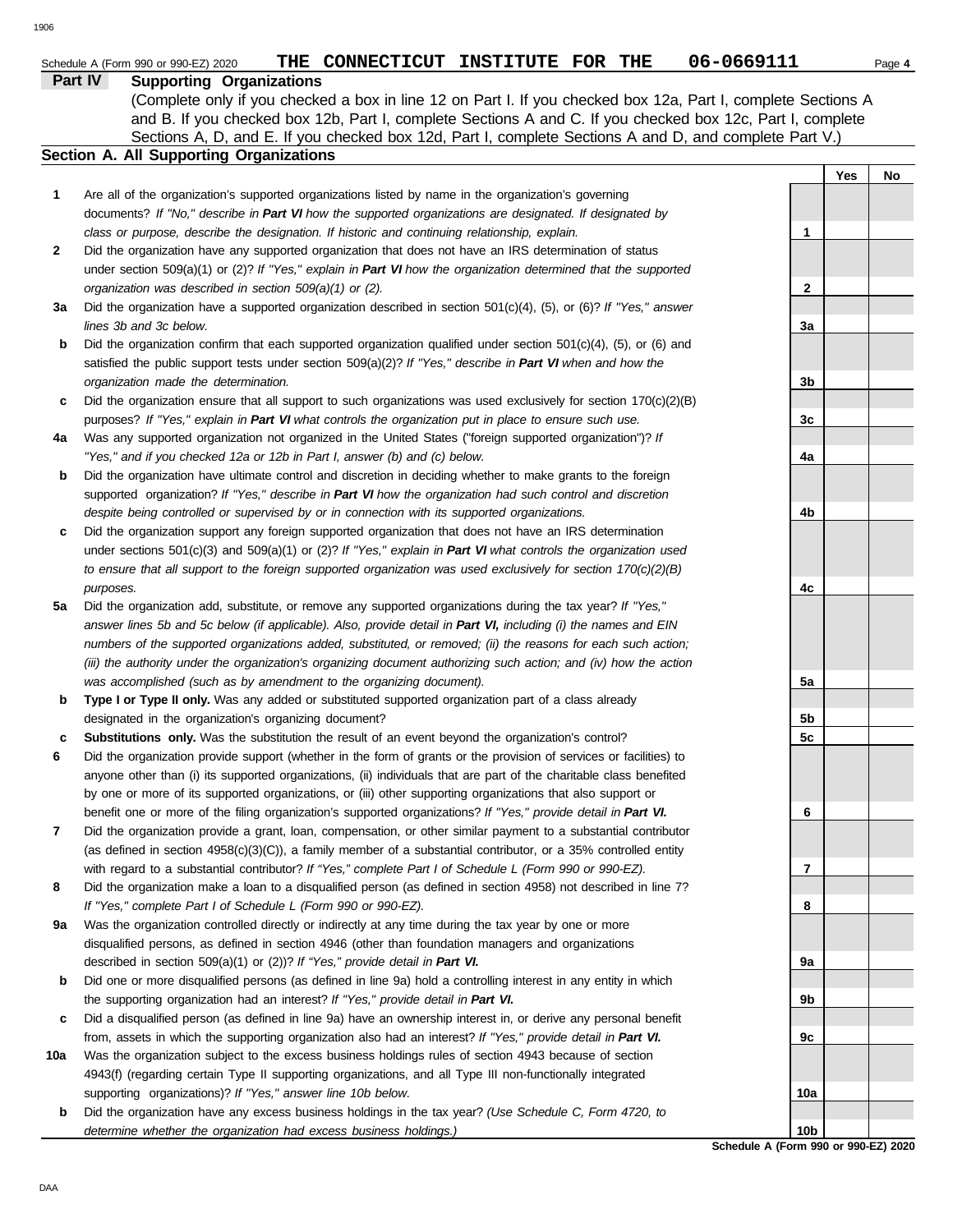### **Part IV Supporting Organizations** *(continued)* Schedule A (Form 990 or 990-EZ) 2020 **THE CONNECTICUT INSTITUTE FOR THE** 06-0669111 Page 5

| .  | $\sim$                                                                                                               |                 |     |    |
|----|----------------------------------------------------------------------------------------------------------------------|-----------------|-----|----|
|    |                                                                                                                      |                 | Yes | No |
| 11 | Has the organization accepted a gift or contribution from any of the following persons?                              |                 |     |    |
| a  | A person who directly or indirectly controls, either alone or together with persons described in lines 11b and       |                 |     |    |
|    | 11c below, the governing body of a supported organization?                                                           | 11a             |     |    |
|    | <b>b</b> A family member of a person described in line 11a above?                                                    | 11 <sub>b</sub> |     |    |
|    | c A 35% controlled entity of a person described in line 11a or 11b above? If "Yes" to line 11a, 11b, or 11c, provide |                 |     |    |
|    | detail in Part VI.                                                                                                   | 11c             |     |    |

### **Section B. Type I Supporting Organizations**

**2 1** *supported organizations and what conditions or restrictions, if any, applied to such powers during the tax year. organization, describe how the powers to appoint and/or remove officers, directors, or trustees were allocated among the effectively operated, supervised, or controlled the organization's activities. If the organization had more than one supported* directors, or trustees at all times during the tax year? *If "No," describe in Part VI how the supported organization(s)* more supported organizations have the power to regularly appoint or elect at least a majority of the organization's officers, Did the governing body, members of the governing body, officers acting in their official capacity, or membership of one or Did the organization operate for the benefit of any supported organization other than the supported **1**

organization(s) that operated, supervised, or controlled the supporting organization? *If "Yes," explain in Part VI how providing such benefit carried out the purposes of the supported organization(s) that operated, supervised, or controlled the supporting organization.*

## **Section C. Type II Supporting Organizations**

Were a majority of the organization's directors or trustees during the tax year also a majority of the directors or trustees of each of the organization's supported organization(s)? *If "No," describe in Part VI how control* **1** *or management of the supporting organization was vested in the same persons that controlled or managed the supported organization(s).* **Yes No 1**

### **Section D. All Type III Supporting Organizations**

|                      |                                                                                                                        | Yes | No |
|----------------------|------------------------------------------------------------------------------------------------------------------------|-----|----|
| $\blacktriangleleft$ | Did the organization provide to each of its supported organizations, by the last day of the fifth month of the         |     |    |
|                      | organization's tax year, (i) a written notice describing the type and amount of support provided during the prior tax  |     |    |
|                      | year, (ii) a copy of the Form 990 that was most recently filed as of the date of notification, and (iii) copies of the |     |    |
|                      | organization's governing documents in effect on the date of notification, to the extent not previously provided?       |     |    |
| $\overline{2}$       | Were any of the organization's officers, directors, or trustees either (i) appointed or elected by the supported       |     |    |
|                      | organization(s) or (ii) serving on the governing body of a supported organization? If "No," explain in Part VI how     |     |    |
|                      | the organization maintained a close and continuous working relationship with the supported organization(s).            |     |    |
| $\mathbf{3}$         | By reason of the relationship described in line 2, above, did the organization's supported organizations have          |     |    |
|                      | a significant voice in the organization's investment policies and in directing the use of the organization's           |     |    |
|                      | income or assets at all times during the tax year? If "Yes," describe in Part VI the role the organization's           |     |    |
|                      | supported organizations played in this regard.                                                                         |     |    |

### **Section E. Type III Functionally-Integrated Supporting Organizations**

- **1** *Check the box next to the method that the organization used to satisfy the Integral Part Test during the year (see instructions).*
	- The organization satisfied the Activities Test. *Complete line 2 below.* **a**
	- The organization is the parent of each of its supported organizations. *Complete line 3 below.* **b**

The organization supported a governmental entity. *Describe in Part VI how you supported a governmental entity (see instructions).* **c**

- **2** Activities Test. *Answer lines 2a and 2b below.*
	- **a** Did substantially all of the organization's activities during the tax year directly further the exempt purposes of the supported organization(s) to which the organization was responsive? *If "Yes," then in Part VI identify those supported organizations and explain how these activities directly furthered their exempt purposes,*  how the organization was responsive to those supported organizations, and how the organization determined *that these activities constituted substantially all of its activities.*
	- **b** Did the activities described in line 2a, above, constitute activities that, but for the organization's involvement, one or more of the organization's supported organization(s) would have been engaged in? If "Yes," explain in *Part VI the reasons for the organization's position that its supported organization(s) would have engaged in these activities but for the organization's involvement.*
- **3** Parent of Supported Organizations. *Answer lines 3a and 3b below.*
- **a** Did the organization have the power to regularly appoint or elect a majority of the officers, directors, or trustees of each of the supported organizations? *If "Yes" or "No," provide details in Part VI.*
- **b** Did the organization exercise a substantial degree of direction over the policies, programs, and activities of each of its supported organizations? *If "Yes," describe in Part VI the role played by the organization in this regard.*

DAA **Schedule A (Form 990 or 990-EZ) 2020 3b**

**2a**

**2b**

**3a**

**Yes No**

**2**

**Yes No**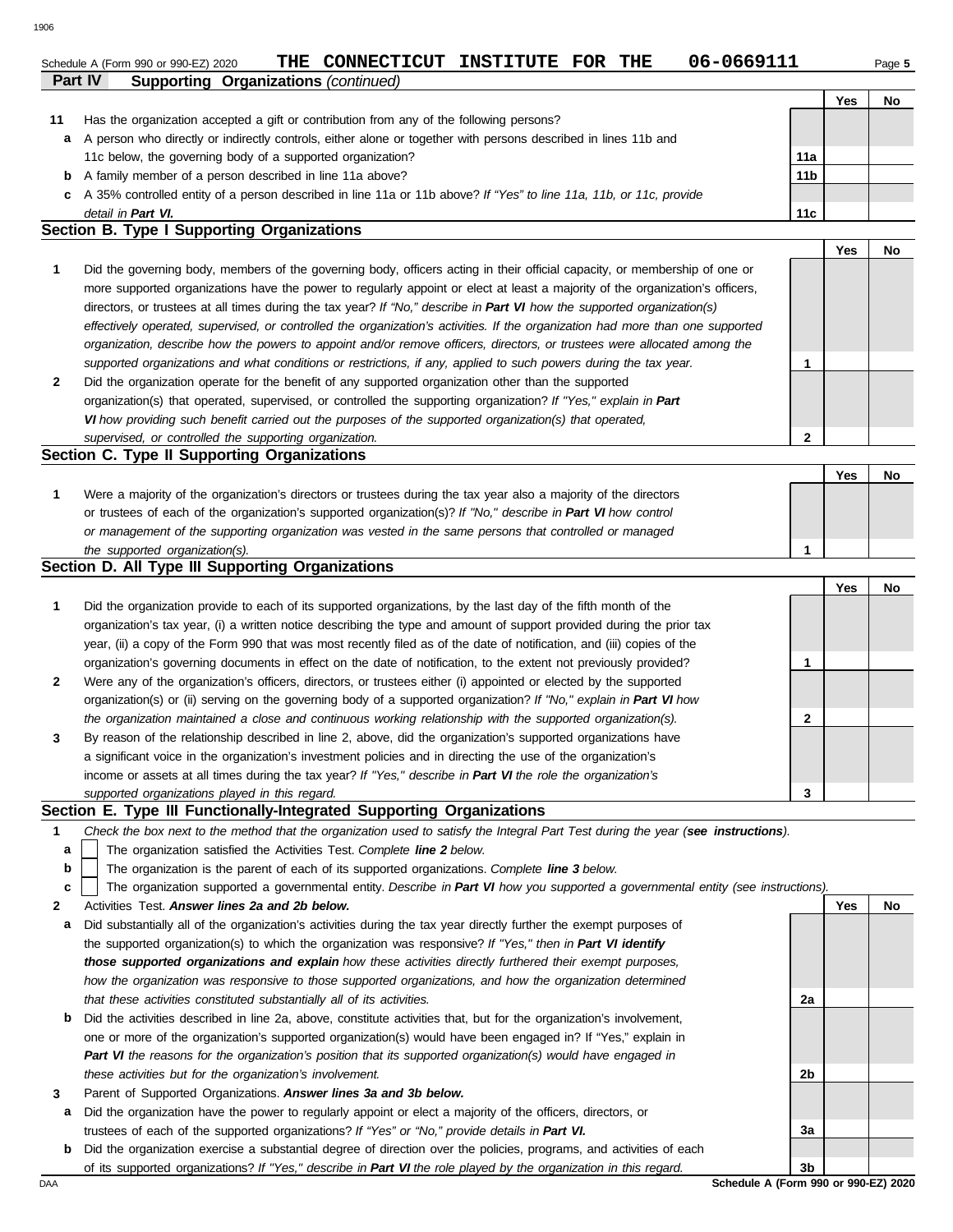| ٦F<br>ΉС |
|----------|

|                | THE CONNECTICUT INSTITUTE FOR THE<br>Schedule A (Form 990 or 990-EZ) 2020                                                        |                | 06-0669111     | Page 6                         |
|----------------|----------------------------------------------------------------------------------------------------------------------------------|----------------|----------------|--------------------------------|
| <b>Part V</b>  | Type III Non-Functionally Integrated 509(a)(3) Supporting Organizations                                                          |                |                |                                |
| $\mathbf{1}$   | Check here if the organization satisfied the Integral Part Test as a qualifying trust on Nov. 20, 1970 (explain in Part VI). See |                |                |                                |
|                | instructions. All other Type III non-functionally integrated supporting organizations must complete Sections A through E.        |                |                |                                |
|                | Section A - Adjusted Net Income                                                                                                  |                | (A) Prior Year | (B) Current Year               |
|                |                                                                                                                                  |                |                | (optional)                     |
| 1              | Net short-term capital gain                                                                                                      | $\mathbf{1}$   |                |                                |
| 2              | Recoveries of prior-year distributions                                                                                           | 2              |                |                                |
| 3              | Other gross income (see instructions)                                                                                            | 3              |                |                                |
| 4              | Add lines 1 through 3.                                                                                                           | 4              |                |                                |
| 5              | Depreciation and depletion                                                                                                       | 5              |                |                                |
| 6              | Portion of operating expenses paid or incurred for production or collection of                                                   |                |                |                                |
|                | gross income or for management, conservation, or maintenance of property                                                         |                |                |                                |
|                | held for production of income (see instructions)                                                                                 | 6              |                |                                |
| 7              | Other expenses (see instructions)                                                                                                | 7              |                |                                |
| 8              | Adjusted Net Income (subtract lines 5, 6, and 7 from line 4)                                                                     | 8              |                |                                |
|                | Section B - Minimum Asset Amount                                                                                                 |                | (A) Prior Year | (B) Current Year<br>(optional) |
| $\mathbf{1}$   | Aggregate fair market value of all non-exempt-use assets (see                                                                    |                |                |                                |
|                | instructions for short tax year or assets held for part of year):                                                                |                |                |                                |
|                | a Average monthly value of securities                                                                                            | 1a             |                |                                |
|                | <b>b</b> Average monthly cash balances                                                                                           | 1b             |                |                                |
|                | c Fair market value of other non-exempt-use assets                                                                               | 1c             |                |                                |
|                | d Total (add lines 1a, 1b, and 1c)                                                                                               | 1d             |                |                                |
|                | e Discount claimed for blockage or other factors                                                                                 |                |                |                                |
|                | (explain in detail in Part VI):                                                                                                  |                |                |                                |
| 2              | Acquisition indebtedness applicable to non-exempt-use assets                                                                     | $\mathbf 2$    |                |                                |
| 3              | Subtract line 2 from line 1d.                                                                                                    | 3              |                |                                |
| 4              | Cash deemed held for exempt use. Enter 0.015 of line 3 (for greater amount,                                                      |                |                |                                |
|                | see instructions).                                                                                                               | 4              |                |                                |
| 5              | Net value of non-exempt-use assets (subtract line 4 from line 3)                                                                 | 5              |                |                                |
| 6              | Multiply line 5 by 0.035.                                                                                                        | 6              |                |                                |
| $\overline{7}$ | Recoveries of prior-year distributions                                                                                           | $\overline{7}$ |                |                                |
| 8              | <b>Minimum Asset Amount</b> (add line 7 to line 6)                                                                               | 8              |                |                                |
|                | Section C - Distributable Amount                                                                                                 |                |                | <b>Current Year</b>            |
| $\mathbf 1$    | Adjusted net income for prior year (from Section A, line 8, column A)                                                            | 1              |                |                                |
| $\mathbf{2}$   | Enter 0.85 of line 1.                                                                                                            | $\mathbf{2}$   |                |                                |
| 3              | Minimum asset amount for prior year (from Section B, line 8, column A)                                                           | 3              |                |                                |
| 4              | Enter greater of line 2 or line 3.                                                                                               | 4              |                |                                |
| 5              | Income tax imposed in prior year                                                                                                 | 5              |                |                                |
| 6              | <b>Distributable Amount.</b> Subtract line 5 from line 4, unless subject to                                                      |                |                |                                |
|                | emergency temporary reduction (see instructions)                                                                                 | 6              |                |                                |

**7** | Check here if the current year is the organization's first as a non-functionally integrated Type III supporting organization (see instructions).

**Schedule A (Form 990 or 990-EZ) 2020**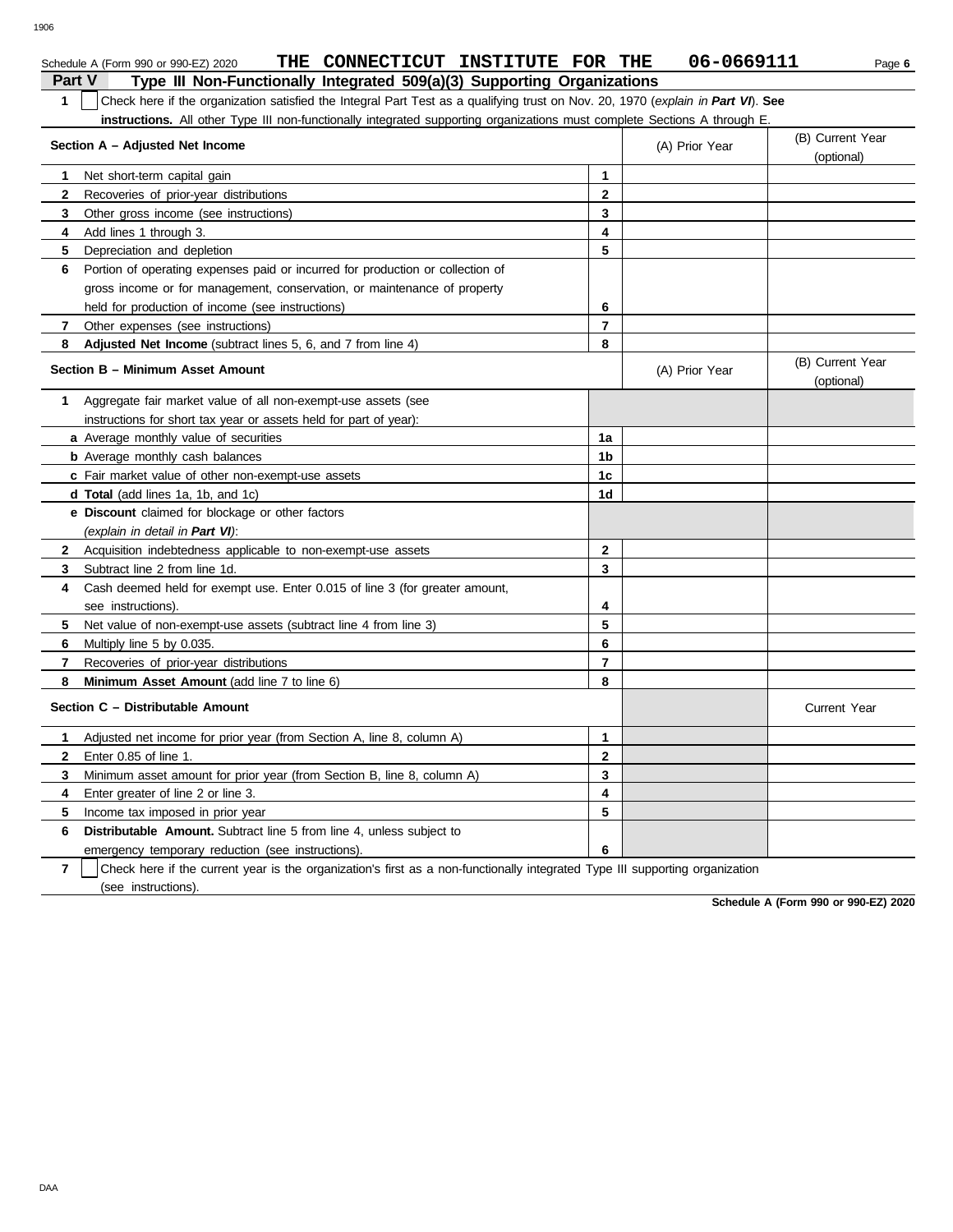Schedule A (Form 990 or 990-EZ) 2020 **THE CONNECTICUT INSTITUTE FOR THE 06-0669111** Page 7

#### **Part V Type III Non-Functionally Integrated 509(a)(3) Supporting Organizations** *(continued)* **Section D – Distributions Current Year 1 2 3 4 5 6 7 8 9 10** Amounts paid to supported organizations to accomplish exempt purposes Amounts paid to perform activity that directly furthers exempt purposes of supported organizations, in excess of income from activity Administrative expenses paid to accomplish exempt purposes of supported organizations Amounts paid to acquire exempt-use assets Qualified set-aside amounts (prior IRS approval required—*provide details in Part VI*) Other distributions (*describe in Part VI*). See instructions. **Total annual distributions.** Add lines 1 through 6. Distributions to attentive supported organizations to which the organization is responsive (*provide details in Part VI*). See instructions. Distributable amount for 2020 from Section C, line 6 Line 8 amount divided by line 9 amount **Section E – Distribution Allocations** (see instructions) **Excess Distributions (i) (ii) Underdistributions Pre-2020 (iii) Distributable Amount for 2020 8 7 6 5 4 3 2 1 a** From 2015 . . . . . . . . . . . . . . . . . . . . . . . . . . . . . . . . . . **b** From 2016 . . . . . . . . . . . . . . . . . . . . . . . . . . . . . . . . . . **c** From 2017 . . . . . . . . . . . . . . . . . . . . . . . . . . . . . . . . . . **d** From 2018 . . . . . . . . . . . . . . . . . . . . . . . . . . . . . . . . . . . **e** From 2019 . . . . . . . . . . . . . . . . . . . . . . . . . . . . . . . . . . . **f Total** of lines 3a through 3e **g** Applied to underdistributions of prior years **h** Applied to 2020 distributable amount **i** Carryover from 2015 not applied (see instructions) **j** Remainder. Subtract lines 3g, 3h, and 3i from line 3f. **a** Applied to underdistributions of prior years **b** Applied to 2020 distributable amount **c** Remainder. Subtract lines 4a and 4b from line 4. **a** Excess from 2016 . . . . . . . . . . . . . . . . . . . . . . . . . . **b** Excess from 2017 . . . . . . . . . . . . . . . . . . . . . . . . . . **c** Excess from 2018 . . . . . . . . . . . . . . . . . . . . . . . . . . . **d** Excess from 2019 . . . . . . . . . . . . . . . . . . . . . . . . . . . **e** Excess from 2020 . . . . . . . . . . . . . . . . . . . . . . . . . . . Distributable amount for 2020 from Section C, line 6 Underdistributions, if any, for years prior to 2020 (reasonable cause required–*explain in Part VI*). See Excess distributions carryover, if any, to 2020 Distributions for 2020 from Section D, line 7: \$ Remaining underdistributions for years prior to 2020, if any. Subtract lines 3g and 4a from line 2. For result greater than zero, *explain in Part VI*. See instructions. Remaining underdistributions for 2020 Subtract lines 3h and 4b from line 1. For result greater than zero, *explain in Part VI*. See instructions. **Excess distributions carryover to 2021.** Add lines 3j and 4c. Breakdown of line 7: instructions.

**Schedule A (Form 990 or 990-EZ) 2020**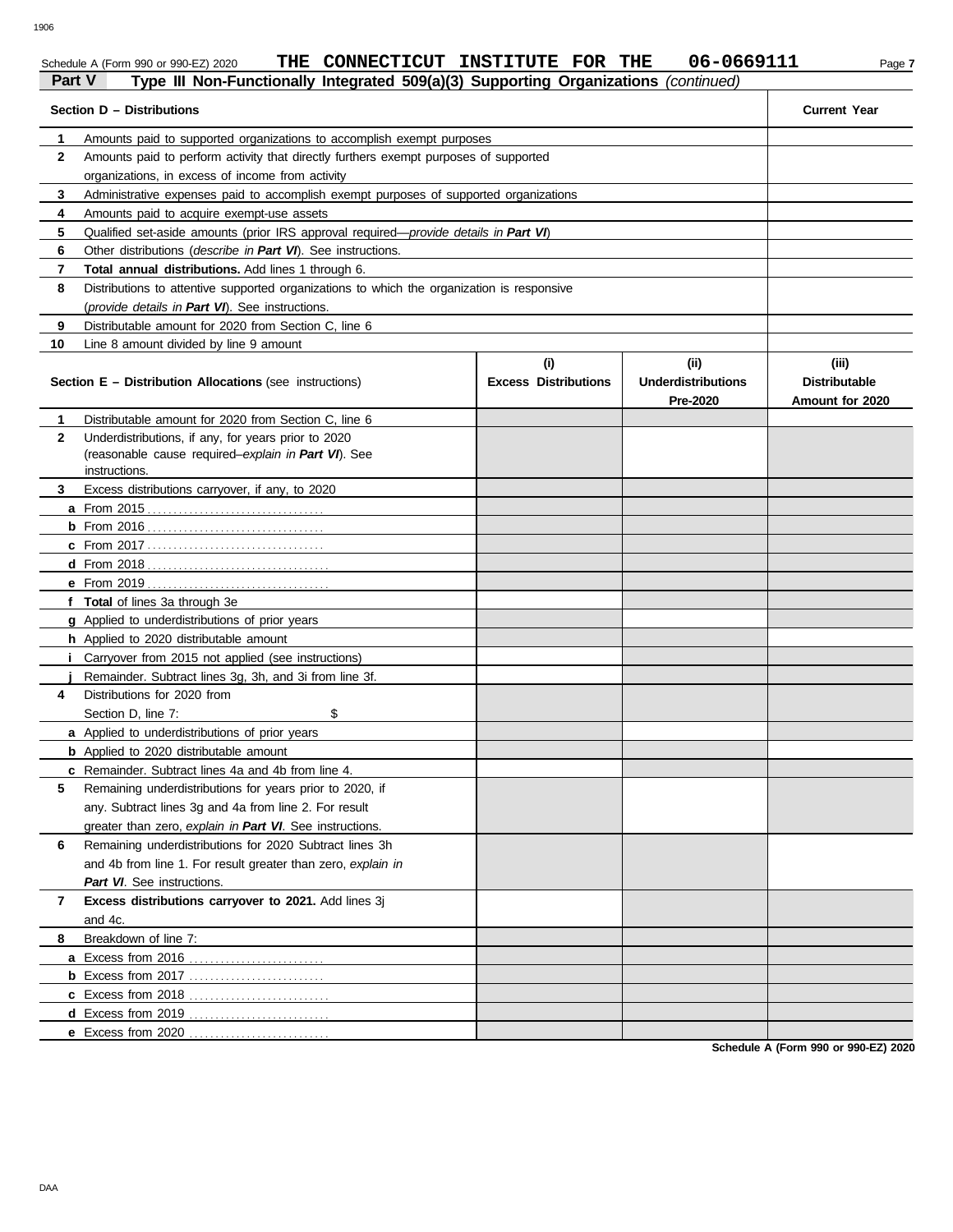|         | Schedule A (Form 990 or 990-EZ) 2020                                                           | THE CONNECTICUT INSTITUTE FOR THE |  | 06-0669111                                                                                                                                                                                                                                                                                                                                                                                                                                                                                | Page 8 |
|---------|------------------------------------------------------------------------------------------------|-----------------------------------|--|-------------------------------------------------------------------------------------------------------------------------------------------------------------------------------------------------------------------------------------------------------------------------------------------------------------------------------------------------------------------------------------------------------------------------------------------------------------------------------------------|--------|
| Part VI |                                                                                                |                                   |  | Supplemental Information. Provide the explanations required by Part II, line 10; Part II, line 17a or 17b; Part<br>III, line 12; Part IV, Section A, lines 1, 2, 3b, 3c, 4b, 4c, 5a, 6, 9a, 9b, 9c, 11a, 11b, and 11c; Part IV, Section<br>B, lines 1 and 2; Part IV, Section C, line 1; Part IV, Section D, lines 2 and 3; Part IV, Section E, lines 1c, 2a, 2b,<br>3a, and 3b; Part V, line 1; Part V, Section B, line 1e; Part V, Section D, lines 5, 6, and 8; and Part V, Section E, |        |
|         | lines 2, 5, and 6. Also complete this part for any additional information. (See instructions.) |                                   |  |                                                                                                                                                                                                                                                                                                                                                                                                                                                                                           |        |
|         |                                                                                                |                                   |  |                                                                                                                                                                                                                                                                                                                                                                                                                                                                                           |        |
|         |                                                                                                |                                   |  |                                                                                                                                                                                                                                                                                                                                                                                                                                                                                           |        |
|         |                                                                                                |                                   |  |                                                                                                                                                                                                                                                                                                                                                                                                                                                                                           |        |
|         |                                                                                                |                                   |  |                                                                                                                                                                                                                                                                                                                                                                                                                                                                                           |        |
|         |                                                                                                |                                   |  |                                                                                                                                                                                                                                                                                                                                                                                                                                                                                           |        |
|         |                                                                                                |                                   |  |                                                                                                                                                                                                                                                                                                                                                                                                                                                                                           |        |
|         |                                                                                                |                                   |  |                                                                                                                                                                                                                                                                                                                                                                                                                                                                                           |        |
|         |                                                                                                |                                   |  |                                                                                                                                                                                                                                                                                                                                                                                                                                                                                           |        |
|         |                                                                                                |                                   |  |                                                                                                                                                                                                                                                                                                                                                                                                                                                                                           |        |
|         |                                                                                                |                                   |  |                                                                                                                                                                                                                                                                                                                                                                                                                                                                                           |        |
|         |                                                                                                |                                   |  |                                                                                                                                                                                                                                                                                                                                                                                                                                                                                           |        |
|         |                                                                                                |                                   |  |                                                                                                                                                                                                                                                                                                                                                                                                                                                                                           |        |
|         |                                                                                                |                                   |  |                                                                                                                                                                                                                                                                                                                                                                                                                                                                                           |        |
|         |                                                                                                |                                   |  |                                                                                                                                                                                                                                                                                                                                                                                                                                                                                           |        |
|         |                                                                                                |                                   |  |                                                                                                                                                                                                                                                                                                                                                                                                                                                                                           |        |
|         |                                                                                                |                                   |  |                                                                                                                                                                                                                                                                                                                                                                                                                                                                                           |        |
|         |                                                                                                |                                   |  |                                                                                                                                                                                                                                                                                                                                                                                                                                                                                           |        |
|         |                                                                                                |                                   |  |                                                                                                                                                                                                                                                                                                                                                                                                                                                                                           |        |
|         |                                                                                                |                                   |  |                                                                                                                                                                                                                                                                                                                                                                                                                                                                                           |        |
|         |                                                                                                |                                   |  |                                                                                                                                                                                                                                                                                                                                                                                                                                                                                           |        |
|         |                                                                                                |                                   |  |                                                                                                                                                                                                                                                                                                                                                                                                                                                                                           |        |
|         |                                                                                                |                                   |  |                                                                                                                                                                                                                                                                                                                                                                                                                                                                                           |        |
|         |                                                                                                |                                   |  |                                                                                                                                                                                                                                                                                                                                                                                                                                                                                           |        |
|         |                                                                                                |                                   |  |                                                                                                                                                                                                                                                                                                                                                                                                                                                                                           |        |
|         |                                                                                                |                                   |  |                                                                                                                                                                                                                                                                                                                                                                                                                                                                                           |        |
|         |                                                                                                |                                   |  |                                                                                                                                                                                                                                                                                                                                                                                                                                                                                           |        |
|         |                                                                                                |                                   |  |                                                                                                                                                                                                                                                                                                                                                                                                                                                                                           |        |
|         |                                                                                                |                                   |  |                                                                                                                                                                                                                                                                                                                                                                                                                                                                                           |        |
|         |                                                                                                |                                   |  |                                                                                                                                                                                                                                                                                                                                                                                                                                                                                           |        |
|         |                                                                                                |                                   |  |                                                                                                                                                                                                                                                                                                                                                                                                                                                                                           |        |
|         |                                                                                                |                                   |  |                                                                                                                                                                                                                                                                                                                                                                                                                                                                                           |        |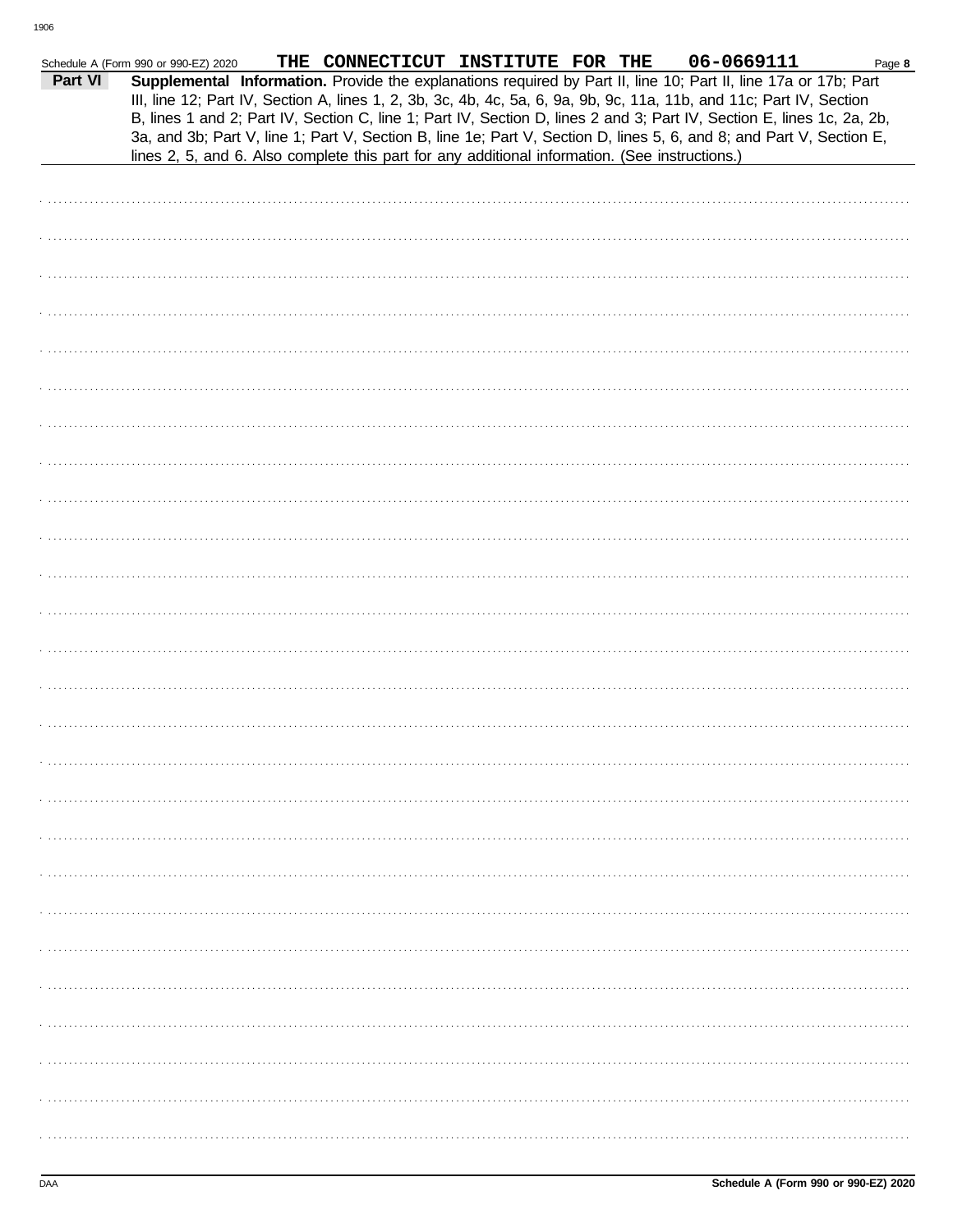| 906                                                    |                                                                                                                                                                                                                                                                                                     |                                                                                 |                                       |                                                     |                                                     |
|--------------------------------------------------------|-----------------------------------------------------------------------------------------------------------------------------------------------------------------------------------------------------------------------------------------------------------------------------------------------------|---------------------------------------------------------------------------------|---------------------------------------|-----------------------------------------------------|-----------------------------------------------------|
| <b>SCHEDULE C</b>                                      |                                                                                                                                                                                                                                                                                                     | <b>Political Campaign and Lobbying Activities</b>                               |                                       |                                                     | OMB No. 1545-0047                                   |
| (Form 990 or 990-EZ)                                   |                                                                                                                                                                                                                                                                                                     | For Organizations Exempt From Income Tax Under section 501(c) and section 527   |                                       |                                                     |                                                     |
|                                                        | <b>u</b> Complete if the organization is described below.                                                                                                                                                                                                                                           |                                                                                 | L1 Attach to Form 990 or Form 990-EZ. |                                                     | <b>Open to Public</b>                               |
| Department of the Treasury<br>Internal Revenue Service |                                                                                                                                                                                                                                                                                                     | <b>u</b> Go to www.irs.gov/Form990 for instructions and the latest information. |                                       |                                                     | <b>Inspection</b>                                   |
|                                                        | If the organization answered "Yes," on Form 990, Part IV, line 3, or Form 990-EZ, Part V, line 46 (Political Campaign Activities), then                                                                                                                                                             |                                                                                 |                                       |                                                     |                                                     |
|                                                        | • Section 501(c)(3) organizations: Complete Parts I-A and B. Do not complete Part I-C.                                                                                                                                                                                                              |                                                                                 |                                       |                                                     |                                                     |
|                                                        | • Section 501(c) (other than section 501(c)(3)) organizations: Complete Parts I-A and C below. Do not complete Part I-B.                                                                                                                                                                            |                                                                                 |                                       |                                                     |                                                     |
| • Section 527 organizations: Complete Part I-A only.   |                                                                                                                                                                                                                                                                                                     |                                                                                 |                                       |                                                     |                                                     |
|                                                        | If the organization answered "Yes," on Form 990, Part IV, line 4, or Form 990-EZ, Part VI, line 47 (Lobbying Activities), then                                                                                                                                                                      |                                                                                 |                                       |                                                     |                                                     |
|                                                        | • Section 501(c)(3) organizations that have filed Form 5768 (election under section 501(h)): Complete Part II-A. Do not complete Part II-B.                                                                                                                                                         |                                                                                 |                                       |                                                     |                                                     |
|                                                        | • Section 501(c)(3) organizations that have NOT filed Form 5768 (election under section 501(h)): Complete Part II-B. Do not complete Part II-A.<br>If the organization answered "Yes," on Form 990, Part IV, line 5 (Proxy Tax) (See separate instructions) or Form 990-EZ, Part V, line 35c (Proxy |                                                                                 |                                       |                                                     |                                                     |
| Tax) (See separate instructions), then                 |                                                                                                                                                                                                                                                                                                     |                                                                                 |                                       |                                                     |                                                     |
|                                                        | • Section 501(c)(4), (5), or (6) organizations: Complete Part III.                                                                                                                                                                                                                                  |                                                                                 |                                       |                                                     |                                                     |
|                                                        | Name of organization THE CONNECTICUT INSTITUTE FOR THE                                                                                                                                                                                                                                              |                                                                                 |                                       |                                                     | Employer identification number                      |
|                                                        | BLIND, INC.                                                                                                                                                                                                                                                                                         |                                                                                 |                                       | 06-0669111                                          |                                                     |
| Part I-A                                               | Complete if the organization is exempt under section 501(c) or is a section 527 organization.                                                                                                                                                                                                       |                                                                                 |                                       |                                                     |                                                     |
|                                                        | 1 Provide a description of the organization's direct and indirect political campaign activities in Part IV. (See instructions for                                                                                                                                                                   |                                                                                 |                                       |                                                     |                                                     |
| definition of "political campaign activities")         |                                                                                                                                                                                                                                                                                                     |                                                                                 |                                       |                                                     |                                                     |
| 2                                                      | Political campaign activity expenditures (See instructions) material control control control control control control control control control control control control control control control control control control control c                                                                      |                                                                                 |                                       |                                                     |                                                     |
| 3                                                      |                                                                                                                                                                                                                                                                                                     |                                                                                 |                                       |                                                     |                                                     |
| Part I-B                                               | Complete if the organization is exempt under section 501(c)(3).<br>Enter the amount of any excise tax incurred by the organization under section 4955 [[[[[[[[[[[[[[[[[[[[[[[[[[[                                                                                                                   |                                                                                 |                                       |                                                     |                                                     |
| 1<br>2                                                 | Enter the amount of any excise tax incurred by organization managers under section 4955 [[[[[[[[[[[[[[[[[[[[[                                                                                                                                                                                       |                                                                                 |                                       |                                                     | $\mathbf{u}$ \$                                     |
| 3                                                      |                                                                                                                                                                                                                                                                                                     |                                                                                 |                                       |                                                     | $\mathbf{u}$ \$<br><b>Yes</b><br>No                 |
| 4a Was a correction made?                              |                                                                                                                                                                                                                                                                                                     |                                                                                 |                                       |                                                     | Yes<br>No                                           |
| <b>b</b> If "Yes," describe in Part IV.                |                                                                                                                                                                                                                                                                                                     |                                                                                 |                                       |                                                     |                                                     |
| Part I-C                                               | Complete if the organization is exempt under section 501(c), except section 501(c)(3).                                                                                                                                                                                                              |                                                                                 |                                       |                                                     |                                                     |
| 1.                                                     | Enter the amount directly expended by the filing organization for section 527 exempt function                                                                                                                                                                                                       |                                                                                 |                                       |                                                     |                                                     |
| activities                                             |                                                                                                                                                                                                                                                                                                     |                                                                                 |                                       |                                                     |                                                     |
| 2                                                      | Enter the amount of the filing organization's funds contributed to other organizations for section                                                                                                                                                                                                  |                                                                                 |                                       |                                                     |                                                     |
|                                                        |                                                                                                                                                                                                                                                                                                     |                                                                                 |                                       |                                                     |                                                     |
| 3.                                                     | Total exempt function expenditures. Add lines 1 and 2. Enter here and on Form 1120-POL,                                                                                                                                                                                                             |                                                                                 |                                       |                                                     |                                                     |
|                                                        | line 17b<br>Did the filing organization file Form 1120-POL for this year?                                                                                                                                                                                                                           |                                                                                 |                                       |                                                     | $\bigcap$ Yes<br>$\Box$ No                          |
| 5                                                      | Enter the names, addresses and employer identification number (EIN) of all section 527 political organizations to which the filing                                                                                                                                                                  |                                                                                 |                                       |                                                     |                                                     |
|                                                        | organization made payments. For each organization listed, enter the amount paid from the filing organization's funds. Also enter                                                                                                                                                                    |                                                                                 |                                       |                                                     |                                                     |
|                                                        | the amount of political contributions received that were promptly and directly delivered to a separate political organization, such                                                                                                                                                                 |                                                                                 |                                       |                                                     |                                                     |
|                                                        | as a separate segregated fund or a political action committee (PAC). If additional space is needed, provide information in Part IV.                                                                                                                                                                 |                                                                                 |                                       |                                                     |                                                     |
|                                                        | (a) Name                                                                                                                                                                                                                                                                                            | (b) Address                                                                     | (c) EIN                               | (d) Amount paid from                                | (e) Amount of political                             |
|                                                        |                                                                                                                                                                                                                                                                                                     |                                                                                 |                                       | filing organization's<br>funds. If none, enter -0-. | contributions received and<br>promptly and directly |
|                                                        |                                                                                                                                                                                                                                                                                                     |                                                                                 |                                       |                                                     | delivered to a separate                             |
|                                                        |                                                                                                                                                                                                                                                                                                     |                                                                                 |                                       |                                                     | political organization.<br>If none, enter -0-.      |
|                                                        |                                                                                                                                                                                                                                                                                                     |                                                                                 |                                       |                                                     |                                                     |
| (1)                                                    |                                                                                                                                                                                                                                                                                                     |                                                                                 |                                       |                                                     |                                                     |
| (2)                                                    |                                                                                                                                                                                                                                                                                                     |                                                                                 |                                       |                                                     |                                                     |
|                                                        |                                                                                                                                                                                                                                                                                                     |                                                                                 |                                       |                                                     |                                                     |
| (3)                                                    |                                                                                                                                                                                                                                                                                                     |                                                                                 |                                       |                                                     |                                                     |
|                                                        |                                                                                                                                                                                                                                                                                                     |                                                                                 |                                       |                                                     |                                                     |
| (4)                                                    |                                                                                                                                                                                                                                                                                                     |                                                                                 |                                       |                                                     |                                                     |
|                                                        |                                                                                                                                                                                                                                                                                                     |                                                                                 |                                       |                                                     |                                                     |
| (5)                                                    |                                                                                                                                                                                                                                                                                                     |                                                                                 |                                       |                                                     |                                                     |
| (6)                                                    |                                                                                                                                                                                                                                                                                                     |                                                                                 |                                       |                                                     |                                                     |

**For Paperwork Reduction Act Notice, see the Instructions for Form 990 or 990-EZ.**

**Schedule C (Form 990 or 990-EZ) 2020**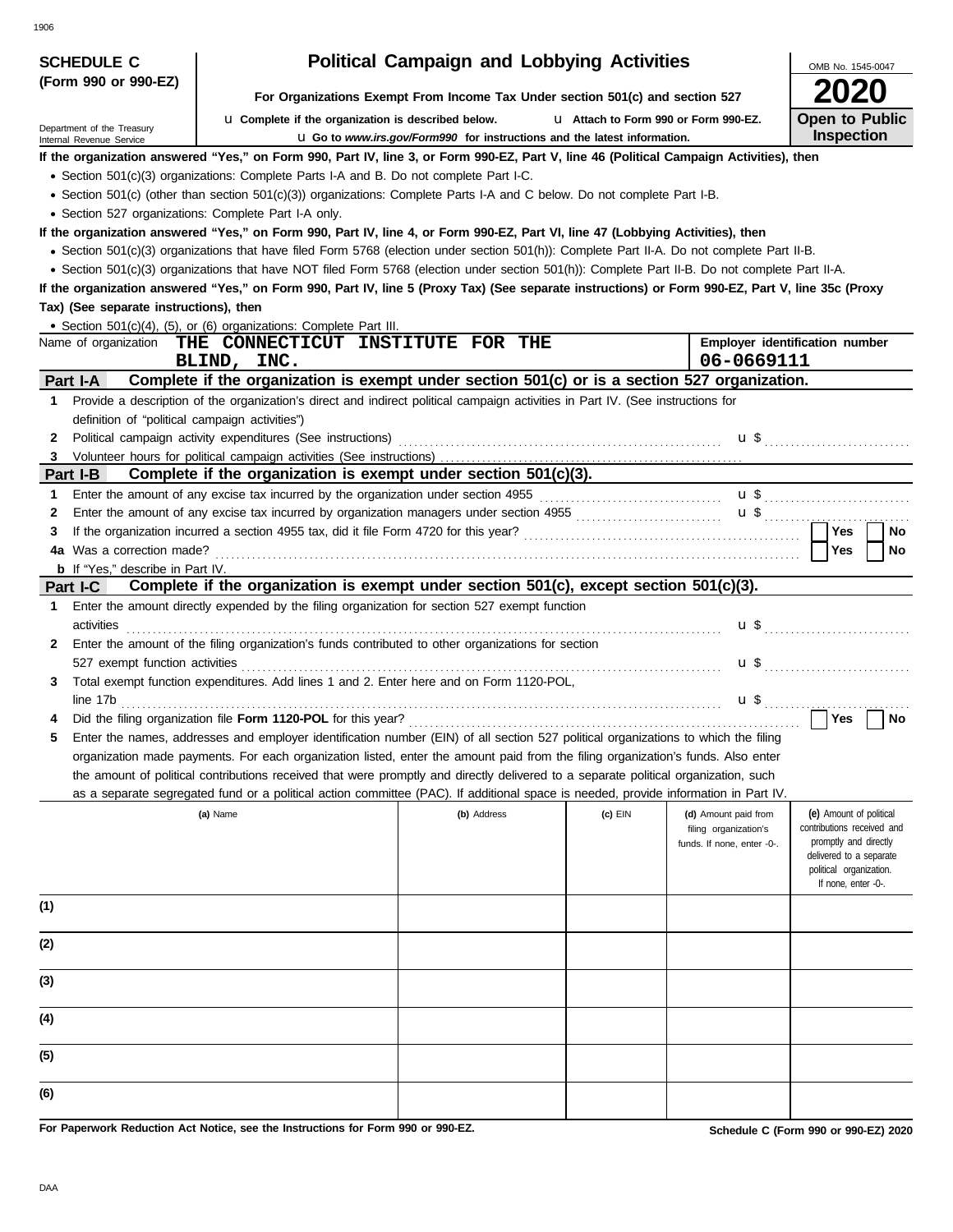| Schedule C (Form 990 or 990-EZ) 2020 THE CONNECTICUT                                                               | <b>INSTITUTE FOR THE</b>                                                                                            |  |  | 06-0669111            | Page 2         |  |  |  |
|--------------------------------------------------------------------------------------------------------------------|---------------------------------------------------------------------------------------------------------------------|--|--|-----------------------|----------------|--|--|--|
| Part II-A                                                                                                          | Complete if the organization is exempt under section 501(c)(3) and filed Form 5768 (election under                  |  |  |                       |                |  |  |  |
| section $501(h)$ ).                                                                                                |                                                                                                                     |  |  |                       |                |  |  |  |
| A Check<br>$\mathbf{u}$                                                                                            | if the filing organization belongs to an affiliated group (and list in Part IV each affiliated group member's name, |  |  |                       |                |  |  |  |
|                                                                                                                    | address, EIN, expenses, and share of excess lobbying expenditures).                                                 |  |  |                       |                |  |  |  |
| if the filing organization checked box A and "limited control" provisions apply.<br><b>B</b> Check<br>$\mathbf{u}$ |                                                                                                                     |  |  |                       |                |  |  |  |
|                                                                                                                    | <b>Limits on Lobbying Expenditures</b>                                                                              |  |  | (a) Filing            | (b) Affiliated |  |  |  |
|                                                                                                                    | (The term "expenditures" means amounts paid or incurred.)                                                           |  |  | organization's totals | group totals   |  |  |  |
| 1a Total lobbying expenditures to influence public opinion (grassroots lobbying)                                   |                                                                                                                     |  |  |                       |                |  |  |  |
| Total lobbying expenditures to influence a legislative body (direct lobbying) [11] Total lobbying                  |                                                                                                                     |  |  | 69,300                |                |  |  |  |
|                                                                                                                    |                                                                                                                     |  |  | 69,300                |                |  |  |  |
| <b>d</b> Other exempt purpose expenditures                                                                         |                                                                                                                     |  |  | 81,077,504            |                |  |  |  |
| e Total exempt purpose expenditures (add lines 1c and 1d)                                                          |                                                                                                                     |  |  | 81, 146, 804          |                |  |  |  |
| f Lobbying nontaxable amount. Enter the amount from the following table in both                                    |                                                                                                                     |  |  |                       |                |  |  |  |
| columns.                                                                                                           |                                                                                                                     |  |  | 1,000,000             |                |  |  |  |
| If the amount on line 1e, column (a) or (b) is:                                                                    | The lobbying nontaxable amount is:                                                                                  |  |  |                       |                |  |  |  |
| Not over \$500,000                                                                                                 | 20% of the amount on line 1e.                                                                                       |  |  |                       |                |  |  |  |
| Over \$500,000 but not over \$1,000,000                                                                            | \$100,000 plus 15% of the excess over \$500,000.                                                                    |  |  |                       |                |  |  |  |
| Over \$1,000,000 but not over \$1,500,000                                                                          | \$175,000 plus 10% of the excess over \$1,000,000.                                                                  |  |  |                       |                |  |  |  |

| Over \$1,500,000 but not over \$17,000,000                                                              | \$225,000 plus 5% of the excess over \$1,500,000. |         |  |            |    |  |  |
|---------------------------------------------------------------------------------------------------------|---------------------------------------------------|---------|--|------------|----|--|--|
| Over \$17,000,000                                                                                       | \$1,000,000.                                      |         |  |            |    |  |  |
| g Grassroots nontaxable amount (enter 25% of line 1f)                                                   |                                                   | 250,000 |  |            |    |  |  |
| h Subtract line 1g from line 1a. If zero or less, enter -0-                                             |                                                   |         |  |            |    |  |  |
| <i>i</i> Subtract line 1f from line 1c. If zero or less, enter -0-                                      |                                                   |         |  |            |    |  |  |
| If there is an amount other than zero on either line 1h or line 1i, did the organization file Form 4720 |                                                   |         |  |            |    |  |  |
|                                                                                                         |                                                   |         |  | <b>Yes</b> | No |  |  |

**4-Year Averaging Period Under Section 501(h)**

**(Some organizations that made a section 501(h) election do not have to complete all of the five columns below.**

**See the separate instructions for lines 2a through 2f.)**

| Lobbying Expenditures During 4-Year Averaging Period                                   |            |           |            |            |           |  |  |  |  |  |  |
|----------------------------------------------------------------------------------------|------------|-----------|------------|------------|-----------|--|--|--|--|--|--|
| Calendar year (or fiscal year<br>beginning in)                                         | (a) $2017$ | (b) 2018  | $(c)$ 2019 | $(d)$ 2020 | (e) Total |  |  |  |  |  |  |
| 2a Lobbying nontaxable amount                                                          | 1,000,000  | 1,000,000 | 1,000,000  | 1,000,000  | 4,000,000 |  |  |  |  |  |  |
| <b>b</b> Lobbying ceiling amount<br>$(150\% \text{ of line } 2a, \text{ column } (e))$ |            |           |            |            | 6,000,000 |  |  |  |  |  |  |
| c Total lobbying expenditures                                                          | 72,425     | 84,302    | 78,170     | 69,300     | 304,197   |  |  |  |  |  |  |
| <b>d</b> Grassroots nontaxable amount                                                  | 250,000    | 250,000   | 250,000    | 250,000    | 1,000,000 |  |  |  |  |  |  |
| e Grassroots ceiling amount<br>$(150\% \text{ of line } 2d, \text{ column } (e))$      |            |           |            |            | 1,500,000 |  |  |  |  |  |  |
| f Grassroots lobbying expenditures                                                     |            |           |            |            |           |  |  |  |  |  |  |

**Schedule C (Form 990 or 990-EZ) 2020**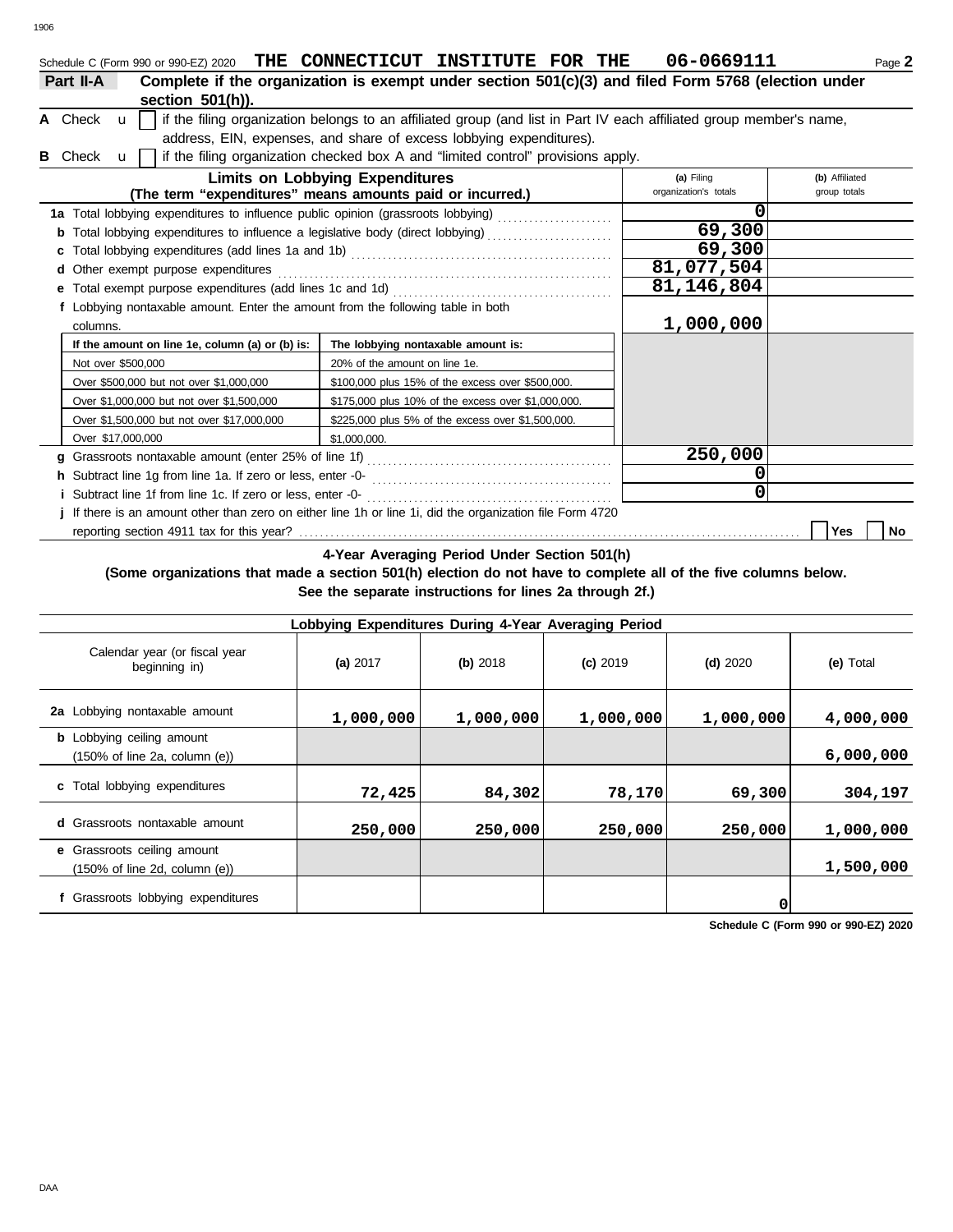### 1906

## Schedule C (Form 990 or 990-EZ) 2020 THE CONNECTICUT INSTITUTE FOR THE 06-0669111 Page 3

| Part II-B                                                                           | Complete if the organization is exempt under section 501(c)(3) and has NOT filed Form 5768 |  |  |
|-------------------------------------------------------------------------------------|--------------------------------------------------------------------------------------------|--|--|
|                                                                                     | (election under section 501(h)).                                                           |  |  |
| Ear soop "Vee" represses on lines 10 through 1i holew provide in Dart IV a detailed | (a)                                                                                        |  |  |

|  | For each "Yes," response on lines 1a through 1i below, provide in Part IV a detailed<br>description of the lobbying activity. | Yes | No. | Amount |  |
|--|-------------------------------------------------------------------------------------------------------------------------------|-----|-----|--------|--|
|  | During the year, did the filing organization attempt to influence foreign, national, state, or local                          |     |     |        |  |
|  | legislation, including any attempt to influence public opinion on a legislative matter or                                     |     |     |        |  |
|  | referendum, through the use of:                                                                                               |     |     |        |  |
|  | a Volunteers?                                                                                                                 |     |     |        |  |
|  | <b>b</b> Paid staff or management (include compensation in expenses reported on lines 1c through 1i)?                         |     |     |        |  |
|  | c Media advertisements?                                                                                                       |     |     |        |  |
|  |                                                                                                                               |     |     |        |  |
|  |                                                                                                                               |     |     |        |  |
|  |                                                                                                                               |     |     |        |  |
|  |                                                                                                                               |     |     |        |  |
|  | h Rallies, demonstrations, seminars, conventions, speeches, lectures, or any similar means?                                   |     |     |        |  |
|  | <i>i</i> Other activities?                                                                                                    |     |     |        |  |
|  | j Total. Add lines 1c through 1i                                                                                              |     |     |        |  |
|  |                                                                                                                               |     |     |        |  |
|  |                                                                                                                               |     |     |        |  |
|  | c If "Yes," enter the amount of any tax incurred by organization managers under section 4912                                  |     |     |        |  |
|  |                                                                                                                               |     |     |        |  |
|  |                                                                                                                               |     |     |        |  |

| Part III-A | Complete if the organization is exempt under section $501(c)(4)$ , section $501(c)(5)$ , or section |
|------------|-----------------------------------------------------------------------------------------------------|
|            | $501(c)(6)$ .                                                                                       |

|                                                                                                                        | Yes l | No |
|------------------------------------------------------------------------------------------------------------------------|-------|----|
| Were substantially all (90% or more) dues received nondeductible by members?                                           |       |    |
| 2 Did the organization make only in-house lobbying expenditures of \$2,000 or less?                                    |       |    |
| 3. Did the organization agree to carry over lobbying and political campaign activity expenditures from the prior vear? |       |    |

| 3            |                                                                                                                   |                |  |
|--------------|-------------------------------------------------------------------------------------------------------------------|----------------|--|
|              | Complete if the organization is exempt under section $501(c)(4)$ , section $501(c)(5)$ , or section<br>Part III-B |                |  |
|              | 501(c)(6) and if either (a) BOTH Part III-A, lines 1 and 2, are answered "No" OR (b) Part III-A, line 3, is       |                |  |
|              | answered "Yes."                                                                                                   |                |  |
|              |                                                                                                                   |                |  |
| $\mathbf{2}$ | Section 162(e) nondeductible lobbying and political expenditures (do not include amounts of                       |                |  |
|              | political expenses for which the section 527(f) tax was paid).                                                    |                |  |
|              |                                                                                                                   | 2a             |  |
|              |                                                                                                                   | 2 <sub>b</sub> |  |
|              | c Total                                                                                                           | 2c             |  |
|              | Aggregate amount reported in section 6033(e)(1)(A) notices of nondeductible section 162(e) dues                   | 3              |  |
| 4            | If notices were sent and the amount on line 2c exceeds the amount on line 3, what portion of the                  |                |  |
|              | excess does the organization agree to carryover to the reasonable estimate of nondeductible lobbying              |                |  |
|              | and political expenditure next year?                                                                              | 4              |  |
|              | 5 Taxable amount of lobbying and political expenditures (See instructions) enconversement contractions of the     | 5              |  |

## **Part IV Supplemental Information**

Provide the descriptions required for Part I-A, line 1; Part I-B, line 4; Part I-C, line 5; Part II-A (affiliated group list); Part II-A, lines 1 and 2 (See instructions); and Part II-B, line 1. Also, complete this part for any additional information.

. . . . . . . . . . . . . . . . . . . . . . . . . . . . . . . . . . . . . . . . . . . . . . . . . . . . . . . . . . . . . . . . . . . . . . . . . . . . . . . . . . . . . . . . . . . . . . . . . . . . . . . . . . . . . . . . . . . . . . . . . . . . . . . . . . . . . . . . . . . . . . . . . . . . . . . . . . . . . . . . . . . . . . . . . . . . . . . . . . . . . . . . . . . . . . . . . . . . . . . . . . . . . . . . . . . . . . . . . . . . . . . . . . . . . . . . . . . . . . . . . . . . . . . . . . . . . . . . . . . . . . . . . . . . . . . . . . . . . . . . . . . . . . . . . . . . . . . . . . . . . . . . . . . . . . . . . . . . . . . . . . . . . . . . . . . . . . . . . . . . . . . . . . . . . . . . . . . . . . . . . . . . . . . . . . . . . . . . . . . . . . . . . . . . . . . . . . . . . . . . . . . . . . . . . . . . . . . . . . . . . . . . . . . . . . . . . . . . . . . . . . . . . . . . . . . . . . . . . . . . . . . . . . . . . . . . . . . . . . . . . . . . . . . . . . . . . . . . . . . . . . . . . . . . . . . . . . . . . . . . . . . . . . . . . . . . . . . . . . . . . . . . . . . . . . . . . . . . . . . . . . . . . . . . . . . . . . . . . . . . . . . . . . . . . . . . . . . . . . . . . . . . . . . . . . . . . . . . . . . . . . . . . . . . . . . . . . . . . . . . . . . . . . . . . . . . . . . . . . . . . . . . . . . . . . . . . . . . . . . . . . . . . . . . . . . . . . . . . . . . . . . . . . . . . . . . . . . . . . . . . . . . . . . . . . . . . . . . . . . . . . . . . . . . . . . . . . . . . . . . . . . . . . . . . . . . . . . . . . . . . . . . . . . . . . . . . . . . . . . . . . . . . . . . . . . . . . . . . . . . . . . . . . . . . . . . . . . . . . . . . . . . . . . . . . . . . . . . . . . . . . . . . . . . . . . . . . . . . . . . . . . . . . . . . . . . . . . . . . . . . . . . . . . . . . . . . . . . . . . . . . . . . . . . . . . . . . . . . . . . . . . . . . . . . . . . . . . . . . . . . . . . . . . . . . . . . . . . . . . . . . . . . . . . . . . . . . . .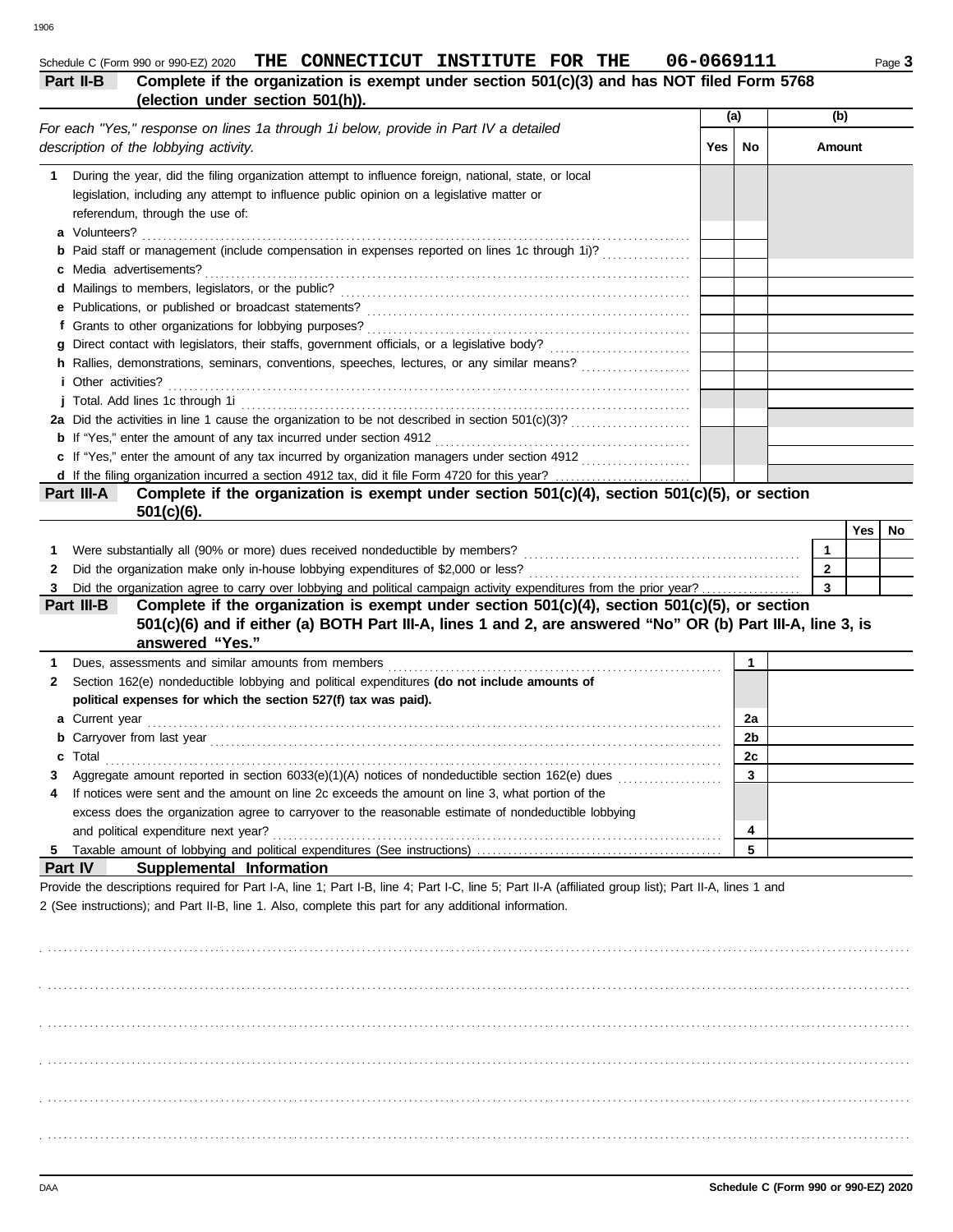|         | Schedule C (Form 990 or 990-EZ) 2020 THE CONNECTICUT INSTITUTE FOR THE |  |  |  | 06-0669111 | Page 4 |
|---------|------------------------------------------------------------------------|--|--|--|------------|--------|
| Part IV | Supplemental Information (continued)                                   |  |  |  |            |        |
|         |                                                                        |  |  |  |            |        |
|         |                                                                        |  |  |  |            |        |
|         |                                                                        |  |  |  |            |        |
|         |                                                                        |  |  |  |            |        |
|         |                                                                        |  |  |  |            |        |
|         |                                                                        |  |  |  |            |        |
|         |                                                                        |  |  |  |            |        |
|         |                                                                        |  |  |  |            |        |
|         |                                                                        |  |  |  |            |        |
|         |                                                                        |  |  |  |            |        |
|         |                                                                        |  |  |  |            |        |
|         |                                                                        |  |  |  |            |        |
|         |                                                                        |  |  |  |            |        |
|         |                                                                        |  |  |  |            |        |
|         |                                                                        |  |  |  |            |        |
|         |                                                                        |  |  |  |            |        |
|         |                                                                        |  |  |  |            |        |
|         |                                                                        |  |  |  |            |        |
|         |                                                                        |  |  |  |            |        |
|         |                                                                        |  |  |  |            |        |
|         |                                                                        |  |  |  |            |        |
|         |                                                                        |  |  |  |            |        |
|         |                                                                        |  |  |  |            |        |
|         |                                                                        |  |  |  |            |        |
|         |                                                                        |  |  |  |            |        |
|         |                                                                        |  |  |  |            |        |
|         |                                                                        |  |  |  |            |        |
|         |                                                                        |  |  |  |            |        |
|         |                                                                        |  |  |  |            |        |
|         |                                                                        |  |  |  |            |        |
|         |                                                                        |  |  |  |            |        |
|         |                                                                        |  |  |  |            |        |
|         |                                                                        |  |  |  |            |        |
|         |                                                                        |  |  |  |            |        |
|         |                                                                        |  |  |  |            |        |
|         |                                                                        |  |  |  |            |        |
|         |                                                                        |  |  |  |            |        |
|         |                                                                        |  |  |  |            |        |
|         |                                                                        |  |  |  |            |        |
|         |                                                                        |  |  |  |            |        |
|         |                                                                        |  |  |  |            |        |
|         |                                                                        |  |  |  |            |        |
|         |                                                                        |  |  |  |            |        |
|         |                                                                        |  |  |  |            |        |
|         |                                                                        |  |  |  |            |        |
|         |                                                                        |  |  |  |            |        |
|         |                                                                        |  |  |  |            |        |
|         |                                                                        |  |  |  |            |        |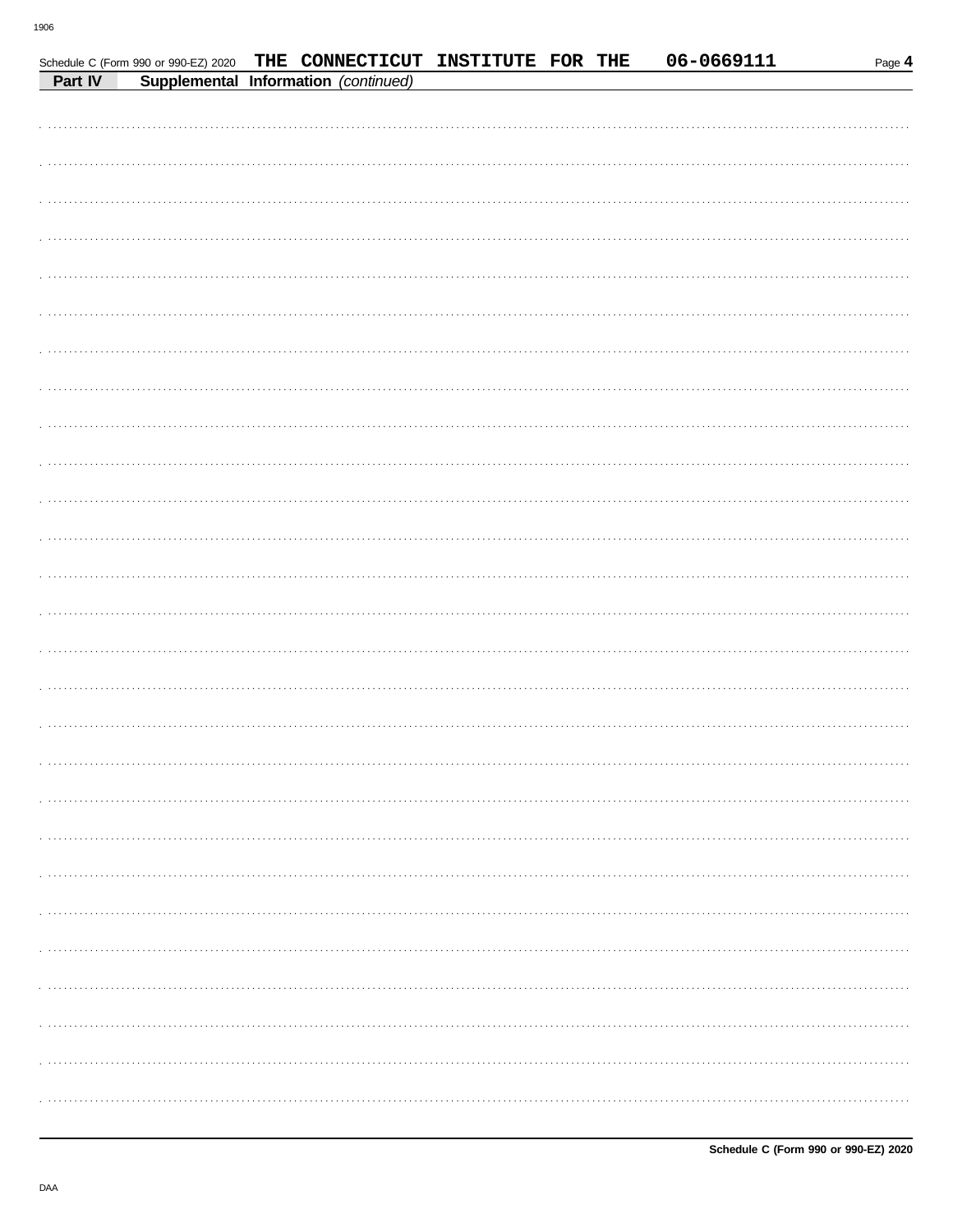|        | <b>SCHEDULE D</b>                                    | <b>Supplemental Financial Statements</b>                                                                                                                                                                                                                             |                                | OMB No. 1545-0047               |
|--------|------------------------------------------------------|----------------------------------------------------------------------------------------------------------------------------------------------------------------------------------------------------------------------------------------------------------------------|--------------------------------|---------------------------------|
|        | (Form 990)                                           | u Complete if the organization answered "Yes" on Form 990,<br>Part IV, line 6, 7, 8, 9, 10, 11a, 11b, 11c, 11d, 11e, 11f, 12a, or 12b.                                                                                                                               |                                |                                 |
|        | Department of the Treasury                           | u Attach to Form 990.                                                                                                                                                                                                                                                |                                | Open to Public                  |
|        | Internal Revenue Service                             | <b>u</b> Go to www.irs.gov/Form990 for instructions and the latest information.                                                                                                                                                                                      |                                | Inspection                      |
|        | Name of the organization                             | THE CONNECTICUT INSTITUTE FOR THE                                                                                                                                                                                                                                    | Employer identification number |                                 |
|        | INC.<br>BLIND,                                       |                                                                                                                                                                                                                                                                      | 06-0669111                     |                                 |
|        | Part I                                               | Organizations Maintaining Donor Advised Funds or Other Similar Funds or Accounts.                                                                                                                                                                                    |                                |                                 |
|        |                                                      | Complete if the organization answered "Yes" on Form 990, Part IV, line 6.<br>(a) Donor advised funds                                                                                                                                                                 |                                |                                 |
|        | Total number at end of year                          |                                                                                                                                                                                                                                                                      |                                | (b) Funds and other accounts    |
| 1<br>2 |                                                      | Aggregate value of contributions to (during year)                                                                                                                                                                                                                    |                                |                                 |
| 3      |                                                      |                                                                                                                                                                                                                                                                      |                                |                                 |
| 4      |                                                      |                                                                                                                                                                                                                                                                      |                                |                                 |
| 5      |                                                      | Did the organization inform all donors and donor advisors in writing that the assets held in donor advised                                                                                                                                                           |                                |                                 |
|        |                                                      |                                                                                                                                                                                                                                                                      |                                | Yes<br>No                       |
| 6      |                                                      | Did the organization inform all grantees, donors, and donor advisors in writing that grant funds can be used                                                                                                                                                         |                                |                                 |
|        |                                                      | only for charitable purposes and not for the benefit of the donor or donor advisor, or for any other purpose                                                                                                                                                         |                                |                                 |
|        | conferring impermissible private benefit?<br>Part II | <b>Conservation Easements.</b>                                                                                                                                                                                                                                       |                                | <b>Yes</b><br>No                |
|        |                                                      | Complete if the organization answered "Yes" on Form 990, Part IV, line 7.                                                                                                                                                                                            |                                |                                 |
| 1.     |                                                      | Purpose(s) of conservation easements held by the organization (check all that apply).                                                                                                                                                                                |                                |                                 |
|        |                                                      | Preservation of land for public use (for example, recreation or education)<br>Preservation of a historically important land area                                                                                                                                     |                                |                                 |
|        | Protection of natural habitat                        | Preservation of a certified historic structure                                                                                                                                                                                                                       |                                |                                 |
|        | Preservation of open space                           |                                                                                                                                                                                                                                                                      |                                |                                 |
| 2      |                                                      | Complete lines 2a through 2d if the organization held a qualified conservation contribution in the form of a conservation                                                                                                                                            |                                |                                 |
|        | easement on the last day of the tax year.            |                                                                                                                                                                                                                                                                      |                                | Held at the End of the Tax Year |
| а      |                                                      |                                                                                                                                                                                                                                                                      | 2a                             |                                 |
| b      |                                                      | Number of conservation easements on a certified historic structure included in (a) [[[[[ [ [ ]]]                                                                                                                                                                     | 2 <sub>b</sub><br>2c           |                                 |
| c<br>d |                                                      | Number of conservation easements included in (c) acquired after 7/25/06, and not on a                                                                                                                                                                                |                                |                                 |
|        |                                                      |                                                                                                                                                                                                                                                                      | 2d                             |                                 |
| 3      |                                                      | Number of conservation easements modified, transferred, released, extinguished, or terminated by the organization during the                                                                                                                                         |                                |                                 |
|        | tax year <b>u</b>                                    |                                                                                                                                                                                                                                                                      |                                |                                 |
| 4      |                                                      | Number of states where property subject to conservation easement is located u                                                                                                                                                                                        |                                |                                 |
| 5      |                                                      | Does the organization have a written policy regarding the periodic monitoring, inspection, handling of                                                                                                                                                               |                                |                                 |
|        |                                                      |                                                                                                                                                                                                                                                                      |                                | Yes $\boxed{\phantom{0}}$ No    |
| 6      |                                                      | Staff and volunteer hours devoted to monitoring, inspecting, handling of violations, and enforcing conservation easements during the year                                                                                                                            |                                |                                 |
|        | $\mathbf{u}$                                         |                                                                                                                                                                                                                                                                      |                                |                                 |
| 7      |                                                      | Amount of expenses incurred in monitoring, inspecting, handling of violations, and enforcing conservation easements during the year                                                                                                                                  |                                |                                 |
| 8      | $\mathbf{u}$ \$                                      | Does each conservation easement reported on line 2(d) above satisfy the requirements of section 170(h)(4)(B)(i)                                                                                                                                                      |                                |                                 |
|        |                                                      |                                                                                                                                                                                                                                                                      |                                | Yes<br>No                       |
| 9      |                                                      | In Part XIII, describe how the organization reports conservation easements in its revenue and expense statement and                                                                                                                                                  |                                |                                 |
|        |                                                      | balance sheet, and include, if applicable, the text of the footnote to the organization's financial statements that describes the                                                                                                                                    |                                |                                 |
|        |                                                      | organization's accounting for conservation easements.                                                                                                                                                                                                                |                                |                                 |
|        | Part III                                             | Organizations Maintaining Collections of Art, Historical Treasures, or Other Similar Assets.<br>Complete if the organization answered "Yes" on Form 990, Part IV, line 8.                                                                                            |                                |                                 |
|        |                                                      |                                                                                                                                                                                                                                                                      |                                |                                 |
|        |                                                      | 1a If the organization elected, as permitted under FASB ASC 958, not to report in its revenue statement and balance sheet works<br>of art, historical treasures, or other similar assets held for public exhibition, education, or research in furtherance of public |                                |                                 |
|        |                                                      | service, provide in Part XIII the text of the footnote to its financial statements that describes these items.                                                                                                                                                       |                                |                                 |
|        |                                                      | <b>b</b> If the organization elected, as permitted under FASB ASC 958, to report in its revenue statement and balance sheet works of                                                                                                                                 |                                |                                 |
|        |                                                      | art, historical treasures, or other similar assets held for public exhibition, education, or research in furtherance of public service,                                                                                                                              |                                |                                 |
|        |                                                      | provide the following amounts relating to these items:                                                                                                                                                                                                               |                                |                                 |
|        |                                                      |                                                                                                                                                                                                                                                                      |                                |                                 |
|        |                                                      |                                                                                                                                                                                                                                                                      |                                |                                 |
| 2      |                                                      | If the organization received or held works of art, historical treasures, or other similar assets for financial gain, provide the                                                                                                                                     |                                |                                 |
|        |                                                      | following amounts required to be reported under FASB ASC 958 relating to these items:                                                                                                                                                                                |                                |                                 |
| a      |                                                      |                                                                                                                                                                                                                                                                      | u <sup>s</sup>                 |                                 |
|        |                                                      | For Paperwork Reduction Act Notice, see the Instructions for Form 990.                                                                                                                                                                                               |                                | Schedule D (Form 990) 2020      |
| DAA    |                                                      |                                                                                                                                                                                                                                                                      |                                |                                 |

1906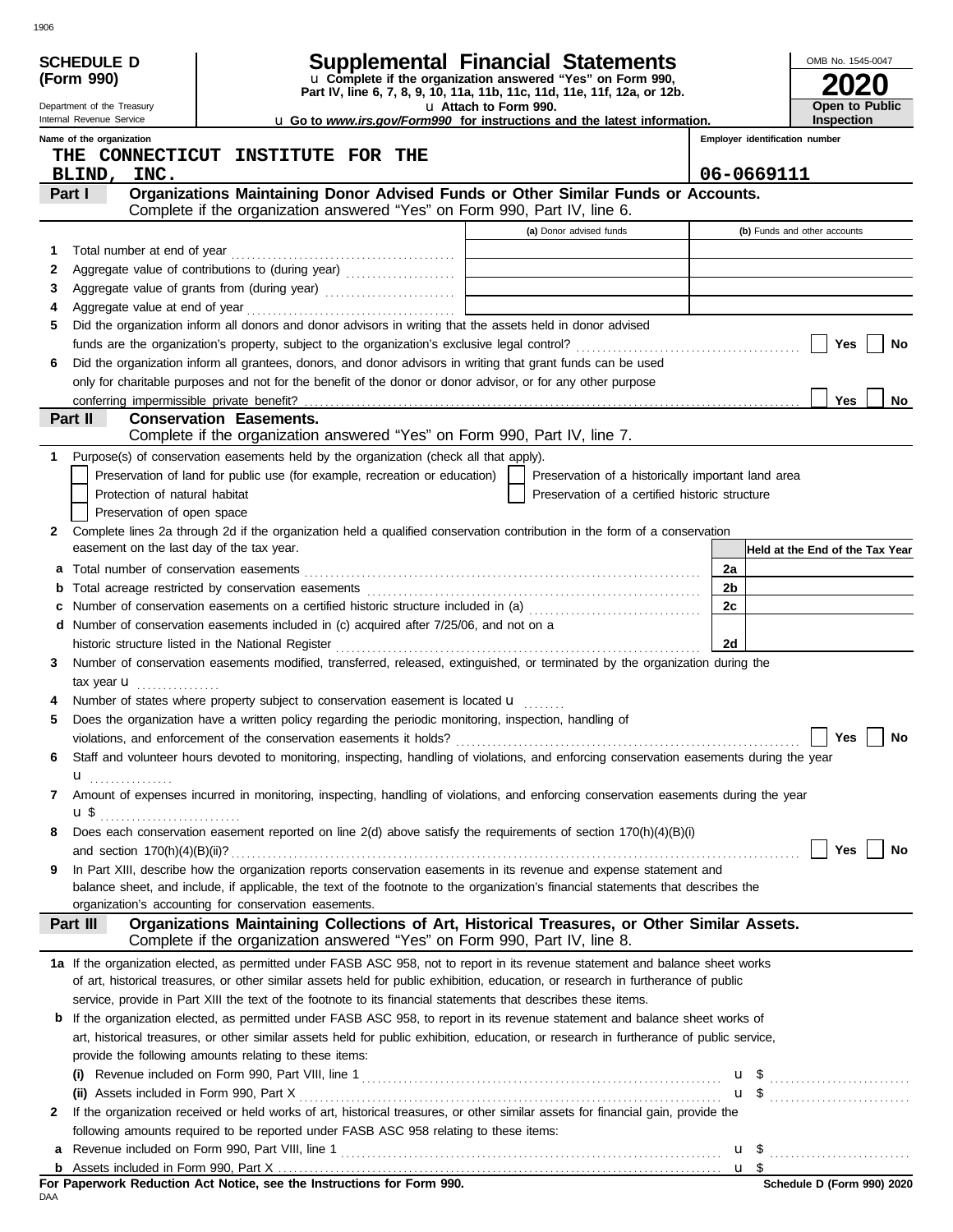|   |                            | Schedule D (Form 990) 2020 THE CONNECTICUT INSTITUTE FOR THE                                                                      |                         |                          |                           | 06-0669111      |                      |              |                |                     | Page 2 |
|---|----------------------------|-----------------------------------------------------------------------------------------------------------------------------------|-------------------------|--------------------------|---------------------------|-----------------|----------------------|--------------|----------------|---------------------|--------|
|   | Part III                   | Organizations Maintaining Collections of Art, Historical Treasures, or Other Similar Assets (continued)                           |                         |                          |                           |                 |                      |              |                |                     |        |
|   |                            | 3 Using the organization's acquisition, accession, and other records, check any of the following that make significant use of its |                         |                          |                           |                 |                      |              |                |                     |        |
|   |                            | collection items (check all that apply):                                                                                          |                         |                          |                           |                 |                      |              |                |                     |        |
| a | Public exhibition          |                                                                                                                                   | d                       | Loan or exchange program |                           |                 |                      |              |                |                     |        |
| b | Scholarly research         |                                                                                                                                   | е                       |                          |                           |                 |                      |              |                |                     |        |
| c |                            | Preservation for future generations                                                                                               |                         |                          |                           |                 |                      |              |                |                     |        |
|   |                            | Provide a description of the organization's collections and explain how they further the organization's exempt purpose in Part    |                         |                          |                           |                 |                      |              |                |                     |        |
|   | XIII.                      |                                                                                                                                   |                         |                          |                           |                 |                      |              |                |                     |        |
| 5 |                            | During the year, did the organization solicit or receive donations of art, historical treasures, or other similar                 |                         |                          |                           |                 |                      |              |                |                     |        |
|   |                            |                                                                                                                                   |                         |                          |                           |                 |                      |              | Yes            |                     | No     |
|   | Part IV                    | <b>Escrow and Custodial Arrangements.</b>                                                                                         |                         |                          |                           |                 |                      |              |                |                     |        |
|   |                            | Complete if the organization answered "Yes" on Form 990, Part IV, line 9, or reported an amount on Form                           |                         |                          |                           |                 |                      |              |                |                     |        |
|   |                            | 990, Part X, line 21.                                                                                                             |                         |                          |                           |                 |                      |              |                |                     |        |
|   |                            | 1a Is the organization an agent, trustee, custodian or other intermediary for contributions or other assets not                   |                         |                          |                           |                 |                      |              |                |                     |        |
|   |                            |                                                                                                                                   |                         |                          |                           |                 |                      |              | Yes            |                     | No     |
|   |                            | <b>b</b> If "Yes," explain the arrangement in Part XIII and complete the following table:                                         |                         |                          |                           |                 |                      |              |                |                     |        |
|   |                            |                                                                                                                                   |                         |                          |                           |                 |                      |              | Amount         |                     |        |
|   | c Beginning balance        |                                                                                                                                   |                         |                          |                           |                 | 1c                   |              |                |                     |        |
|   |                            | Additions during the year manufactured and contact the year manufactured with the year manufactured with the year                 |                         |                          |                           |                 | 1 <sub>d</sub>       |              |                |                     |        |
|   |                            |                                                                                                                                   |                         |                          |                           |                 | 1e                   |              |                |                     |        |
|   |                            |                                                                                                                                   |                         |                          |                           |                 | 1f                   |              |                |                     |        |
|   |                            |                                                                                                                                   |                         |                          |                           |                 |                      |              | Yes            |                     | No     |
|   |                            |                                                                                                                                   |                         |                          |                           |                 |                      |              |                |                     |        |
|   | Part V                     | <b>Endowment Funds.</b>                                                                                                           |                         |                          |                           |                 |                      |              |                |                     |        |
|   |                            | Complete if the organization answered "Yes" on Form 990, Part IV, line 10.                                                        |                         |                          |                           |                 |                      |              |                |                     |        |
|   |                            |                                                                                                                                   | (a) Current year        | (b) Prior year           | (c) Two years back        |                 | (d) Three years back |              |                | (e) Four years back |        |
|   |                            |                                                                                                                                   |                         |                          |                           |                 |                      |              |                |                     |        |
|   |                            | 1a Beginning of year balance                                                                                                      |                         |                          |                           |                 |                      |              |                |                     |        |
|   | Contributions              |                                                                                                                                   |                         |                          |                           |                 |                      |              |                |                     |        |
|   |                            | c Net investment earnings, gains, and                                                                                             |                         |                          |                           |                 |                      |              |                |                     |        |
|   | losses                     |                                                                                                                                   |                         |                          |                           |                 |                      |              |                |                     |        |
|   |                            | Grants or scholarships                                                                                                            |                         |                          |                           |                 |                      |              |                |                     |        |
| е |                            | Other expenditures for facilities and                                                                                             |                         |                          |                           |                 |                      |              |                |                     |        |
|   | programs                   |                                                                                                                                   |                         |                          |                           |                 |                      |              |                |                     |        |
|   |                            |                                                                                                                                   |                         |                          |                           |                 |                      |              |                |                     |        |
|   |                            |                                                                                                                                   |                         |                          |                           |                 |                      |              |                |                     |        |
|   |                            | 2 Provide the estimated percentage of the current year end balance (line 1g, column (a)) held as:                                 |                         |                          |                           |                 |                      |              |                |                     |        |
|   |                            | a Board designated or quasi-endowment <b>u</b> %                                                                                  |                         |                          |                           |                 |                      |              |                |                     |        |
|   |                            | <b>b</b> Permanent endowment <b>u</b> %                                                                                           |                         |                          |                           |                 |                      |              |                |                     |        |
| c | Term endowment <b>u</b>    | . %                                                                                                                               |                         |                          |                           |                 |                      |              |                |                     |        |
|   |                            | The percentages on lines 2a, 2b, and 2c should equal 100%.                                                                        |                         |                          |                           |                 |                      |              |                |                     |        |
|   |                            | 3a Are there endowment funds not in the possession of the organization that are held and administered for the                     |                         |                          |                           |                 |                      |              |                |                     |        |
|   | organization by:           |                                                                                                                                   |                         |                          |                           |                 |                      |              |                | <b>Yes</b>          | No     |
|   |                            |                                                                                                                                   |                         |                          |                           |                 |                      |              | 3a(i)          |                     |        |
|   | (ii) Related organizations |                                                                                                                                   |                         |                          |                           |                 |                      |              | 3a(ii)         |                     |        |
|   |                            |                                                                                                                                   |                         |                          |                           |                 |                      |              | 3b             |                     |        |
|   |                            | Describe in Part XIII the intended uses of the organization's endowment funds.                                                    |                         |                          |                           |                 |                      |              |                |                     |        |
|   | Part VI                    | Land, Buildings, and Equipment.                                                                                                   |                         |                          |                           |                 |                      |              |                |                     |        |
|   |                            | Complete if the organization answered "Yes" on Form 990, Part IV, line 11a. See Form 990, Part X, line 10.                        |                         |                          |                           |                 |                      |              |                |                     |        |
|   |                            | Description of property                                                                                                           | (a) Cost or other basis | (b) Cost or other basis  |                           | (c) Accumulated |                      |              | (d) Book value |                     |        |
|   |                            |                                                                                                                                   | (investment)            | (other)                  |                           | depreciation    |                      |              |                |                     |        |
|   |                            |                                                                                                                                   |                         |                          | 3,014,339                 |                 |                      |              | 3,014,339      |                     |        |
|   |                            |                                                                                                                                   |                         |                          | 37, 105, 914              | 23, 433, 723    |                      |              | 13,672,191     |                     |        |
|   |                            | c Leasehold improvements                                                                                                          |                         |                          | $\overline{2}$ , 428, 155 | 1,932,245       |                      |              |                | 495,910             |        |
|   |                            |                                                                                                                                   |                         |                          | 7,281,475                 | 4,251,796       |                      |              | 3,029,679      |                     |        |
|   |                            |                                                                                                                                   |                         |                          | 664,748                   |                 | 450,982              |              |                | 213,766             |        |
|   |                            | Total. Add lines 1a through 1e. (Column (d) must equal Form 990, Part X, column (B), line 10c.)                                   |                         |                          |                           |                 |                      | $\mathbf{u}$ | 20,425,885     |                     |        |

**Schedule D (Form 990) 2020**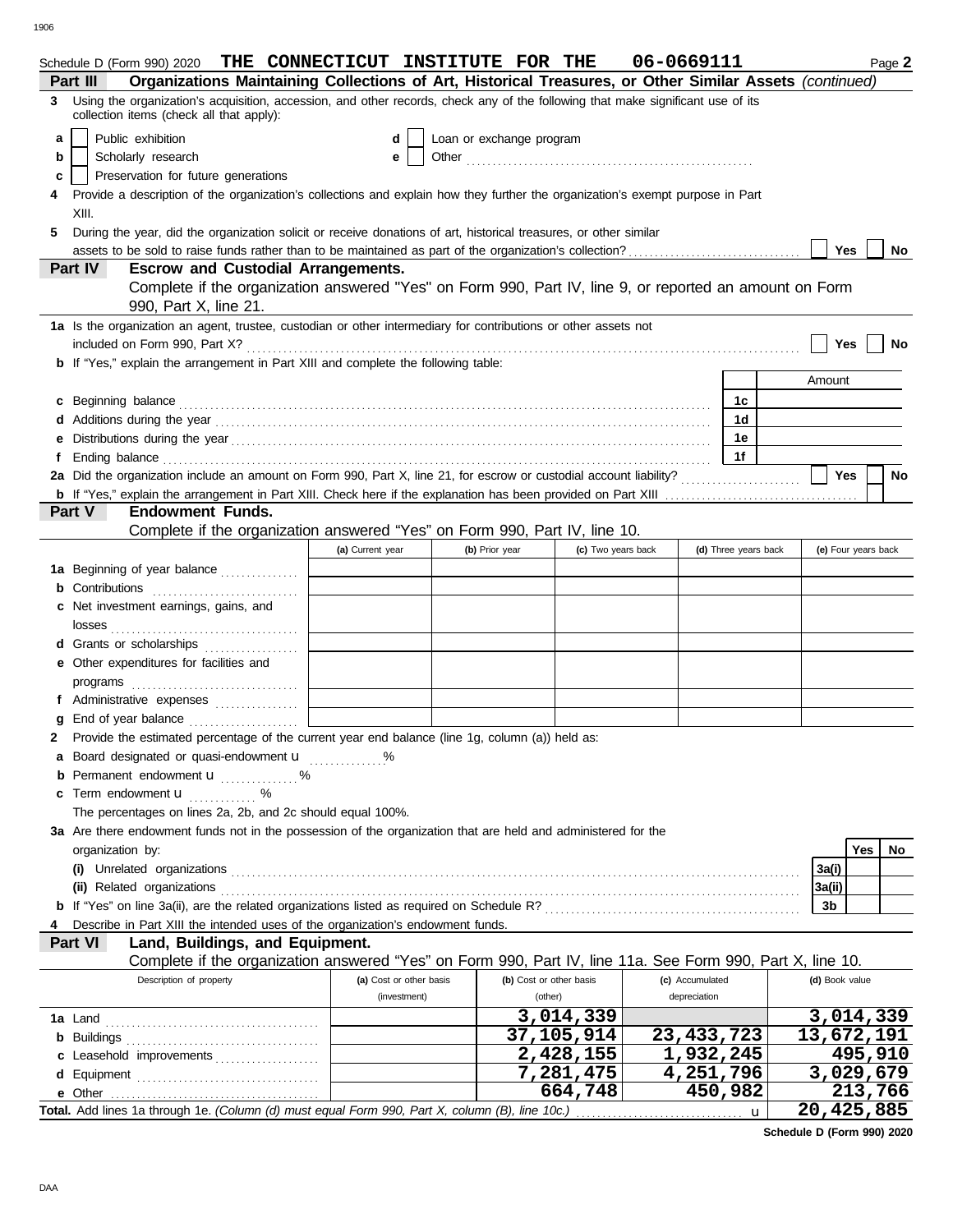|                 | THE CONNECTICUT INSTITUTE FOR THE<br>Schedule D (Form 990) 2020                                                                                      |                | 06-0669111                                                   | Page 3         |
|-----------------|------------------------------------------------------------------------------------------------------------------------------------------------------|----------------|--------------------------------------------------------------|----------------|
| <b>Part VII</b> | <b>Investments - Other Securities.</b>                                                                                                               |                |                                                              |                |
|                 | Complete if the organization answered "Yes" on Form 990, Part IV, line 11b. See Form 990, Part X, line 12.                                           |                |                                                              |                |
|                 | (a) Description of security or category<br>(including name of security)                                                                              | (b) Book value | (c) Method of valuation:<br>Cost or end-of-year market value |                |
|                 |                                                                                                                                                      |                |                                                              |                |
|                 | (2) Closely held equity interests                                                                                                                    |                |                                                              |                |
|                 | (3) Other BENEFICIAL INT. IN PERPETUAL T                                                                                                             | 51, 187, 776   | <b>MARKET</b>                                                |                |
| (A)             |                                                                                                                                                      |                |                                                              |                |
| (B)             |                                                                                                                                                      |                |                                                              |                |
| (C)             |                                                                                                                                                      |                |                                                              |                |
| (D)             |                                                                                                                                                      |                |                                                              |                |
| (E)             |                                                                                                                                                      |                |                                                              |                |
| (F)             |                                                                                                                                                      |                |                                                              |                |
| (G)             |                                                                                                                                                      |                |                                                              |                |
| (H)             |                                                                                                                                                      |                |                                                              |                |
|                 | Total. (Column (b) must equal Form 990, Part X, col. (B) line 12.)<br>u                                                                              | 51,187,776     |                                                              |                |
| Part VIII       | Investments - Program Related.<br>Complete if the organization answered "Yes" on Form 990, Part IV, line 11c. See Form 990, Part X, line 13.         |                |                                                              |                |
|                 | (a) Description of investment                                                                                                                        | (b) Book value | (c) Method of valuation:                                     |                |
|                 |                                                                                                                                                      |                | Cost or end-of-year market value                             |                |
| (1)             |                                                                                                                                                      |                |                                                              |                |
| (2)             |                                                                                                                                                      |                |                                                              |                |
| (3)             |                                                                                                                                                      |                |                                                              |                |
| (4)             |                                                                                                                                                      |                |                                                              |                |
| (5)             |                                                                                                                                                      |                |                                                              |                |
| (6)             |                                                                                                                                                      |                |                                                              |                |
| (7)             |                                                                                                                                                      |                |                                                              |                |
| (8)             |                                                                                                                                                      |                |                                                              |                |
| (9)             |                                                                                                                                                      |                |                                                              |                |
|                 | Total. (Column (b) must equal Form 990, Part X, col. (B) line 13.)<br>u                                                                              |                |                                                              |                |
| Part IX         | Other Assets.                                                                                                                                        |                |                                                              |                |
|                 | Complete if the organization answered "Yes" on Form 990, Part IV, line 11d. See Form 990, Part X, line 15.                                           |                |                                                              |                |
|                 | (a) Description                                                                                                                                      |                |                                                              | (b) Book value |
| (1)             |                                                                                                                                                      |                |                                                              |                |
| (2)<br>(3)      |                                                                                                                                                      |                |                                                              |                |
| (4)             |                                                                                                                                                      |                |                                                              |                |
| (5)             |                                                                                                                                                      |                |                                                              |                |
| (6)             |                                                                                                                                                      |                |                                                              |                |
| (7)             |                                                                                                                                                      |                |                                                              |                |
| (8)             |                                                                                                                                                      |                |                                                              |                |
| (9)             |                                                                                                                                                      |                |                                                              |                |
|                 | Total. (Column (b) must equal Form 990, Part X, col. (B) line 15.)                                                                                   |                | u                                                            |                |
| Part X          | <b>Other Liabilities.</b>                                                                                                                            |                |                                                              |                |
|                 | Complete if the organization answered "Yes" on Form 990, Part IV, line 11e or 11f. See Form 990, Part X,<br>line 25.                                 |                |                                                              |                |
| 1.              | (a) Description of liability                                                                                                                         |                |                                                              | (b) Book value |
| (1)             | Federal income taxes                                                                                                                                 |                |                                                              |                |
| (2)             |                                                                                                                                                      |                |                                                              |                |
| (3)             |                                                                                                                                                      |                |                                                              |                |
| (4)             |                                                                                                                                                      |                |                                                              |                |
| (5)             |                                                                                                                                                      |                |                                                              |                |
| (6)             |                                                                                                                                                      |                |                                                              |                |
| (7)             |                                                                                                                                                      |                |                                                              |                |
| (8)             |                                                                                                                                                      |                |                                                              |                |
| (9)             | Total. (Column (b) must equal Form 990, Part X, col. (B) line 25.)                                                                                   |                | u                                                            |                |
|                 | 2. Liability for uncertain tax positions. In Part XIII, provide the text of the footnote to the organization's financial statements that reports the |                |                                                              |                |

**Schedule D (Form 990) 2020** organization's liability for uncertain tax positions under FASB ASC 740. Check here if the text of the footnote has been provided in Part XIII

**X**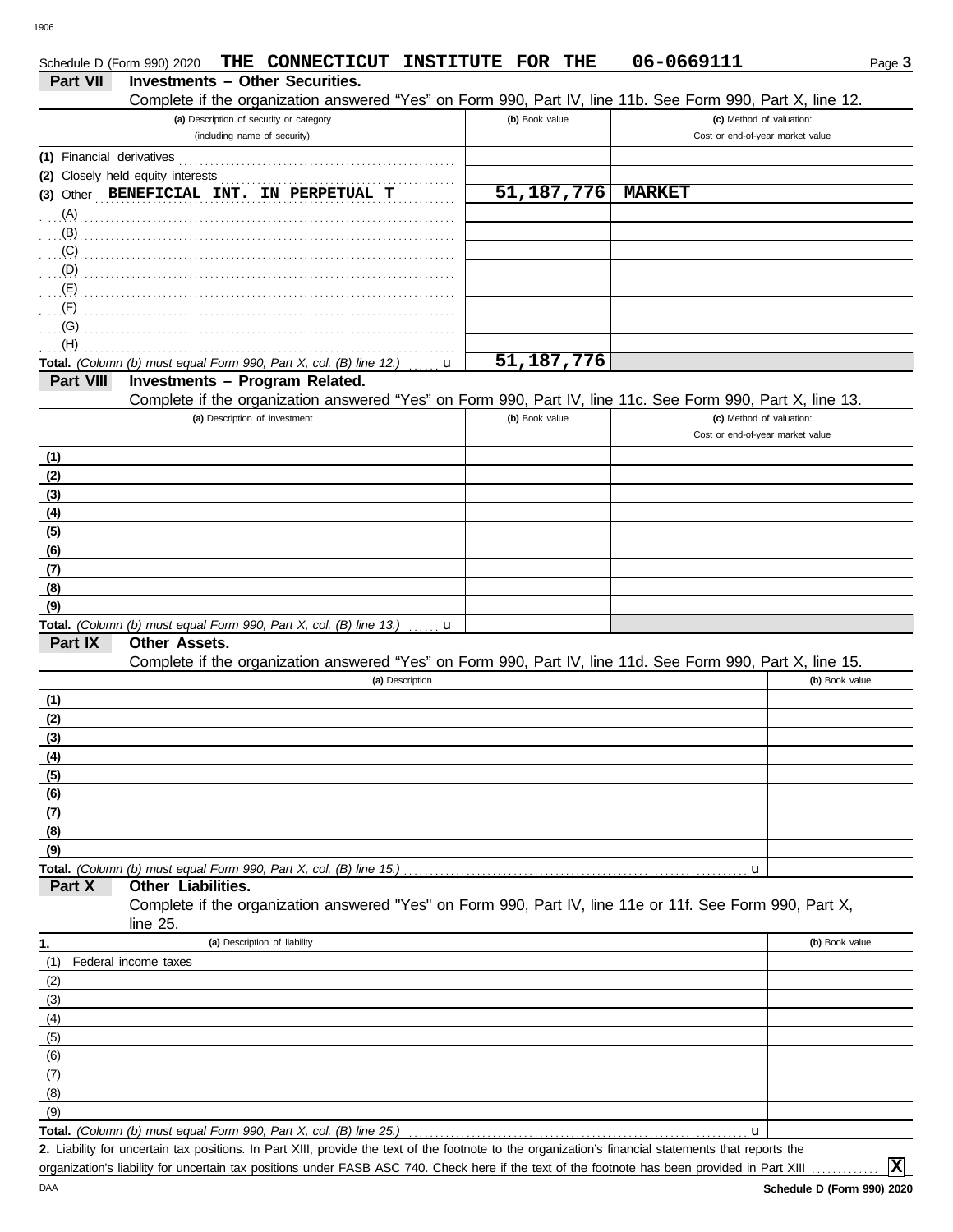| Reconciliation of Revenue per Audited Financial Statements With Revenue per Return.<br>Part XI                                                                                                                                                                                                                                                                                                               |                |              |  |
|--------------------------------------------------------------------------------------------------------------------------------------------------------------------------------------------------------------------------------------------------------------------------------------------------------------------------------------------------------------------------------------------------------------|----------------|--------------|--|
| Complete if the organization answered "Yes" on Form 990, Part IV, line 12a.                                                                                                                                                                                                                                                                                                                                  |                |              |  |
| 1.                                                                                                                                                                                                                                                                                                                                                                                                           |                | $\mathbf{1}$ |  |
| Amounts included on line 1 but not on Form 990, Part VIII, line 12:<br>2                                                                                                                                                                                                                                                                                                                                     |                |              |  |
| a                                                                                                                                                                                                                                                                                                                                                                                                            | 2a             |              |  |
| b                                                                                                                                                                                                                                                                                                                                                                                                            | 2 <sub>b</sub> |              |  |
| c                                                                                                                                                                                                                                                                                                                                                                                                            | 2c             |              |  |
|                                                                                                                                                                                                                                                                                                                                                                                                              | 2d             |              |  |
| Add lines 2a through 2d [11] Additional Property and Property and Property and Property and Property and Property and Property and Property and Property and Property and Property and Property and Property and Property and<br>е                                                                                                                                                                           |                | 2e           |  |
| 3                                                                                                                                                                                                                                                                                                                                                                                                            |                | 3            |  |
| Amounts included on Form 990, Part VIII, line 12, but not on line 1:<br>4                                                                                                                                                                                                                                                                                                                                    |                |              |  |
| a                                                                                                                                                                                                                                                                                                                                                                                                            | 4a             |              |  |
|                                                                                                                                                                                                                                                                                                                                                                                                              | 4b             |              |  |
|                                                                                                                                                                                                                                                                                                                                                                                                              |                |              |  |
| b                                                                                                                                                                                                                                                                                                                                                                                                            |                | 4c           |  |
| Add lines 4a and 4b [ <i>[1]</i> [ <i>[1]</i> [ <i>[1]</i> [ <i>[1]</i> [ <i>[1]</i> [ <i>[1]</i> [ <i>[1]</i> [ <i>[1]</i> [ <i>[1]</i> [ <i>[1]</i> [ <i>[1]</i> [ <i>[1]</i> [ <i>[1]</i> [ <i>[1]</i> [ <i>[1]</i> [ <i>[1]</i> [ <i>[1]</i> [ <i>[1]</i> [ <i>[1]</i> [ <i>[1]</i> [ <i>[1]</i> [ <i>[1]</i> [ <i>[1]</i> [ <i>[1]</i> [ <i>[1]</i> [ <i>[1]</i> [ <i>[1]</i> [ <i>[1]</i> [ <i>[1]</i> |                | 5            |  |
| Reconciliation of Expenses per Audited Financial Statements With Expenses per Return.                                                                                                                                                                                                                                                                                                                        |                |              |  |
| Complete if the organization answered "Yes" on Form 990, Part IV, line 12a.                                                                                                                                                                                                                                                                                                                                  |                |              |  |
| Total expenses and losses per audited financial statements                                                                                                                                                                                                                                                                                                                                                   |                | $\mathbf{1}$ |  |
| Amounts included on line 1 but not on Form 990, Part IX, line 25:                                                                                                                                                                                                                                                                                                                                            |                |              |  |
| Donated services and use of facilities [[11][11] contact the service of facilities [[11] contact the service of facilities [[11] contact the service of facilities [[11] contact the service of service of service of service                                                                                                                                                                                | 2a             |              |  |
|                                                                                                                                                                                                                                                                                                                                                                                                              | 2 <sub>b</sub> |              |  |
|                                                                                                                                                                                                                                                                                                                                                                                                              | 2с             |              |  |
|                                                                                                                                                                                                                                                                                                                                                                                                              | 2d             |              |  |
|                                                                                                                                                                                                                                                                                                                                                                                                              |                | 2e           |  |
| <b>Part XII</b><br>1<br>2<br>a<br>c Other losses $\ldots$ . $\vdots$<br>З                                                                                                                                                                                                                                                                                                                                    |                | 3            |  |
| Amounts included on Form 990, Part IX, line 25, but not on line 1:                                                                                                                                                                                                                                                                                                                                           |                |              |  |
|                                                                                                                                                                                                                                                                                                                                                                                                              | 4a             |              |  |
|                                                                                                                                                                                                                                                                                                                                                                                                              | 4 <sub>b</sub> |              |  |
| a Investment expenses not included on Form 990, Part VIII, line 7b [<br>c Add lines 4a and 4b                                                                                                                                                                                                                                                                                                                |                | 4c           |  |
|                                                                                                                                                                                                                                                                                                                                                                                                              |                |              |  |

PART X - FIN 48 FOOTNOTE

OAK HILL HAS RECEIVED EXEMPTION FROM FEDERAL INCOME TAX UNDER SECTION 501  $(C)(3)$  OF THE INTERNAL REVENUE CODE. OAK HILL HAS ALSO BEEN CLASSIFIED AS AN ENTITY THAT IS NOT A PRIVATE FOUNDATION WITHIN THE MEANING OF SECTION 509(A) OF THE INTERNAL REVENUE CODE AND QUALIFIES FOR DEDUCTIBLE CONTRIBUTIONS AS PROVIDED IN SECTION  $170(B)(1)(A)(II)$ . MANAGEMENT HAS REVIEWED OAK HILL'S REPORTING AND BELIEVE THEY HAVE NOT DISCLOSURES ARE REQUIRED. OAK HILL IS SUBJECT TO ROUTINE AUDITS BY TAXING TAKEN TAX POSITIONS THAT ARE MORE LIKELY THAN NOT TO BE DETERMINED TO BE INCORRECT BY THE INTERNAL REVENUE SERVICE AND THEREFORE, NO ADJUSTMENTS OR JURISDICTIONS; HOWEVER, THERE ARE CURRENTLY NO AUDITS FOR ANY TAX PERIODS PENDING OR IN PROGRESS.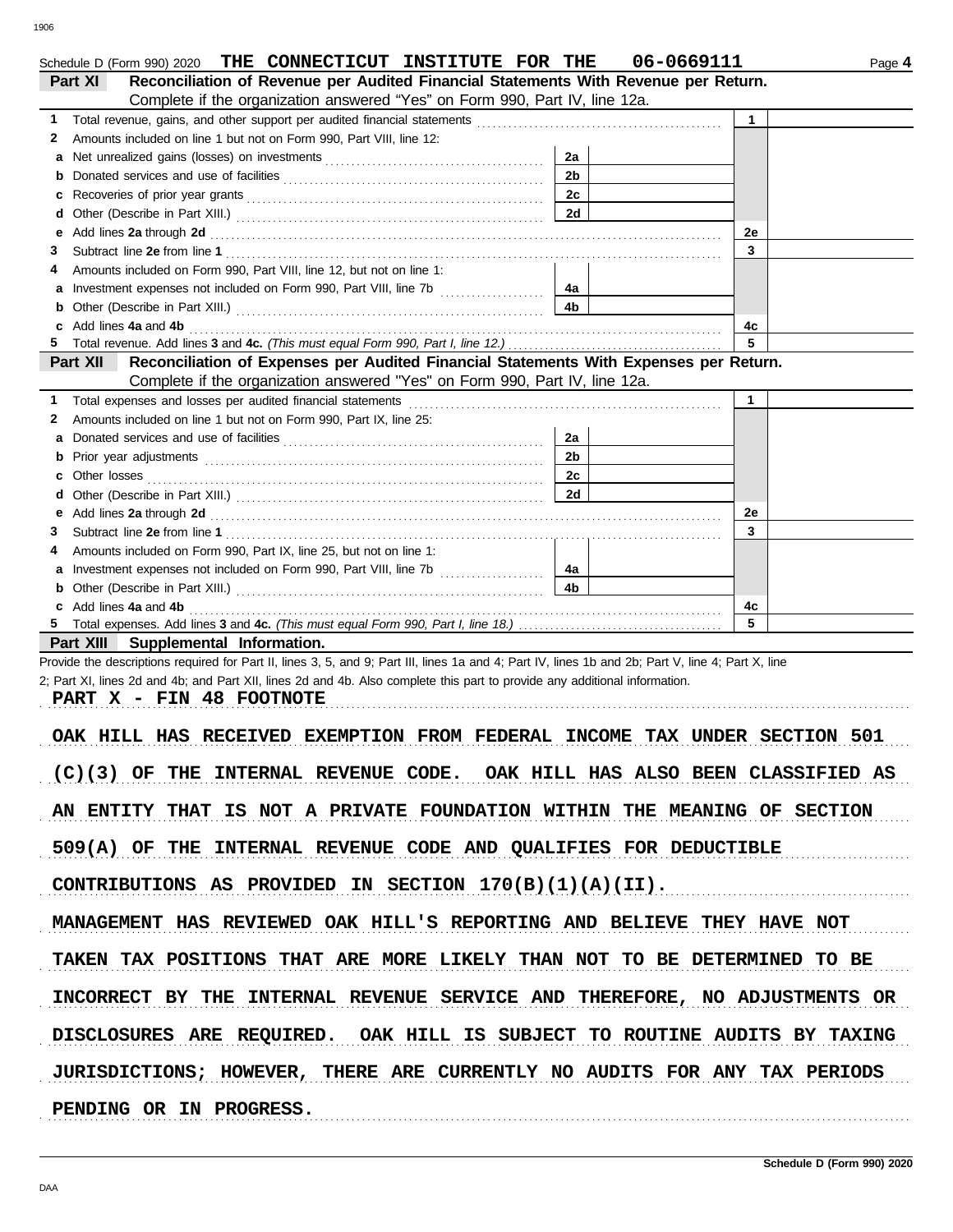| Schedule D (Form 990) 2020 |                                      |  | THE CONNECTICUT INSTITUTE FOR THE |  | 06-0669111 | Page 5 |
|----------------------------|--------------------------------------|--|-----------------------------------|--|------------|--------|
| Part XIII                  | Supplemental Information (continued) |  |                                   |  |            |        |
|                            |                                      |  |                                   |  |            |        |
|                            |                                      |  |                                   |  |            |        |
|                            |                                      |  |                                   |  |            |        |
|                            |                                      |  |                                   |  |            |        |
|                            |                                      |  |                                   |  |            |        |
|                            |                                      |  |                                   |  |            |        |
|                            |                                      |  |                                   |  |            |        |
|                            |                                      |  |                                   |  |            |        |
|                            |                                      |  |                                   |  |            |        |
|                            |                                      |  |                                   |  |            |        |
|                            |                                      |  |                                   |  |            |        |
|                            |                                      |  |                                   |  |            |        |
|                            |                                      |  |                                   |  |            |        |
|                            |                                      |  |                                   |  |            |        |
|                            |                                      |  |                                   |  |            |        |
|                            |                                      |  |                                   |  |            |        |
|                            |                                      |  |                                   |  |            |        |
|                            |                                      |  |                                   |  |            |        |
|                            |                                      |  |                                   |  |            |        |
|                            |                                      |  |                                   |  |            |        |
|                            |                                      |  |                                   |  |            |        |
|                            |                                      |  |                                   |  |            |        |
|                            |                                      |  |                                   |  |            |        |
|                            |                                      |  |                                   |  |            |        |
|                            |                                      |  |                                   |  |            |        |
|                            |                                      |  |                                   |  |            |        |
|                            |                                      |  |                                   |  |            |        |
|                            |                                      |  |                                   |  |            |        |
|                            |                                      |  |                                   |  |            |        |
|                            |                                      |  |                                   |  |            |        |
|                            |                                      |  |                                   |  |            |        |
|                            |                                      |  |                                   |  |            |        |
|                            |                                      |  |                                   |  |            |        |
|                            |                                      |  |                                   |  |            |        |
|                            |                                      |  |                                   |  |            |        |
|                            |                                      |  |                                   |  |            |        |
|                            |                                      |  |                                   |  |            |        |
|                            |                                      |  |                                   |  |            |        |
|                            |                                      |  |                                   |  |            |        |
|                            |                                      |  |                                   |  |            |        |
|                            |                                      |  |                                   |  |            |        |
|                            |                                      |  |                                   |  |            |        |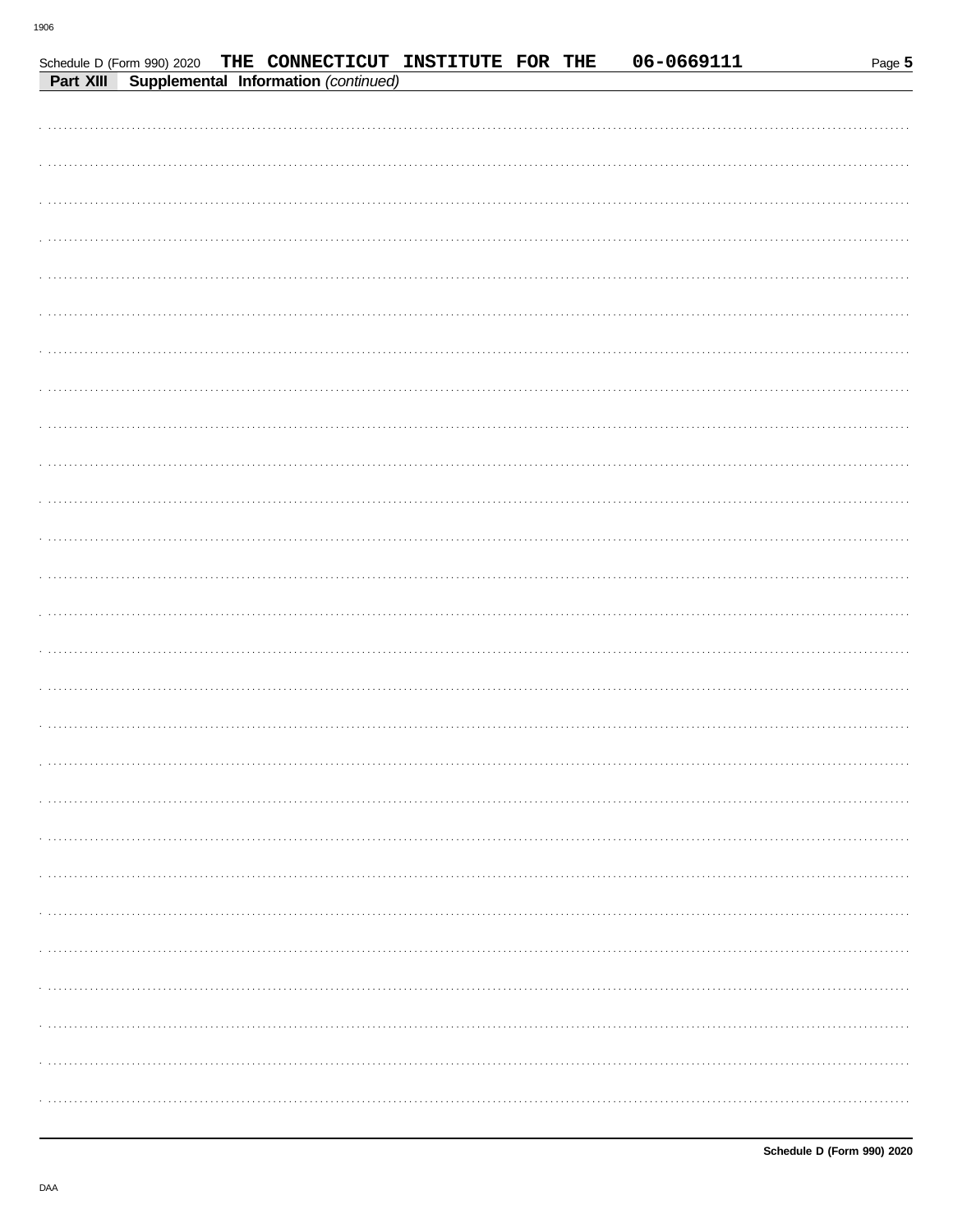|              | OMB No. 1545-0047<br><b>Schools</b><br><b>SCHEDULE E</b><br>u Complete if the organization answered "Yes" on Form 990,<br>(Form 990 or 990-EZ)<br>Part IV, line 13, or Form 990-EZ, Part VI, line 48. |                                                                                                                                                                                                                                                                                                                                                                                                                                                                                   |                                              |                                            |                 |           |
|--------------|-------------------------------------------------------------------------------------------------------------------------------------------------------------------------------------------------------|-----------------------------------------------------------------------------------------------------------------------------------------------------------------------------------------------------------------------------------------------------------------------------------------------------------------------------------------------------------------------------------------------------------------------------------------------------------------------------------|----------------------------------------------|--------------------------------------------|-----------------|-----------|
|              | Department of the Treasury<br>Internal Revenue Service                                                                                                                                                | u Attach to Form 990 or Form 990-EZ.<br>u Go to www.irs.gov/Form990 for the latest information.                                                                                                                                                                                                                                                                                                                                                                                   |                                              | <b>Open to Public</b><br><b>Inspection</b> |                 |           |
|              | Name of the organization                                                                                                                                                                              | THE CONNECTICUT INSTITUTE FOR THE<br>BLIND, INC.                                                                                                                                                                                                                                                                                                                                                                                                                                  | Employer identification number<br>06-0669111 |                                            |                 |           |
| Part I       |                                                                                                                                                                                                       |                                                                                                                                                                                                                                                                                                                                                                                                                                                                                   |                                              |                                            |                 |           |
| 1            |                                                                                                                                                                                                       | Does the organization have a racially nondiscriminatory policy toward students by statement in its charter,                                                                                                                                                                                                                                                                                                                                                                       |                                              | $\mathbf{1}$                               | <b>YES</b><br>X | <b>NO</b> |
| $\mathbf{2}$ |                                                                                                                                                                                                       | Does the organization include a statement of its racially nondiscriminatory policy toward students in all its brochures,<br>catalogues, and other written communications with the public dealing with student admissions, programs, and scholarships?                                                                                                                                                                                                                             |                                              | $\mathbf{2}$                               | X               |           |
| 3            |                                                                                                                                                                                                       | Has the organization publicized its racially nondiscriminatory policy on its primary publicly accessible Internet<br>homepage at all times during its taxable year in a manner reasonably expected to be noticed by visitors to the<br>homepage, or through newspaper or broadcast media during the period of solicitation for students, or during the<br>registration period if it has no solicitation program, in a way that makes the policy known to all parts of the general |                                              | 3                                          | X               |           |
|              |                                                                                                                                                                                                       | community it serves? If "Yes," please describe. If "No," please explain. If you need more space, use Part II<br>NO STUDENT WILL BE DISCRIMINATED AGAINST BECAUSE OF RACE, COLOR,<br>SEX, NATIONAL ORIGIN, RELIGION, DISABILITY OR ABERRANT BEHAVIOR<br>EXCEPT AS SPECIFIED IN ADMISSIONS POLICY.<br>THE INDIVIDUAL WORTH<br>AND DIGNITY OF EACH STUDENT WILL BE RESPECTED AND ENHANCED<br>THROUGH PROGRAMMING AND ATTITUDE AND (SEE PART II)                                      |                                              |                                            |                 |           |
| 4<br>a       |                                                                                                                                                                                                       | Does the organization maintain the following?                                                                                                                                                                                                                                                                                                                                                                                                                                     |                                              | 4a                                         | х               |           |
| b            | nondiscriminatory basis?                                                                                                                                                                              | Records documenting that scholarships and other financial assistance are awarded on a racially                                                                                                                                                                                                                                                                                                                                                                                    |                                              | 4b                                         | х               |           |
| c            |                                                                                                                                                                                                       | Copies of all catalogues, brochures, announcements, and other written communications to the public dealing<br>with student admissions, programs, and scholarships?                                                                                                                                                                                                                                                                                                                |                                              | 4c                                         | х               |           |
| d            |                                                                                                                                                                                                       |                                                                                                                                                                                                                                                                                                                                                                                                                                                                                   |                                              | 4d                                         | X               |           |
|              |                                                                                                                                                                                                       | If you answered "No" to any of the above, please explain. If you need more space, use Part II.                                                                                                                                                                                                                                                                                                                                                                                    |                                              |                                            |                 |           |
| 5            |                                                                                                                                                                                                       | Does the organization discriminate by race in any way with respect to:                                                                                                                                                                                                                                                                                                                                                                                                            |                                              |                                            |                 |           |
| a            |                                                                                                                                                                                                       |                                                                                                                                                                                                                                                                                                                                                                                                                                                                                   |                                              | 5a                                         |                 | x         |
|              | Admissions policies?                                                                                                                                                                                  |                                                                                                                                                                                                                                                                                                                                                                                                                                                                                   |                                              | 5b                                         |                 | x         |
| c            |                                                                                                                                                                                                       |                                                                                                                                                                                                                                                                                                                                                                                                                                                                                   |                                              | 5c                                         |                 | x         |
| d            |                                                                                                                                                                                                       |                                                                                                                                                                                                                                                                                                                                                                                                                                                                                   |                                              | 5d                                         |                 | x         |
| е            |                                                                                                                                                                                                       |                                                                                                                                                                                                                                                                                                                                                                                                                                                                                   |                                              | 5e                                         |                 | x         |
| f            |                                                                                                                                                                                                       |                                                                                                                                                                                                                                                                                                                                                                                                                                                                                   |                                              | 5f                                         |                 | x         |
| g            |                                                                                                                                                                                                       |                                                                                                                                                                                                                                                                                                                                                                                                                                                                                   |                                              | 5g                                         |                 | x         |
| h.           | Other extracurricular activities?                                                                                                                                                                     | If you answered "Yes" to any of the above, please explain. If you need more space, use Part II.                                                                                                                                                                                                                                                                                                                                                                                   |                                              | 5h                                         |                 | x         |
|              |                                                                                                                                                                                                       |                                                                                                                                                                                                                                                                                                                                                                                                                                                                                   |                                              |                                            |                 |           |
| 6а           |                                                                                                                                                                                                       |                                                                                                                                                                                                                                                                                                                                                                                                                                                                                   |                                              | 6a                                         | X               |           |
| b            |                                                                                                                                                                                                       | If you answered "Yes" on either line 6a or line 6b, explain on Part II.                                                                                                                                                                                                                                                                                                                                                                                                           |                                              | 6b                                         |                 | X         |
| 7            |                                                                                                                                                                                                       | Does the organization certify that it has complied with the applicable requirements of sections 4.01 through<br>4.05 of Rev. Proc. 75-50, 1975-2 C.B. 587, covering racial nondiscrimination? If "No," explain on Part II                                                                                                                                                                                                                                                         |                                              | $\overline{7}$                             | X               |           |

DAA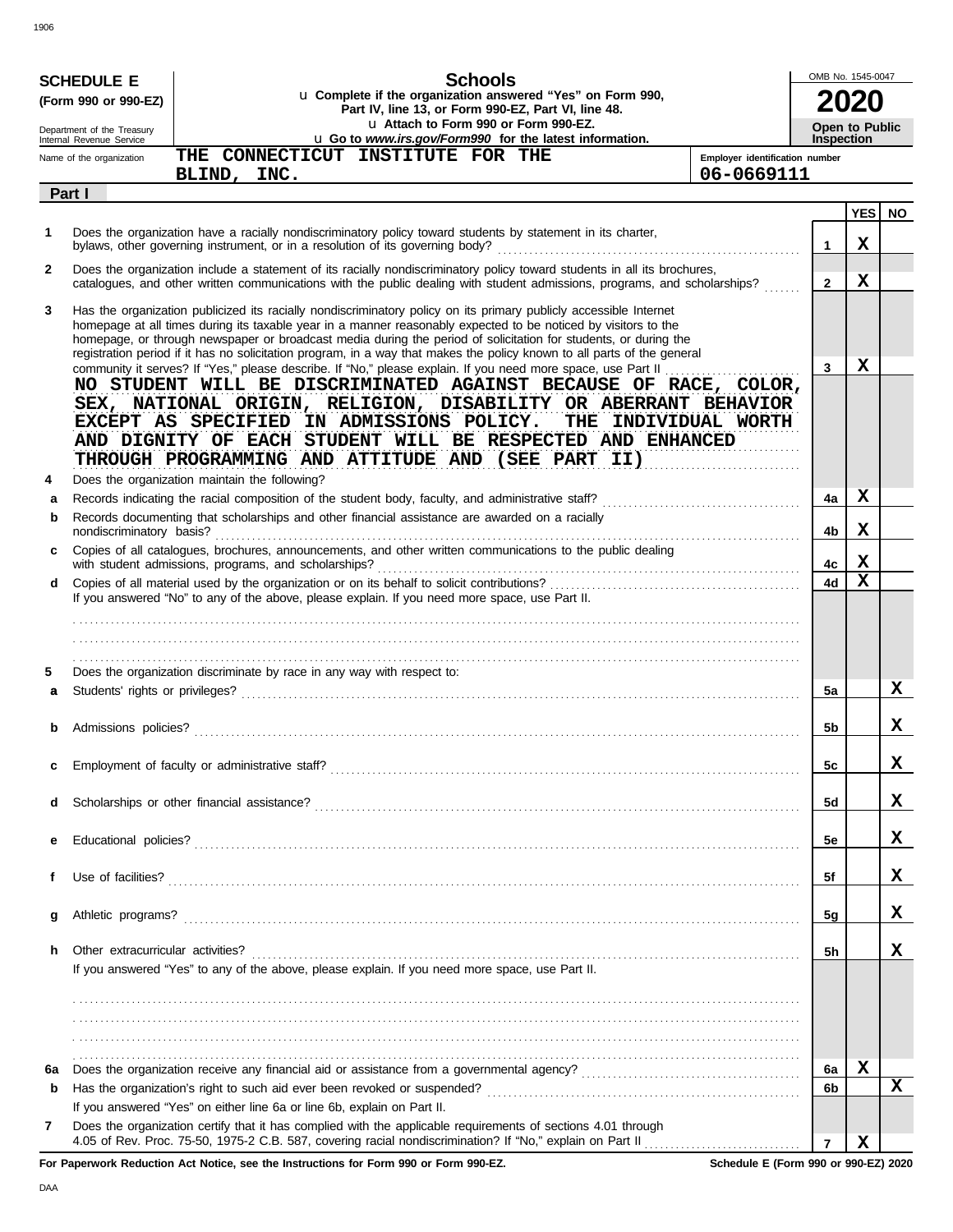|                                                                              | Schedule E (Form 990 or 990-EZ) 2020 |  |  | THE CONNECTICUT INSTITUTE FOR THE                                                                            |  |  |  | 06-0669111 | Page 2 |
|------------------------------------------------------------------------------|--------------------------------------|--|--|--------------------------------------------------------------------------------------------------------------|--|--|--|------------|--------|
| Part II                                                                      |                                      |  |  | <b>Supplemental Information.</b> Provide the explanations required by Part I, lines 3, 4d, 5h, 6b, and 7, as |  |  |  |            |        |
| applicable. Also provide any other additional information. See instructions. |                                      |  |  |                                                                                                              |  |  |  |            |        |
|                                                                              |                                      |  |  |                                                                                                              |  |  |  |            |        |

SCH E - PUBLICATION OF NONDISCRIMINATORY POLICY IN MEDIA EXPLANATION BEHAVIOR OF STAFF. THE SPECIAL NEEDS OF EACH STUDENT WILL BE ADDRESSED IN A MANNER THAT IS HELPFUL, ENCOURAGES THE STUDENT'S ACTIVE PARTICIPATION AND MAINTAINS HIS/HER SENSE OF SELF WORTH. THE STUDENTS RIGHTS POLICY CAN BE FOUND IN THE OAK HILL SCHOOL POLICY BOOK AVAILABLE TO EVERY STUDENT.

SCH E - FINANCIAL AID OR GOVERNMENT ASSISTANCE EXPLANATION THE CONNECTICUT INSTITUTE FOR THE BLIND, INC., D/B/A OAK HILL, HAS THREE STATE OF CT AGENCIES THAT REPRESENT APPROX. 75% OF OPERATING INCOME. **OAK** HILL IS CONTRACTED BY THE DEPT. OF DEVELOPMENTAL SERVICES TO PROVIDE INDIVIDUAL CARE SERVICES TO COMMUNITY LIVING ARRANGEMENTS, DAY PROGRAMS, ASSISTED LIVING, IN HOUSE SUPPORT, AUTISM AND ADMINISTRATIVE ASSISTANCE TO CCH FACILITIES. IN ADDITION, OAK HILL RUNS INTERMEDIATE TERM CARE FACILITIES & ASSISTIVE TECHNOLOGY PROGRAMS FOR THE DEPT. OF SOCIAL SERVICES AND PROVIDES RESIDENTIAL SERVICES FOR DEPT. OF CHILDREN & FAMILIES. OAK HILL SCHOOL IS A PRIVATE, SPECIAL EDUCATION SCHOOL LICENSED BY THE CONNECTICUT STATE DEPARTMENT OF EDUCATION, SERVING STUDENTS FROM 3 TO 21 YEARS OF AGE WITH MODERATE TO SEVERE DISABILITIES INCLUDING AUTISM, EMOTIONAL DISABILITIES, BEHAVIORAL CHALLENGES, MEDICALLY FRAGILE AND STUDENTS WITH MULTIPLE DISABILITIES. OAK HILL SCHOOL PROVIDES A HIGHLY INDIVIDUALIZED, STRUCTURED, INNOVATIVE COMMUNITY BASED PROGRAM THAT FOCUSES ON DEVELOPMENT IN ACADEMIC, INDEPENDENT LIVING, SOCIAL, VOCATIONAL, AND COMMUNITY SKILLS THROUGH MOTIVATING AND MEANINGFUL ACTIVITIES. THIS IS ACCOMPLISHED THROUGH CLOSE COLLABORATION WITH THE STUDENTS' PARENTS AND SCHOOL DISTRICTS. OAK HILL SCHOOL OFFERS A 250 SCHOOL DAY YEAR. THE. SCHOOL'S ELEVEN CLASSROOMS ARE LOCATED IN EITHER COMMUNITY SETTINGS OR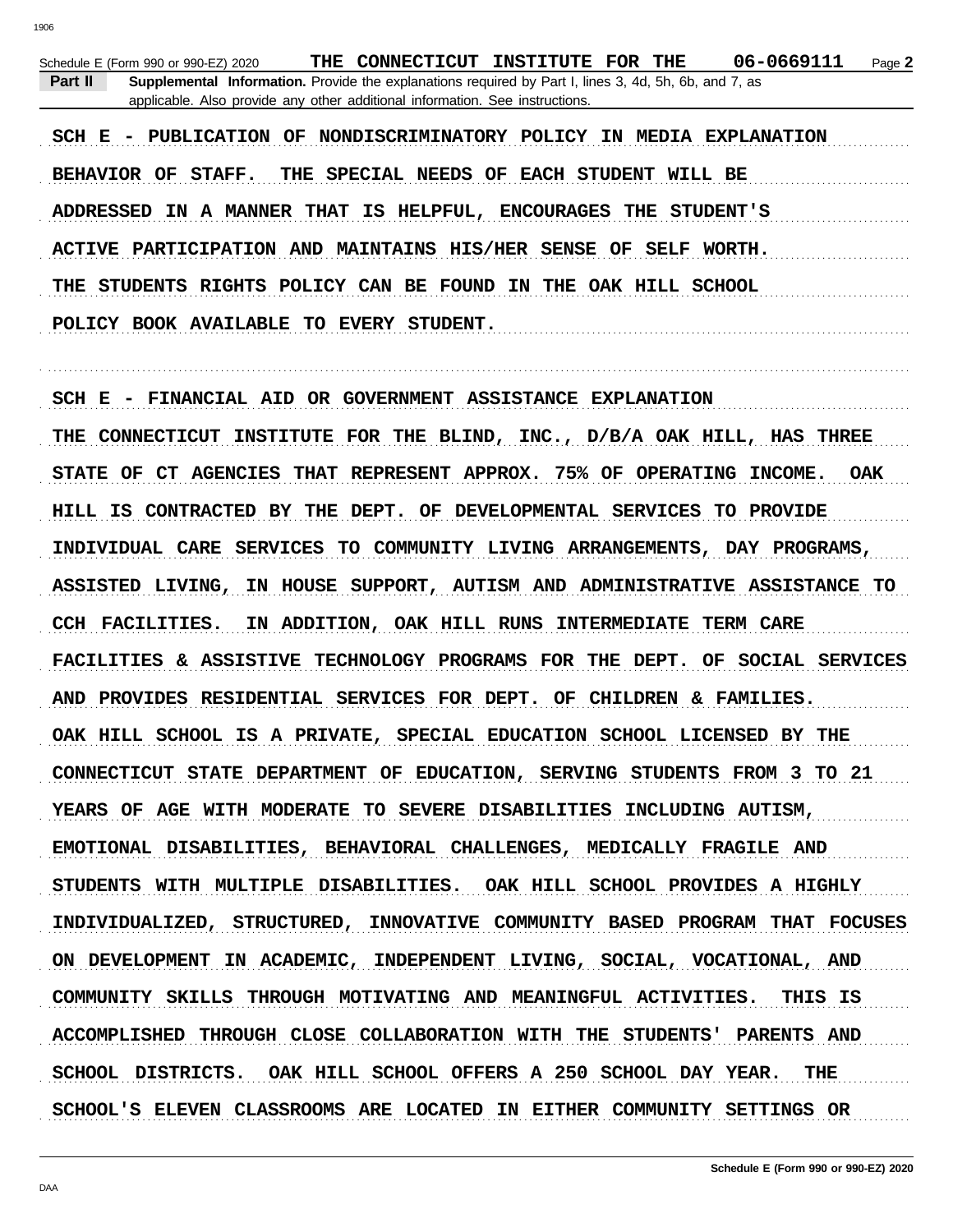| 06-0669111<br>THE CONNECTICUT INSTITUTE FOR THE<br>Page 2<br>Schedule E (Form 990 or 990-EZ) 2020<br>Part II<br>Supplemental Information. Provide the explanations required by Part I, lines 3, 4d, 5h, 6b, and 7, as<br>applicable. Also provide any other additional information. See instructions. |
|-------------------------------------------------------------------------------------------------------------------------------------------------------------------------------------------------------------------------------------------------------------------------------------------------------|
| PUBLIC SCHOOL SETTINGS AND PROVIDE STUDENTS A UNIQUE INTEGRATION                                                                                                                                                                                                                                      |
| THIS MODEL PROMOTES THE INCLUSION OF OAK HILL STUDENTS IN THE<br><b>EXPERIENCE.</b>                                                                                                                                                                                                                   |
| LIFE OF THEIR SCHOOL AND THEIR COMMUNITIES. THE CLASSROOMS THROUGHOUT                                                                                                                                                                                                                                 |
| CONNECTICUT ARE HETEROGENEOUS, PROVIDING OUR STUDENTS WITH EXPOSURE TO A                                                                                                                                                                                                                              |
| DIVERSE POPULATION OF STUDENTS WHERE THEY CAN LEARN FROM EACH OTHER.<br>THEY                                                                                                                                                                                                                          |
| ARE DIVIDED INTO PRIMARY CLASSROOMS, SECONDARY CLASSROOMS AND TRANSITION                                                                                                                                                                                                                              |
| SCHOOL TO WORK CLASSROOMS.                                                                                                                                                                                                                                                                            |
|                                                                                                                                                                                                                                                                                                       |
|                                                                                                                                                                                                                                                                                                       |
|                                                                                                                                                                                                                                                                                                       |
|                                                                                                                                                                                                                                                                                                       |
|                                                                                                                                                                                                                                                                                                       |
|                                                                                                                                                                                                                                                                                                       |
|                                                                                                                                                                                                                                                                                                       |
|                                                                                                                                                                                                                                                                                                       |
|                                                                                                                                                                                                                                                                                                       |
|                                                                                                                                                                                                                                                                                                       |
|                                                                                                                                                                                                                                                                                                       |
|                                                                                                                                                                                                                                                                                                       |
|                                                                                                                                                                                                                                                                                                       |
|                                                                                                                                                                                                                                                                                                       |
|                                                                                                                                                                                                                                                                                                       |
|                                                                                                                                                                                                                                                                                                       |
|                                                                                                                                                                                                                                                                                                       |
|                                                                                                                                                                                                                                                                                                       |
|                                                                                                                                                                                                                                                                                                       |
|                                                                                                                                                                                                                                                                                                       |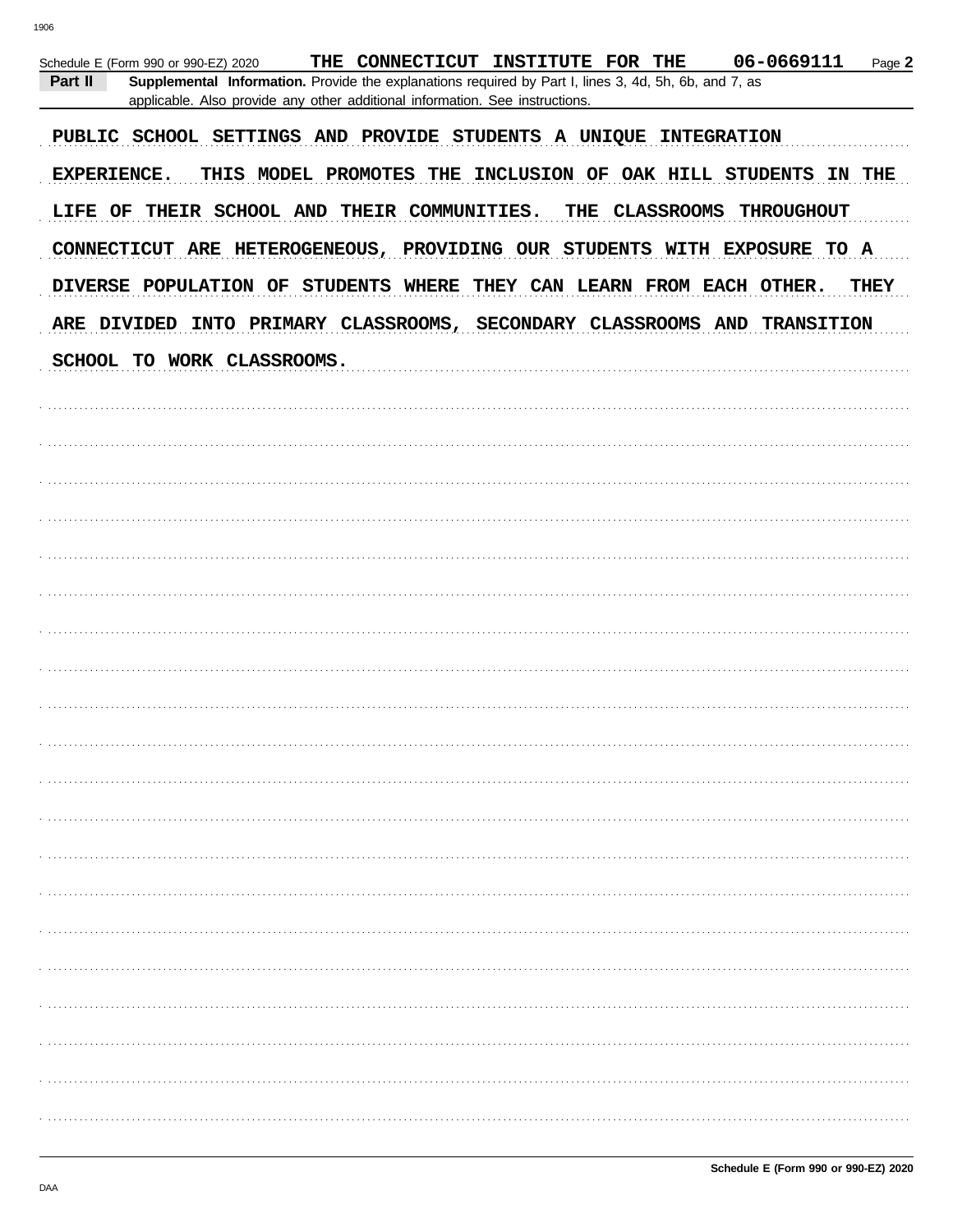| <b>SCHEDULE G</b><br>(Form 990 or 990-EZ)              | Supplemental Information Regarding Fundraising or Gaming Activities<br>Complete if the organization answered "Yes" on Form 990, Part IV, line 17, 18, or 19, or if the                                                                   |                                       |                 |                                         | organization entered more than \$15,000 on Form 990-EZ, line 6a.                |                                                                | OMB No. 1545-0047                                       |
|--------------------------------------------------------|------------------------------------------------------------------------------------------------------------------------------------------------------------------------------------------------------------------------------------------|---------------------------------------|-----------------|-----------------------------------------|---------------------------------------------------------------------------------|----------------------------------------------------------------|---------------------------------------------------------|
| Department of the Treasury<br>Internal Revenue Service |                                                                                                                                                                                                                                          | L1 Attach to Form 990 or Form 990-EZ. |                 |                                         | <b>u</b> Go to www.irs.gov/Form990 for instructions and the latest information. |                                                                | Open to Public                                          |
| THE<br>Name of the organization                        | CONNECTICUT INSTITUTE FOR THE                                                                                                                                                                                                            |                                       |                 |                                         |                                                                                 | Employer identification number                                 | Inspection                                              |
|                                                        | BLIND, INC.                                                                                                                                                                                                                              |                                       |                 |                                         |                                                                                 | 06-0669111                                                     |                                                         |
| Part I                                                 | Fundraising Activities. Complete if the organization answered "Yes" on Form 990, Part IV, line 17.<br>Form 990-EZ filers are not required to complete this part.                                                                         |                                       |                 |                                         |                                                                                 |                                                                |                                                         |
|                                                        | 1 Indicate whether the organization raised funds through any of the following activities. Check all that apply.                                                                                                                          |                                       |                 |                                         |                                                                                 |                                                                |                                                         |
| Mail solicitations<br>a                                |                                                                                                                                                                                                                                          | е                                     |                 |                                         | Solicitation of non-government grants                                           |                                                                |                                                         |
| Internet and email solicitations<br>b                  |                                                                                                                                                                                                                                          | f                                     |                 |                                         | Solicitation of government grants                                               |                                                                |                                                         |
| Phone solicitations<br>c                               |                                                                                                                                                                                                                                          | Special fundraising events<br>g       |                 |                                         |                                                                                 |                                                                |                                                         |
| In-person solicitations<br>d                           |                                                                                                                                                                                                                                          |                                       |                 |                                         |                                                                                 |                                                                |                                                         |
|                                                        | 2a Did the organization have a written or oral agreement with any individual (including officers, directors, trustees,<br>or key employees listed in Form 990, Part VII) or entity in connection with professional fundraising services? |                                       |                 |                                         |                                                                                 |                                                                | Yes<br>No                                               |
|                                                        | <b>b</b> If "Yes," list the 10 highest paid individuals or entities (fundraisers) pursuant to agreements under which the fundraiser is to be<br>compensated at least \$5,000 by the organization.                                        |                                       |                 |                                         |                                                                                 |                                                                |                                                         |
|                                                        | (i) Name and address of individual<br>or entity (fundraiser)                                                                                                                                                                             | (ii) Activity                         | (iii) Did fund- | raiser have<br>custody or<br>control of | (iv) Gross receipts<br>from activity                                            | (v) Amount paid to<br>(or retained by)<br>fundraiser listed in | (vi) Amount paid to<br>(or retained by)<br>organization |
|                                                        |                                                                                                                                                                                                                                          |                                       | contributions?  | Yes   No                                |                                                                                 | col. (i)                                                       |                                                         |
| 1                                                      |                                                                                                                                                                                                                                          |                                       |                 |                                         |                                                                                 |                                                                |                                                         |
| $\mathbf{2}$                                           |                                                                                                                                                                                                                                          |                                       |                 |                                         |                                                                                 |                                                                |                                                         |
|                                                        |                                                                                                                                                                                                                                          |                                       |                 |                                         |                                                                                 |                                                                |                                                         |
| 3                                                      |                                                                                                                                                                                                                                          |                                       |                 |                                         |                                                                                 |                                                                |                                                         |
| 4                                                      |                                                                                                                                                                                                                                          |                                       |                 |                                         |                                                                                 |                                                                |                                                         |
| 5                                                      |                                                                                                                                                                                                                                          |                                       |                 |                                         |                                                                                 |                                                                |                                                         |
|                                                        |                                                                                                                                                                                                                                          |                                       |                 |                                         |                                                                                 |                                                                |                                                         |
| 6                                                      |                                                                                                                                                                                                                                          |                                       |                 |                                         |                                                                                 |                                                                |                                                         |
| 7                                                      |                                                                                                                                                                                                                                          |                                       |                 |                                         |                                                                                 |                                                                |                                                         |
| 8                                                      |                                                                                                                                                                                                                                          |                                       |                 |                                         |                                                                                 |                                                                |                                                         |
| 9                                                      |                                                                                                                                                                                                                                          |                                       |                 |                                         |                                                                                 |                                                                |                                                         |
|                                                        |                                                                                                                                                                                                                                          |                                       |                 |                                         |                                                                                 |                                                                |                                                         |
| 10                                                     |                                                                                                                                                                                                                                          |                                       |                 |                                         |                                                                                 |                                                                |                                                         |
| Total                                                  |                                                                                                                                                                                                                                          |                                       |                 |                                         |                                                                                 |                                                                |                                                         |
| 3<br>registration or licensing.                        | List all states in which the organization is registered or licensed to solicit contributions or has been notified it is exempt from                                                                                                      |                                       |                 |                                         |                                                                                 |                                                                |                                                         |
|                                                        |                                                                                                                                                                                                                                          |                                       |                 |                                         |                                                                                 |                                                                |                                                         |
|                                                        |                                                                                                                                                                                                                                          |                                       |                 |                                         |                                                                                 |                                                                |                                                         |
|                                                        |                                                                                                                                                                                                                                          |                                       |                 |                                         |                                                                                 |                                                                |                                                         |
|                                                        |                                                                                                                                                                                                                                          |                                       |                 |                                         |                                                                                 |                                                                |                                                         |

.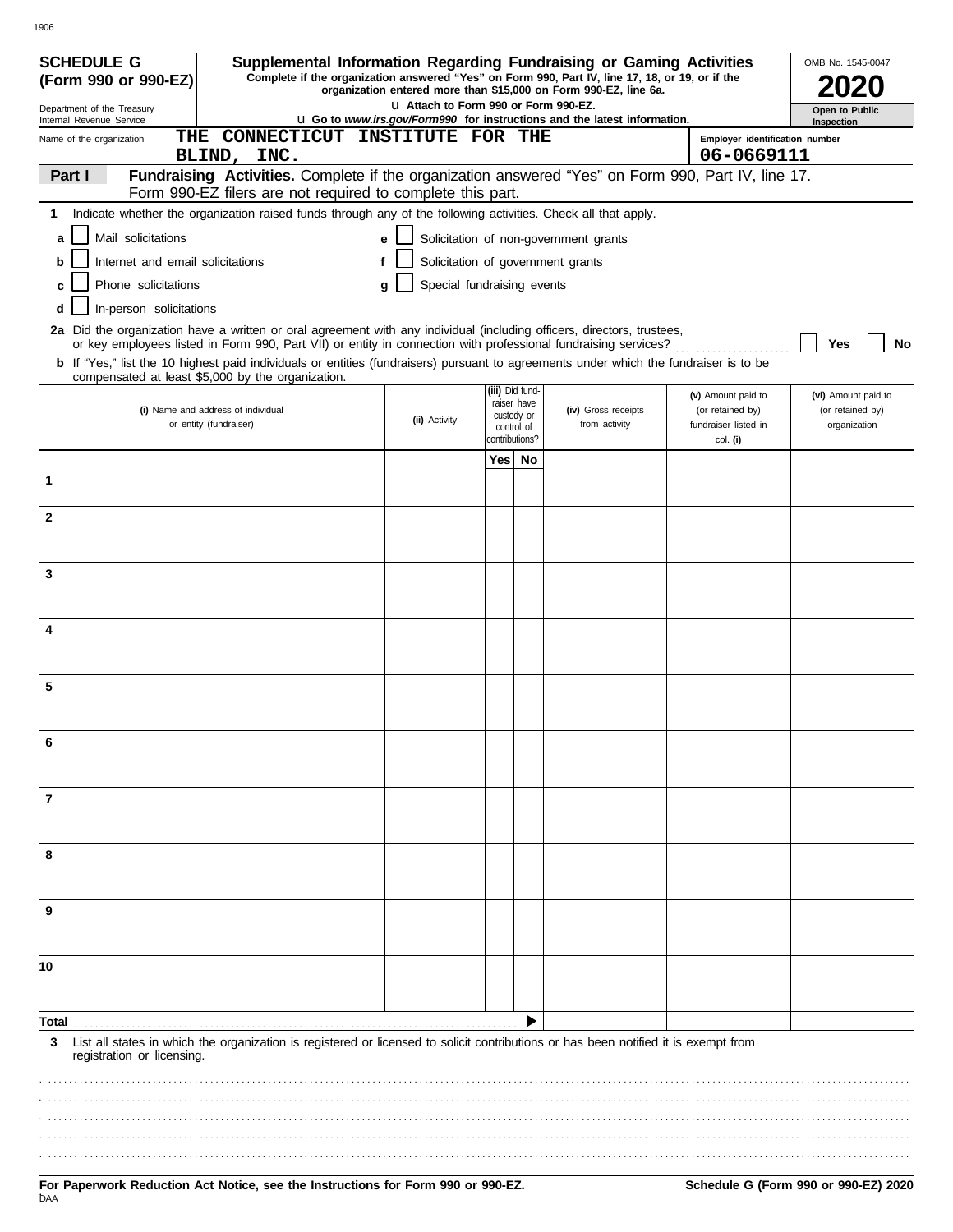| CONNECTICUT INSTITUTE FOR THE | Schedule G (Form 990 or 990-EZ) 2020 | THE |  |  |  |  | 06-0669111 | $P$ aqe $\lambda$ |
|-------------------------------|--------------------------------------|-----|--|--|--|--|------------|-------------------|
|-------------------------------|--------------------------------------|-----|--|--|--|--|------------|-------------------|

**Part II Fundraising Events.** Complete if the organization answered "Yes" on Form 990, Part IV, line 18, or reported more gross receipts greater than \$5,000. than \$15,000 of fundraising event contributions and gross income on Form 990-EZ, lines 1 and 6b. List events with

|                 |                                                                                                                                                           |                                                       | (a) Event $#1$<br><b>TOURNAMENT</b><br><b>GOLF</b><br>(event type) | (b) Event $#2$<br>(event type)                   | (c) Other events<br><b>NONE</b><br>(total number) | (d) Total events<br>(add col. (a) through<br>$col.$ (c)) |  |  |  |  |  |  |  |
|-----------------|-----------------------------------------------------------------------------------------------------------------------------------------------------------|-------------------------------------------------------|--------------------------------------------------------------------|--------------------------------------------------|---------------------------------------------------|----------------------------------------------------------|--|--|--|--|--|--|--|
| Revenue         |                                                                                                                                                           | 1 Gross receipts                                      | 140,501                                                            |                                                  |                                                   | <u>140,501</u>                                           |  |  |  |  |  |  |  |
|                 |                                                                                                                                                           | 2 Less: Contributions<br>3 Gross income (line 1 minus | 77,854                                                             |                                                  |                                                   | 77,854                                                   |  |  |  |  |  |  |  |
|                 |                                                                                                                                                           |                                                       | 62,647                                                             |                                                  |                                                   | 62,647                                                   |  |  |  |  |  |  |  |
|                 |                                                                                                                                                           | 4 Cash prizes                                         |                                                                    |                                                  |                                                   |                                                          |  |  |  |  |  |  |  |
|                 |                                                                                                                                                           | 5 Noncash prizes                                      | 28,986                                                             |                                                  |                                                   | 28,986                                                   |  |  |  |  |  |  |  |
| Expenses        |                                                                                                                                                           | 6 Rent/facility costs                                 | 30,490                                                             |                                                  |                                                   | 30,490                                                   |  |  |  |  |  |  |  |
|                 |                                                                                                                                                           | 7 Food and beverages                                  |                                                                    |                                                  |                                                   |                                                          |  |  |  |  |  |  |  |
| Direct          |                                                                                                                                                           | 8 Entertainment                                       |                                                                    |                                                  |                                                   |                                                          |  |  |  |  |  |  |  |
|                 |                                                                                                                                                           | 9 Other direct expenses                               | 3,171                                                              |                                                  |                                                   | 3,171                                                    |  |  |  |  |  |  |  |
|                 |                                                                                                                                                           |                                                       |                                                                    |                                                  |                                                   | 62,647                                                   |  |  |  |  |  |  |  |
|                 | Gaming. Complete if the organization answered "Yes" on Form 990, Part IV, line 19, or reported more than<br>Part III<br>\$15,000 on Form 990-EZ, line 6a. |                                                       |                                                                    |                                                  |                                                   |                                                          |  |  |  |  |  |  |  |
| Revenue         |                                                                                                                                                           |                                                       | (a) Bingo                                                          | (b) Pull tabs/instant<br>bingo/progressive bingo | (c) Other gaming                                  | (d) Total gaming (add<br>col. (a) through col. (c))      |  |  |  |  |  |  |  |
|                 |                                                                                                                                                           | 1 Gross revenue                                       |                                                                    |                                                  |                                                   |                                                          |  |  |  |  |  |  |  |
|                 |                                                                                                                                                           | 2 Cash prizes                                         |                                                                    |                                                  |                                                   |                                                          |  |  |  |  |  |  |  |
| Direct Expenses |                                                                                                                                                           | 3 Noncash prizes                                      |                                                                    |                                                  |                                                   |                                                          |  |  |  |  |  |  |  |
|                 |                                                                                                                                                           | 4 Rent/facility costs                                 |                                                                    |                                                  |                                                   |                                                          |  |  |  |  |  |  |  |
|                 |                                                                                                                                                           | 5 Other direct expenses                               |                                                                    |                                                  |                                                   |                                                          |  |  |  |  |  |  |  |
|                 |                                                                                                                                                           | 6 Volunteer labor                                     | $\sim$ $\%$<br>Yes<br>No                                           | No                                               | Yes <b>Market</b><br>℅<br>No                      |                                                          |  |  |  |  |  |  |  |
|                 |                                                                                                                                                           |                                                       |                                                                    |                                                  |                                                   |                                                          |  |  |  |  |  |  |  |
|                 |                                                                                                                                                           |                                                       |                                                                    |                                                  |                                                   |                                                          |  |  |  |  |  |  |  |
| 9               |                                                                                                                                                           | <b>b</b> If "No," explain:                            |                                                                    |                                                  |                                                   | Yes<br>No                                                |  |  |  |  |  |  |  |
|                 |                                                                                                                                                           | <b>b</b> If "Yes," explain:                           |                                                                    |                                                  |                                                   | Yes<br>No                                                |  |  |  |  |  |  |  |
|                 |                                                                                                                                                           |                                                       |                                                                    |                                                  |                                                   |                                                          |  |  |  |  |  |  |  |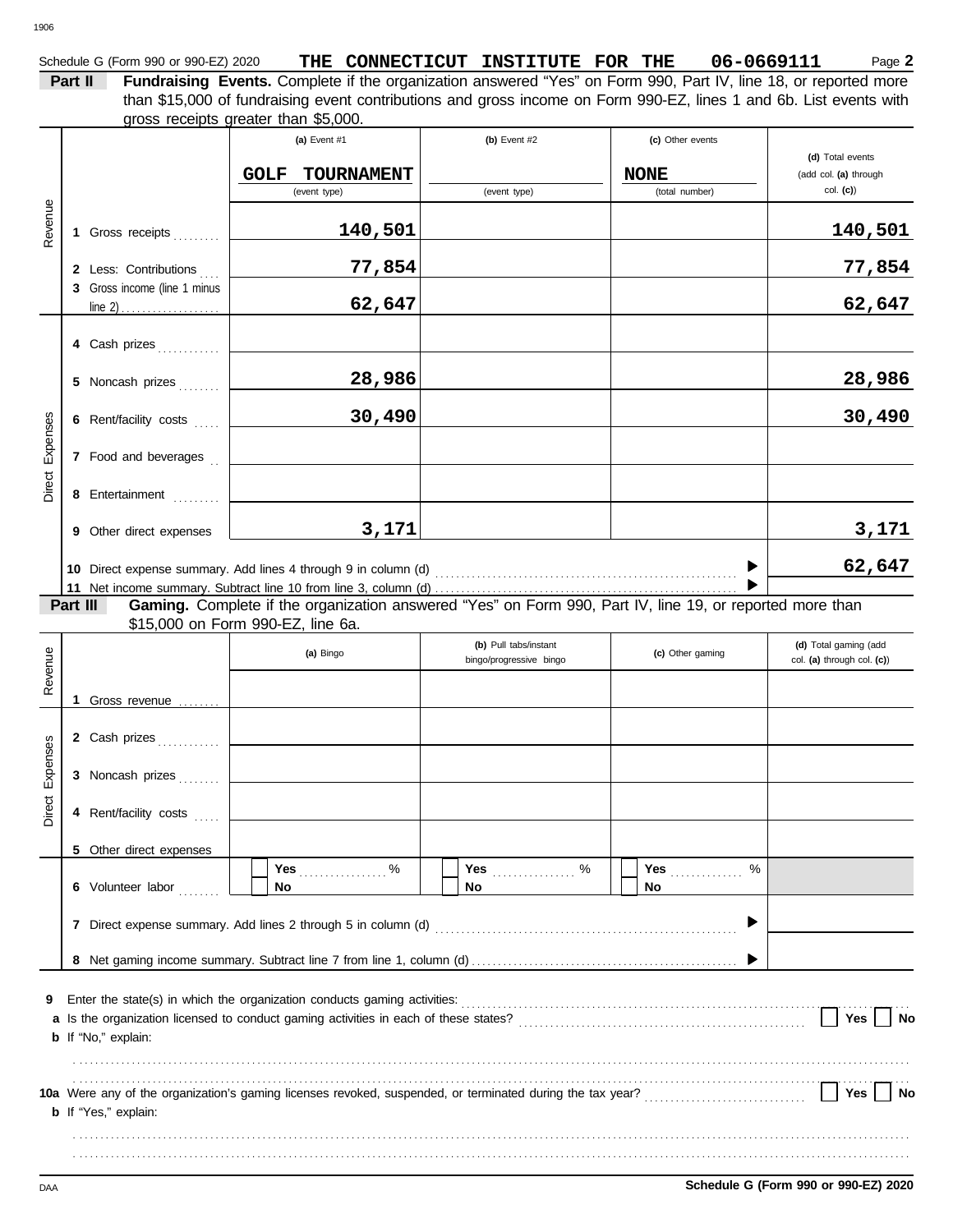|    |          | Schedule G (Form 990 or 990-EZ) 2020                     |          | THE CONNECTICUT INSTITUTE FOR THE                                                                                                                                                                                                    |  | 06-0669111 |                 |     | Page 3 |        |
|----|----------|----------------------------------------------------------|----------|--------------------------------------------------------------------------------------------------------------------------------------------------------------------------------------------------------------------------------------|--|------------|-----------------|-----|--------|--------|
| 11 |          |                                                          |          |                                                                                                                                                                                                                                      |  |            |                 | Yes |        | $ $ No |
| 12 |          |                                                          |          | Is the organization a grantor, beneficiary or trustee of a trust, or a member of a partnership or other entity                                                                                                                       |  |            |                 |     |        |        |
|    |          |                                                          |          |                                                                                                                                                                                                                                      |  |            |                 | Yes |        | No     |
| 13 |          | Indicate the percentage of gaming activity conducted in: |          |                                                                                                                                                                                                                                      |  |            |                 |     |        |        |
| a  |          |                                                          |          |                                                                                                                                                                                                                                      |  |            | 13a             |     |        | %      |
|    |          |                                                          |          |                                                                                                                                                                                                                                      |  |            | 13 <sub>b</sub> |     |        | %      |
| b  |          |                                                          |          | An outside facility <b>contract and the contract of a contract and the contract of a contract of a contract of a contract of a contract of a contract of a contract of a contract of a contract of a contract of a contract of a</b> |  |            |                 |     |        |        |
| 14 |          |                                                          |          | Enter the name and address of the person who prepares the organization's gaming/special events books and                                                                                                                             |  |            |                 |     |        |        |
|    | records: |                                                          |          |                                                                                                                                                                                                                                      |  |            |                 |     |        |        |
|    |          |                                                          |          |                                                                                                                                                                                                                                      |  |            |                 |     |        |        |
|    |          |                                                          |          |                                                                                                                                                                                                                                      |  |            |                 |     |        |        |
|    |          |                                                          |          |                                                                                                                                                                                                                                      |  |            |                 |     |        |        |
|    |          |                                                          |          | Address <b>u</b>                                                                                                                                                                                                                     |  |            |                 |     |        |        |
|    |          |                                                          |          |                                                                                                                                                                                                                                      |  |            |                 |     |        |        |
|    |          |                                                          |          | 15a Does the organization have a contract with a third party from whom the organization receives gaming                                                                                                                              |  |            |                 |     |        |        |
|    | revenue? |                                                          |          |                                                                                                                                                                                                                                      |  |            |                 | Yes |        | No     |
|    |          |                                                          |          |                                                                                                                                                                                                                                      |  |            |                 |     |        |        |
|    |          |                                                          |          |                                                                                                                                                                                                                                      |  |            |                 |     |        |        |
| c  |          | If "Yes," enter name and address of the third party:     |          |                                                                                                                                                                                                                                      |  |            |                 |     |        |        |
|    |          |                                                          |          |                                                                                                                                                                                                                                      |  |            |                 |     |        |        |
|    |          |                                                          |          |                                                                                                                                                                                                                                      |  |            |                 |     |        |        |
|    |          |                                                          |          |                                                                                                                                                                                                                                      |  |            |                 |     |        |        |
|    |          |                                                          |          |                                                                                                                                                                                                                                      |  |            |                 |     |        |        |
|    |          |                                                          |          | Address <b>u</b>                                                                                                                                                                                                                     |  |            |                 |     |        |        |
|    |          |                                                          |          |                                                                                                                                                                                                                                      |  |            |                 |     |        |        |
| 16 |          | Gaming manager information:                              |          |                                                                                                                                                                                                                                      |  |            |                 |     |        |        |
|    |          |                                                          |          |                                                                                                                                                                                                                                      |  |            |                 |     |        |        |
|    |          |                                                          |          |                                                                                                                                                                                                                                      |  |            |                 |     |        |        |
|    |          |                                                          |          |                                                                                                                                                                                                                                      |  |            |                 |     |        |        |
|    |          |                                                          |          |                                                                                                                                                                                                                                      |  |            |                 |     |        |        |
|    |          |                                                          |          |                                                                                                                                                                                                                                      |  |            |                 |     |        |        |
|    |          |                                                          |          |                                                                                                                                                                                                                                      |  |            |                 |     |        |        |
|    |          |                                                          |          |                                                                                                                                                                                                                                      |  |            |                 |     |        |        |
|    |          | Director/officer                                         | Employee | Independent contractor                                                                                                                                                                                                               |  |            |                 |     |        |        |
|    |          |                                                          |          |                                                                                                                                                                                                                                      |  |            |                 |     |        |        |
| 17 |          | Mandatory distributions:                                 |          |                                                                                                                                                                                                                                      |  |            |                 |     |        |        |
| a  |          |                                                          |          | Is the organization required under state law to make charitable distributions from the gaming proceeds to                                                                                                                            |  |            |                 |     |        |        |
|    |          |                                                          |          |                                                                                                                                                                                                                                      |  |            |                 | Yes |        | ∣ No   |
|    |          |                                                          |          | Enter the amount of distributions required under state law to be distributed to other exempt organizations or                                                                                                                        |  |            |                 |     |        |        |
|    |          |                                                          |          | spent in the organization's own exempt activities during the tax year $\mathbf{u}$ \$                                                                                                                                                |  |            |                 |     |        |        |
|    | Part IV  |                                                          |          | Supplemental Information. Provide the explanations required by Part I, line 2b, columns (iii) and (v); and                                                                                                                           |  |            |                 |     |        |        |
|    |          |                                                          |          | Part III, lines 9, 9b, 10b, 15b, 15c, 16, and 17b, as applicable. Also provide any additional information.                                                                                                                           |  |            |                 |     |        |        |
|    |          | See instructions.                                        |          |                                                                                                                                                                                                                                      |  |            |                 |     |        |        |
|    |          |                                                          |          |                                                                                                                                                                                                                                      |  |            |                 |     |        |        |
|    |          |                                                          |          |                                                                                                                                                                                                                                      |  |            |                 |     |        |        |
|    |          |                                                          |          |                                                                                                                                                                                                                                      |  |            |                 |     |        |        |
|    |          |                                                          |          |                                                                                                                                                                                                                                      |  |            |                 |     |        |        |
|    |          |                                                          |          |                                                                                                                                                                                                                                      |  |            |                 |     |        |        |
|    |          |                                                          |          |                                                                                                                                                                                                                                      |  |            |                 |     |        |        |
|    |          |                                                          |          |                                                                                                                                                                                                                                      |  |            |                 |     |        |        |
|    |          |                                                          |          |                                                                                                                                                                                                                                      |  |            |                 |     |        |        |
|    |          |                                                          |          |                                                                                                                                                                                                                                      |  |            |                 |     |        |        |
|    |          |                                                          |          |                                                                                                                                                                                                                                      |  |            |                 |     |        |        |
|    |          |                                                          |          |                                                                                                                                                                                                                                      |  |            |                 |     |        |        |
|    |          |                                                          |          |                                                                                                                                                                                                                                      |  |            |                 |     |        |        |
|    |          |                                                          |          |                                                                                                                                                                                                                                      |  |            |                 |     |        |        |
|    |          |                                                          |          |                                                                                                                                                                                                                                      |  |            |                 |     |        |        |
|    |          |                                                          |          |                                                                                                                                                                                                                                      |  |            |                 |     |        |        |

Schedule G (Form 990 or 990-EZ) 2020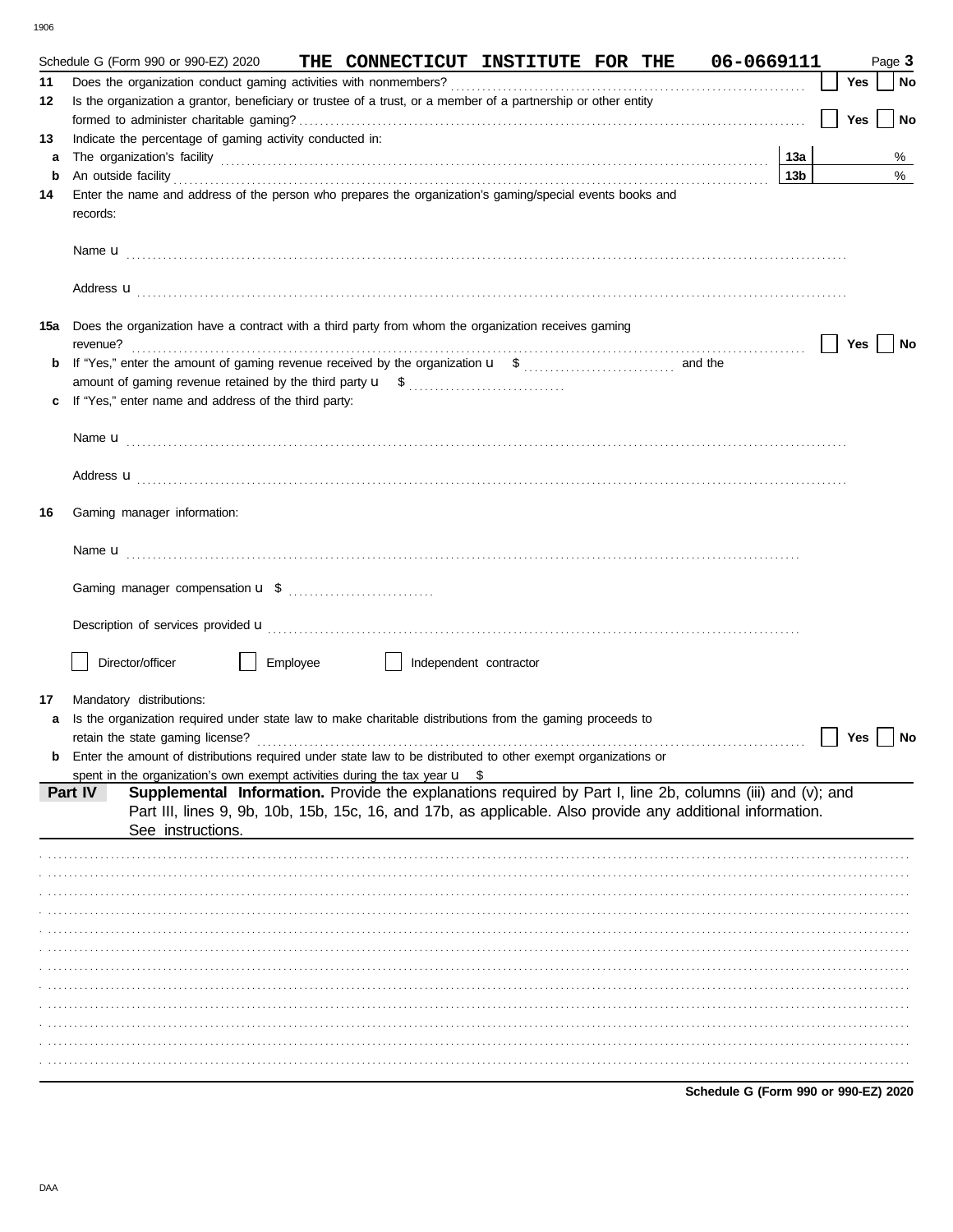| <b>SCHEDULE I</b><br>(Form 990)<br>Department of the Treasury                                                                                                                                                                                                                        |           |                                         | Grants and Other Assistance to Organizations,<br>Governments, and Individuals in the United States<br>Complete if the organization answered "Yes" on Form 990, Part IV, line 21 or 22.<br>u Attach to Form 990. |                                       |                                                             |                                          | OMB No. 1545-0047<br><b>Open to Public</b>   |
|--------------------------------------------------------------------------------------------------------------------------------------------------------------------------------------------------------------------------------------------------------------------------------------|-----------|-----------------------------------------|-----------------------------------------------------------------------------------------------------------------------------------------------------------------------------------------------------------------|---------------------------------------|-------------------------------------------------------------|------------------------------------------|----------------------------------------------|
| Internal Revenue Service                                                                                                                                                                                                                                                             |           |                                         | u Go to www.irs.gov/Form990 for the latest information.                                                                                                                                                         |                                       |                                                             |                                          | <b>Inspection</b>                            |
| CONNECTICUT INSTITUTE FOR THE<br>THE<br>Name of the organization<br>BLIND, INC.                                                                                                                                                                                                      |           |                                         |                                                                                                                                                                                                                 |                                       |                                                             |                                          | Employer identification number<br>06-0669111 |
| <b>General Information on Grants and Assistance</b><br>Part I                                                                                                                                                                                                                        |           |                                         |                                                                                                                                                                                                                 |                                       |                                                             |                                          |                                              |
| 1 Does the organization maintain records to substantiate the amount of the grants or assistance, the grantees' eligibility for the grants or assistance, and<br>2 Describe in Part IV the organization's procedures for monitoring the use of grant funds in the United States.      |           |                                         |                                                                                                                                                                                                                 |                                       |                                                             |                                          | $ \mathbf{X} $ Yes<br><b>No</b>              |
| Grants and Other Assistance to Domestic Organizations and Domestic Governments. Complete if the organization answered "Yes" on Form 990,<br>Part II<br>Part IV, line 21, for any recipient that received more than \$5,000. Part II can be duplicated if additional space is needed. |           |                                         |                                                                                                                                                                                                                 |                                       |                                                             |                                          |                                              |
| (a) Name and address of organization<br>-1<br>or government                                                                                                                                                                                                                          | $(b)$ EIN | $(c)$ IRC<br>section<br>(if applicable) | (d) Amount of cash<br>grant                                                                                                                                                                                     | (e) Amount of non-<br>cash assistance | (f) Method of valuation<br>(book, FMV, appraisal,<br>other) | (q) Description of<br>noncash assistance | (h) Purpose of grant<br>or assistance        |
| (1) THE CT INSTITUTE FOR THE BLIND, $INC$<br>120 HOLCOMB STREET<br><b>HARTFORD</b><br>CT 06112-1589 22-3319897   501C3                                                                                                                                                               |           |                                         | 555,072                                                                                                                                                                                                         |                                       |                                                             |                                          | <b> SUPPORT PROGRAMS</b>                     |
| (2) EASTER SEALS CONNECTICUT, INC.<br>120 HOLCOMB STREET<br>CT 06112-1589 06-0653197   501C3<br><b>HARTFORD</b>                                                                                                                                                                      |           |                                         | 594,477                                                                                                                                                                                                         |                                       |                                                             |                                          | <b>ISUPPORT PROGRAMS</b>                     |
| (3)                                                                                                                                                                                                                                                                                  |           |                                         |                                                                                                                                                                                                                 |                                       |                                                             |                                          |                                              |
| (4)                                                                                                                                                                                                                                                                                  |           |                                         |                                                                                                                                                                                                                 |                                       |                                                             |                                          |                                              |
| (5)                                                                                                                                                                                                                                                                                  |           |                                         |                                                                                                                                                                                                                 |                                       |                                                             |                                          |                                              |
| (6)                                                                                                                                                                                                                                                                                  |           |                                         |                                                                                                                                                                                                                 |                                       |                                                             |                                          |                                              |
|                                                                                                                                                                                                                                                                                      |           |                                         |                                                                                                                                                                                                                 |                                       |                                                             |                                          |                                              |
| (7)                                                                                                                                                                                                                                                                                  |           |                                         |                                                                                                                                                                                                                 |                                       |                                                             |                                          |                                              |
|                                                                                                                                                                                                                                                                                      |           |                                         |                                                                                                                                                                                                                 |                                       |                                                             |                                          |                                              |
| (8)                                                                                                                                                                                                                                                                                  |           |                                         |                                                                                                                                                                                                                 |                                       |                                                             |                                          |                                              |
| (9)                                                                                                                                                                                                                                                                                  |           |                                         |                                                                                                                                                                                                                 |                                       |                                                             |                                          |                                              |
| Enter total number of section 501(c)(3) and government organizations listed in the line 1 table<br>$\mathbf{2}$<br>Enter total number of other organizations listed in the line 1 table<br>3                                                                                         |           |                                         |                                                                                                                                                                                                                 |                                       |                                                             |                                          | u <sub>2</sub><br>u                          |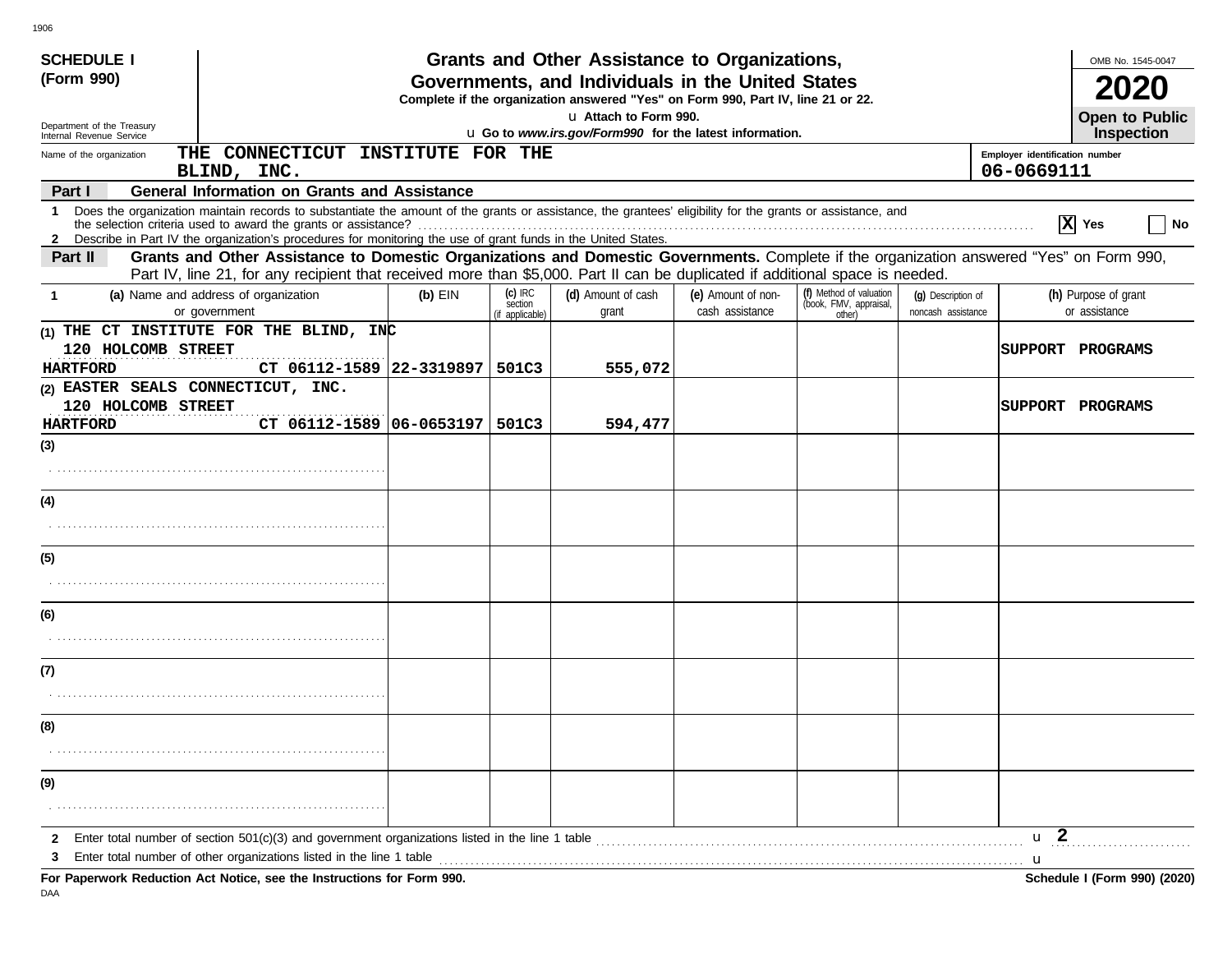#### 06-0669111 Schedule I (Form 990) (2020) THE CONNECTICUT INSTITUTE FOR THE

| Part III | Grants and Other Assistance to Domestic Individuals. Complete if the organization answered "Yes" on Form 990, Part IV, line 22. |  |  |
|----------|---------------------------------------------------------------------------------------------------------------------------------|--|--|
|          | Part III can be duplicated if additional space is needed.                                                                       |  |  |

| i art in oan bo daphodtod ir ddditional opdob io nobdod.<br>(a) Type of grant or assistance                                                                                                  | (b) Number of<br>recipients | (c) Amount of<br>cash grant | (d) Amount of<br>noncash assistance | (e) Method of valuation (book,<br>FMV, appraisal, other) | (f) Description of noncash assistance |
|----------------------------------------------------------------------------------------------------------------------------------------------------------------------------------------------|-----------------------------|-----------------------------|-------------------------------------|----------------------------------------------------------|---------------------------------------|
| 1 INDIVIDUAL VARIOUS GRANTS                                                                                                                                                                  | 133                         | 84,978                      |                                     |                                                          |                                       |
| $\overline{\mathbf{2}}$                                                                                                                                                                      |                             |                             |                                     |                                                          |                                       |
| $\mathbf{3}$                                                                                                                                                                                 |                             |                             |                                     |                                                          |                                       |
| 4                                                                                                                                                                                            |                             |                             |                                     |                                                          |                                       |
| 5                                                                                                                                                                                            |                             |                             |                                     |                                                          |                                       |
| 6                                                                                                                                                                                            |                             |                             |                                     |                                                          |                                       |
| $\mathbf{7}$                                                                                                                                                                                 |                             |                             |                                     |                                                          |                                       |
| Part IV<br>Supplemental Information. Provide the information required in Part I, line 2; Part III, column (b); and any other additional information.                                         |                             |                             |                                     |                                                          |                                       |
| PART I, LINE 2 - PROCEDURES FOR MONITORING THE USE OF GRANT FUNDS<br>THE GRANTEE AND THE GRANTOR ARE MANAGED BY THE SAME MANAGEMENT TEAM;<br>THEREFORE, SEPARATE MONITORING IS NOT REQUIRED. |                             |                             |                                     |                                                          |                                       |
| GRANTS TO INDIVIDUALS ARE DISBURSED TO PROVIDE FOR PERSONAL NEEDS,                                                                                                                           |                             |                             |                                     |                                                          |                                       |
| CLOTHING AND RECREATION FOR PERSONS WITH DISABILITIES.                                                                                                                                       |                             |                             |                                     |                                                          |                                       |
|                                                                                                                                                                                              |                             |                             |                                     |                                                          |                                       |
|                                                                                                                                                                                              |                             |                             |                                     |                                                          |                                       |
|                                                                                                                                                                                              |                             |                             |                                     |                                                          |                                       |
|                                                                                                                                                                                              |                             |                             |                                     |                                                          |                                       |

Page 2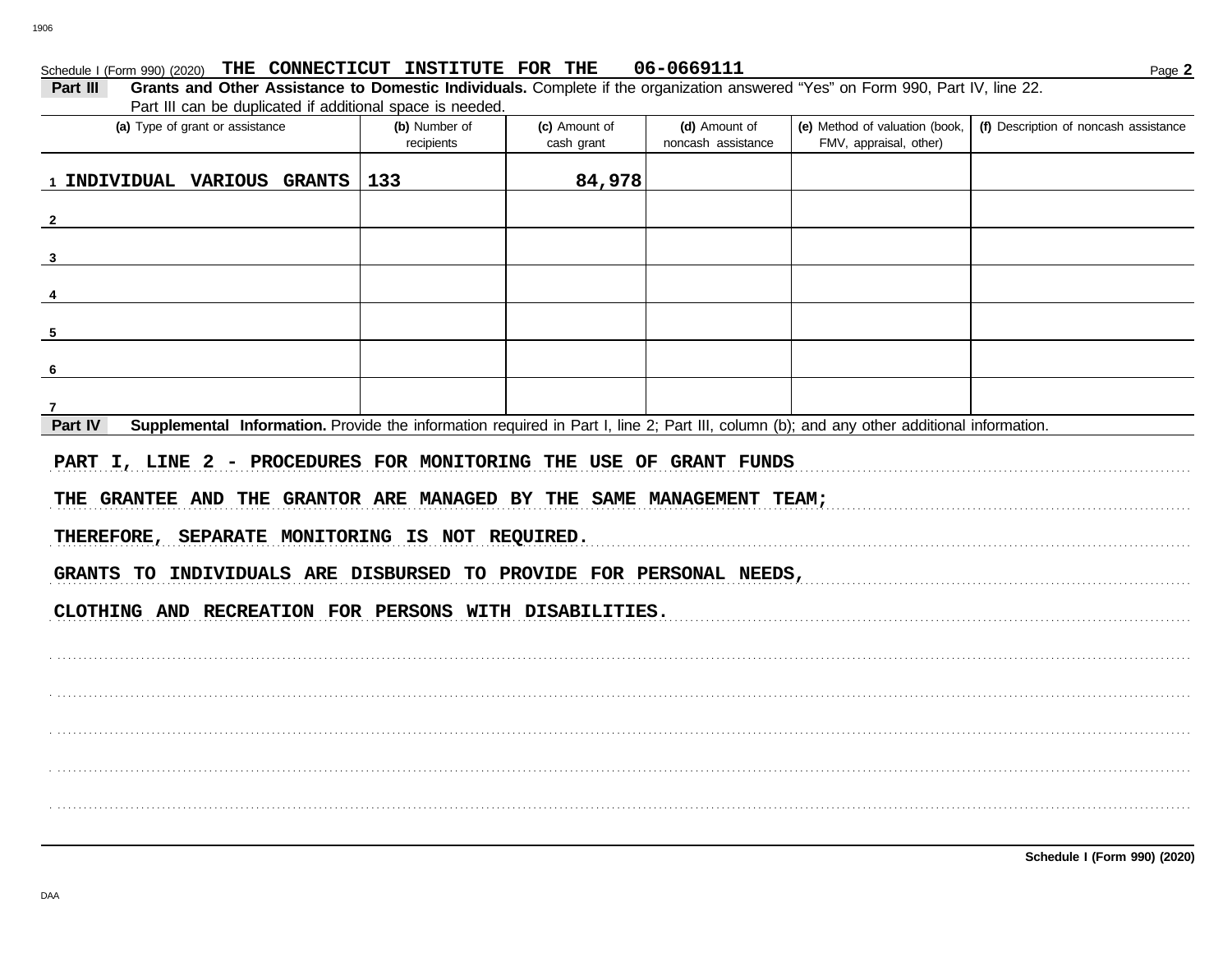| .,<br>. |
|---------|
|---------|

| <b>Compensation Information</b><br><b>SCHEDULE J</b> |                                                                                                                                                                                                                                |                                                                                                       |                                |              | OMB No. 1545-0047            |                         |  |  |  |  |
|------------------------------------------------------|--------------------------------------------------------------------------------------------------------------------------------------------------------------------------------------------------------------------------------|-------------------------------------------------------------------------------------------------------|--------------------------------|--------------|------------------------------|-------------------------|--|--|--|--|
| (Form 990)                                           |                                                                                                                                                                                                                                | For certain Officers, Directors, Trustees, Key Employees, and Highest<br><b>Compensated Employees</b> |                                |              | 2020                         |                         |  |  |  |  |
|                                                      |                                                                                                                                                                                                                                | u Complete if the organization answered "Yes" on Form 990, Part IV, line 23.                          |                                |              |                              |                         |  |  |  |  |
| Department of the Treasury                           |                                                                                                                                                                                                                                | u Attach to Form 990.                                                                                 |                                |              | Open to Public<br>Inspection |                         |  |  |  |  |
| Internal Revenue Service                             | THE CONNECTICUT INSTITUTE FOR THE                                                                                                                                                                                              | uGo to www.irs.gov/Form990 for instructions and the latest information.                               | Employer identification number |              |                              |                         |  |  |  |  |
| Name of the organization                             | BLIND, INC.                                                                                                                                                                                                                    |                                                                                                       | 06-0669111                     |              |                              |                         |  |  |  |  |
| Part I                                               | <b>Questions Regarding Compensation</b>                                                                                                                                                                                        |                                                                                                       |                                |              |                              |                         |  |  |  |  |
|                                                      |                                                                                                                                                                                                                                |                                                                                                       |                                |              | Yes                          | No                      |  |  |  |  |
|                                                      | 1a Check the appropriate box(es) if the organization provided any of the following to or for a person listed on Form                                                                                                           |                                                                                                       |                                |              |                              |                         |  |  |  |  |
|                                                      | 990, Part VII, Section A, line 1a. Complete Part III to provide any relevant information regarding these items.                                                                                                                |                                                                                                       |                                |              |                              |                         |  |  |  |  |
| First-class or charter travel                        |                                                                                                                                                                                                                                | Housing allowance or residence for personal use                                                       |                                |              |                              |                         |  |  |  |  |
| Travel for companions                                |                                                                                                                                                                                                                                | Payments for business use of personal residence                                                       |                                |              |                              |                         |  |  |  |  |
|                                                      | Tax indemnification and gross-up payments                                                                                                                                                                                      | Health or social club dues or initiation fees                                                         |                                |              |                              |                         |  |  |  |  |
|                                                      | Discretionary spending account<br>Personal services (such as maid, chauffeur, chef)                                                                                                                                            |                                                                                                       |                                |              |                              |                         |  |  |  |  |
|                                                      | <b>b</b> If any of the boxes on line 1a are checked, did the organization follow a written policy regarding payment                                                                                                            |                                                                                                       |                                |              |                              |                         |  |  |  |  |
|                                                      | or reimbursement or provision of all of the expenses described above? If "No," complete Part III to                                                                                                                            |                                                                                                       |                                |              |                              |                         |  |  |  |  |
|                                                      | explain 2000 contract to the contract of the contract of the contract of the contract of the contract of the contract of the contract of the contract of the contract of the contract of the contract of the contract of the c |                                                                                                       |                                | 1b           |                              |                         |  |  |  |  |
|                                                      |                                                                                                                                                                                                                                |                                                                                                       |                                |              |                              |                         |  |  |  |  |
| 2                                                    | Did the organization require substantiation prior to reimbursing or allowing expenses incurred by all                                                                                                                          |                                                                                                       |                                |              |                              |                         |  |  |  |  |
|                                                      | directors, trustees, and officers, including the CEO/Executive Director, regarding the items checked on line                                                                                                                   |                                                                                                       |                                |              |                              |                         |  |  |  |  |
|                                                      |                                                                                                                                                                                                                                |                                                                                                       |                                | $\mathbf{2}$ |                              |                         |  |  |  |  |
|                                                      |                                                                                                                                                                                                                                |                                                                                                       |                                |              |                              |                         |  |  |  |  |
| 3                                                    | Indicate which, if any, of the following the organization used to establish the compensation of the<br>organization's CEO/Executive Director. Check all that apply. Do not check any boxes for methods used by a               |                                                                                                       |                                |              |                              |                         |  |  |  |  |
|                                                      | related organization to establish compensation of the CEO/Executive Director, but explain in Part III.                                                                                                                         |                                                                                                       |                                |              |                              |                         |  |  |  |  |
| Compensation committee<br> X                         |                                                                                                                                                                                                                                | X Written employment contract                                                                         |                                |              |                              |                         |  |  |  |  |
| x                                                    | Independent compensation consultant                                                                                                                                                                                            | Compensation survey or study                                                                          |                                |              |                              |                         |  |  |  |  |
| Form 990 of other organizations                      | X                                                                                                                                                                                                                              | Approval by the board or compensation committee                                                       |                                |              |                              |                         |  |  |  |  |
|                                                      |                                                                                                                                                                                                                                |                                                                                                       |                                |              |                              |                         |  |  |  |  |
| 4                                                    | During the year, did any person listed on Form 990, Part VII, Section A, line 1a, with respect to the filing                                                                                                                   |                                                                                                       |                                |              |                              |                         |  |  |  |  |
| organization or a related organization:              |                                                                                                                                                                                                                                |                                                                                                       |                                |              |                              |                         |  |  |  |  |
|                                                      | a Receive a severance payment or change-of-control payment?                                                                                                                                                                    |                                                                                                       |                                | 4a           |                              | X<br>$\mathbf x$        |  |  |  |  |
|                                                      | <b>b</b> Participate in or receive payment from a supplemental nonqualified retirement plan?                                                                                                                                   |                                                                                                       |                                | 4b<br>4c     |                              | X                       |  |  |  |  |
|                                                      | If "Yes" to any of lines 4a-c, list the persons and provide the applicable amounts for each item in Part III.                                                                                                                  |                                                                                                       |                                |              |                              |                         |  |  |  |  |
|                                                      |                                                                                                                                                                                                                                |                                                                                                       |                                |              |                              |                         |  |  |  |  |
|                                                      | Only section $501(c)(3)$ , $501(c)(4)$ , and $501(c)(29)$ organizations must complete lines 5-9.                                                                                                                               |                                                                                                       |                                |              |                              |                         |  |  |  |  |
| 5                                                    | For persons listed on Form 990, Part VII, Section A, line 1a, did the organization pay or accrue any                                                                                                                           |                                                                                                       |                                |              |                              |                         |  |  |  |  |
|                                                      | compensation contingent on the revenues of:                                                                                                                                                                                    |                                                                                                       |                                |              |                              |                         |  |  |  |  |
|                                                      |                                                                                                                                                                                                                                |                                                                                                       |                                | 5а           |                              | $\frac{x}{x}$           |  |  |  |  |
|                                                      |                                                                                                                                                                                                                                |                                                                                                       |                                | 5b           |                              |                         |  |  |  |  |
| If "Yes" on line 5a or 5b, describe in Part III.     |                                                                                                                                                                                                                                |                                                                                                       |                                |              |                              |                         |  |  |  |  |
| 6                                                    | For persons listed on Form 990, Part VII, Section A, line 1a, did the organization pay or accrue any                                                                                                                           |                                                                                                       |                                |              |                              |                         |  |  |  |  |
|                                                      | compensation contingent on the net earnings of:                                                                                                                                                                                |                                                                                                       |                                |              |                              |                         |  |  |  |  |
| a The organization?                                  |                                                                                                                                                                                                                                |                                                                                                       |                                | 6a           |                              | X                       |  |  |  |  |
|                                                      |                                                                                                                                                                                                                                |                                                                                                       |                                | 6b           |                              | $\overline{\mathbf{x}}$ |  |  |  |  |
| If "Yes" on line 6a or 6b, describe in Part III.     |                                                                                                                                                                                                                                |                                                                                                       |                                |              |                              |                         |  |  |  |  |
|                                                      |                                                                                                                                                                                                                                |                                                                                                       |                                |              |                              |                         |  |  |  |  |
| 7                                                    | For persons listed on Form 990, Part VII, Section A, line 1a, did the organization provide any nonfixed                                                                                                                        |                                                                                                       |                                |              |                              |                         |  |  |  |  |
|                                                      | Were any amounts reported on Form 990, Part VII, paid or accrued pursuant to a contract that was subject                                                                                                                       |                                                                                                       |                                | 7            |                              | X                       |  |  |  |  |
| 8                                                    | to the initial contract exception described in Regulations section 53.4958-4(a)(3)? If "Yes," describe                                                                                                                         |                                                                                                       |                                |              |                              |                         |  |  |  |  |
|                                                      | $\ $ n Part III $\ $                                                                                                                                                                                                           |                                                                                                       |                                | 8            |                              | x                       |  |  |  |  |
|                                                      |                                                                                                                                                                                                                                |                                                                                                       |                                |              |                              |                         |  |  |  |  |
| 9                                                    | If "Yes" on line 8, did the organization also follow the rebuttable presumption procedure described in                                                                                                                         |                                                                                                       |                                |              |                              |                         |  |  |  |  |
|                                                      |                                                                                                                                                                                                                                |                                                                                                       |                                | 9            |                              |                         |  |  |  |  |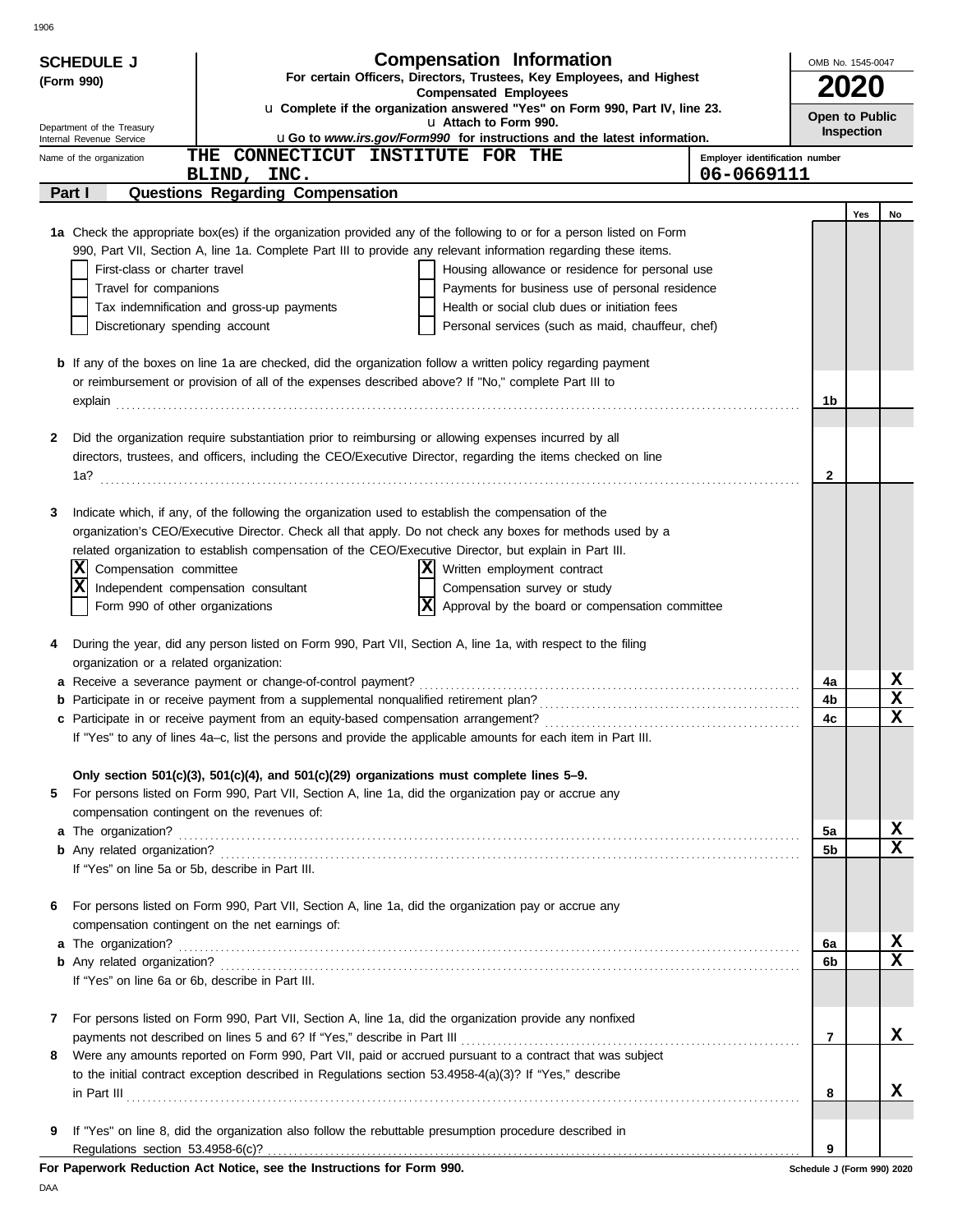## Schedule J (Form 990) 2020 **PHE CONNECTICUT INSTITUTE FOR THE 06-0669111** Page **2**

## **Part II Officers, Directors, Trustees, Key Employees, and Highest Compensated Employees.** Use duplicate copies if additional space is needed.

For each individual whose compensation must be reported on Schedule J, report compensation from the organization on row (i) and from related organizations, described in the instructions, on row (ii). Do not list any individuals that aren't listed on Form 990, Part VII.

Note: The sum of columns (B)(i)–(iii) for each listed individual must equal the total amount of Form 990, Part VII, Section A, line 1a, applicable column (D) and (E) amounts for that individual.

|                        |                          | (B) Breakdown of W-2 and/or 1099-MISC compensation |                                           | (C) Retirement and             | (D) Nontaxable | (E) Total of columns | (F) Compensation                                           |
|------------------------|--------------------------|----------------------------------------------------|-------------------------------------------|--------------------------------|----------------|----------------------|------------------------------------------------------------|
| (A) Name and Title     | (i) Base<br>compensation | (ii) Bonus & incentive<br>compensation             | (iii) Other<br>reportable<br>compensation | other deferred<br>compensation | benefits       | $(B)(i)$ – $(D)$     | in column (B) reported<br>as deferred on prior<br>Form 990 |
| BARRY M. SIMON         | 241,425                  |                                                    |                                           | 11,285                         | 36,528         | 289,238              | O                                                          |
| 1 PRESIDENT & CEO      |                          |                                                    |                                           |                                |                |                      |                                                            |
| <b>GAYLE WINTJEN</b>   | 140,981<br>(i)           |                                                    |                                           | 7,483                          | 35,861         | 184,325              |                                                            |
| 2 GEN. COUNSEL & SECY  |                          |                                                    |                                           |                                |                |                      |                                                            |
| <b>BRUCE STOVALL</b>   | 173,943<br>(i)           |                                                    |                                           | 2,969                          | 774            | 177,686              |                                                            |
| 3 COO                  |                          |                                                    |                                           |                                |                |                      |                                                            |
| CHRISTINE D. LEIBY     | 143,943<br>(i)           |                                                    |                                           | 7,948                          | 25,325         | 177,216              |                                                            |
| 4 TREASURER & CFO      |                          |                                                    |                                           |                                |                |                      |                                                            |
| ANA WITTIG             | 143,328<br>(i)           | n                                                  |                                           | 7,443                          | 10,858         | 161,629              |                                                            |
| 5 VP, EDUCATION        |                          |                                                    |                                           |                                |                |                      |                                                            |
| CHERESE CHERY          | 131,734<br>(i)           |                                                    |                                           | 3,182                          | 24,990         | 159,906              |                                                            |
| 6 CHIEF HR OFFICER     |                          |                                                    |                                           |                                |                |                      |                                                            |
| MARK HEDRICK           | 125,289                  |                                                    |                                           | 6,427                          | 23,703         | 155,419              |                                                            |
| 7 SCHOOL ADMINISTRATOR |                          |                                                    |                                           |                                |                |                      | 0                                                          |
|                        |                          |                                                    |                                           |                                |                |                      |                                                            |
|                        |                          |                                                    |                                           |                                |                |                      |                                                            |
|                        |                          |                                                    |                                           |                                |                |                      |                                                            |
|                        |                          |                                                    |                                           |                                |                |                      |                                                            |
|                        |                          |                                                    |                                           |                                |                |                      |                                                            |
| 10                     |                          |                                                    |                                           |                                |                |                      |                                                            |
|                        |                          |                                                    |                                           |                                |                |                      |                                                            |
| 11                     |                          |                                                    |                                           |                                |                |                      |                                                            |
|                        |                          |                                                    |                                           |                                |                |                      |                                                            |
| 12                     |                          |                                                    |                                           |                                |                |                      |                                                            |
|                        |                          |                                                    |                                           |                                |                |                      |                                                            |
| 13                     |                          |                                                    |                                           |                                |                |                      |                                                            |
|                        |                          |                                                    |                                           |                                |                |                      |                                                            |
|                        |                          |                                                    |                                           |                                |                |                      |                                                            |
|                        |                          |                                                    |                                           |                                |                |                      |                                                            |
| 15                     |                          |                                                    |                                           |                                |                |                      |                                                            |
|                        |                          |                                                    |                                           |                                |                |                      |                                                            |
| 16                     |                          |                                                    |                                           |                                |                |                      |                                                            |
|                        |                          |                                                    |                                           |                                |                |                      |                                                            |

**Schedule J (Form 990) 2020**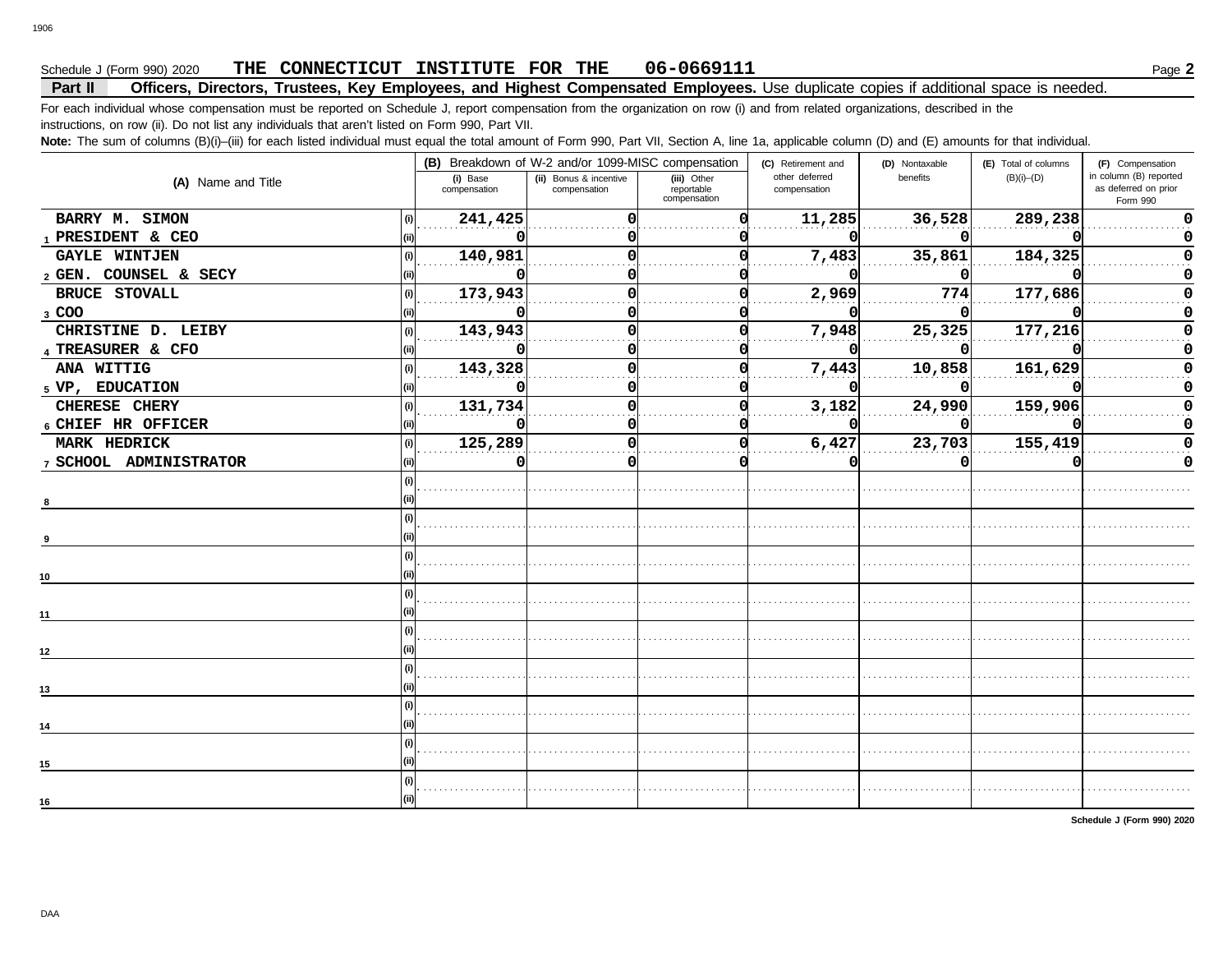Schedule J (Form 990) 2020

| Part III<br><b>Supplemental Information</b>                                                                                                                                                                   |
|---------------------------------------------------------------------------------------------------------------------------------------------------------------------------------------------------------------|
| Provide the information, explanation, or descriptions required for Part I, lines 1a, 1b, 3, 4a, 4b, 4c, 5a, 5b, 6a, 6b, 7, and 8, and for Part II. Also complete this part<br>for any additional information. |
|                                                                                                                                                                                                               |
|                                                                                                                                                                                                               |
|                                                                                                                                                                                                               |
|                                                                                                                                                                                                               |
|                                                                                                                                                                                                               |
|                                                                                                                                                                                                               |
|                                                                                                                                                                                                               |
|                                                                                                                                                                                                               |
|                                                                                                                                                                                                               |
|                                                                                                                                                                                                               |
|                                                                                                                                                                                                               |
|                                                                                                                                                                                                               |
|                                                                                                                                                                                                               |
|                                                                                                                                                                                                               |
|                                                                                                                                                                                                               |
|                                                                                                                                                                                                               |
|                                                                                                                                                                                                               |
|                                                                                                                                                                                                               |
|                                                                                                                                                                                                               |
|                                                                                                                                                                                                               |

06-0669111

THE CONNECTICUT INSTITUTE FOR THE

Schedule J (Form 990) 2020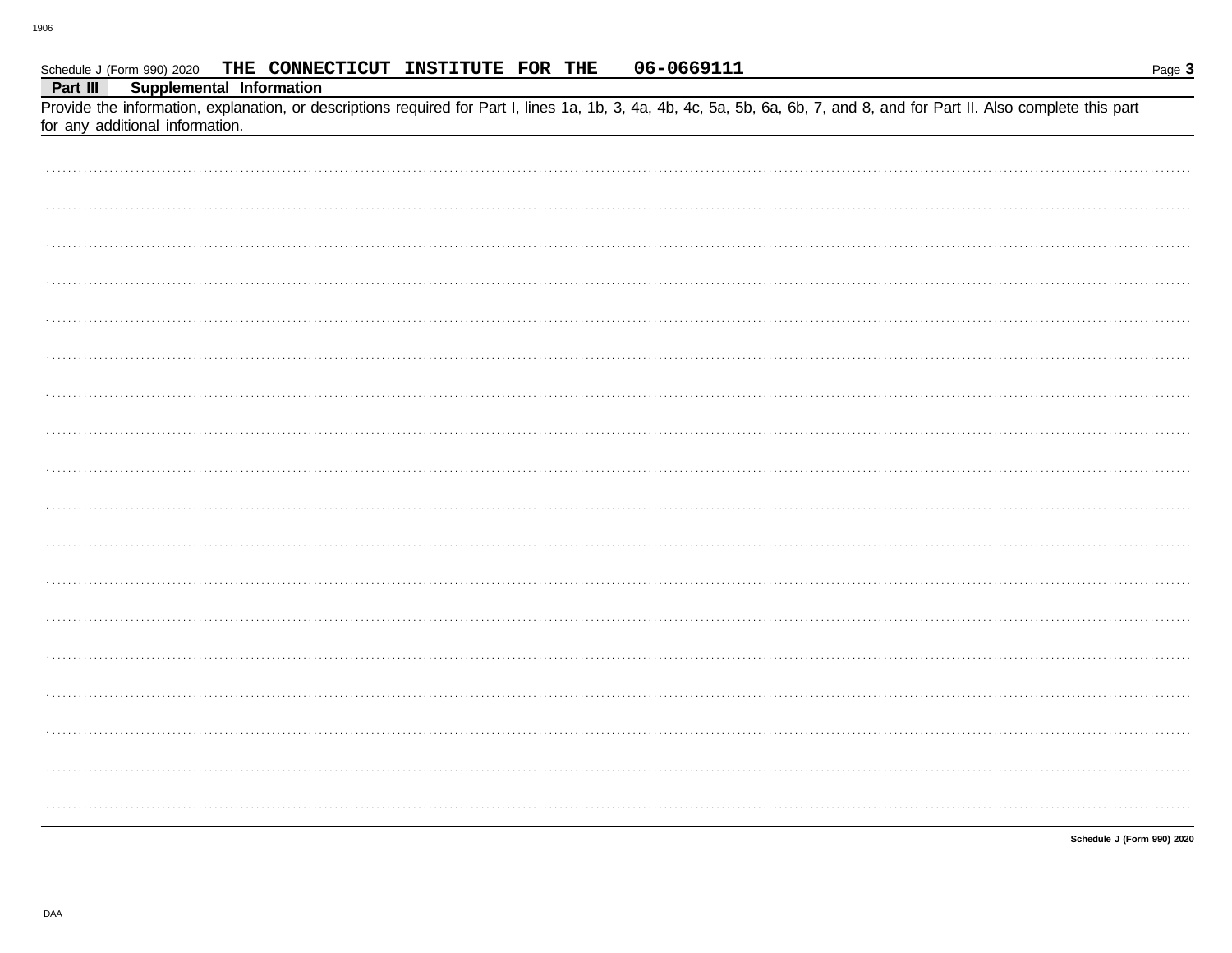|                                                                                                                                               |                                                                         |             |            |                                                                                             | La Complete if the organizations answered "Yes" on Form 990, Part IV, lines 29 or 30.                              |                              | ZUZU                                         |     |    |
|-----------------------------------------------------------------------------------------------------------------------------------------------|-------------------------------------------------------------------------|-------------|------------|---------------------------------------------------------------------------------------------|--------------------------------------------------------------------------------------------------------------------|------------------------------|----------------------------------------------|-----|----|
| <b>U</b> Attach to Form 990.<br>Department of the Treasury<br><b>u</b> Go to www.irs.gov/Form990 for instructions and the latest information. |                                                                         |             |            |                                                                                             |                                                                                                                    |                              | <b>Open To Public</b>                        |     |    |
|                                                                                                                                               | Internal Revenue Service<br>Name of the organization                    |             |            | THE CONNECTICUT INSTITUTE FOR THE                                                           |                                                                                                                    |                              | Inspection<br>Employer identification number |     |    |
|                                                                                                                                               |                                                                         | BLIND, INC. |            |                                                                                             |                                                                                                                    | 06-0669111                   |                                              |     |    |
|                                                                                                                                               | Part I<br><b>Types of Property</b>                                      |             |            |                                                                                             |                                                                                                                    |                              |                                              |     |    |
|                                                                                                                                               |                                                                         |             | (a)        | (b)                                                                                         | (c)                                                                                                                | (d)                          |                                              |     |    |
|                                                                                                                                               |                                                                         |             | Check if   | Number of contributions or                                                                  | Noncash contribution<br>amounts reported on                                                                        | Method of determining        |                                              |     |    |
|                                                                                                                                               |                                                                         |             | applicable | items contributed                                                                           | Form 990, Part VIII, line 1g                                                                                       | noncash contribution amounts |                                              |     |    |
| 1                                                                                                                                             | Art - Works of art                                                      |             |            |                                                                                             |                                                                                                                    |                              |                                              |     |    |
| $\mathbf{2}$                                                                                                                                  | Art - Historical treasures                                              |             |            |                                                                                             |                                                                                                                    |                              |                                              |     |    |
| 3                                                                                                                                             | Art - Fractional interests                                              |             |            |                                                                                             |                                                                                                                    |                              |                                              |     |    |
| 4                                                                                                                                             | Books and publications                                                  |             |            |                                                                                             |                                                                                                                    |                              |                                              |     |    |
| 5                                                                                                                                             | Clothing and household                                                  |             |            |                                                                                             |                                                                                                                    |                              |                                              |     |    |
| 6                                                                                                                                             | $\mathsf{goods}\xrightarrow{\hspace{0.5cm}}$<br>Cars and other vehicles |             |            |                                                                                             |                                                                                                                    |                              |                                              |     |    |
| 7                                                                                                                                             | Boats and planes                                                        |             |            |                                                                                             |                                                                                                                    |                              |                                              |     |    |
| 8                                                                                                                                             | Intellectual property                                                   |             |            |                                                                                             |                                                                                                                    |                              |                                              |     |    |
| 9                                                                                                                                             | Securities - Publicly traded                                            |             |            |                                                                                             |                                                                                                                    |                              |                                              |     |    |
| 10                                                                                                                                            | Securities - Closely held stock                                         |             |            |                                                                                             |                                                                                                                    |                              |                                              |     |    |
| 11                                                                                                                                            | Securities - Partnership, LLC,                                          |             |            |                                                                                             |                                                                                                                    |                              |                                              |     |    |
|                                                                                                                                               | or trust interests                                                      |             |            |                                                                                             |                                                                                                                    |                              |                                              |     |    |
| 12                                                                                                                                            | Securities - Miscellaneous                                              |             |            |                                                                                             |                                                                                                                    |                              |                                              |     |    |
| 13                                                                                                                                            | Qualified conservation                                                  |             |            |                                                                                             |                                                                                                                    |                              |                                              |     |    |
|                                                                                                                                               | contribution - Historic                                                 |             |            |                                                                                             |                                                                                                                    |                              |                                              |     |    |
|                                                                                                                                               |                                                                         |             |            |                                                                                             |                                                                                                                    |                              |                                              |     |    |
| 14                                                                                                                                            | Qualified conservation                                                  |             |            |                                                                                             |                                                                                                                    |                              |                                              |     |    |
|                                                                                                                                               | contribution - Other                                                    |             |            |                                                                                             |                                                                                                                    |                              |                                              |     |    |
| 15                                                                                                                                            | Real estate - Residential                                               |             |            |                                                                                             |                                                                                                                    |                              |                                              |     |    |
| 16                                                                                                                                            | Real estate - Commercial                                                |             |            |                                                                                             |                                                                                                                    |                              |                                              |     |    |
| 17                                                                                                                                            | Real estate - Other                                                     |             |            |                                                                                             |                                                                                                                    |                              |                                              |     |    |
| 18                                                                                                                                            |                                                                         |             |            |                                                                                             |                                                                                                                    |                              |                                              |     |    |
| 19                                                                                                                                            |                                                                         |             |            |                                                                                             |                                                                                                                    |                              |                                              |     |    |
| 20                                                                                                                                            | Drugs and medical supplies                                              |             |            |                                                                                             |                                                                                                                    |                              |                                              |     |    |
| 21                                                                                                                                            |                                                                         |             |            |                                                                                             |                                                                                                                    |                              |                                              |     |    |
| 22                                                                                                                                            | Historical artifacts                                                    |             |            |                                                                                             |                                                                                                                    |                              |                                              |     |    |
| 23                                                                                                                                            | Scientific specimens                                                    |             |            |                                                                                             |                                                                                                                    |                              |                                              |     |    |
| 24                                                                                                                                            | Archeological artifacts                                                 |             |            |                                                                                             |                                                                                                                    |                              |                                              |     |    |
| 25                                                                                                                                            | Other <b>u</b> ( ADAPTIVE EQUIPM)                                       |             | X          | 225                                                                                         | 61,418                                                                                                             | <b>RESALE VALUE</b>          |                                              |     |    |
| 26                                                                                                                                            |                                                                         |             |            |                                                                                             |                                                                                                                    |                              |                                              |     |    |
| 27                                                                                                                                            |                                                                         |             |            |                                                                                             |                                                                                                                    |                              |                                              |     |    |
| 28                                                                                                                                            | Other $\mathbf{u}$ (                                                    |             |            |                                                                                             |                                                                                                                    |                              |                                              |     |    |
| 29                                                                                                                                            |                                                                         |             |            | Number of Forms 8283 received by the organization during the tax year for contributions for |                                                                                                                    |                              |                                              |     |    |
|                                                                                                                                               |                                                                         |             |            |                                                                                             | which the organization completed Form 8283, Part IV, Donee Acknowledgement [                                       | 29                           |                                              |     |    |
|                                                                                                                                               |                                                                         |             |            |                                                                                             |                                                                                                                    |                              |                                              | Yes | No |
| 30a                                                                                                                                           |                                                                         |             |            |                                                                                             | During the year, did the organization receive by contribution any property reported in Part I, lines 1 through     |                              |                                              |     |    |
|                                                                                                                                               |                                                                         |             |            |                                                                                             | 28, that it must hold for at least three years from the date of the initial contribution, and which isn't required |                              |                                              |     |    |
|                                                                                                                                               |                                                                         |             |            |                                                                                             |                                                                                                                    |                              | 30a                                          |     | х  |
| b                                                                                                                                             | If "Yes," describe the arrangement in Part II.                          |             |            |                                                                                             |                                                                                                                    |                              |                                              |     |    |
| 31                                                                                                                                            |                                                                         |             |            |                                                                                             | Does the organization have a gift acceptance policy that requires the review of any nonstandard                    |                              |                                              |     |    |
|                                                                                                                                               | contributions?                                                          |             |            |                                                                                             |                                                                                                                    |                              | 31                                           | X   |    |
| 32a                                                                                                                                           | contributions?                                                          |             |            |                                                                                             | Does the organization hire or use third parties or related organizations to solicit, process, or sell noncash      |                              | 32a                                          |     | X  |
| b                                                                                                                                             | If "Yes," describe in Part II.                                          |             |            |                                                                                             |                                                                                                                    |                              |                                              |     |    |
| 33                                                                                                                                            |                                                                         |             |            |                                                                                             | If the organization didn't report an amount in column (c) for a type of property for which column (a) is checked,  |                              |                                              |     |    |

describe in Part II.

DAA

**For Paperwork Reduction Act Notice, see the Instructions for Form 990. Schedule M (Form 990) 2020**

**(Form 990)**

**SCHEDULE M Noncash Contributions**

## OMB No. 1545-0047

| <b>2020</b>   |  |  |
|---------------|--|--|
| Onan To Puhli |  |  |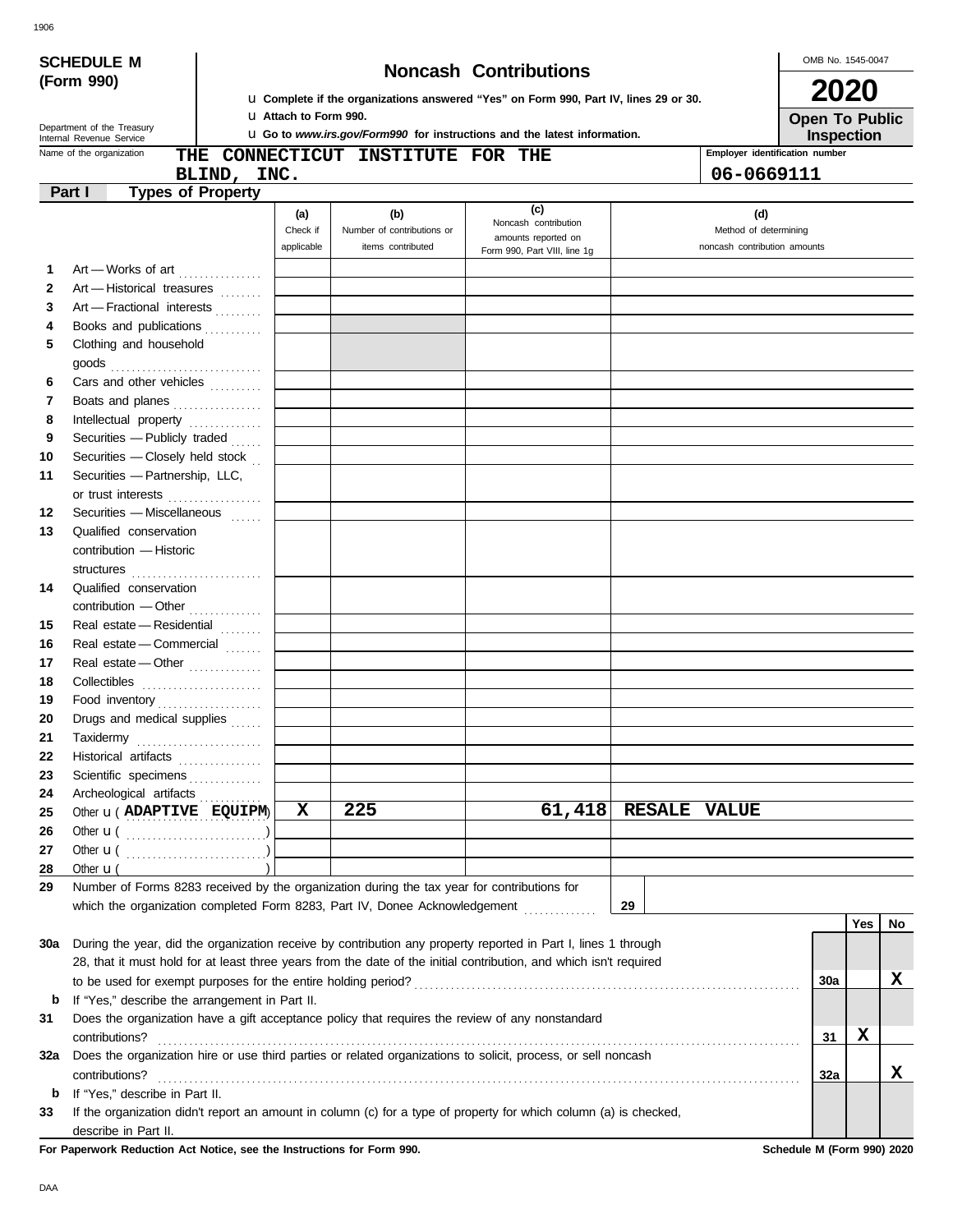| Part II | Schedule M (Form 990) 2020 THE CONNECTICUT INSTITUTE FOR THE                      |  | 06-0669111<br>Supplemental Information. Provide the information required by Part I, lines 30b, 32b, and 33, and whether | Page 2 |
|---------|-----------------------------------------------------------------------------------|--|-------------------------------------------------------------------------------------------------------------------------|--------|
|         | or a combination of both. Also complete this part for any additional information. |  | the organization is reporting in Part I, column (b), the number of contributions, the number of items received,         |        |
|         |                                                                                   |  |                                                                                                                         |        |
|         |                                                                                   |  |                                                                                                                         |        |
|         |                                                                                   |  |                                                                                                                         |        |
|         |                                                                                   |  |                                                                                                                         |        |
|         |                                                                                   |  |                                                                                                                         |        |
|         |                                                                                   |  |                                                                                                                         |        |
|         |                                                                                   |  |                                                                                                                         |        |
|         |                                                                                   |  |                                                                                                                         |        |
|         |                                                                                   |  |                                                                                                                         |        |
|         |                                                                                   |  |                                                                                                                         |        |
|         |                                                                                   |  |                                                                                                                         |        |
|         |                                                                                   |  |                                                                                                                         |        |
|         |                                                                                   |  |                                                                                                                         |        |
|         |                                                                                   |  |                                                                                                                         |        |
|         |                                                                                   |  |                                                                                                                         |        |
|         |                                                                                   |  |                                                                                                                         |        |
|         |                                                                                   |  |                                                                                                                         |        |
|         |                                                                                   |  |                                                                                                                         |        |
|         |                                                                                   |  |                                                                                                                         |        |
|         |                                                                                   |  |                                                                                                                         |        |
|         |                                                                                   |  |                                                                                                                         |        |
|         |                                                                                   |  |                                                                                                                         |        |
|         |                                                                                   |  |                                                                                                                         |        |
|         |                                                                                   |  |                                                                                                                         |        |
|         |                                                                                   |  |                                                                                                                         |        |
|         |                                                                                   |  |                                                                                                                         |        |
|         |                                                                                   |  |                                                                                                                         |        |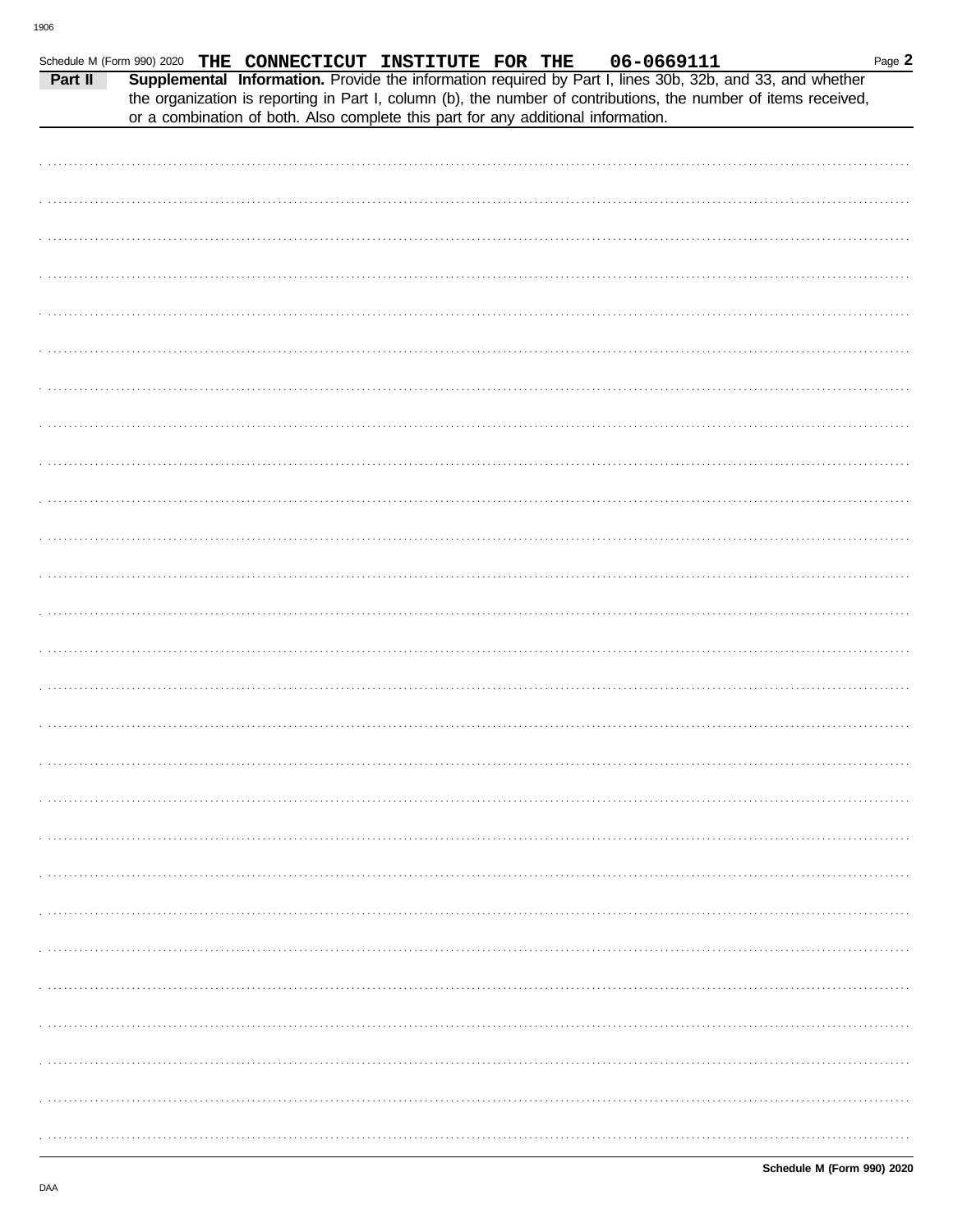|                                                        |                                                                                                                          |                                | OMB No. 1545-0047  |
|--------------------------------------------------------|--------------------------------------------------------------------------------------------------------------------------|--------------------------------|--------------------|
| <b>SCHEDULE O</b><br>(Form 990 or 990-EZ)              | Supplemental Information to Form 990 or 990-EZ<br>Complete to provide information for responses to specific questions on |                                | 2020               |
|                                                        | Form 990 or 990-EZ or to provide any additional information.<br>La Attach to Form 990 or 990-EZ.                         |                                | Open to Public     |
| Department of the Treasury<br>Internal Revenue Service | u Go to www.irs.gov/Form990 for the latest information.                                                                  |                                | <b>Inspection</b>  |
| Name of the organization                               | CONNECTICUT<br>THE<br>INSTITUTE FOR THE                                                                                  | Employer identification number |                    |
|                                                        | BLIND,<br>INC.                                                                                                           | 06-0669111                     |                    |
| <b>FORM 990</b>                                        | ADDITIONAL<br><b>INFORMATION</b>                                                                                         |                                |                    |
| SITES<br>74                                            | INCLUDING<br>1)<br>COMMUNITY BASED RESIDENTIAL,<br>EDUCATION,                                                            |                                | DAY AND CAMP       |
| <b>PROGRAMS</b>                                        | FOR CHILDREN AND<br>ADULTS<br><b>WITH</b><br>DEVELOPMENTAL DISABILITIES;                                                 |                                | - 2)               |
| HOUSING,                                               | EDUCATION AND<br><b>EMPLOYMENT</b><br>FOR BLIND ADULTS                                                                   | SERVING OVER 650               |                    |
| CHILDREN AND ADULTS                                    | IN 47<br>TOWNS<br><b>LOCATED</b><br>IN CONNECTICUT.                                                                      | NEW<br>THE                     | <b>ENGLAND</b>     |
| <b>ASSISTIVE</b>                                       | <b>TECHNOLOGY</b><br>(NEAT)<br><b>CENTER</b><br><b>BRINGS</b><br>PEOPLE<br><b>WITH</b>                                   | <b>DISABILITIES</b>            | <b>TOGETHER</b>    |
| <b>WITH</b><br><b>EOUIPMENT</b>                        | <b>THAT</b><br><b>ENHANCES</b><br><b>THEIR</b><br>INDEPENDENCE AND<br><b>PROVIDES</b>                                    | THE                            | <b>LATEST</b>      |
| <b>INNOVATIONS</b>                                     | <b>EDUCATORS.</b><br>OAK HILL SOLICITS,<br><b>RAISES,</b><br>TO .                                                        | <b>RECEIVES</b><br>AND         | <b>ACCEPTS</b>     |
| PUBLIC AND                                             | PRIVATE GIFTS,<br><b>TRANSFERS,</b><br>ASSIGNMENTS,                                                                      | CONVEYANCES,                   | <b>BEOUESTS,</b>   |
| <b>DEVISES,</b>                                        | <b>AND</b><br><b>GRANTS</b><br>REAL AND PERSONAL,<br>TANGIBLE AND<br><b>DEEDS</b><br>OF                                  |                                | <b>INTANGIBLE,</b> |
| <b>PROPERTY,</b>                                       | <b>ASSETS</b><br>AND FUNDS,<br><b>OR ANY INTEREST</b><br>THEREIN,                                                        | FOR USE                        | IN FURTHERANCE     |
| OF<br>THE                                              | PURPOSES AND MISSION.                                                                                                    |                                |                    |
|                                                        |                                                                                                                          |                                |                    |
| FORM 990,                                              | <b>PART</b><br><b>ADDITIONAL</b><br><b>INFORMATION</b><br>III                                                            |                                |                    |
|                                                        | INTELLECTUAL, EMOTIONAL, SOCIAL AND SPIRITUAL NEEDS.                                                                     |                                |                    |
|                                                        |                                                                                                                          |                                |                    |
|                                                        | FORM 990, PART III, LINE 4D - ALL OTHER ACCOMPLISHMENTS                                                                  |                                |                    |
|                                                        | ALL OTHER PROGRAM SERVICES INCLUDING NEAT (NEW ENGLAND ASSISTIVE                                                         |                                |                    |
|                                                        | TECHNOLOGY), ADAPTIVE SPORTS AND FITNESS, CENTER FOR RELATIONSHIPS AND                                                   |                                |                    |
|                                                        | SEXUALITY, CAMP HARKNESS AND BLIND SUPPORT SERVICES.                                                                     |                                |                    |
|                                                        |                                                                                                                          |                                |                    |
|                                                        | FORM 990, PART VI, LINE 11B - ORGANIZATION'S PROCESS TO REVIEW FORM 990                                                  |                                |                    |
|                                                        | THE FORM 990 IS PROVIDED TO ALL BOARD MEMBERS AND IS REVIEWED BY MANAGEMENT                                              |                                |                    |
| PRIOR TO FILING.                                       |                                                                                                                          |                                |                    |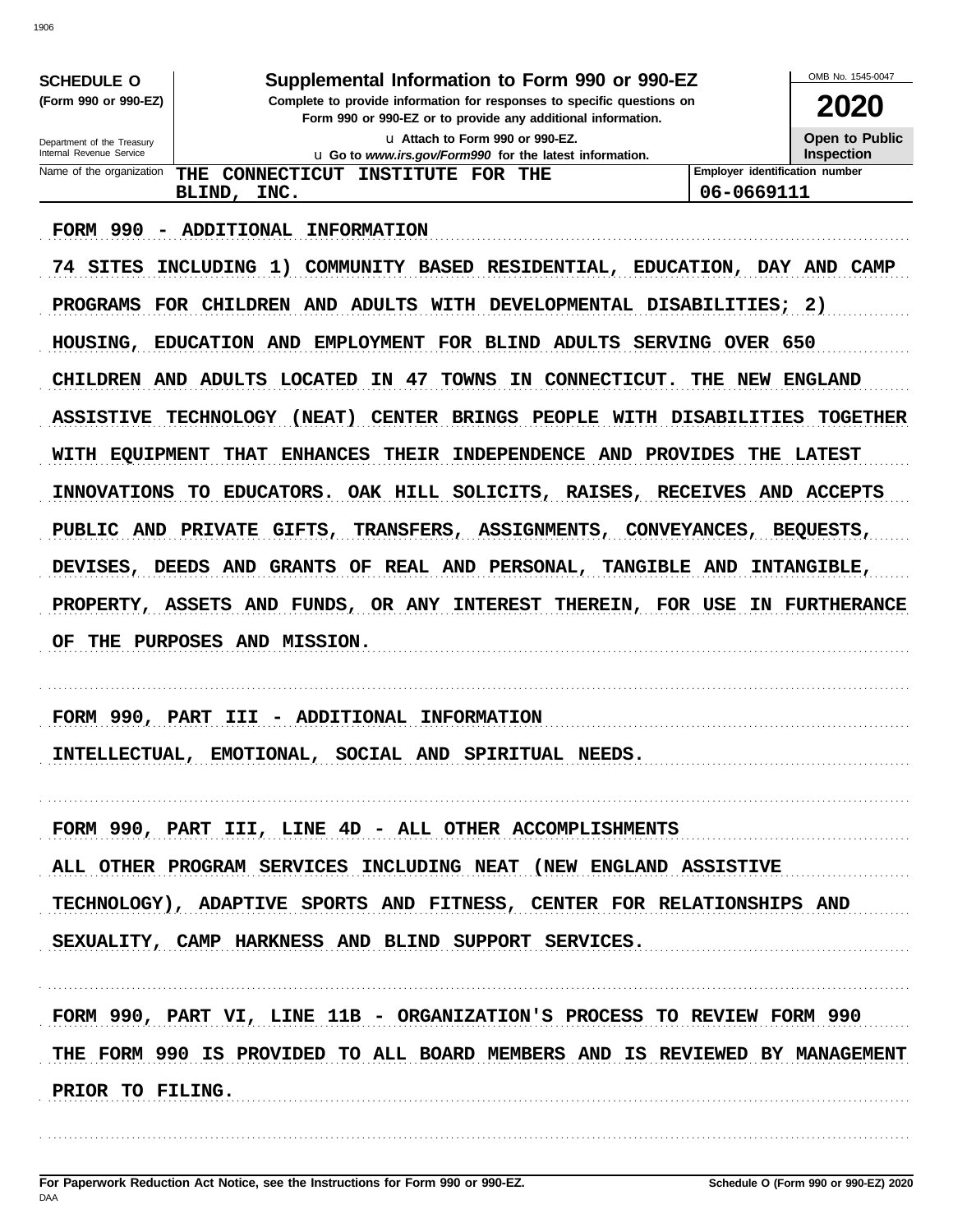| Schedule O (Form 990 or 990-EZ) 2020                                                                                                                                                                                                   | Page 2                         |
|----------------------------------------------------------------------------------------------------------------------------------------------------------------------------------------------------------------------------------------|--------------------------------|
| Name of the organization                                                                                                                                                                                                               | Employer identification number |
| THE CONNECTICUT INSTITUTE FOR THE                                                                                                                                                                                                      | 06-0669111                     |
| FORM 990, PART VI, LINE 12C - ENFORCEMENT OF CONFLICTS POLICY                                                                                                                                                                          |                                |
| SENIOR MANAGEMENT, BOARD MEMBERS AND ALL EMPLOYEES REVIEW                                                                                                                                                                              | THE<br><b>POLICY</b>           |
| ANNUALLY; BOARD MEMBERS AND SENIOR MANAGERS DISCLOSE CONFLICTS ANNUALLY.                                                                                                                                                               |                                |
| FORM 990, PART VI, LINE 15A - COMPENSATION PROCESS FOR TOP OFFICIAL                                                                                                                                                                    |                                |
| <b>IS DETERMINED BY</b><br>THE<br><b>COMPENSATION OF</b><br>THE PRESIDENT                                                                                                                                                              | EXECUTIVE COMMITTEE OF         |
| THE BOARD, WHICH RELIES UPON COMPARATIVE DATA, THE AMOUNT OF                                                                                                                                                                           | THE<br><b>STATE</b>            |
| FUNDING AND OTHER FINANCIAL RESOURCES. AN INDEPENDENT CONTRACTOR WAS                                                                                                                                                                   |                                |
| RETAINED TO PROVIDE THE COMPARATIVE DATA. COMPENSATION OF                                                                                                                                                                              | THE OTHER SENIOR               |
| IS SET<br>BY THE PRESIDENT BASED ON FINANCIAL AVAILABILITY AND<br>MANAGEMENT                                                                                                                                                           |                                |
| <b>MARKETPLACE</b><br><b>CONDITIONS.</b>                                                                                                                                                                                               |                                |
| GOVERNANCE DOCUMENTS AND COI POLICY ARE AVAIABILE UPON REQUEST. THE<br>FINANCIAL STATEMENTS ARE<br>INCLUDED<br>IN THE ORGANIZATION'S CONSOLIDATED ANNUAL<br>REPORT. FORM 990 IS AVAILABLE ON THE ORGANIZATION'S WEBSITE OR ON REQUEST. |                                |
|                                                                                                                                                                                                                                        |                                |
|                                                                                                                                                                                                                                        |                                |
|                                                                                                                                                                                                                                        |                                |
|                                                                                                                                                                                                                                        |                                |
|                                                                                                                                                                                                                                        |                                |
|                                                                                                                                                                                                                                        |                                |
|                                                                                                                                                                                                                                        |                                |
|                                                                                                                                                                                                                                        |                                |
|                                                                                                                                                                                                                                        |                                |
|                                                                                                                                                                                                                                        |                                |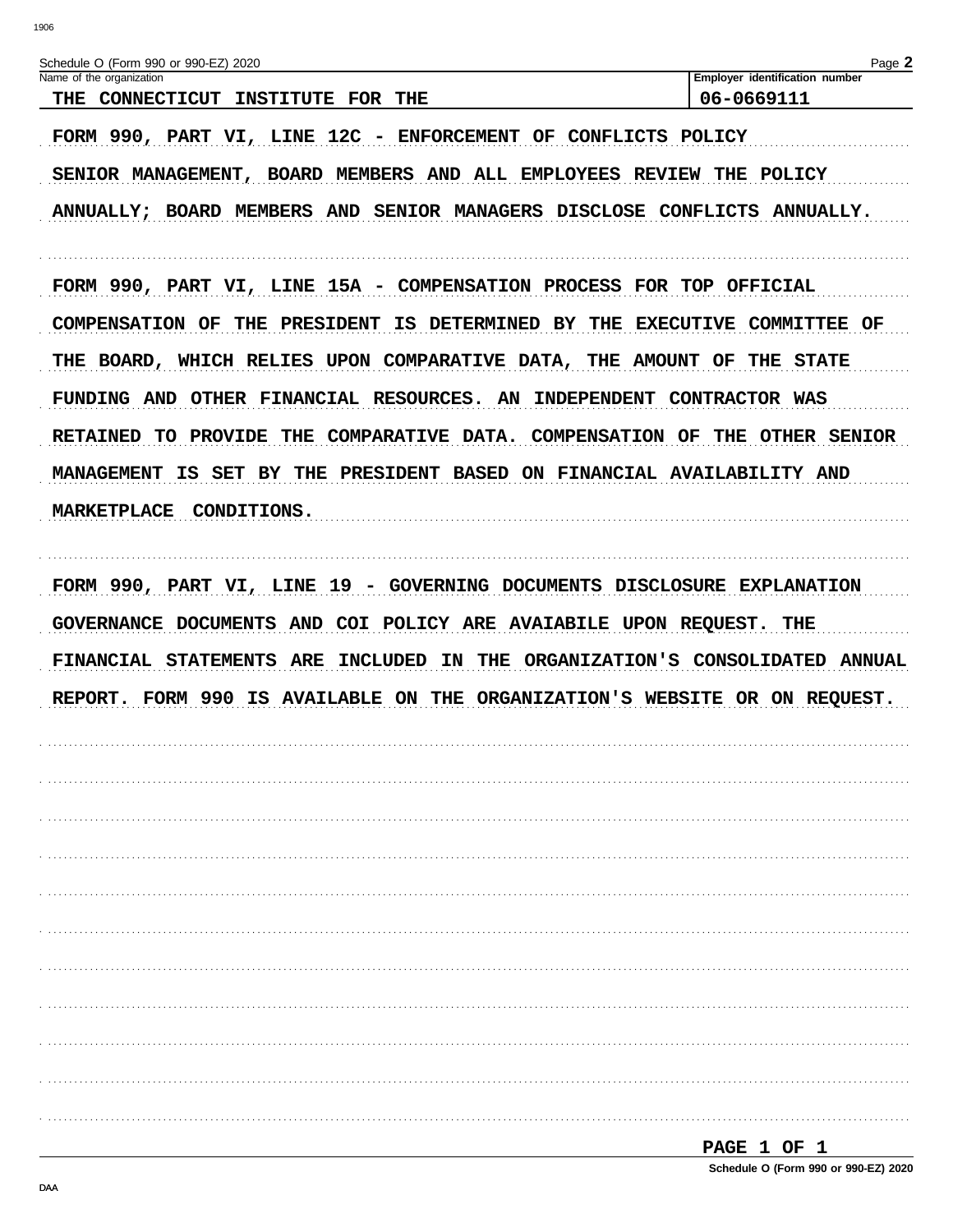| <b>SCHEDULE R</b>                                      |                                                                                                                                                                                                                    |                         |                                                     |  |                            |                                                           |     |                                     | OMB No. 1545-0047                                      |                              |
|--------------------------------------------------------|--------------------------------------------------------------------------------------------------------------------------------------------------------------------------------------------------------------------|-------------------------|-----------------------------------------------------|--|----------------------------|-----------------------------------------------------------|-----|-------------------------------------|--------------------------------------------------------|------------------------------|
| (Form 990)                                             | <b>Related Organizations and Unrelated Partnerships</b><br>u Complete if the organization answered "Yes" on Form 990, Part IV, line 33, 34, 35b, 36, or 37.                                                        |                         |                                                     |  |                            |                                                           |     |                                     |                                                        |                              |
| Department of the Treasury<br>Internal Revenue Service | u Attach to Form 990.<br>u Go to www.irs.gov/Form990 for instructions and the latest information.                                                                                                                  |                         |                                                     |  |                            |                                                           |     |                                     |                                                        | Open to Public<br>Inspection |
| Name of the organization                               | THE CONNECTICUT INSTITUTE FOR THE                                                                                                                                                                                  |                         |                                                     |  |                            |                                                           |     | Employer identification number      |                                                        |                              |
|                                                        | BLIND, INC.                                                                                                                                                                                                        |                         |                                                     |  |                            |                                                           |     | 06-0669111                          |                                                        |                              |
| Part I                                                 | Identification of Disregarded Entities. Complete if the organization answered "Yes" on Form 990, Part IV, line 33.                                                                                                 |                         |                                                     |  |                            |                                                           |     |                                     |                                                        |                              |
|                                                        | (a)<br>Name, address, and EIN (if applicable) of disregarded entity                                                                                                                                                | (b)<br>Primary activity | (c)<br>Legal domicile (state<br>or foreign country) |  |                            | (d)<br>Total income                                       |     | (e)<br>End-of-year assets           | (f)<br>Direct controlling<br>entity                    |                              |
| (1)                                                    |                                                                                                                                                                                                                    |                         |                                                     |  |                            |                                                           |     |                                     |                                                        |                              |
|                                                        |                                                                                                                                                                                                                    |                         |                                                     |  |                            |                                                           |     |                                     |                                                        |                              |
| (2)                                                    |                                                                                                                                                                                                                    |                         |                                                     |  |                            |                                                           |     |                                     |                                                        |                              |
|                                                        |                                                                                                                                                                                                                    |                         |                                                     |  |                            |                                                           |     |                                     |                                                        |                              |
|                                                        |                                                                                                                                                                                                                    |                         |                                                     |  |                            |                                                           |     |                                     |                                                        |                              |
| (3)                                                    |                                                                                                                                                                                                                    |                         |                                                     |  |                            |                                                           |     |                                     |                                                        |                              |
|                                                        |                                                                                                                                                                                                                    |                         |                                                     |  |                            |                                                           |     |                                     |                                                        |                              |
| (4)                                                    |                                                                                                                                                                                                                    |                         |                                                     |  |                            |                                                           |     |                                     |                                                        |                              |
|                                                        |                                                                                                                                                                                                                    |                         |                                                     |  |                            |                                                           |     |                                     |                                                        |                              |
| (5)                                                    |                                                                                                                                                                                                                    |                         |                                                     |  |                            |                                                           |     |                                     |                                                        |                              |
|                                                        |                                                                                                                                                                                                                    |                         |                                                     |  |                            |                                                           |     |                                     |                                                        |                              |
|                                                        |                                                                                                                                                                                                                    |                         |                                                     |  |                            |                                                           |     |                                     |                                                        |                              |
| Part II                                                | Identification of Related Tax-Exempt Organizations. Complete if the organization answered "Yes" on Form 990, Part IV, line 34, because it had<br>one or more related tax-exempt organizations during the tax year. |                         |                                                     |  |                            |                                                           |     |                                     |                                                        |                              |
|                                                        | (a)<br>Name, address, and EIN of related organization                                                                                                                                                              | (b)<br>Primary activity | (c)<br>Legal domicile (state<br>or foreign country) |  | (d)<br>Exempt Code section | (e)<br>Public charity status<br>(if section $501(c)(3)$ ) |     | (f)<br>Direct controlling<br>entity | (g)<br>Section 512(b)(13)<br>controlled entity?<br>Yes | No                           |
| (1)                                                    | THE OAK HILL FOUNDATION, INC                                                                                                                                                                                       |                         |                                                     |  |                            |                                                           |     |                                     |                                                        |                              |
| 120 HOLCOMB STREET<br><b>HARTFORD</b>                  | 86-1169503<br>CT 06112-1589                                                                                                                                                                                        | <b>SUPPORT</b>          | CТ                                                  |  | 501C3                      | 12A                                                       | N/A |                                     | x                                                      |                              |
| (2)                                                    | THE CT INSTITUTE FOR THE BLIND, INC                                                                                                                                                                                |                         |                                                     |  |                            |                                                           |     |                                     |                                                        |                              |
| 120 HOLCOMB STREET                                     | 22-3319897                                                                                                                                                                                                         |                         |                                                     |  |                            |                                                           |     |                                     |                                                        |                              |
| <b>HARTFORD</b>                                        | CT 06112-1589                                                                                                                                                                                                      | <b>HEALTH</b>           | CТ                                                  |  | 501C3                      | 10                                                        |     | N/A                                 | x                                                      |                              |
| 120 HOLCOMB STREET                                     | (3) EASTER SEALS CONNECTICUT, INC.<br>06-0653197                                                                                                                                                                   |                         |                                                     |  |                            |                                                           |     |                                     |                                                        |                              |
| .<br><b>HARTFORD</b>                                   | CT 06112-1589                                                                                                                                                                                                      | <b>HEALTH</b>           | CT.                                                 |  | 501C3                      | 7                                                         |     | N/A                                 | x                                                      |                              |
|                                                        | (4) GILEAD COMMUNITY SERVICES, INC.                                                                                                                                                                                |                         |                                                     |  |                            |                                                           |     |                                     |                                                        |                              |
| .                                                      | 222 MAIN STREET EXT PO BOX 1000<br>06-0851549                                                                                                                                                                      |                         |                                                     |  |                            |                                                           |     |                                     |                                                        |                              |
| <b>MIDDLETOWN</b><br>(5) RAINBOW HOUSING CORPORATION   | CT 06457                                                                                                                                                                                                           | <b>HEALTH</b>           | CT                                                  |  | 501C3                      | 7                                                         |     | N/A                                 | x                                                      |                              |
|                                                        | 222 MAIN STREET EXT PO BOX 1000<br>06-1237602                                                                                                                                                                      |                         |                                                     |  |                            |                                                           |     |                                     |                                                        |                              |
| <b>MIDDLETOWN</b>                                      | CT 06457                                                                                                                                                                                                           | HOUSING                 | CT                                                  |  | 501C3                      | 10                                                        |     | <b>GILEAD COM</b>                   | x                                                      |                              |

**For Paperwork Reduction Act Notice, see the Instructions for Form 990. Schedule R (Form 990) 2020**

1906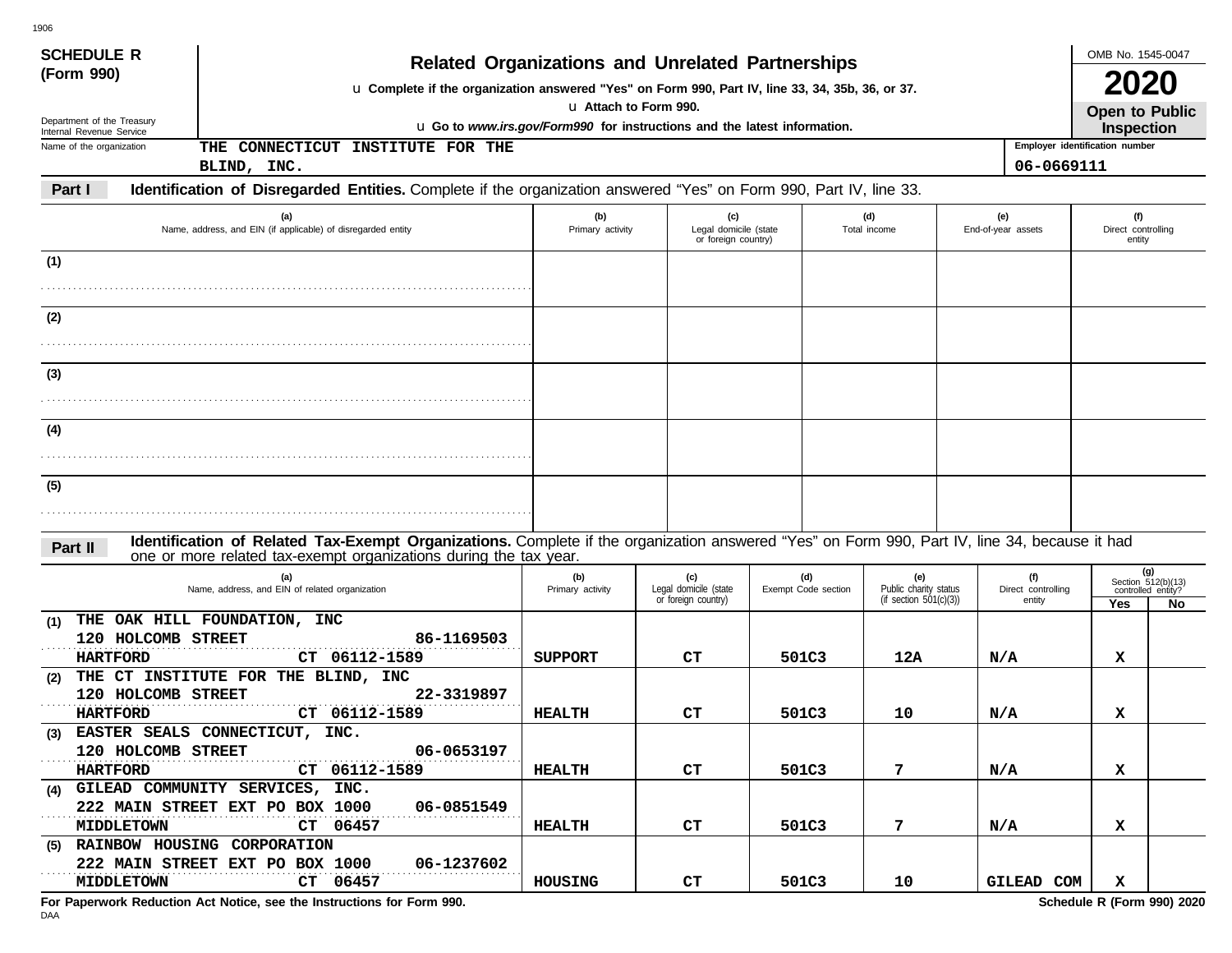## Schedule R (Form 990) 2020 Page **2 THE CONNECTICUT INSTITUTE FOR THE 06-0669111**

| Identification of Related Organizations Taxable as a Partnership. Complete if the organization answered "Yes" on Form 990, Part IV, line 34,<br>Part III<br>because it had one or more related organizations treated as a partnership during the tax year.                  |                         |                                                              |                                                        |                                                                                                         |                                                        |                                        |                                                   |                    |                                                                         |                                       |            |                                                       |  |
|-----------------------------------------------------------------------------------------------------------------------------------------------------------------------------------------------------------------------------------------------------------------------------|-------------------------|--------------------------------------------------------------|--------------------------------------------------------|---------------------------------------------------------------------------------------------------------|--------------------------------------------------------|----------------------------------------|---------------------------------------------------|--------------------|-------------------------------------------------------------------------|---------------------------------------|------------|-------------------------------------------------------|--|
| (a)<br>Name, address, and EIN of<br>related organization                                                                                                                                                                                                                    | (b)<br>Primary activity | (c)<br>Legal<br>domicile<br>(state or<br>foreign<br>country) | (d)<br>Direct controlling<br>entity                    | (e)<br>Predominant<br>income (related,<br>unrelated,<br>excluded from<br>tax under<br>sections 512-514) | (f)<br>Share of total<br>income                        | (g)<br>Share of end-of-<br>year assets | (h)<br>Dispro-<br>portionate<br>alloc.?<br>Yes No |                    | (i)<br>Code V-UBI<br>amount in box 20<br>of Schedule K-1<br>(Form 1065) | (j)<br>managing<br>partner?<br>Yes No | General or | (k)<br>Percentage<br>ownership                        |  |
| (1)                                                                                                                                                                                                                                                                         |                         |                                                              |                                                        |                                                                                                         |                                                        |                                        |                                                   |                    |                                                                         |                                       |            |                                                       |  |
| (2)                                                                                                                                                                                                                                                                         |                         |                                                              |                                                        |                                                                                                         |                                                        |                                        |                                                   |                    |                                                                         |                                       |            |                                                       |  |
| (3)                                                                                                                                                                                                                                                                         |                         |                                                              |                                                        |                                                                                                         |                                                        |                                        |                                                   |                    |                                                                         |                                       |            |                                                       |  |
| (4)                                                                                                                                                                                                                                                                         |                         |                                                              |                                                        |                                                                                                         |                                                        |                                        |                                                   |                    |                                                                         |                                       |            |                                                       |  |
| Identification of Related Organizations Taxable as a Corporation or Trust. Complete if the organization answered "Yes" on Form 990, Part IV,<br>Part IV<br>line 34, because it had one or more related organizations treated as a corporation or trust during the tax year. |                         |                                                              |                                                        |                                                                                                         |                                                        |                                        |                                                   |                    |                                                                         |                                       |            |                                                       |  |
| (a)<br>Name, address, and EIN of related organization                                                                                                                                                                                                                       | (b)<br>Primary activity |                                                              | (c)<br>Legal domicile<br>(state or<br>foreign country) | (d)<br>Direct controlling<br>entity                                                                     | (e)<br>Type of entity<br>(C corp, S corp,<br>or trust) | (f)<br>Share of total<br>income        | (g)<br>Share of                                   | end-of-year assets | (h)<br>Percentage<br>ownership                                          |                                       |            | (i)<br>Section<br>512(b)(13)<br>controlled<br>entity? |  |
|                                                                                                                                                                                                                                                                             |                         |                                                              |                                                        |                                                                                                         |                                                        |                                        |                                                   |                    |                                                                         |                                       |            | Yes   No                                              |  |
| (1)                                                                                                                                                                                                                                                                         |                         |                                                              |                                                        |                                                                                                         |                                                        |                                        |                                                   |                    |                                                                         |                                       |            |                                                       |  |
| (2)                                                                                                                                                                                                                                                                         |                         |                                                              |                                                        |                                                                                                         |                                                        |                                        |                                                   |                    |                                                                         |                                       |            |                                                       |  |
| (3)                                                                                                                                                                                                                                                                         |                         |                                                              |                                                        |                                                                                                         |                                                        |                                        |                                                   |                    |                                                                         |                                       |            |                                                       |  |
| (4)                                                                                                                                                                                                                                                                         |                         |                                                              |                                                        |                                                                                                         |                                                        |                                        |                                                   |                    |                                                                         |                                       |            |                                                       |  |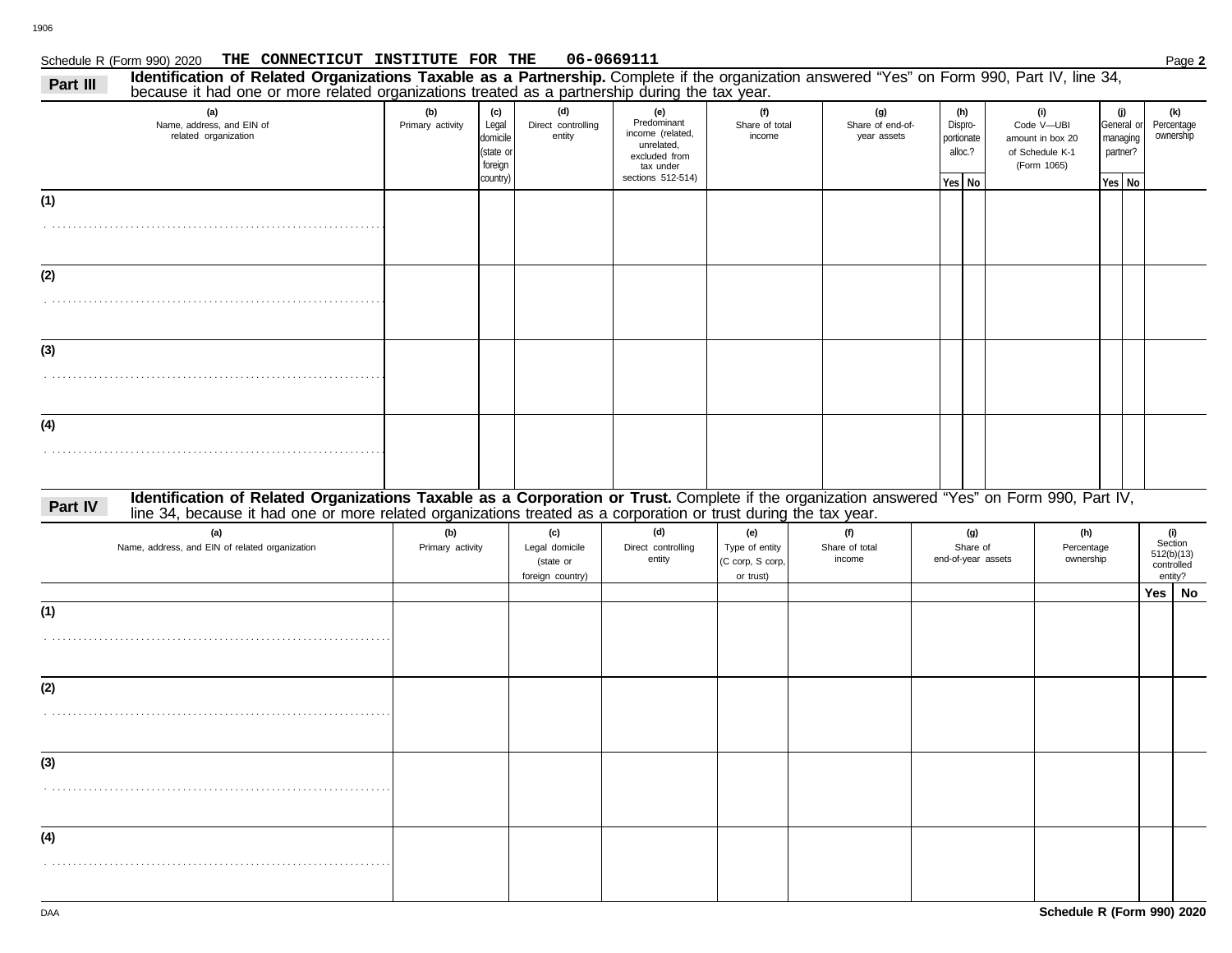### Schedule R (Form 990) 2020 Page **3 THE CONNECTICUT INSTITUTE FOR THE 06-0669111**

## **Part V Transactions With Related Organizations.** Complete if the organization answered "Yes" on Form 990, Part IV, line 34, 35b, or 36.

|                                                                                                                                                                                                                                                  | Note: Complete line 1 if any entity is listed in Parts II, III, or IV of this schedule.                                                                                                                                       |                            |                 |             |                                       |                | Yes          | No           |
|--------------------------------------------------------------------------------------------------------------------------------------------------------------------------------------------------------------------------------------------------|-------------------------------------------------------------------------------------------------------------------------------------------------------------------------------------------------------------------------------|----------------------------|-----------------|-------------|---------------------------------------|----------------|--------------|--------------|
|                                                                                                                                                                                                                                                  | 1 During the tax year, did the organization engage in any of the following transactions with one or more related organizations listed in Parts II-IV?                                                                         |                            |                 |             |                                       |                |              |              |
|                                                                                                                                                                                                                                                  |                                                                                                                                                                                                                               |                            |                 |             |                                       | 1a             |              | $\mathbf{x}$ |
| <b>b</b> Gift, grant, or capital contribution to related organization(s) encourse contained and contained and contribution to related organization(s) encourse contained and contained and contained and contained and contained an              |                                                                                                                                                                                                                               |                            |                 |             |                                       |                | $\mathbf{x}$ |              |
|                                                                                                                                                                                                                                                  |                                                                                                                                                                                                                               |                            |                 |             |                                       | 1 <sub>c</sub> | $\mathbf{x}$ |              |
|                                                                                                                                                                                                                                                  |                                                                                                                                                                                                                               |                            |                 |             |                                       | 1 <sub>d</sub> | $\mathbf{x}$ |              |
|                                                                                                                                                                                                                                                  |                                                                                                                                                                                                                               |                            |                 |             |                                       | 1e             | X            |              |
|                                                                                                                                                                                                                                                  |                                                                                                                                                                                                                               |                            |                 |             |                                       |                |              |              |
|                                                                                                                                                                                                                                                  |                                                                                                                                                                                                                               |                            |                 |             |                                       | 1f             |              | x            |
|                                                                                                                                                                                                                                                  |                                                                                                                                                                                                                               |                            |                 |             |                                       | 1 <sub>q</sub> |              | x            |
|                                                                                                                                                                                                                                                  | h Purchase of assets from related organization(s) encourance contains and contains a container and a contact or an experiment of assets from related organization(s) encourance contact the contact of the contact or contact |                            |                 |             |                                       | 1h             |              | $\mathbf{x}$ |
|                                                                                                                                                                                                                                                  |                                                                                                                                                                                                                               |                            |                 |             |                                       | 1i             |              | $\mathbf{x}$ |
|                                                                                                                                                                                                                                                  |                                                                                                                                                                                                                               |                            |                 |             |                                       | 1i             |              | x            |
|                                                                                                                                                                                                                                                  |                                                                                                                                                                                                                               |                            |                 |             |                                       |                |              |              |
|                                                                                                                                                                                                                                                  |                                                                                                                                                                                                                               |                            |                 |             |                                       | 1k             |              | x            |
|                                                                                                                                                                                                                                                  |                                                                                                                                                                                                                               |                            |                 |             |                                       | 11             | $\mathbf{x}$ |              |
|                                                                                                                                                                                                                                                  |                                                                                                                                                                                                                               |                            |                 |             |                                       | 1 <sub>m</sub> | $\mathbf{x}$ |              |
|                                                                                                                                                                                                                                                  |                                                                                                                                                                                                                               |                            |                 |             |                                       | 1n             |              | $\mathbf x$  |
| o Sharing of paid employees with related organization(s) encourance contains an accommodal contained and starting of paid employees with related organization(s) encourance contains an accommodal contained and starting of p<br>1 <sub>o</sub> |                                                                                                                                                                                                                               |                            |                 |             |                                       |                |              | $\mathbf x$  |
|                                                                                                                                                                                                                                                  |                                                                                                                                                                                                                               |                            |                 |             |                                       |                |              |              |
|                                                                                                                                                                                                                                                  |                                                                                                                                                                                                                               |                            |                 |             |                                       | 1p             |              | x            |
|                                                                                                                                                                                                                                                  |                                                                                                                                                                                                                               |                            |                 |             |                                       | 1α             |              | x            |
|                                                                                                                                                                                                                                                  |                                                                                                                                                                                                                               |                            |                 |             |                                       |                |              |              |
|                                                                                                                                                                                                                                                  |                                                                                                                                                                                                                               |                            |                 |             |                                       | 1r             |              | x            |
|                                                                                                                                                                                                                                                  |                                                                                                                                                                                                                               |                            |                 | 1s          |                                       | $\mathbf{x}$   |              |              |
|                                                                                                                                                                                                                                                  | 2 If the answer to any of the above is "Yes," see the instructions for information on who must complete this line, including covered relationships and transaction thresholds.                                                |                            |                 |             |                                       |                |              |              |
|                                                                                                                                                                                                                                                  | (a)                                                                                                                                                                                                                           | (b)                        | (c)             |             | (d)                                   |                |              |              |
|                                                                                                                                                                                                                                                  | Name of related organization                                                                                                                                                                                                  | Transaction<br>$type(a-s)$ | Amount involved |             | Method of determining amount involved |                |              |              |
|                                                                                                                                                                                                                                                  |                                                                                                                                                                                                                               |                            |                 |             |                                       |                |              |              |
|                                                                                                                                                                                                                                                  |                                                                                                                                                                                                                               |                            |                 |             |                                       |                |              |              |
| (1)                                                                                                                                                                                                                                              | THE CONNECTICUT INSTITUTE FOR THE                                                                                                                                                                                             | в                          | 555,072         | <b>COST</b> |                                       |                |              |              |
|                                                                                                                                                                                                                                                  |                                                                                                                                                                                                                               |                            |                 |             |                                       |                |              |              |
| (2)                                                                                                                                                                                                                                              | EASTER SEALS CONNECTICUT, INC.                                                                                                                                                                                                | в                          | 594,477         | <b>COST</b> |                                       |                |              |              |
|                                                                                                                                                                                                                                                  |                                                                                                                                                                                                                               |                            |                 |             |                                       |                |              |              |
| (3)                                                                                                                                                                                                                                              | THE OAK HILL FOUNDATION, INC.                                                                                                                                                                                                 | C                          | 4,848,810       | <b>COST</b> |                                       |                |              |              |
|                                                                                                                                                                                                                                                  |                                                                                                                                                                                                                               |                            |                 |             |                                       |                |              |              |
| (4)                                                                                                                                                                                                                                              | THE OAK HILL FOUNDATION, INC.                                                                                                                                                                                                 | D                          | 1,543,392       | <b>COST</b> |                                       |                |              |              |
|                                                                                                                                                                                                                                                  |                                                                                                                                                                                                                               |                            |                 |             |                                       |                |              |              |
| (5)                                                                                                                                                                                                                                              | THE OAK HILL FOUNDATION, INC.                                                                                                                                                                                                 | Е                          | 4,000,000       | <b>LOC</b>  |                                       |                |              |              |

**EASTER SEALS CONNECTICUT, INC. D 2,644,167 NOTE PAYABLE**

**(6)**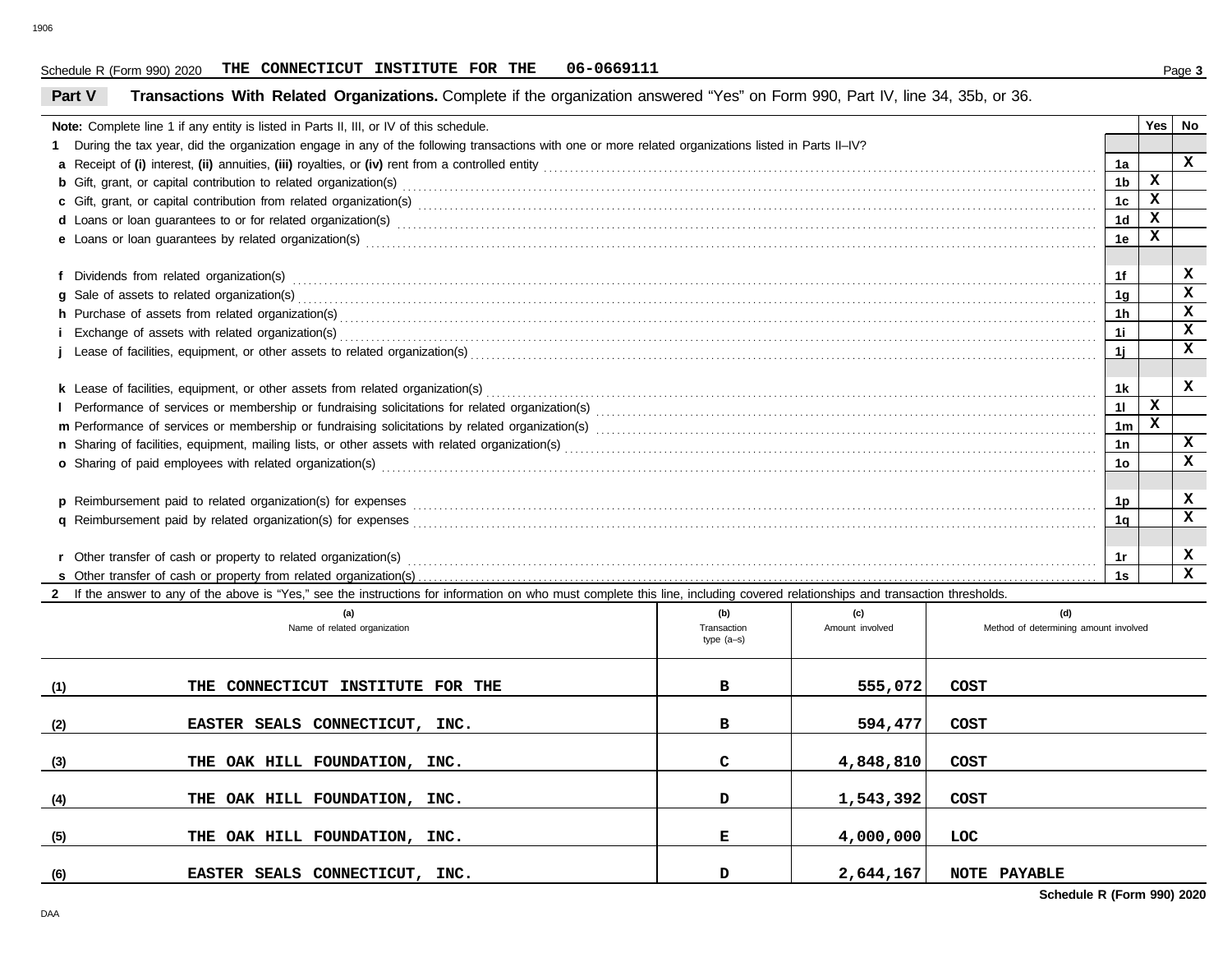### Schedule R (Form 990) 2020 Page **3 THE CONNECTICUT INSTITUTE FOR THE 06-0669111**

## **Part V Transactions With Related Organizations.** Complete if the organization answered "Yes" on Form 990, Part IV, line 34, 35b, or 36.

|                                                                                                                                                                                                                                     | Note: Complete line 1 if any entity is listed in Parts II, III, or IV of this schedule.                                                                                                                                        |     |         |             |                | Yes I        | No           |  |
|-------------------------------------------------------------------------------------------------------------------------------------------------------------------------------------------------------------------------------------|--------------------------------------------------------------------------------------------------------------------------------------------------------------------------------------------------------------------------------|-----|---------|-------------|----------------|--------------|--------------|--|
| 1 During the tax year, did the organization engage in any of the following transactions with one or more related organizations listed in Parts II-IV?                                                                               |                                                                                                                                                                                                                                |     |         |             |                |              |              |  |
|                                                                                                                                                                                                                                     |                                                                                                                                                                                                                                |     |         |             |                |              | $\mathbf{x}$ |  |
| <b>b</b> Gift, grant, or capital contribution to related organization(s) encourse contained and contained and contribution to related organization(s) encourse contained and contained and contained and contained and contained an |                                                                                                                                                                                                                                |     |         |             |                |              |              |  |
|                                                                                                                                                                                                                                     |                                                                                                                                                                                                                                |     |         |             |                |              |              |  |
|                                                                                                                                                                                                                                     | d Loans or loan guarantees to or for related organization(s) contact the contract contact contact contact contact contact contact contact contact contact contact contact contact contact contact contact contact contact cont |     |         |             |                |              |              |  |
|                                                                                                                                                                                                                                     |                                                                                                                                                                                                                                |     |         |             |                |              |              |  |
|                                                                                                                                                                                                                                     |                                                                                                                                                                                                                                |     |         |             |                |              |              |  |
|                                                                                                                                                                                                                                     |                                                                                                                                                                                                                                |     |         |             |                |              |              |  |
|                                                                                                                                                                                                                                     |                                                                                                                                                                                                                                |     |         |             | 1q             |              | $\mathbf x$  |  |
|                                                                                                                                                                                                                                     |                                                                                                                                                                                                                                |     |         |             | 1 <sub>h</sub> |              | $\mathbf x$  |  |
|                                                                                                                                                                                                                                     |                                                                                                                                                                                                                                |     |         |             | 1i             |              | $\mathbf x$  |  |
|                                                                                                                                                                                                                                     |                                                                                                                                                                                                                                |     |         |             | 11             |              | $\mathbf{x}$ |  |
|                                                                                                                                                                                                                                     |                                                                                                                                                                                                                                |     |         |             |                |              |              |  |
|                                                                                                                                                                                                                                     |                                                                                                                                                                                                                                |     |         |             | 1k             |              | x            |  |
|                                                                                                                                                                                                                                     |                                                                                                                                                                                                                                |     |         |             | 11             | $\mathbf{x}$ |              |  |
|                                                                                                                                                                                                                                     |                                                                                                                                                                                                                                |     |         |             | 1 <sub>m</sub> | x            |              |  |
|                                                                                                                                                                                                                                     |                                                                                                                                                                                                                                |     |         |             |                |              | X            |  |
|                                                                                                                                                                                                                                     | o Sharing of paid employees with related organization(s) expressional contract that the state of Sharing of paid employees with related organization(s)                                                                        |     |         |             |                |              |              |  |
|                                                                                                                                                                                                                                     |                                                                                                                                                                                                                                |     |         |             |                |              |              |  |
|                                                                                                                                                                                                                                     |                                                                                                                                                                                                                                |     |         |             | 1p             |              | x            |  |
|                                                                                                                                                                                                                                     |                                                                                                                                                                                                                                |     |         |             |                |              |              |  |
|                                                                                                                                                                                                                                     |                                                                                                                                                                                                                                |     |         |             |                |              |              |  |
|                                                                                                                                                                                                                                     |                                                                                                                                                                                                                                |     |         |             | 1r             |              | x            |  |
|                                                                                                                                                                                                                                     | 1s                                                                                                                                                                                                                             |     |         |             |                |              | X            |  |
|                                                                                                                                                                                                                                     | 2 If the answer to any of the above is "Yes," see the instructions for information on who must complete this line, including covered relationships and transaction thresholds.                                                 |     |         |             |                |              |              |  |
|                                                                                                                                                                                                                                     | (a)                                                                                                                                                                                                                            | (b) | (c)     | (d)         |                |              |              |  |
| Method of determining amount involved<br>Name of related organization<br>Amount involved<br>Transaction<br>type $(a-s)$                                                                                                             |                                                                                                                                                                                                                                |     |         |             |                |              |              |  |
|                                                                                                                                                                                                                                     |                                                                                                                                                                                                                                |     |         |             |                |              |              |  |
|                                                                                                                                                                                                                                     |                                                                                                                                                                                                                                |     |         |             |                |              |              |  |
| (1)                                                                                                                                                                                                                                 | THE OAK HILL FOUNDATION, INC.                                                                                                                                                                                                  | L   | 384,000 | <b>COST</b> |                |              |              |  |
|                                                                                                                                                                                                                                     |                                                                                                                                                                                                                                |     |         |             |                |              |              |  |
| (2)                                                                                                                                                                                                                                 | EASTER SEALS CONNECTICUT, INC.                                                                                                                                                                                                 | L   | 96,000  | <b>COST</b> |                |              |              |  |
|                                                                                                                                                                                                                                     |                                                                                                                                                                                                                                |     |         |             |                |              |              |  |
| (3)                                                                                                                                                                                                                                 | GILEAD COMMUNITY SERVICES, INC.                                                                                                                                                                                                | г   | 107,360 | <b>BOOK</b> |                |              |              |  |
|                                                                                                                                                                                                                                     |                                                                                                                                                                                                                                |     |         |             |                |              |              |  |
| (4)                                                                                                                                                                                                                                 | GILEAD COMMUNITY SERVICES, INC.                                                                                                                                                                                                | М   | 47,508  | <b>BOOK</b> |                |              |              |  |
|                                                                                                                                                                                                                                     |                                                                                                                                                                                                                                |     |         |             |                |              |              |  |

**(5)**

**(6)**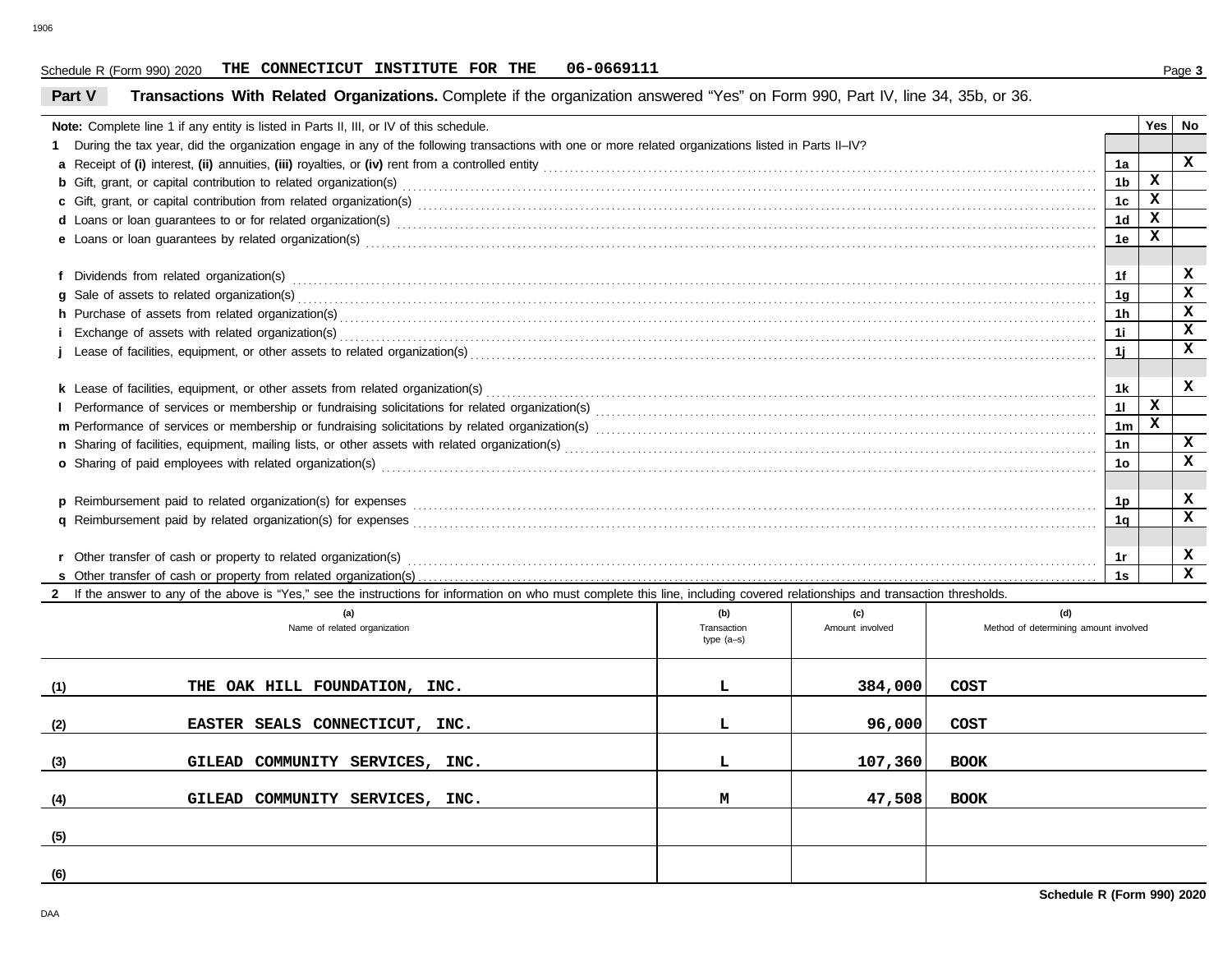## **Part VI Unrelated Organizations Taxable as a Partnership.** Complete if the organization answered "Yes" on Form 990, Part IV, line 37.

Provide the following information for each entity taxed as a partnership through which the organization conducted more than five percent of its activities (measured by total assets or gross revenue) that was not a related organization. See instructions regarding exclusion for certain investment partnerships.

| $\sim$ gives to total given the time that $\sim$<br>(a)<br>Name, address, and EIN of entity | . <del>.</del><br>۔ ت<br>(b)<br>Primary activity | (c)<br>Legal<br>domicile<br>(state or<br>foreign | (d)<br>Predominant<br>income (related,<br>unrelated, excluded<br>from tax under | (e)<br>section<br>501(c)(3)<br>organizations? | --------- <u>--------</u> -<br>Are all partners | (f)<br>Share of<br>total income | (g)<br>Share of<br>end-of-year<br>assets | Disproportionate<br>allocations? | (h)       | (i)<br>Code V-UBI<br>amount in box 20<br>of Schedule K-1<br>(Form 1065) | managing<br>partner? | (j)<br>General or | (k)<br>Percentage<br>ownership |
|---------------------------------------------------------------------------------------------|--------------------------------------------------|--------------------------------------------------|---------------------------------------------------------------------------------|-----------------------------------------------|-------------------------------------------------|---------------------------------|------------------------------------------|----------------------------------|-----------|-------------------------------------------------------------------------|----------------------|-------------------|--------------------------------|
|                                                                                             |                                                  | country)                                         | sections 512-514)                                                               | Yes No                                        |                                                 |                                 |                                          | Yes                              | <b>No</b> |                                                                         | Yes                  | No                |                                |
| (1)                                                                                         |                                                  |                                                  |                                                                                 |                                               |                                                 |                                 |                                          |                                  |           |                                                                         |                      |                   |                                |
| (2)                                                                                         |                                                  |                                                  |                                                                                 |                                               |                                                 |                                 |                                          |                                  |           |                                                                         |                      |                   |                                |
| (3)                                                                                         |                                                  |                                                  |                                                                                 |                                               |                                                 |                                 |                                          |                                  |           |                                                                         |                      |                   |                                |
| (4)                                                                                         |                                                  |                                                  |                                                                                 |                                               |                                                 |                                 |                                          |                                  |           |                                                                         |                      |                   |                                |
| (5)<br>.                                                                                    |                                                  |                                                  |                                                                                 |                                               |                                                 |                                 |                                          |                                  |           |                                                                         |                      |                   |                                |
| (6)                                                                                         |                                                  |                                                  |                                                                                 |                                               |                                                 |                                 |                                          |                                  |           |                                                                         |                      |                   |                                |
| (7)                                                                                         |                                                  |                                                  |                                                                                 |                                               |                                                 |                                 |                                          |                                  |           |                                                                         |                      |                   |                                |
| (8)                                                                                         |                                                  |                                                  |                                                                                 |                                               |                                                 |                                 |                                          |                                  |           |                                                                         |                      |                   |                                |
| (9)                                                                                         |                                                  |                                                  |                                                                                 |                                               |                                                 |                                 |                                          |                                  |           |                                                                         |                      |                   |                                |
| (10)                                                                                        |                                                  |                                                  |                                                                                 |                                               |                                                 |                                 |                                          |                                  |           |                                                                         |                      |                   |                                |
| (11)                                                                                        |                                                  |                                                  |                                                                                 |                                               |                                                 |                                 |                                          |                                  |           |                                                                         |                      |                   |                                |